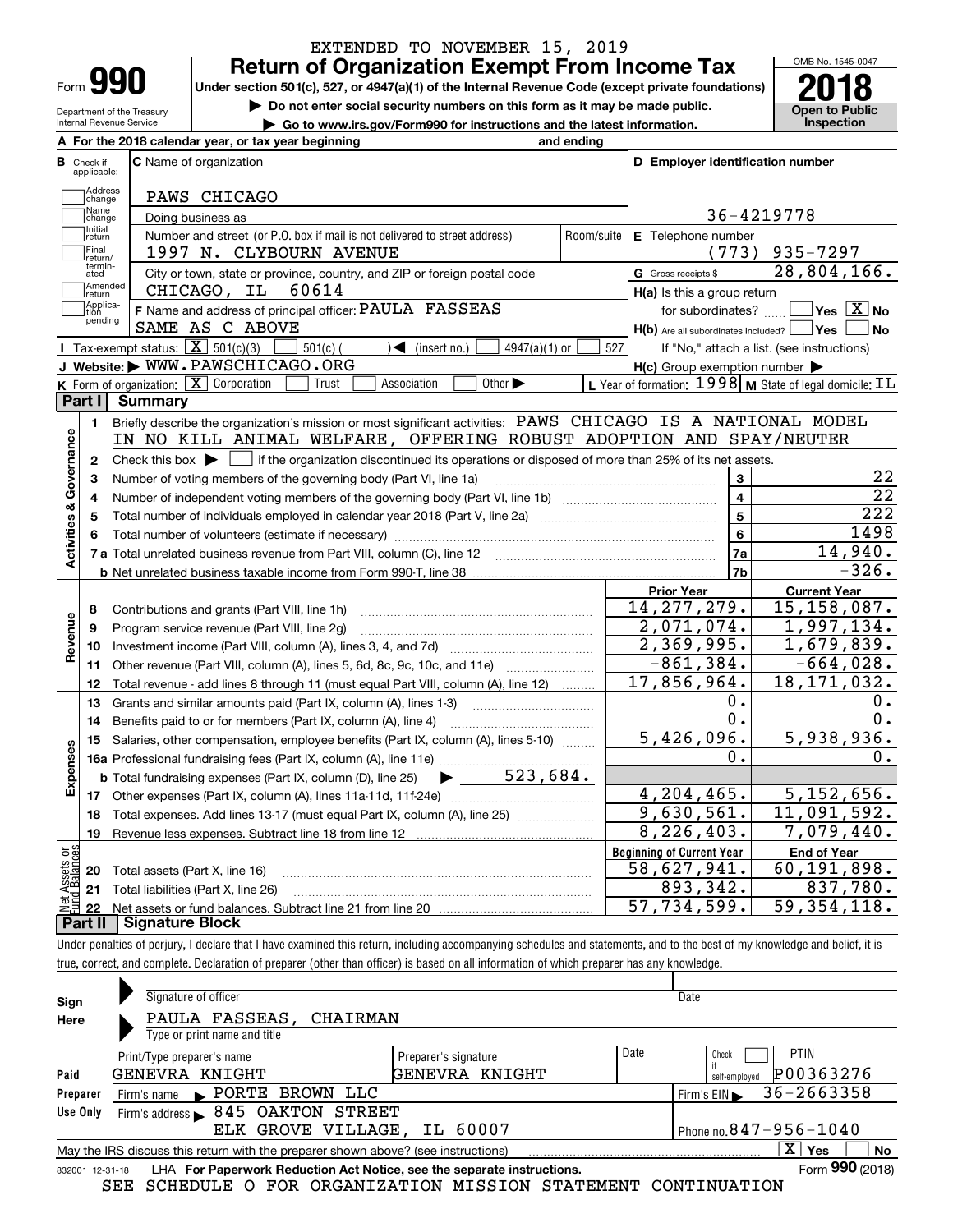|    | Part III   Statement of Program Service Accomplishments                                                                                      | $\overline{\mathbf{x}}$                                          |
|----|----------------------------------------------------------------------------------------------------------------------------------------------|------------------------------------------------------------------|
|    |                                                                                                                                              |                                                                  |
| 1. | Briefly describe the organization's mission:                                                                                                 |                                                                  |
|    | PAWS CHICAGO'S MISSION IS TO BUILD NO KILL COMMUNITIES, STARTING WITH                                                                        |                                                                  |
|    | A NO KILL CHICAGO; TO END PET OVERPOPULATION; AND TO TRANSFORM ANIMAL                                                                        |                                                                  |
|    | WELFARE BY SETTING HIGHER STANDARDS. SINCE ITS FOUNDING, THE NUMBER OF                                                                       |                                                                  |
|    | PETS KILLED EACH YEAR IN CHICAGO HAS BEEN REDUCED BY 91 PERCENT.                                                                             |                                                                  |
| 2  | Did the organization undertake any significant program services during the year which were not listed on the                                 |                                                                  |
|    | prior Form 990 or 990-EZ?                                                                                                                    | $ {\mathsf Y}{\mathsf e}{\mathsf s} \ \overline{{\mathsf X}}$ No |
|    | If "Yes." describe these new services on Schedule O.                                                                                         |                                                                  |
| 3  | Did the organization cease conducting, or make significant changes in how it conducts, any program services?                                 | $\overline{\ }$ Yes $\overline{\rm X}$ No                        |
|    | If "Yes," describe these changes on Schedule O.                                                                                              |                                                                  |
| 4  | Describe the organization's program service accomplishments for each of its three largest program services, as measured by expenses.         |                                                                  |
|    | Section 501(c)(3) and 501(c)(4) organizations are required to report the amount of grants and allocations to others, the total expenses, and |                                                                  |
|    | revenue, if any, for each program service reported.                                                                                          |                                                                  |
|    | 4,206,093.                                                                                                                                   | 160, 359.                                                        |
| 4a | including grants of \$<br>(Code:<br>(Expenses \$<br>(Revenue \$<br>ANIMAL HEALTH & BEHAVIOR:<br>COMMITTING TO THE LIFE OF EACH TREATABLE PET |                                                                  |
|    |                                                                                                                                              |                                                                  |
|    | AND PROVIDING ALL MEDICAL TREATMENT AND BEHAVIORAL ENRICHMENT NEEDED TO                                                                      |                                                                  |
|    | OPTIMIZE HEALTH AND WELLBEING IS ONE OF THE MOST CRITICAL ELEMENTS OF                                                                        |                                                                  |
|    | NO KILL. BECAUSE OF EXPERT VETERINARY AND BEHAVIOR TEAMS, PAWS CHICAGO                                                                       |                                                                  |
|    | IS ONE OF THE FEW SHELTERS IN THE COUNTRY THAT CAN TREAT AND                                                                                 |                                                                  |
|    | REHABILITATE A LARGE VOLUME OF SICK, INJURED AND BEHAVIORALLY                                                                                |                                                                  |
|    | CHALLENGED ANIMALS. IN 2018, PAWS CHICAGO HAD A 98.12 PERCENT SAVE                                                                           |                                                                  |
|    | RATE, EVEN WHILE TAKING IN A VULNERABLE POPULATION OF ANIMALS. THE                                                                           |                                                                  |
|    | MEDICAL CENTER THE FIRST STOP FOR HOMELESS ANIMALS WHEN THEY ARRIVE AT                                                                       |                                                                  |
|    | PAWS TREATS THE MOST SERIOUS CASES ONSITE. THE ORGANIZATION HAS                                                                              |                                                                  |
|    | CULTIVATED A ROBUST FOSTER NETWORK FOR PETS RECEIVING MORE SIMPLE                                                                            |                                                                  |
|    | THE PAWS TRAINING & FOSTER CARE (CONTINUED ON SCHEDULE O)<br><b>TREATMENT.</b>                                                               |                                                                  |
| 4b | 2, 269, 996. including grants of \$<br>) (Expenses \$<br>(Revenue \$<br>(Code:                                                               | 817,301.                                                         |
|    | PREVENTING UNWANTED PETS FROM BEING BORN IS<br>PREVENTION & SPAY/NEUTER:                                                                     |                                                                  |
|    | KEY TO BUILDING A NO KILL CHICAGO. THE MAJORITY OF STRAY, FERAL AND                                                                          |                                                                  |
|    | UNWANTED PETS ORIGINATE IN LOW-INCOME, UNDER-RESOURCED COMMUNITIES.                                                                          |                                                                  |
|    | WITH THE PAWS CHICAGO LURIE CLINIC LOCATED IN LITTLE VILLAGE AND THE                                                                         |                                                                  |
|    | GUSMOBILE SPAY/NEUTER VAN, WHICH BRINGS LIFE-SAVING SOLUTIONS DIRECTLY                                                                       |                                                                  |
|    |                                                                                                                                              |                                                                  |
|    | TO NEIGHBORHOODS MOST IN NEED, PAWS CHICAGO PERFORMED 16,750                                                                                 |                                                                  |
|    | SPAY/NEUTER SURGERIES IN 2018. INCREASING SPAY/NEUTER OUTREACH AND                                                                           |                                                                  |
|    | MEETING PEOPLE WHO WOULD NEVER KNOW ABOUT PAWS CHICAGO'S SUPPORT AND                                                                         |                                                                  |
|    | RESOURCES IS THE KEY OBJECTIVE OF THE PAWS FOR LIFE OUTREACH EFFORTS.                                                                        |                                                                  |
|    | THE PRIMARY NEIGHBORHOOD OF FOCUS IS ENGLEWOOD, WHERE MORE THAN 49                                                                           |                                                                  |
|    | PERCENT OF THE POPULATION LIVES BELOW THE POVERTY LINE. PAWS ACHIEVED                                                                        |                                                                  |
|    | SPAY/NEUTER CONVERSION RATE OF 83 PERCENT OF (CONTINUED ON SCHEDULE O)                                                                       |                                                                  |
| 4c | 2,051,669. including grants of \$<br>1,019,474.<br>(Expenses \$<br>) (Revenue \$<br>(Code:                                                   |                                                                  |
|    | RESCUING HOMELESS PETS AND UNITING THEM WITH THEIR NEW<br>ADOPTION:                                                                          |                                                                  |
|    | FAMILIES IS AT THE FOREFRONT OF WHAT PAWS CHICAGO DOES ON A DAILY                                                                            |                                                                  |
|    | BASIS. THROUGH PAWS CHICAGO'S ADOPTION CENTERS, OFFSITE EVENTS AND                                                                           |                                                                  |
|    | INNOVATIVE PROGRAMMING, 5,591 ANIMALS FOUND LOVING HOMES IN 2018. THE                                                                        |                                                                  |
|    | PIPPEN FASSEAS ADOPTION CENTER IN LINCOLN PARK, WHICH OPENED IN 2007,                                                                        |                                                                  |
|    | REDEFINED ANIMAL SHELTERING AS THE FIRST CAGELESS, STATE-OF-THE-ART, NO                                                                      |                                                                  |
|    | KILL SHELTER IN THE MIDWEST. PAWS CHICAGO'S FIRST SATELLITE ADOPTION                                                                         |                                                                  |
|    | FACILITY, THE GLENN L. FELNER ADOPTION CENTER, LOCATED INSIDE THE                                                                            |                                                                  |
|    |                                                                                                                                              |                                                                  |
|    | HIGHLAND PARK PETCO, WAS RESPONSIBLE FOR 430 ADOPTIONS IN 2018. PAWS                                                                         |                                                                  |
|    | ALSO HOLDS INNOVATIVE ON-SITE ADOPTION EVENTS LIKE SPRING AND HOLIDAY                                                                        |                                                                  |
|    | ADOPT-A-THONS TO RAISE AWARENESS AND BRING IN THE COMMUNITY, RESULTING                                                                       |                                                                  |
|    | IN MORE LIVES SAVED. IN ADDITION, THROUGH<br>(CONTINUED ON SCHEDULE O)                                                                       |                                                                  |
|    | 4d Other program services (Describe in Schedule O.)                                                                                          |                                                                  |
|    | 1, 235, 336. including grants of \$<br>(Expenses \$<br>(Revenue \$                                                                           |                                                                  |
|    | 9,763,094.<br>Total program service expenses                                                                                                 |                                                                  |
| 4е |                                                                                                                                              |                                                                  |
|    |                                                                                                                                              | Form 990 (2018)                                                  |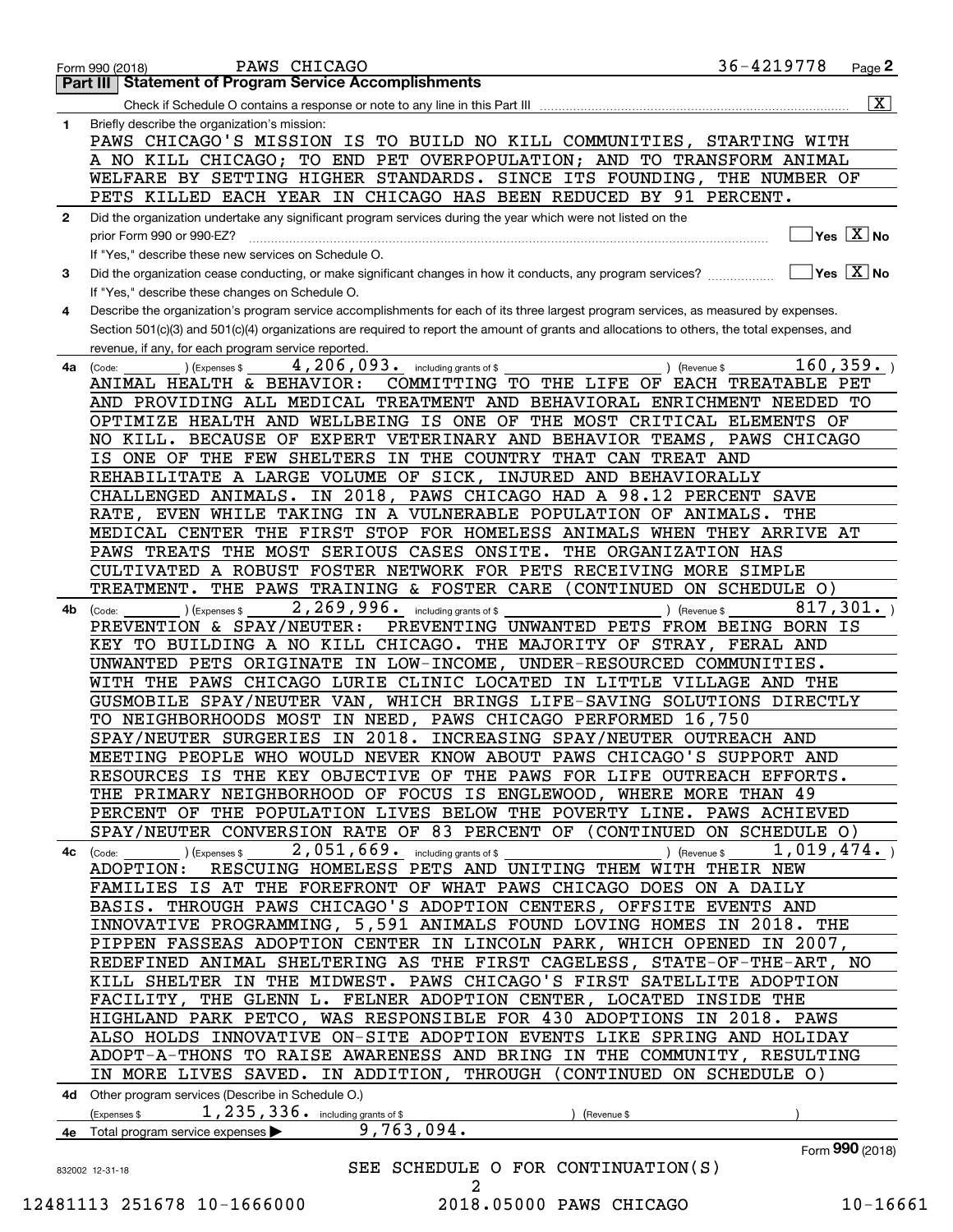|  | Form 990 (2018) |
|--|-----------------|
|  |                 |

Form 990 (2018) Page **3Part IV Checklist of Required Schedules** PAWS CHICAGO 36-4219778

|     |                                                                                                                                      |                 | Yes | No              |
|-----|--------------------------------------------------------------------------------------------------------------------------------------|-----------------|-----|-----------------|
| 1   | Is the organization described in section $501(c)(3)$ or $4947(a)(1)$ (other than a private foundation)?                              |                 |     |                 |
|     |                                                                                                                                      | 1               | Х   |                 |
| 2   |                                                                                                                                      | $\mathbf{2}$    | X   |                 |
| 3   | Did the organization engage in direct or indirect political campaign activities on behalf of or in opposition to candidates for      |                 |     |                 |
|     |                                                                                                                                      | 3               |     | x               |
| 4   | Section 501(c)(3) organizations. Did the organization engage in lobbying activities, or have a section 501(h) election in effect     |                 |     |                 |
|     |                                                                                                                                      | 4               |     | x               |
| 5   | Is the organization a section 501(c)(4), 501(c)(5), or 501(c)(6) organization that receives membership dues, assessments, or         |                 |     |                 |
|     |                                                                                                                                      | 5               |     | x               |
| 6   | Did the organization maintain any donor advised funds or any similar funds or accounts for which donors have the right to            |                 |     |                 |
|     | provide advice on the distribution or investment of amounts in such funds or accounts? If "Yes," complete Schedule D, Part I         | 6               |     | x               |
| 7   | Did the organization receive or hold a conservation easement, including easements to preserve open space,                            |                 |     |                 |
|     |                                                                                                                                      | $\overline{7}$  |     | x               |
| 8   | Did the organization maintain collections of works of art, historical treasures, or other similar assets? If "Yes," complete         |                 |     |                 |
|     |                                                                                                                                      | 8               |     | x               |
|     | Did the organization report an amount in Part X, line 21, for escrow or custodial account liability, serve as a custodian for        |                 |     |                 |
| 9   |                                                                                                                                      |                 |     |                 |
|     | amounts not listed in Part X; or provide credit counseling, debt management, credit repair, or debt negotiation services?            |                 |     | x               |
|     | If "Yes." complete Schedule D, Part IV                                                                                               | 9               |     |                 |
| 10  | Did the organization, directly or through a related organization, hold assets in temporarily restricted endowments, permanent        |                 |     |                 |
|     |                                                                                                                                      | 10              | X   |                 |
| 11  | If the organization's answer to any of the following questions is "Yes," then complete Schedule D, Parts VI, VII, VIII, IX, or X     |                 |     |                 |
|     | as applicable.                                                                                                                       |                 |     |                 |
|     | a Did the organization report an amount for land, buildings, and equipment in Part X, line 10? If "Yes," complete Schedule D,        |                 |     |                 |
|     |                                                                                                                                      | 11a             | х   |                 |
|     | <b>b</b> Did the organization report an amount for investments - other securities in Part X, line 12 that is 5% or more of its total |                 |     |                 |
|     |                                                                                                                                      | 11 <sub>b</sub> |     | x               |
|     | c Did the organization report an amount for investments - program related in Part X, line 13 that is 5% or more of its total         |                 |     |                 |
|     |                                                                                                                                      | 11c             |     | х               |
|     | d Did the organization report an amount for other assets in Part X, line 15 that is 5% or more of its total assets reported in       |                 |     |                 |
|     |                                                                                                                                      | 11d             |     | x               |
|     |                                                                                                                                      | <b>11e</b>      |     | $\mathbf X$     |
| f   | Did the organization's separate or consolidated financial statements for the tax year include a footnote that addresses              |                 |     |                 |
|     | the organization's liability for uncertain tax positions under FIN 48 (ASC 740)? If "Yes," complete Schedule D, Part X               | 11f             | x   |                 |
|     | 12a Did the organization obtain separate, independent audited financial statements for the tax year? If "Yes," complete              |                 |     |                 |
|     | Schedule D. Parts XI and XII                                                                                                         | 12a             | x   |                 |
|     | <b>b</b> Was the organization included in consolidated, independent audited financial statements for the tax year?                   |                 |     |                 |
|     | If "Yes," and if the organization answered "No" to line 12a, then completing Schedule D, Parts XI and XII is optional                | 12 <sub>b</sub> |     | х               |
| 13  | Is the organization a school described in section $170(b)(1)(A)(ii)?$ If "Yes," complete Schedule E                                  | 13              |     | X               |
| 14a | Did the organization maintain an office, employees, or agents outside of the United States?                                          | 14a             |     | х               |
| b   | Did the organization have aggregate revenues or expenses of more than \$10,000 from grantmaking, fundraising, business,              |                 |     |                 |
|     | investment, and program service activities outside the United States, or aggregate foreign investments valued at \$100,000           |                 |     |                 |
|     |                                                                                                                                      | 14b             |     | x               |
| 15  | Did the organization report on Part IX, column (A), line 3, more than \$5,000 of grants or other assistance to or for any            |                 |     |                 |
|     |                                                                                                                                      | 15              |     | X               |
|     |                                                                                                                                      |                 |     |                 |
| 16  | Did the organization report on Part IX, column (A), line 3, more than \$5,000 of aggregate grants or other assistance to             |                 |     | X               |
|     |                                                                                                                                      | 16              |     |                 |
| 17  | Did the organization report a total of more than \$15,000 of expenses for professional fundraising services on Part IX,              |                 |     |                 |
|     |                                                                                                                                      | 17              |     | x               |
| 18  | Did the organization report more than \$15,000 total of fundraising event gross income and contributions on Part VIII, lines         |                 |     |                 |
|     |                                                                                                                                      | 18              | х   |                 |
| 19  | Did the organization report more than \$15,000 of gross income from gaming activities on Part VIII, line 9a? If "Yes."               |                 |     |                 |
|     |                                                                                                                                      | 19              | х   |                 |
|     | 20a Did the organization operate one or more hospital facilities? If "Yes," complete Schedule H                                      | <b>20a</b>      |     | X               |
| b   | If "Yes" to line 20a, did the organization attach a copy of its audited financial statements to this return?                         | 20 <sub>b</sub> |     |                 |
| 21  | Did the organization report more than \$5,000 of grants or other assistance to any domestic organization or                          |                 |     |                 |
|     |                                                                                                                                      | 21              |     | X               |
|     | 832003 12-31-18                                                                                                                      |                 |     | Form 990 (2018) |

3 12481113 251678 10-1666000 2018.05000 PAWS CHICAGO 10-16661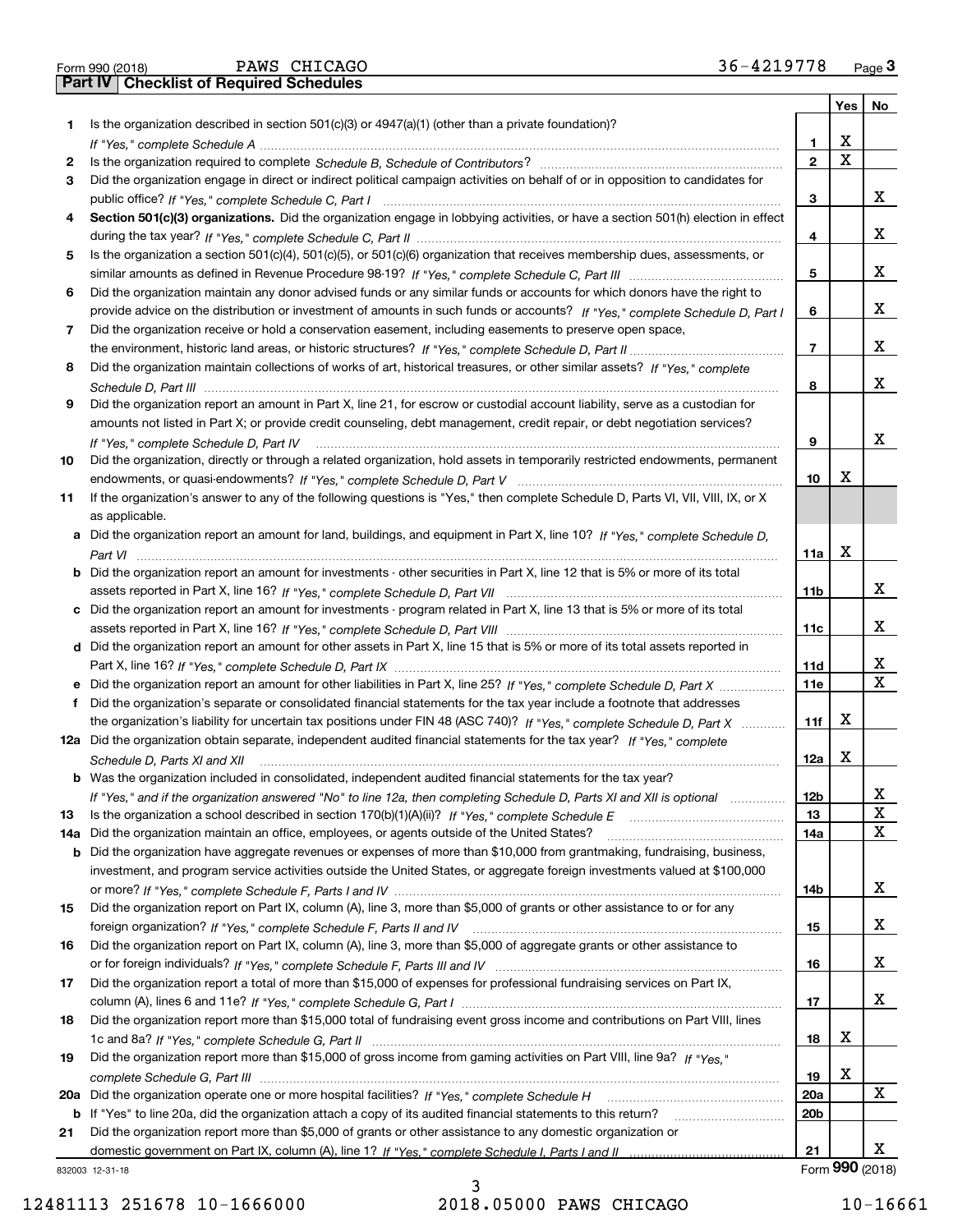|  | Form 990 (2018) |  |
|--|-----------------|--|
|  |                 |  |

*(continued)*

|        |                                                                                                                                   |                 | Yes | No              |
|--------|-----------------------------------------------------------------------------------------------------------------------------------|-----------------|-----|-----------------|
| 22     | Did the organization report more than \$5,000 of grants or other assistance to or for domestic individuals on                     |                 |     |                 |
|        |                                                                                                                                   | 22              |     | x               |
| 23     | Did the organization answer "Yes" to Part VII, Section A, line 3, 4, or 5 about compensation of the organization's current        |                 |     |                 |
|        | and former officers, directors, trustees, key employees, and highest compensated employees? If "Yes," complete                    |                 |     |                 |
|        |                                                                                                                                   | 23              |     | x               |
|        | 24a Did the organization have a tax-exempt bond issue with an outstanding principal amount of more than \$100,000 as of the       |                 |     |                 |
|        | last day of the year, that was issued after December 31, 2002? If "Yes," answer lines 24b through 24d and complete                |                 |     |                 |
|        |                                                                                                                                   | 24a             |     | x               |
|        |                                                                                                                                   | 24 <sub>b</sub> |     |                 |
|        | c Did the organization maintain an escrow account other than a refunding escrow at any time during the year to defease            |                 |     |                 |
|        |                                                                                                                                   | 24c<br>24d      |     |                 |
|        |                                                                                                                                   |                 |     |                 |
|        | 25a Section 501(c)(3), 501(c)(4), and 501(c)(29) organizations. Did the organization engage in an excess benefit                  | 25a             |     | x               |
|        | b Is the organization aware that it engaged in an excess benefit transaction with a disqualified person in a prior year, and      |                 |     |                 |
|        | that the transaction has not been reported on any of the organization's prior Forms 990 or 990-EZ? If "Yes," complete             |                 |     |                 |
|        | Schedule L. Part I                                                                                                                | 25 <sub>b</sub> |     | x               |
| 26     | Did the organization report any amount on Part X, line 5, 6, or 22 for receivables from or payables to any current or             |                 |     |                 |
|        | former officers, directors, trustees, key employees, highest compensated employees, or disqualified persons? If "Yes."            |                 |     |                 |
|        | complete Schedule L, Part II                                                                                                      | 26              |     | x               |
| 27     | Did the organization provide a grant or other assistance to an officer, director, trustee, key employee, substantial              |                 |     |                 |
|        | contributor or employee thereof, a grant selection committee member, or to a 35% controlled entity or family member               |                 |     |                 |
|        |                                                                                                                                   | 27              |     | x               |
| 28     | Was the organization a party to a business transaction with one of the following parties (see Schedule L, Part IV                 |                 |     |                 |
|        | instructions for applicable filing thresholds, conditions, and exceptions):                                                       |                 |     |                 |
| a      | A current or former officer, director, trustee, or key employee? If "Yes," complete Schedule L, Part IV                           | 28a             |     | х               |
| b      | A family member of a current or former officer, director, trustee, or key employee? If "Yes," complete Schedule L, Part IV        | 28b             |     | X               |
|        | c An entity of which a current or former officer, director, trustee, or key employee (or a family member thereof) was an officer, |                 |     |                 |
|        |                                                                                                                                   | 28c             |     | x               |
| 29     |                                                                                                                                   | 29              | X   |                 |
| 30     | Did the organization receive contributions of art, historical treasures, or other similar assets, or qualified conservation       |                 |     |                 |
|        |                                                                                                                                   | 30              |     | x               |
| 31     | Did the organization liquidate, terminate, or dissolve and cease operations?                                                      |                 |     |                 |
|        |                                                                                                                                   | 31              |     | x               |
| 32     | Did the organization sell, exchange, dispose of, or transfer more than 25% of its net assets? If "Yes," complete                  |                 |     | x               |
|        | Schedule N. Part II (et al., et al., et al., et al., et al., et al., et al., et al., et al., et al., et al., e                    | 32              |     |                 |
| 33     | Did the organization own 100% of an entity disregarded as separate from the organization under Regulations                        | 33              |     | x               |
| 34     |                                                                                                                                   |                 |     |                 |
|        | Was the organization related to any tax-exempt or taxable entity? If "Yes," complete Schedule R, Part II, III, or IV, and         | 34              |     | X               |
|        | 35a Did the organization have a controlled entity within the meaning of section 512(b)(13)?                                       | 35a             |     | x               |
|        | b If "Yes" to line 35a, did the organization receive any payment from or engage in any transaction with a controlled entity       |                 |     |                 |
|        |                                                                                                                                   | 35b             |     |                 |
| 36     | Section 501(c)(3) organizations. Did the organization make any transfers to an exempt non-charitable related organization?        |                 |     |                 |
|        |                                                                                                                                   | 36              |     | x               |
| 37     | Did the organization conduct more than 5% of its activities through an entity that is not a related organization                  |                 |     |                 |
|        | and that is treated as a partnership for federal income tax purposes? If "Yes," complete Schedule R, Part VI                      | 37              |     | x               |
| 38     | Did the organization complete Schedule O and provide explanations in Schedule O for Part VI, lines 11b and 19?                    |                 |     |                 |
|        | Note. All Form 990 filers are required to complete Schedule O                                                                     | 38              | х   |                 |
| Part V | <b>Statements Regarding Other IRS Filings and Tax Compliance</b>                                                                  |                 |     |                 |
|        | Check if Schedule O contains a response or note to any line in this Part V                                                        |                 |     |                 |
|        |                                                                                                                                   |                 | Yes | No              |
|        | 22<br>1a                                                                                                                          |                 |     |                 |
| b      | 0<br>Enter the number of Forms W-2G included in line 1a. Enter -0- if not applicable<br>1b                                        |                 |     |                 |
|        | Did the organization comply with backup withholding rules for reportable payments to vendors and reportable gaming                |                 |     |                 |
|        |                                                                                                                                   | 1c              | х   |                 |
|        | 832004 12-31-18                                                                                                                   |                 |     | Form 990 (2018) |

4 12481113 251678 10-1666000 2018.05000 PAWS CHICAGO 10-16661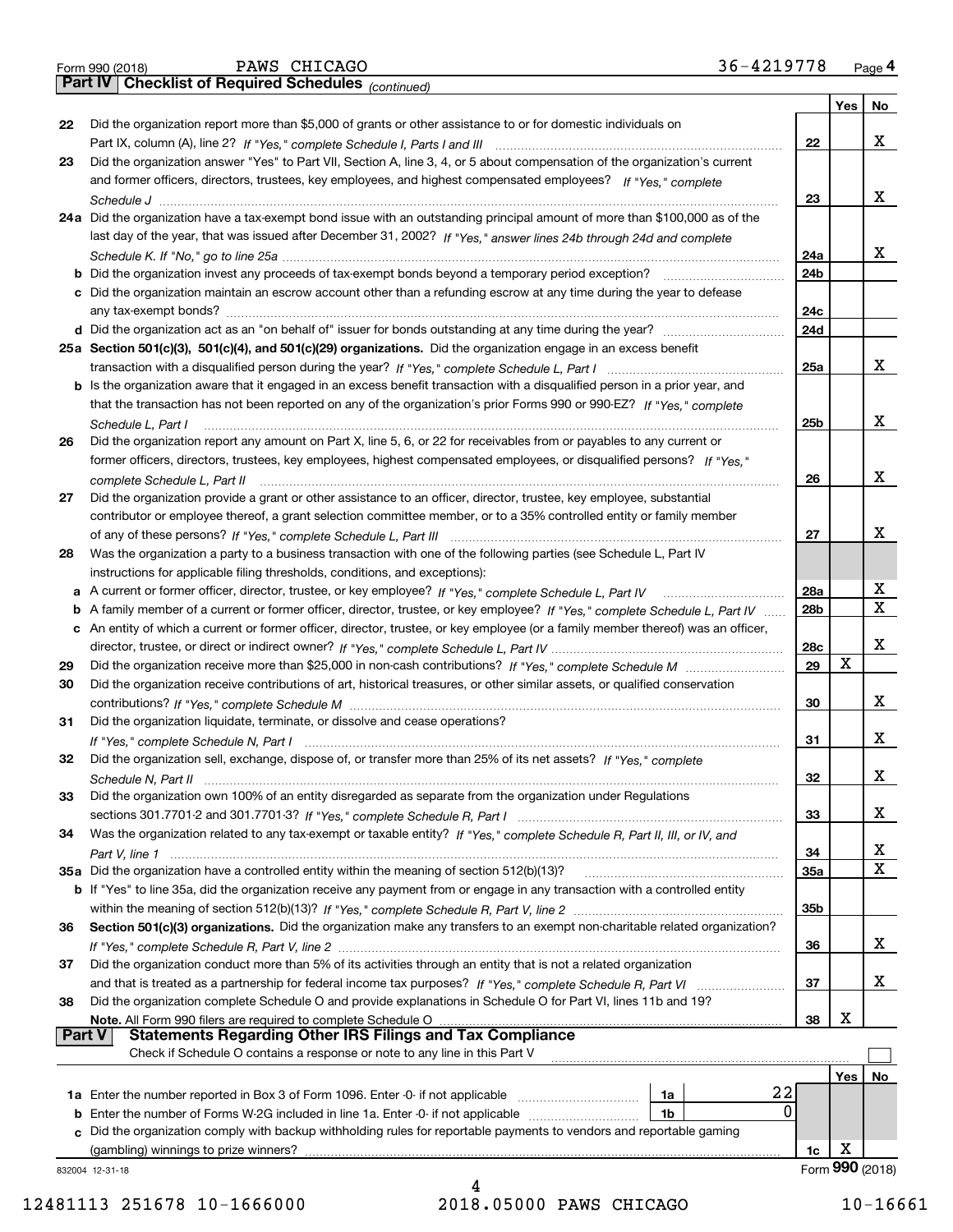|               | 36-4219778<br>PAWS CHICAGO<br>Form 990 (2018)                                                                                                          |                |       | $Page$ <sup>5</sup> |
|---------------|--------------------------------------------------------------------------------------------------------------------------------------------------------|----------------|-------|---------------------|
| <b>Part V</b> | Statements Regarding Other IRS Filings and Tax Compliance (continued)                                                                                  |                |       |                     |
|               |                                                                                                                                                        |                | Yes l | No.                 |
|               | 2a Enter the number of employees reported on Form W-3, Transmittal of Wage and Tax Statements,                                                         |                |       |                     |
|               | 222<br>filed for the calendar year ending with or within the year covered by this return <i>manumumumum</i><br>2a                                      |                |       |                     |
|               |                                                                                                                                                        | 2 <sub>b</sub> | х     |                     |
|               |                                                                                                                                                        |                |       |                     |
| за            | Did the organization have unrelated business gross income of \$1,000 or more during the year?                                                          | 3a             | х     |                     |
|               |                                                                                                                                                        | 3 <sub>b</sub> | х     |                     |
|               | 4a At any time during the calendar year, did the organization have an interest in, or a signature or other authority over, a                           |                |       |                     |
|               |                                                                                                                                                        | 4a             |       | х                   |
|               | <b>b</b> If "Yes," enter the name of the foreign country: $\blacktriangleright$                                                                        |                |       |                     |
|               | See instructions for filing requirements for FinCEN Form 114, Report of Foreign Bank and Financial Accounts (FBAR).                                    |                |       |                     |
|               |                                                                                                                                                        | 5a             |       | х                   |
| b             |                                                                                                                                                        | 5b             |       | х                   |
|               |                                                                                                                                                        | 5c             |       |                     |
|               | 6a Does the organization have annual gross receipts that are normally greater than \$100,000, and did the organization solicit                         |                |       |                     |
|               | any contributions that were not tax deductible as charitable contributions?                                                                            | 6a             |       | x                   |
|               | <b>b</b> If "Yes," did the organization include with every solicitation an express statement that such contributions or gifts                          |                |       |                     |
|               | were not tax deductible?                                                                                                                               | 6b             |       |                     |
| 7             | Organizations that may receive deductible contributions under section 170(c).                                                                          |                |       |                     |
| a             | Did the organization receive a payment in excess of \$75 made partly as a contribution and partly for goods and services provided to the payor?        | 7a             |       | х                   |
|               | <b>b</b> If "Yes," did the organization notify the donor of the value of the goods or services provided?                                               | 7b             |       |                     |
|               | c Did the organization sell, exchange, or otherwise dispose of tangible personal property for which it was required                                    |                |       |                     |
|               |                                                                                                                                                        | 7c             |       | x                   |
|               | 7d<br>d If "Yes," indicate the number of Forms 8282 filed during the year [11] [11] The S, The Indicate the number of Forms 8282 filed during the year |                |       |                     |
| е             | Did the organization receive any funds, directly or indirectly, to pay premiums on a personal benefit contract?                                        | 7e             |       |                     |
| f             | Did the organization, during the year, pay premiums, directly or indirectly, on a personal benefit contract?                                           | 7f             |       |                     |
| g             | If the organization received a contribution of qualified intellectual property, did the organization file Form 8899 as required?                       |                |       |                     |
| h.            | If the organization received a contribution of cars, boats, airplanes, or other vehicles, did the organization file a Form 1098-C?                     |                |       |                     |
| 8             | Sponsoring organizations maintaining donor advised funds. Did a donor advised fund maintained by the                                                   |                |       |                     |
|               | sponsoring organization have excess business holdings at any time during the year?                                                                     | 8              |       |                     |
| 9             | Sponsoring organizations maintaining donor advised funds.                                                                                              |                |       |                     |
| а             | Did the sponsoring organization make any taxable distributions under section 4966?                                                                     | 9а             |       |                     |
|               | <b>b</b> Did the sponsoring organization make a distribution to a donor, donor advisor, or related person?                                             | 9b             |       |                     |
| 10            | Section 501(c)(7) organizations. Enter:                                                                                                                |                |       |                     |
|               | 10a                                                                                                                                                    |                |       |                     |
|               | 10b<br>Gross receipts, included on Form 990, Part VIII, line 12, for public use of club facilities                                                     |                |       |                     |
| 11            | Section 501(c)(12) organizations. Enter:                                                                                                               |                |       |                     |
|               | 11a                                                                                                                                                    |                |       |                     |
|               | b Gross income from other sources (Do not net amounts due or paid to other sources against                                                             |                |       |                     |
|               | 11b                                                                                                                                                    |                |       |                     |
|               | 12a Section 4947(a)(1) non-exempt charitable trusts. Is the organization filing Form 990 in lieu of Form 1041?                                         | 12a            |       |                     |
|               | 12b<br><b>b</b> If "Yes," enter the amount of tax-exempt interest received or accrued during the year <i>manument</i>                                  |                |       |                     |
| 13            | Section 501(c)(29) qualified nonprofit health insurance issuers.                                                                                       |                |       |                     |
|               | a Is the organization licensed to issue qualified health plans in more than one state?                                                                 | 13а            |       |                     |
|               | Note. See the instructions for additional information the organization must report on Schedule O.                                                      |                |       |                     |
|               | <b>b</b> Enter the amount of reserves the organization is required to maintain by the states in which the                                              |                |       |                     |
|               | 13b                                                                                                                                                    |                |       |                     |
|               | 13c                                                                                                                                                    |                |       |                     |
| 14a           | Did the organization receive any payments for indoor tanning services during the tax year?                                                             | 14a            |       | x                   |
|               |                                                                                                                                                        | 14b            |       |                     |
| 15            | Is the organization subject to the section 4960 tax on payment(s) of more than \$1,000,000 in remuneration or                                          |                |       |                     |
|               |                                                                                                                                                        | 15             |       | X                   |
|               | If "Yes," see instructions and file Form 4720, Schedule N.                                                                                             |                |       |                     |
| 16            | Is the organization an educational institution subject to the section 4968 excise tax on net investment income?                                        | 16             |       | х                   |
|               | If "Yes," complete Form 4720, Schedule O.                                                                                                              |                |       |                     |

|  |  | Form 990 (2018) |
|--|--|-----------------|
|--|--|-----------------|

832005 12-31-18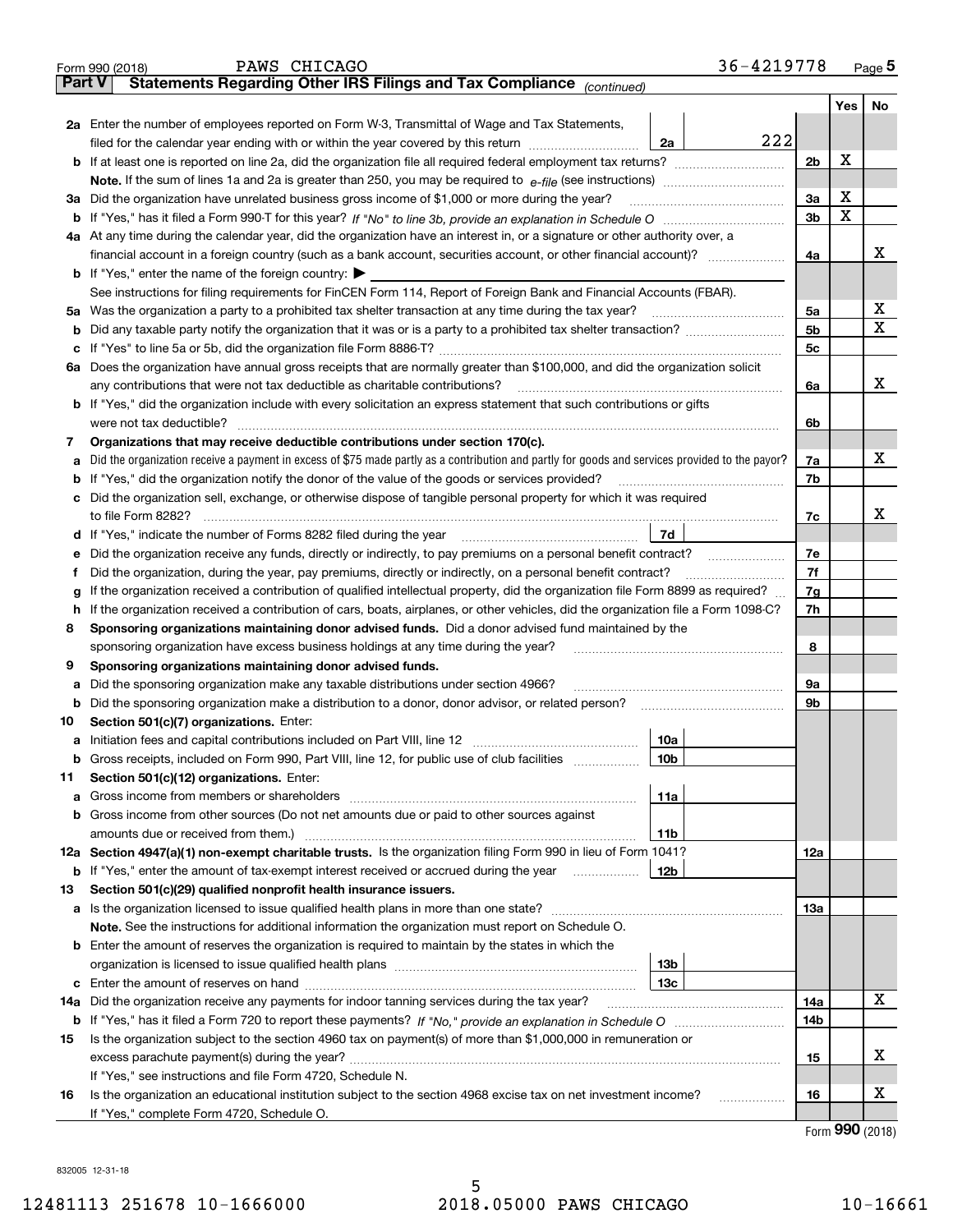|     | to line 8a, 8b, or 10b below, describe the circumstances, processes, or changes in Schedule O. See instructions.                                                                                                    |    |                 |             | $\overline{\mathbf{x}}$ |
|-----|---------------------------------------------------------------------------------------------------------------------------------------------------------------------------------------------------------------------|----|-----------------|-------------|-------------------------|
|     | <b>Section A. Governing Body and Management</b>                                                                                                                                                                     |    |                 |             |                         |
|     |                                                                                                                                                                                                                     |    |                 | Yes   No    |                         |
|     | 1a<br><b>1a</b> Enter the number of voting members of the governing body at the end of the tax year                                                                                                                 | 22 |                 |             |                         |
|     | If there are material differences in voting rights among members of the governing body, or if the governing                                                                                                         |    |                 |             |                         |
|     | body delegated broad authority to an executive committee or similar committee, explain in Schedule O.                                                                                                               |    |                 |             |                         |
|     | Enter the number of voting members included in line 1a, above, who are independent <i>manumum</i><br>1b                                                                                                             | 22 |                 |             |                         |
| 2   | Did any officer, director, trustee, or key employee have a family relationship or a business relationship with any other                                                                                            |    |                 |             |                         |
|     | officer, director, trustee, or key employee?                                                                                                                                                                        | .  | $\mathbf{2}$    | X           |                         |
| з   | Did the organization delegate control over management duties customarily performed by or under the direct supervision                                                                                               |    |                 |             |                         |
|     |                                                                                                                                                                                                                     |    | 3               |             | $\overline{\mathbf{X}}$ |
| 4   | Did the organization make any significant changes to its governing documents since the prior Form 990 was filed?                                                                                                    |    | 4               |             | $\overline{\mathtt{x}}$ |
| 5   | Did the organization become aware during the year of a significant diversion of the organization's assets? <i>managener</i>                                                                                         |    | 5               |             | $\mathbf X$             |
| 6   |                                                                                                                                                                                                                     |    | 6               |             | $\mathbf X$             |
| 7a  | Did the organization have members, stockholders, or other persons who had the power to elect or appoint one or                                                                                                      |    |                 |             |                         |
|     |                                                                                                                                                                                                                     |    | 7a              |             | X                       |
|     | <b>b</b> Are any governance decisions of the organization reserved to (or subject to approval by) members, stockholders, or                                                                                         |    |                 |             |                         |
|     | persons other than the governing body?                                                                                                                                                                              |    | 7b              |             | х                       |
| 8   | Did the organization contemporaneously document the meetings held or written actions undertaken during the vear by the following:                                                                                   |    |                 |             |                         |
| a   |                                                                                                                                                                                                                     |    | 8a              | Х           |                         |
| b   |                                                                                                                                                                                                                     |    | 8b              | X           |                         |
| 9   | Is there any officer, director, trustee, or key employee listed in Part VII, Section A, who cannot be reached at the                                                                                                |    |                 |             |                         |
|     |                                                                                                                                                                                                                     |    | 9               |             | x                       |
|     | Section B. Policies (This Section B requests information about policies not required by the Internal Revenue Code.)                                                                                                 |    |                 |             |                         |
|     |                                                                                                                                                                                                                     |    |                 | Yes         | No                      |
|     |                                                                                                                                                                                                                     |    | 10a             |             | X                       |
|     | <b>b</b> If "Yes," did the organization have written policies and procedures governing the activities of such chapters, affiliates,                                                                                 |    |                 |             |                         |
|     | and branches to ensure their operations are consistent with the organization's exempt purposes?                                                                                                                     |    | 10 <sub>b</sub> |             |                         |
|     | 11a Has the organization provided a complete copy of this Form 990 to all members of its governing body before filing the form?                                                                                     |    | 11a             | х           |                         |
|     | <b>b</b> Describe in Schedule O the process, if any, used by the organization to review this Form 990.                                                                                                              |    |                 |             |                         |
| 12a | Did the organization have a written conflict of interest policy? If "No," go to line 13                                                                                                                             |    | 12a             | x<br>x      |                         |
| b   | Were officers, directors, or trustees, and key employees required to disclose annually interests that could give rise to conflicts?                                                                                 |    | 12 <sub>b</sub> |             |                         |
| с   | Did the organization regularly and consistently monitor and enforce compliance with the policy? If "Yes," describe                                                                                                  |    |                 | x           |                         |
|     | in Schedule O how this was done measured and contain an account of the state of the state of the state of the                                                                                                       |    | 12c<br>13       | $\mathbf X$ |                         |
|     | Did the organization have a written document retention and destruction policy? [11] manufaction policy?                                                                                                             |    | 14              | X           |                         |
| 14  | Did the process for determining compensation of the following persons include a review and approval by independent                                                                                                  |    |                 |             |                         |
| 15  |                                                                                                                                                                                                                     |    |                 |             |                         |
|     | persons, comparability data, and contemporaneous substantiation of the deliberation and decision?<br>a The organization's CEO, Executive Director, or top management official [111] [11] manument material manument |    | 15a             | x           |                         |
|     |                                                                                                                                                                                                                     |    | 15 <sub>b</sub> |             | $\mathbf X$             |
|     |                                                                                                                                                                                                                     |    |                 |             |                         |
|     |                                                                                                                                                                                                                     |    |                 |             |                         |
|     | If "Yes" to line 15a or 15b, describe the process in Schedule O (see instructions).                                                                                                                                 |    |                 |             |                         |
|     | 16a Did the organization invest in, contribute assets to, or participate in a joint venture or similar arrangement with a                                                                                           |    |                 |             |                         |
|     | taxable entity during the year?                                                                                                                                                                                     |    | 16a             |             | х                       |
|     | b If "Yes," did the organization follow a written policy or procedure requiring the organization to evaluate its participation                                                                                      |    |                 |             |                         |
|     | in joint venture arrangements under applicable federal tax law, and take steps to safequard the organization's                                                                                                      |    |                 |             |                         |
|     |                                                                                                                                                                                                                     |    | 16b             |             |                         |
|     | <b>Section C. Disclosure</b>                                                                                                                                                                                        |    |                 |             |                         |
| 17  | List the states with which a copy of this Form 990 is required to be filed $\blacktriangleright$ IL                                                                                                                 |    |                 |             |                         |
| 18  | Section 6104 requires an organization to make its Forms 1023 (1024 or 1024 A if applicable), 990, and 990-T (Section 501(c)(3)s only) available                                                                     |    |                 |             |                         |
|     | for public inspection. Indicate how you made these available. Check all that apply.<br>$ X $ Own website                                                                                                            |    |                 |             |                         |
| 19  | $X$ Another's website<br>$\lfloor x \rfloor$ Upon request<br>Other (explain in Schedule O)                                                                                                                          |    |                 |             |                         |
|     | Describe in Schedule O whether (and if so, how) the organization made its governing documents, conflict of interest policy, and financial                                                                           |    |                 |             |                         |
| 20  | statements available to the public during the tax year.                                                                                                                                                             |    |                 |             |                         |
|     | State the name, address, and telephone number of the person who possesses the organization's books and records<br>ALISA R. BRILL - (773) 475-3301                                                                   |    |                 |             |                         |
|     | 60614<br>1933 N. MARCEY STREET, CHICAGO, IL                                                                                                                                                                         |    |                 |             |                         |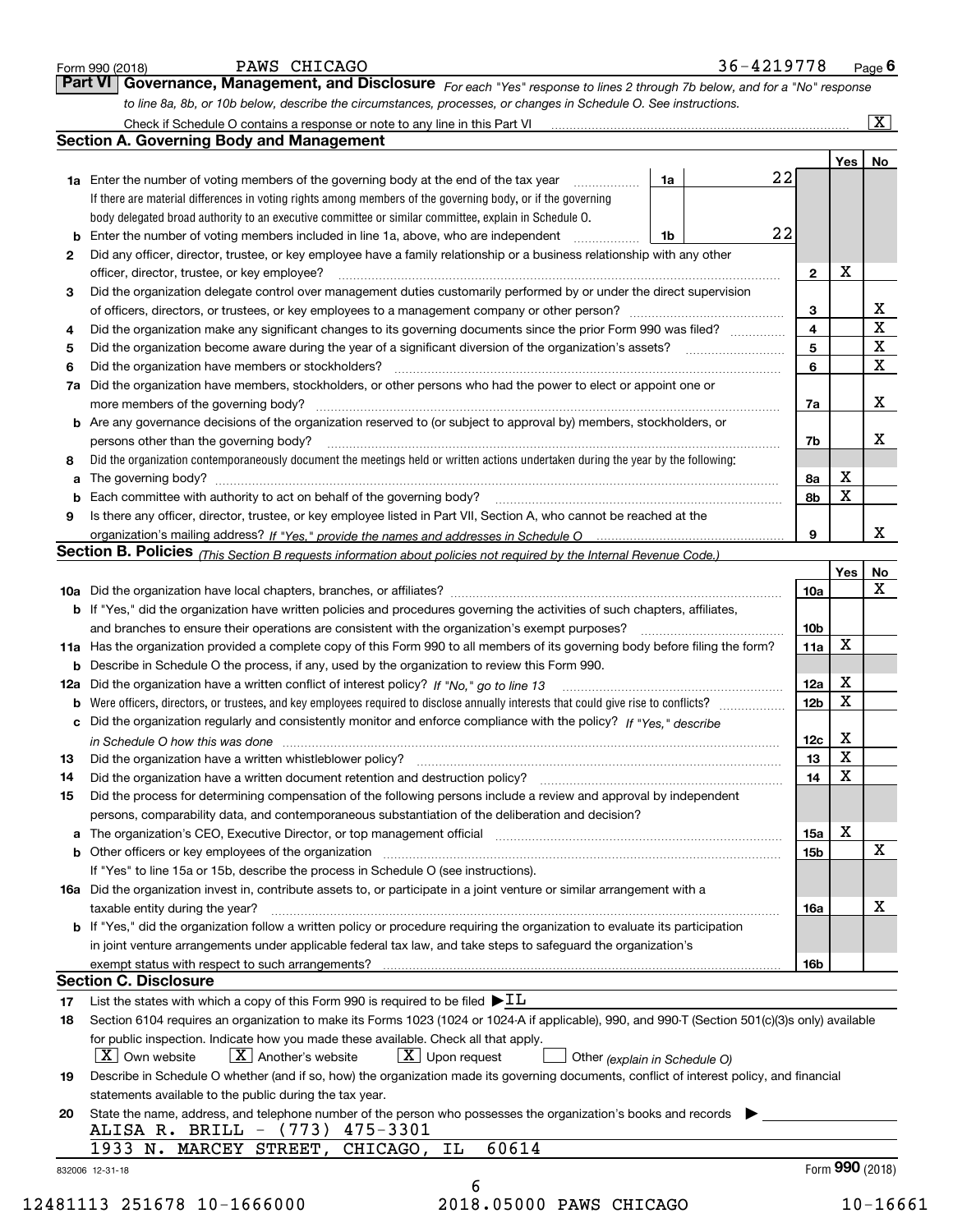$\mathcal{L}^{\text{max}}$ 

| orm 990 (2018) <sup>.</sup> | PAWS CHICAGO                                                                               | 36-4219778 | Page $\prime$ |
|-----------------------------|--------------------------------------------------------------------------------------------|------------|---------------|
|                             | Part VII Compensation of Officers, Directors, Trustees, Key Employees, Highest Compensated |            |               |
|                             | <b>Employees, and Independent Contractors</b>                                              |            |               |

Check if Schedule O contains a response or note to any line in this Part VII

**Section A. Officers, Directors, Trustees, Key Employees, and Highest Compensated Employees**

**1a**  Complete this table for all persons required to be listed. Report compensation for the calendar year ending with or within the organization's tax year.

**•** List all of the organization's current officers, directors, trustees (whether individuals or organizations), regardless of amount of compensation. Enter -0- in columns  $(D)$ ,  $(E)$ , and  $(F)$  if no compensation was paid.

● List all of the organization's **current** key employees, if any. See instructions for definition of "key employee."

**•** List the organization's five current highest compensated employees (other than an officer, director, trustee, or key employee) who received reportable compensation (Box 5 of Form W-2 and/or Box 7 of Form 1099-MISC) of more than \$100,000 from the organization and any related organizations.

 $\bullet$  List all of the organization's **former** officers, key employees, and highest compensated employees who received more than \$100,000 of reportable compensation from the organization and any related organizations.

**•** List all of the organization's former directors or trustees that received, in the capacity as a former director or trustee of the organization, more than \$10,000 of reportable compensation from the organization and any related organizations.

List persons in the following order: individual trustees or directors; institutional trustees; officers; key employees; highest compensated employees; and former such persons.

Check this box if neither the organization nor any related organization compensated any current officer, director, or trustee.  $\mathcal{L}^{\text{max}}$ 

| (A)                           | (C)<br>(B)               |                                |                       |          |              |                                  |        | (D)             | (E)             | (F)                         |  |  |
|-------------------------------|--------------------------|--------------------------------|-----------------------|----------|--------------|----------------------------------|--------|-----------------|-----------------|-----------------------------|--|--|
| Name and Title                | Average                  |                                |                       | Position |              | (do not check more than one      |        | Reportable      | Reportable      | Estimated                   |  |  |
|                               | hours per                |                                |                       |          |              | box, unless person is both an    |        | compensation    | compensation    | amount of                   |  |  |
|                               | week                     |                                |                       |          |              | officer and a director/trustee)  |        | from            | from related    | other                       |  |  |
|                               | (list any                |                                |                       |          |              |                                  |        | the             | organizations   | compensation                |  |  |
|                               | hours for                |                                |                       |          |              |                                  |        | organization    | (W-2/1099-MISC) | from the                    |  |  |
|                               | related<br>organizations |                                |                       |          |              |                                  |        | (W-2/1099-MISC) |                 | organization<br>and related |  |  |
|                               | below                    |                                |                       |          |              |                                  |        |                 |                 | organizations               |  |  |
|                               | line)                    | Individual trustee or director | Institutional trustee | Officer  | Key employee | Highest compensated<br> employee | Former |                 |                 |                             |  |  |
| PAULA FASSEAS<br>(1)          | 30.00                    |                                |                       |          |              |                                  |        |                 |                 |                             |  |  |
| CHAIRMAN                      |                          | X                              |                       | X        |              |                                  |        | 0.              | $\mathbf 0$ .   | 0.                          |  |  |
| PAM CAREY<br>(2)              | 1.00                     |                                |                       |          |              |                                  |        |                 |                 |                             |  |  |
| PRESIDENT                     |                          | X                              |                       | X        |              |                                  |        | 0.              | $\mathbf 0$ .   | $\mathbf 0$ .               |  |  |
| (3)<br>ALEXIS FASSEAS         | 30.00                    |                                |                       |          |              |                                  |        |                 |                 |                             |  |  |
| TREASURER                     |                          | X                              |                       | X        |              |                                  |        | 0.              | $\mathbf 0$ .   | $\mathbf 0$ .               |  |  |
| <b>GEORGE KARCAZES</b><br>(4) | 1.00                     |                                |                       |          |              |                                  |        |                 |                 |                             |  |  |
| <b>SECRETARY</b>              |                          | X                              |                       | X        |              |                                  |        | 0.              | $\mathbf 0$ .   | $\mathbf 0$ .               |  |  |
| MARK DUGGAN, PROFESSOR<br>(5) | 0.30                     |                                |                       |          |              |                                  |        |                 |                 |                             |  |  |
| ADVISORY BOARD                |                          | X                              |                       |          |              |                                  |        | 0.              | $\mathbf 0$ .   | $\mathbf 0$ .               |  |  |
| SUZANNE LEMIGNOT<br>(6)       | 1.00                     |                                |                       |          |              |                                  |        |                 |                 |                             |  |  |
| ADVISORY BOARD                |                          | X                              |                       |          |              |                                  |        | 0.              | $\mathbf 0$ .   | $\mathbf 0$ .               |  |  |
| <b>JANICE BECK</b><br>(7)     | 1.00                     |                                |                       |          |              |                                  |        |                 |                 |                             |  |  |
| <b>BOARD MEMBER</b>           |                          | X                              |                       |          |              |                                  |        | 0.              | $\mathbf 0$ .   | $\mathbf 0$ .               |  |  |
| BARBARA BRADFORD<br>(8)       | 1.00                     |                                |                       |          |              |                                  |        |                 |                 |                             |  |  |
| <b>BOARD MEMBER</b>           |                          | X                              |                       |          |              |                                  |        | 0.              | $\mathbf 0$ .   | $\mathbf 0$ .               |  |  |
| MELISSA CANNING<br>(9)        | 1.00                     |                                |                       |          |              |                                  |        |                 |                 |                             |  |  |
| BOARD MEMBER                  |                          | X                              |                       |          |              |                                  |        | 0.              | 0.              | $\mathbf 0$ .               |  |  |
| (10) MICHAEL CANNING          | 1.00                     |                                |                       |          |              |                                  |        |                 |                 |                             |  |  |
| <b>BOARD MEMBER</b>           |                          | X                              |                       |          |              |                                  |        | 0.              | 0.              | $\mathbf 0$ .               |  |  |
| (11) BRUCE CROWN              | 1.00                     |                                |                       |          |              |                                  |        |                 |                 |                             |  |  |
| <b>BOARD MEMBER</b>           |                          | X                              |                       |          |              |                                  |        | 0.              | 0.              | $\mathbf 0$ .               |  |  |
| (12) CHARLES DAY              | 1.00                     |                                |                       |          |              |                                  |        |                 |                 |                             |  |  |
| <b>BOARD MEMBER</b>           |                          | X                              |                       |          |              |                                  |        | 0.              | 0.              | 0.                          |  |  |
| (13) LISA DENT                | 1.00                     |                                |                       |          |              |                                  |        |                 |                 |                             |  |  |
| BOARD MEMBER                  |                          | X                              |                       |          |              |                                  |        | 0.              | 0.              | 0.                          |  |  |
| (14) PETER FASSEAS            | 2.00                     |                                |                       |          |              |                                  |        |                 |                 |                             |  |  |
| BOARD MEMBER                  |                          | X                              |                       |          |              |                                  |        | 0.              | 0.              | 0.                          |  |  |
| (15) GLENN FELNER             | 1.00                     |                                |                       |          |              |                                  |        |                 |                 |                             |  |  |
| BOARD MEMBER                  |                          | X                              |                       |          |              |                                  |        | $\mathbf 0$ .   | $\mathbf 0$ .   | 0.                          |  |  |
| (16) RAJ FERNANDO             | 1.00                     |                                |                       |          |              |                                  |        |                 |                 |                             |  |  |
| BOARD MEMBER                  |                          | x                              |                       |          |              |                                  |        | 0.              | $\mathbf 0$ .   | $0_{.}$                     |  |  |
| (17) SONIA FLORIAN            | 1.00                     |                                |                       |          |              |                                  |        |                 |                 |                             |  |  |
| BOARD MEMBER                  |                          | x                              |                       |          |              |                                  |        | 0.              | $\mathbf 0$ .   | 0.                          |  |  |
| 832007 12-31-18               |                          |                                |                       |          |              |                                  |        |                 |                 | Form 990 (2018)             |  |  |

832007 12-31-18

12481113 251678 10-1666000 2018.05000 PAWS CHICAGO 10-16661

7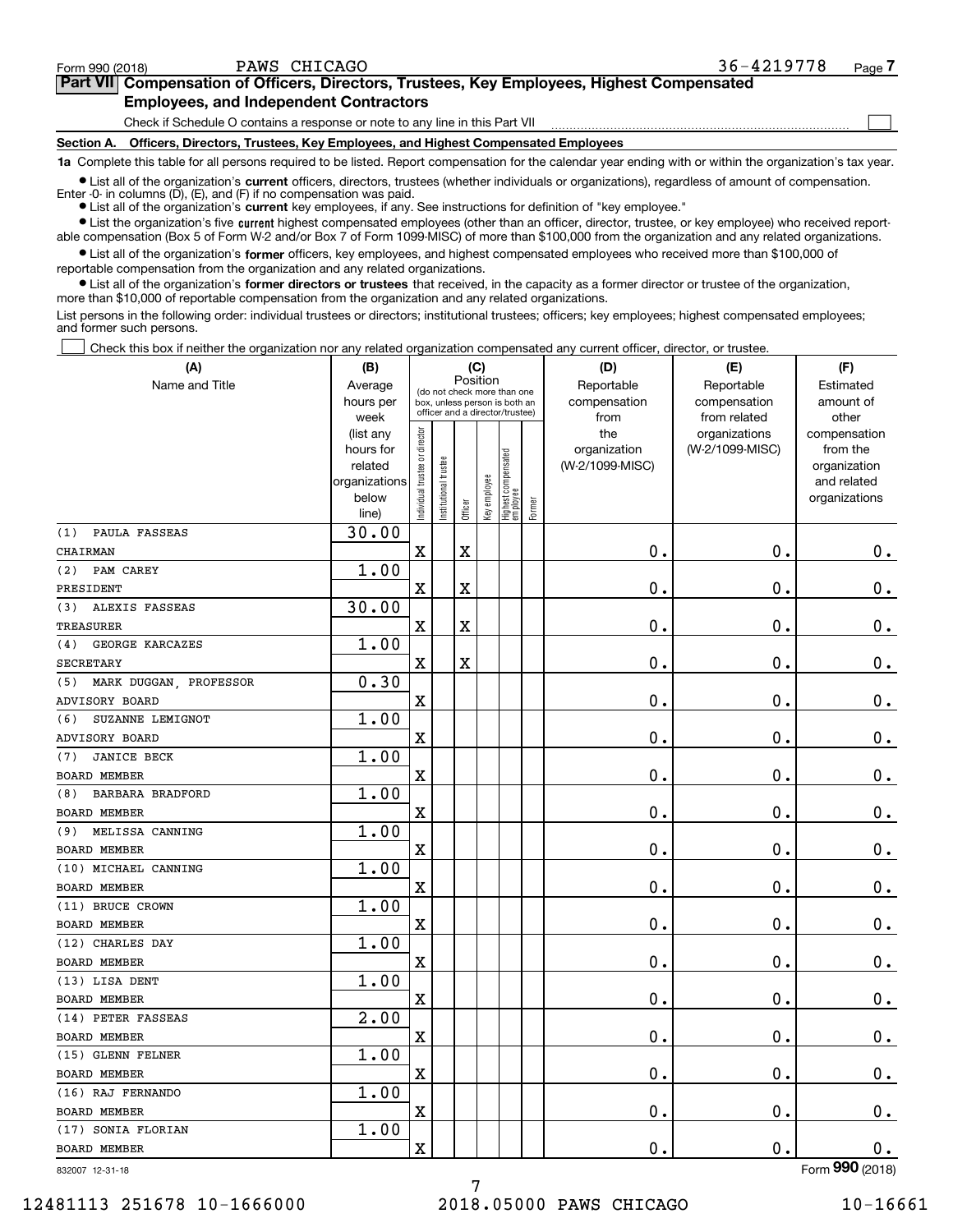| PAWS CHICAGO<br>Form 990 (2018)                                                                                                                 |               |                                |                       |                                                              |              |                                   |          |                         | 36-4219778      |                  |              | Page 8        |
|-------------------------------------------------------------------------------------------------------------------------------------------------|---------------|--------------------------------|-----------------------|--------------------------------------------------------------|--------------|-----------------------------------|----------|-------------------------|-----------------|------------------|--------------|---------------|
| <b>Part VII</b><br>Section A. Officers, Directors, Trustees, Key Employees, and Highest Compensated Employees (continued)                       |               |                                |                       |                                                              |              |                                   |          |                         |                 |                  |              |               |
| (A)                                                                                                                                             | (B)           |                                |                       | (C)                                                          |              |                                   |          | (D)                     | (E)             |                  |              | (F)           |
| Name and title                                                                                                                                  | Average       |                                |                       | Position                                                     |              |                                   |          | Reportable              | Reportable      |                  |              | Estimated     |
|                                                                                                                                                 | hours per     |                                |                       | (do not check more than one<br>box, unless person is both an |              |                                   |          | compensation            | compensation    |                  | amount of    |               |
|                                                                                                                                                 | week          |                                |                       | officer and a director/trustee)                              |              |                                   |          | from                    | from related    |                  |              | other         |
|                                                                                                                                                 | (list any     |                                |                       |                                                              |              |                                   |          | the                     | organizations   |                  |              | compensation  |
|                                                                                                                                                 | hours for     |                                |                       |                                                              |              |                                   |          | organization            | (W-2/1099-MISC) |                  |              | from the      |
|                                                                                                                                                 | related       |                                |                       |                                                              |              |                                   |          | (W-2/1099-MISC)         |                 |                  |              | organization  |
|                                                                                                                                                 | organizations |                                |                       |                                                              |              |                                   |          |                         |                 |                  |              | and related   |
|                                                                                                                                                 | below         | Individual trustee or director | Institutional trustee |                                                              |              |                                   |          |                         |                 |                  |              | organizations |
|                                                                                                                                                 | line)         |                                |                       | Officer                                                      | Key employee | Highest compensated<br>  employee | Former   |                         |                 |                  |              |               |
| (18) SUZIE GLICKMAN                                                                                                                             | 1.00          |                                |                       |                                                              |              |                                   |          |                         |                 |                  |              |               |
| <b>BOARD MEMBER</b>                                                                                                                             |               | $\mathbf X$                    |                       |                                                              |              |                                   |          | 0.                      |                 | 0.               |              | 0.            |
| (19) AMY MACK                                                                                                                                   | 1.00          |                                |                       |                                                              |              |                                   |          |                         |                 |                  |              |               |
| BOARD MEMBER                                                                                                                                    |               | X                              |                       |                                                              |              |                                   |          | 0.                      |                 | 0.               |              | 0.            |
| (20) MAYARI PRITZKER                                                                                                                            | 1.00          |                                |                       |                                                              |              |                                   |          |                         |                 |                  |              |               |
|                                                                                                                                                 |               |                                |                       |                                                              |              |                                   |          |                         |                 |                  |              |               |
| BOARD MEMBER                                                                                                                                    |               | X                              |                       |                                                              |              |                                   |          | 0.                      |                 | 0.               |              | 0.            |
| (21) DR. BARBARA ROYAL                                                                                                                          | 1.00          |                                |                       |                                                              |              |                                   |          |                         |                 |                  |              |               |
| <b>BOARD MEMBER</b>                                                                                                                             |               | X                              |                       |                                                              |              |                                   |          | 0.                      |                 | 0.               |              | 0.            |
| (22) ROBERT SHERMAN                                                                                                                             | 1.00          |                                |                       |                                                              |              |                                   |          |                         |                 |                  |              |               |
| <b>BOARD MEMBER</b>                                                                                                                             |               | X                              |                       |                                                              |              |                                   |          | 0.                      |                 | 0.               |              | 0.            |
| (23) MARIA SMITHBURG                                                                                                                            | 1.00          |                                |                       |                                                              |              |                                   |          |                         |                 |                  |              |               |
| <b>BOARD MEMBER</b>                                                                                                                             |               | X                              |                       |                                                              |              |                                   |          | 0.                      |                 | 0.               |              | 0.            |
| (24) MICHAEL SWEIG                                                                                                                              | 1.00          |                                |                       |                                                              |              |                                   |          |                         |                 |                  |              |               |
| <b>BOARD MEMBER</b>                                                                                                                             |               | X                              |                       |                                                              |              |                                   |          | 0.                      |                 | 0.               |              | 0.            |
| (25) MURRAY PERETZ                                                                                                                              | 1.00          |                                |                       |                                                              |              |                                   |          |                         |                 |                  |              |               |
|                                                                                                                                                 |               |                                |                       |                                                              |              |                                   |          |                         |                 |                  |              |               |
| <b>BOARD MEMBER</b>                                                                                                                             |               | X                              |                       |                                                              |              |                                   |          | 0.                      |                 | 0.               |              | 0.            |
| (26) KURT SEIDENSTICKER                                                                                                                         | 1.00          |                                |                       |                                                              |              |                                   |          |                         |                 |                  |              |               |
| BOARD MEMBER                                                                                                                                    |               | $\mathbf x$                    |                       |                                                              |              |                                   |          | 0.                      |                 | 0.               |              | 0.            |
|                                                                                                                                                 |               |                                |                       |                                                              |              |                                   |          | $\overline{0}$ .        |                 | $\overline{0}$ . |              | 0.            |
| c Total from continuation sheets to Part VII, Section A                                                                                         |               |                                |                       |                                                              |              |                                   |          | 905, 559.               |                 | $\overline{0}$ . |              | 13,369.       |
|                                                                                                                                                 |               |                                |                       |                                                              |              |                                   |          | 905,559.                |                 | $\overline{0}$ . |              | 13,369.       |
| Total number of individuals (including but not limited to those listed above) who received more than \$100,000 of reportable<br>$\mathbf{2}$    |               |                                |                       |                                                              |              |                                   |          |                         |                 |                  |              |               |
| compensation from the organization $\blacktriangleright$                                                                                        |               |                                |                       |                                                              |              |                                   |          |                         |                 |                  |              | 8             |
|                                                                                                                                                 |               |                                |                       |                                                              |              |                                   |          |                         |                 |                  |              | Yes<br>No     |
| 3<br>Did the organization list any former officer, director, or trustee, key employee, or highest compensated employee on                       |               |                                |                       |                                                              |              |                                   |          |                         |                 |                  |              |               |
|                                                                                                                                                 |               |                                |                       |                                                              |              |                                   |          |                         |                 |                  |              | х             |
| line 1a? If "Yes," complete Schedule J for such individual manufactured contained and the 1a? If "Yes," complete Schedule J for such individual |               |                                |                       |                                                              |              |                                   |          |                         |                 |                  | 3            |               |
| For any individual listed on line 1a, is the sum of reportable compensation and other compensation from the organization                        |               |                                |                       |                                                              |              |                                   |          |                         |                 |                  |              |               |
|                                                                                                                                                 |               |                                |                       |                                                              |              |                                   |          |                         |                 |                  | 4            | х             |
| Did any person listed on line 1a receive or accrue compensation from any unrelated organization or individual for services<br>5                 |               |                                |                       |                                                              |              |                                   |          |                         |                 |                  |              |               |
| rendered to the organization? If "Yes." complete Schedule J for such person                                                                     |               |                                |                       |                                                              |              |                                   |          |                         |                 |                  | 5            | X             |
| <b>Section B. Independent Contractors</b>                                                                                                       |               |                                |                       |                                                              |              |                                   |          |                         |                 |                  |              |               |
| Complete this table for your five highest compensated independent contractors that received more than \$100,000 of compensation from<br>1.      |               |                                |                       |                                                              |              |                                   |          |                         |                 |                  |              |               |
| the organization. Report compensation for the calendar year ending with or within the organization's tax year.                                  |               |                                |                       |                                                              |              |                                   |          |                         |                 |                  |              |               |
| (A)                                                                                                                                             |               |                                |                       |                                                              |              |                                   |          | (B)                     |                 |                  | (C)          |               |
| Name and business address                                                                                                                       |               |                                |                       |                                                              |              |                                   |          | Description of services |                 |                  | Compensation |               |
| RWE MANAGEMENT, 16W361 S FRONTAGE RD,                                                                                                           |               |                                |                       |                                                              |              |                                   |          |                         |                 |                  |              |               |
| SUITE 106, BURR RIDGE, IL 60527                                                                                                                 |               |                                |                       |                                                              |              |                                   |          | CONSTRUCTION            |                 |                  |              | 395,712.      |
|                                                                                                                                                 |               |                                |                       |                                                              |              |                                   |          |                         |                 |                  |              |               |
| LAUTMAN MASKA NEILL & CO., 1730 RHODE                                                                                                           |               |                                |                       |                                                              |              |                                   |          | STRATEGY/               |                 |                  |              |               |
| ISLAND AVE NW, SUITE 301, WASHINGTON, DC                                                                                                        |               |                                |                       |                                                              |              |                                   |          | FUNDRAISING             |                 |                  |              | 220,876.      |
| CROSSREALMS, INC.                                                                                                                               |               |                                |                       |                                                              |              |                                   |          |                         |                 |                  |              |               |
| 20 W KINZIE ST FLOOR 17, CHICAGO, IL 60654<br><b>INFORMATION SYSTEMS</b>                                                                        |               |                                |                       |                                                              |              |                                   | 149,729. |                         |                 |                  |              |               |
| LINDEN GROUP, 10100 ORLAND PARKWAY, SUITE                                                                                                       |               |                                |                       |                                                              |              |                                   |          |                         |                 |                  |              |               |
| 110, ORLAND PARK, IL 60467                                                                                                                      |               |                                |                       |                                                              |              |                                   |          | ARCHITECT               |                 |                  |              | 138,185.      |
| BELARDI WONG                                                                                                                                    |               |                                |                       |                                                              |              |                                   |          |                         |                 |                  |              |               |
| 39 BROADWAY 32ND FLOOR, NEW YORK, NY 10006                                                                                                      |               |                                |                       |                                                              |              |                                   |          | DATA ANALYTICS          |                 |                  |              | 125,301.      |
| Total number of independent contractors (including but not limited to those listed above) who received more than<br>$\mathbf{2}$                |               |                                |                       |                                                              |              |                                   |          |                         |                 |                  |              |               |
| \$100,000 of compensation from the organization >                                                                                               |               |                                |                       |                                                              | 5            |                                   |          |                         |                 |                  |              |               |
|                                                                                                                                                 |               |                                |                       |                                                              |              |                                   |          |                         |                 |                  |              |               |

SEE PART VII, SECTION A CONTINUATION SHEETS

Form (2018) **990**

832008 12-31-18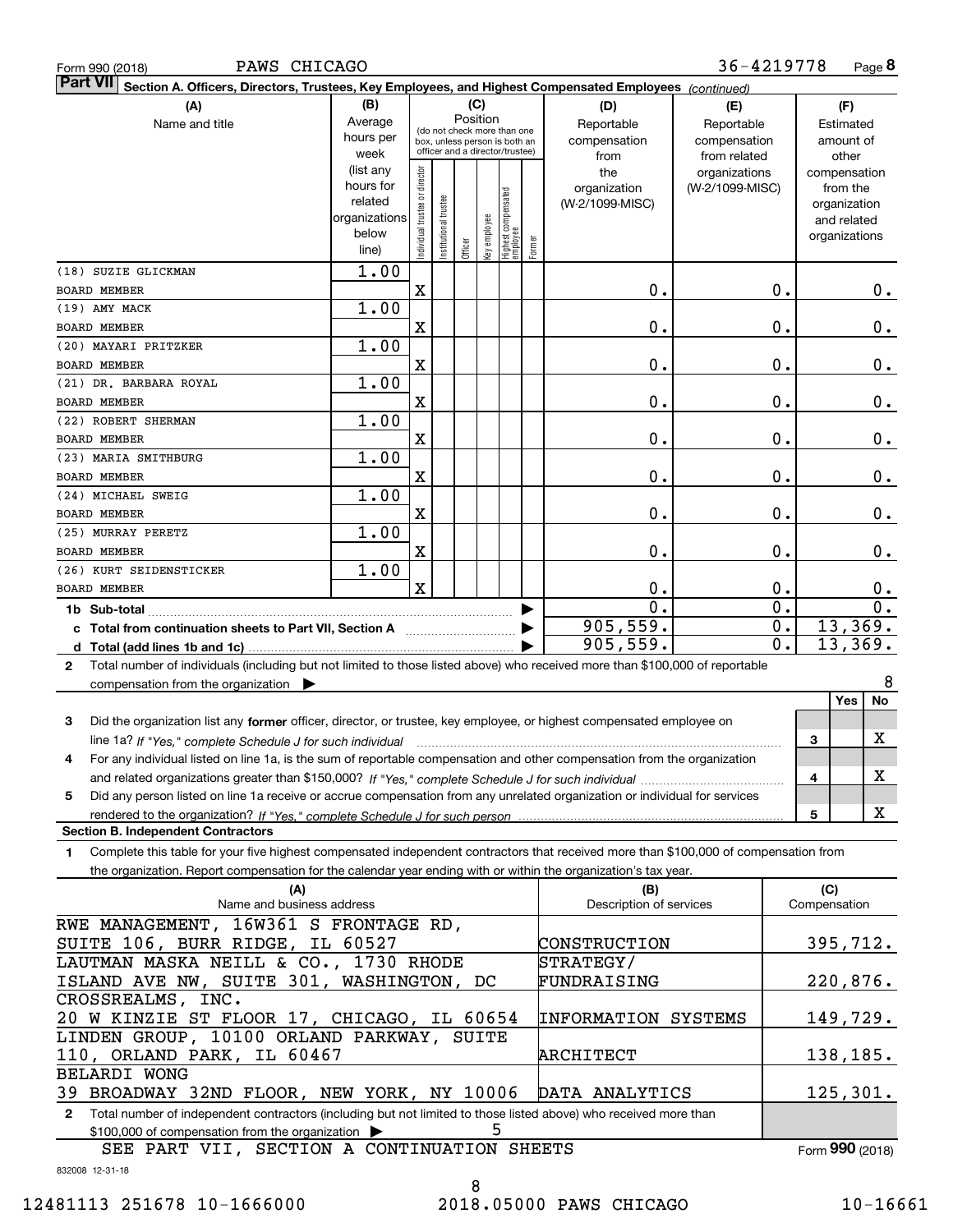| PAWS CHICAGO<br>Form 990                                                                                        |                   |                                             |                       |         |              |                              | 36-4219778 |                 |                                  |                          |  |  |  |
|-----------------------------------------------------------------------------------------------------------------|-------------------|---------------------------------------------|-----------------------|---------|--------------|------------------------------|------------|-----------------|----------------------------------|--------------------------|--|--|--|
| Part VII Section A. Officers, Directors, Trustees, Key Employees, and Highest Compensated Employees (continued) |                   |                                             |                       |         |              |                              |            |                 |                                  |                          |  |  |  |
| (A)                                                                                                             | (B)               | (C)                                         |                       |         |              |                              |            | (D)             | (E)                              | (F)                      |  |  |  |
| Name and title                                                                                                  | Average           | Position<br>(check all that apply)<br>hours |                       |         |              |                              |            | Reportable      | Reportable                       | Estimated                |  |  |  |
|                                                                                                                 |                   |                                             |                       |         |              |                              |            | compensation    | compensation                     | amount of                |  |  |  |
|                                                                                                                 | per               |                                             |                       |         |              |                              |            | from<br>the     | from related                     | other                    |  |  |  |
|                                                                                                                 | week<br>(list any |                                             |                       |         |              |                              |            | organization    | organizations<br>(W-2/1099-MISC) | compensation<br>from the |  |  |  |
|                                                                                                                 | hours for         |                                             |                       |         |              |                              |            | (W-2/1099-MISC) |                                  | organization             |  |  |  |
|                                                                                                                 | related           |                                             |                       |         |              |                              |            |                 |                                  | and related              |  |  |  |
|                                                                                                                 | organizations     |                                             |                       |         |              |                              |            |                 |                                  | organizations            |  |  |  |
|                                                                                                                 | below             | Individual trustee or director              | Institutional trustee | Officer | Key employee | Highest compensated employee | Former     |                 |                                  |                          |  |  |  |
|                                                                                                                 | line)             |                                             |                       |         |              |                              |            |                 |                                  |                          |  |  |  |
| (27) KRISTIN PEARSON                                                                                            | 40.00             |                                             |                       |         |              |                              |            |                 |                                  |                          |  |  |  |
| CHIEF EXECUTIVE OFFICER<br>(28) ALISA BRILL                                                                     |                   |                                             |                       | X       |              |                              |            | <u>141,196.</u> | 0.                               | 0.                       |  |  |  |
| CHIEF FINANCIAL OFFICER                                                                                         | 40.00             |                                             |                       | X       |              |                              |            |                 | 0.                               |                          |  |  |  |
| (29) BARBARA KOMPARE                                                                                            | 40.00             |                                             |                       |         |              |                              |            | <u>137,202.</u> |                                  | $0_{.}$                  |  |  |  |
| VET - SHELTER MEDICINE                                                                                          |                   |                                             |                       |         |              | $\mathbf X$                  |            | <u>131,358.</u> | 0.                               | 0.                       |  |  |  |
| (30) SHERYL LESCH                                                                                               | 40.00             |                                             |                       |         |              |                              |            |                 |                                  |                          |  |  |  |
| CHIEF COMMUNITY ENGAGEMENT OFFICER                                                                              |                   |                                             |                       |         |              | $\mathbf X$                  |            | 134,646.        | 0.                               | 3,508.                   |  |  |  |
| (31) TODD LESSER                                                                                                | 40.00             |                                             |                       |         |              |                              |            |                 |                                  |                          |  |  |  |
| VP MEDICAL CENTER OPS                                                                                           |                   |                                             |                       |         |              | X                            |            | 127,093.        | 0.                               | 6, 274.                  |  |  |  |
| (32) MOHAMED ELHANAFY                                                                                           | 40.00             |                                             |                       |         |              |                              |            |                 |                                  |                          |  |  |  |
| VETERINARIAN                                                                                                    |                   |                                             |                       |         |              | X                            |            | 119,705.        | 0.                               | 3,587.                   |  |  |  |
| (33) DEBORAH LINK                                                                                               | 40.00             |                                             |                       |         |              |                              |            |                 |                                  |                          |  |  |  |
| VET - SHELTER MEDICINE                                                                                          |                   |                                             |                       |         |              | X                            |            | 114,359.        | 0.                               | 0.                       |  |  |  |
|                                                                                                                 |                   |                                             |                       |         |              |                              |            |                 |                                  |                          |  |  |  |
|                                                                                                                 |                   |                                             |                       |         |              |                              |            |                 |                                  |                          |  |  |  |
|                                                                                                                 |                   |                                             |                       |         |              |                              |            |                 |                                  |                          |  |  |  |
|                                                                                                                 |                   |                                             |                       |         |              |                              |            |                 |                                  |                          |  |  |  |
|                                                                                                                 |                   |                                             |                       |         |              |                              |            |                 |                                  |                          |  |  |  |
|                                                                                                                 |                   |                                             |                       |         |              |                              |            |                 |                                  |                          |  |  |  |
|                                                                                                                 |                   |                                             |                       |         |              |                              |            |                 |                                  |                          |  |  |  |
|                                                                                                                 |                   |                                             |                       |         |              |                              |            |                 |                                  |                          |  |  |  |
|                                                                                                                 |                   |                                             |                       |         |              |                              |            |                 |                                  |                          |  |  |  |
|                                                                                                                 |                   |                                             |                       |         |              |                              |            |                 |                                  |                          |  |  |  |
|                                                                                                                 |                   |                                             |                       |         |              |                              |            |                 |                                  |                          |  |  |  |
|                                                                                                                 |                   |                                             |                       |         |              |                              |            |                 |                                  |                          |  |  |  |
|                                                                                                                 |                   |                                             |                       |         |              |                              |            |                 |                                  |                          |  |  |  |
|                                                                                                                 |                   |                                             |                       |         |              |                              |            |                 |                                  |                          |  |  |  |
|                                                                                                                 |                   |                                             |                       |         |              |                              |            |                 |                                  |                          |  |  |  |
|                                                                                                                 |                   |                                             |                       |         |              |                              |            |                 |                                  |                          |  |  |  |
|                                                                                                                 |                   |                                             |                       |         |              |                              |            |                 |                                  |                          |  |  |  |
|                                                                                                                 |                   |                                             |                       |         |              |                              |            |                 |                                  |                          |  |  |  |
|                                                                                                                 |                   |                                             |                       |         |              |                              |            |                 |                                  |                          |  |  |  |
|                                                                                                                 |                   |                                             |                       |         |              |                              |            |                 |                                  |                          |  |  |  |
|                                                                                                                 |                   |                                             |                       |         |              |                              |            |                 |                                  |                          |  |  |  |
|                                                                                                                 |                   |                                             |                       |         |              |                              |            |                 |                                  |                          |  |  |  |
|                                                                                                                 |                   |                                             |                       |         |              |                              |            |                 |                                  |                          |  |  |  |
|                                                                                                                 |                   |                                             |                       |         |              |                              |            |                 |                                  |                          |  |  |  |
|                                                                                                                 |                   |                                             |                       |         |              |                              |            |                 |                                  |                          |  |  |  |
| Total to Part VII, Section A, line 1c                                                                           |                   |                                             |                       |         |              |                              |            | 905, 559.       |                                  | 13,369.                  |  |  |  |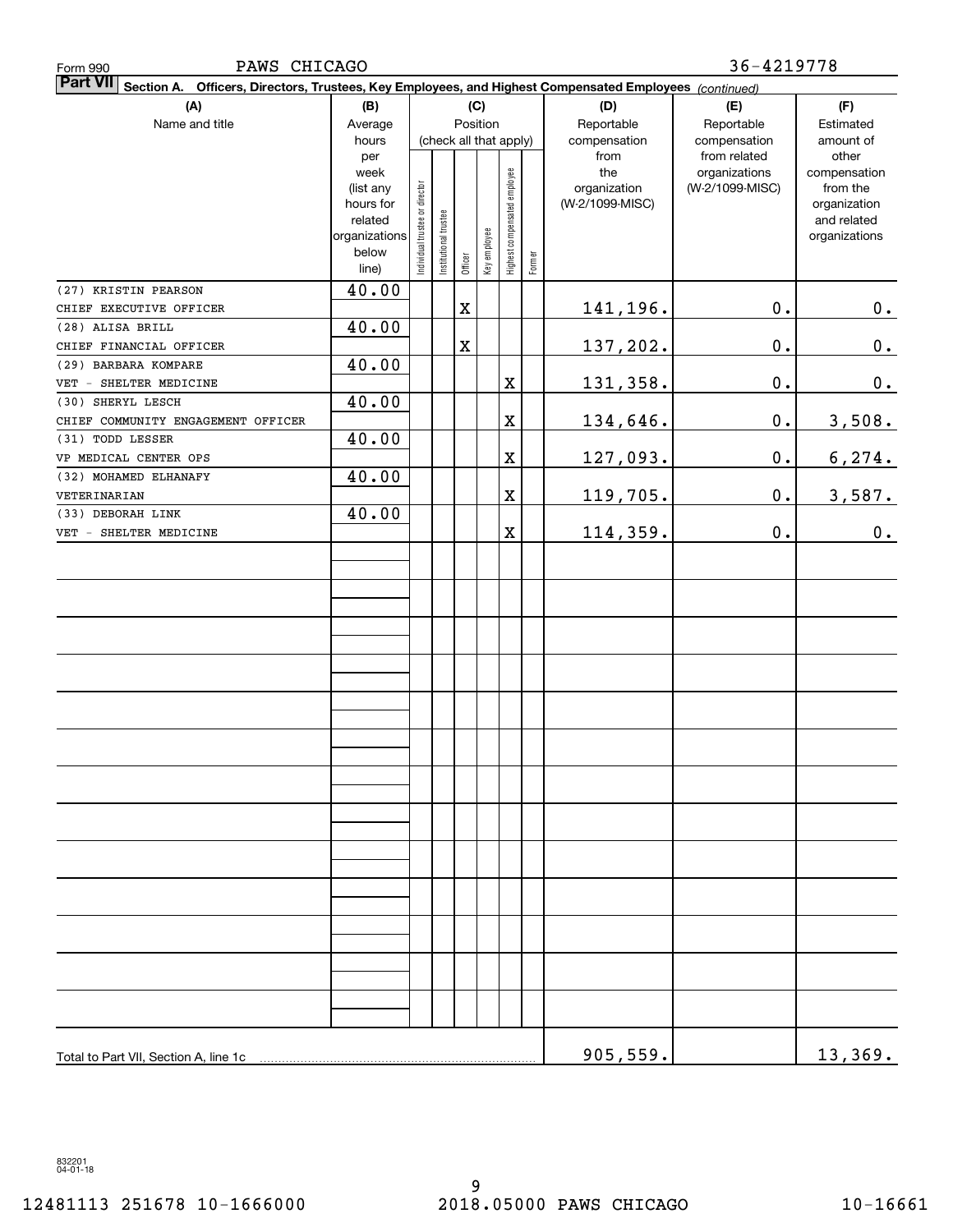|                                                           | <b>Part VIII</b> | <b>Statement of Revenue</b>                                                   |                |                      |                      |                                          |                                  |                                                                    |
|-----------------------------------------------------------|------------------|-------------------------------------------------------------------------------|----------------|----------------------|----------------------|------------------------------------------|----------------------------------|--------------------------------------------------------------------|
|                                                           |                  | Check if Schedule O contains a response or note to any line in this Part VIII |                |                      |                      | $\overline{(B)}$                         | $\overline{C}$                   |                                                                    |
|                                                           |                  |                                                                               |                |                      | (A)<br>Total revenue | Related or<br>exempt function<br>revenue | Unrelated<br>business<br>revenue | (D)<br>Revenuè excluded<br>from tax under<br>sections<br>512 - 514 |
|                                                           |                  | 1 a Federated campaigns                                                       | 1a             |                      |                      |                                          |                                  |                                                                    |
|                                                           |                  | <b>b</b> Membership dues                                                      | 1 <sub>b</sub> |                      |                      |                                          |                                  |                                                                    |
|                                                           |                  | c Fundraising events                                                          | 1c             | 2,429,611.           |                      |                                          |                                  |                                                                    |
|                                                           |                  | d Related organizations                                                       | 1 <sub>d</sub> |                      |                      |                                          |                                  |                                                                    |
|                                                           |                  | e Government grants (contributions)                                           | 1e             |                      |                      |                                          |                                  |                                                                    |
|                                                           |                  | f All other contributions, gifts, grants, and                                 |                |                      |                      |                                          |                                  |                                                                    |
|                                                           |                  | similar amounts not included above                                            | 1f             | 12,728,476.          |                      |                                          |                                  |                                                                    |
| Contributions, Gifts, Grants<br>and Other Similar Amounts |                  | Noncash contributions included in lines 1a-1f: \$                             |                | 2,738,774.           |                      |                                          |                                  |                                                                    |
|                                                           |                  |                                                                               |                |                      | 15, 158, 087.        |                                          |                                  |                                                                    |
|                                                           |                  |                                                                               |                | <b>Business Code</b> |                      |                                          |                                  |                                                                    |
|                                                           |                  | 2 a ADOPTION FEES                                                             |                | 812900               | 1,019,474.           | 1,019,474.                               |                                  |                                                                    |
|                                                           | b                | LURIE CLINIC INCOME                                                           |                | 541990               | 817,301.             | 817,301.                                 |                                  |                                                                    |
| Program Service<br>Revenue                                |                  | TRAINING CENTER                                                               |                | 812900               | 159,704.             | 159,704.                                 |                                  |                                                                    |
|                                                           | d                | ADMISSION CENTER                                                              |                | 812900               | 655.                 | 655.                                     |                                  |                                                                    |
|                                                           | е                |                                                                               |                |                      |                      |                                          |                                  |                                                                    |
|                                                           | f                |                                                                               |                |                      |                      |                                          |                                  |                                                                    |
|                                                           | a                |                                                                               |                |                      | 1,997,134.           |                                          |                                  |                                                                    |
|                                                           | З                | Investment income (including dividends, interest, and                         |                |                      |                      |                                          |                                  |                                                                    |
|                                                           |                  |                                                                               |                |                      | 1,637,804.           |                                          |                                  | 1,637,804.                                                         |
|                                                           | 4                | Income from investment of tax-exempt bond proceeds                            |                |                      |                      |                                          |                                  |                                                                    |
|                                                           | 5                |                                                                               |                |                      |                      |                                          |                                  |                                                                    |
|                                                           |                  |                                                                               | (i) Real       | (ii) Personal        |                      |                                          |                                  |                                                                    |
|                                                           |                  | 6 a Gross rents                                                               |                |                      |                      |                                          |                                  |                                                                    |
|                                                           |                  | <b>b</b> Less: rental expenses                                                |                |                      |                      |                                          |                                  |                                                                    |
|                                                           | c                | Rental income or (loss)                                                       |                |                      |                      |                                          |                                  |                                                                    |
|                                                           |                  |                                                                               |                |                      |                      |                                          |                                  |                                                                    |
|                                                           |                  | 7 a Gross amount from sales of                                                | (i) Securities | (ii) Other           |                      |                                          |                                  |                                                                    |
|                                                           |                  | assets other than inventory                                                   | 8,887,654.     |                      |                      |                                          |                                  |                                                                    |
|                                                           |                  | <b>b</b> Less: cost or other basis                                            |                |                      |                      |                                          |                                  |                                                                    |
|                                                           |                  | and sales expenses                                                            | 8,845,619.     |                      |                      |                                          |                                  |                                                                    |
|                                                           |                  |                                                                               | 42,035.        |                      |                      |                                          |                                  |                                                                    |
|                                                           |                  |                                                                               |                |                      | 42,035.              |                                          |                                  | 42,035.                                                            |
|                                                           |                  | 8 a Gross income from fundraising events (not                                 |                |                      |                      |                                          |                                  |                                                                    |
|                                                           |                  | 2,429,611. of<br>including $$$                                                |                |                      |                      |                                          |                                  |                                                                    |
|                                                           |                  | contributions reported on line 1c). See                                       |                |                      |                      |                                          |                                  |                                                                    |
|                                                           |                  |                                                                               |                | 982,563.             |                      |                                          |                                  |                                                                    |
| <b>Other Revenue</b>                                      |                  |                                                                               | $\mathbf{b}$   | 1,750,362.           |                      |                                          |                                  |                                                                    |
|                                                           |                  | c Net income or (loss) from fundraising events                                |                |                      | $-767,799.$          |                                          |                                  | $-767,799.$                                                        |
|                                                           |                  | 9 a Gross income from gaming activities. See                                  |                |                      |                      |                                          |                                  |                                                                    |
|                                                           |                  |                                                                               |                | 36,215.              |                      |                                          |                                  |                                                                    |
|                                                           |                  | <b>b</b> Less: direct expenses <b>contained b</b> Less: direct expenses       | $\mathbf b$    | 19,805.              |                      |                                          |                                  |                                                                    |
|                                                           |                  | c Net income or (loss) from gaming activities                                 |                | … <u>………</u> …… ▶    | 16,410.              |                                          |                                  | 16,410.                                                            |
|                                                           |                  | 10 a Gross sales of inventory, less returns                                   |                |                      |                      |                                          |                                  |                                                                    |
|                                                           |                  |                                                                               |                | 19,546.              |                      |                                          |                                  |                                                                    |
|                                                           |                  |                                                                               | $\mathbf b$    | 17,348.              |                      |                                          |                                  |                                                                    |
|                                                           |                  | c Net income or (loss) from sales of inventory                                |                |                      | 2,198.               |                                          |                                  | 2,198.                                                             |
|                                                           |                  | Miscellaneous Revenue                                                         |                | <b>Business Code</b> |                      |                                          |                                  |                                                                    |
|                                                           |                  | 11 a OTHER MISC REVENUE                                                       |                | 900099               | 70,223.              |                                          |                                  | 70,223.                                                            |
|                                                           |                  | <b>b</b> MAGAZINE ADVERTISING                                                 |                | 541800               | 14,940.              |                                          | 14,940.                          |                                                                    |
|                                                           | c                |                                                                               |                |                      |                      |                                          |                                  |                                                                    |
|                                                           | d                |                                                                               |                |                      |                      |                                          |                                  |                                                                    |
|                                                           |                  |                                                                               |                |                      | 85,163.              |                                          |                                  |                                                                    |
|                                                           | 12               |                                                                               |                |                      | 18, 171, 032.        | 1,997,134.                               | 14,940.                          | 1,000,871.<br>Form 990 (2018)                                      |
|                                                           | 832009 12-31-18  |                                                                               |                |                      |                      |                                          |                                  |                                                                    |

832009 12-31-18

### 10 12481113 251678 10-1666000 2018.05000 PAWS CHICAGO 10-16661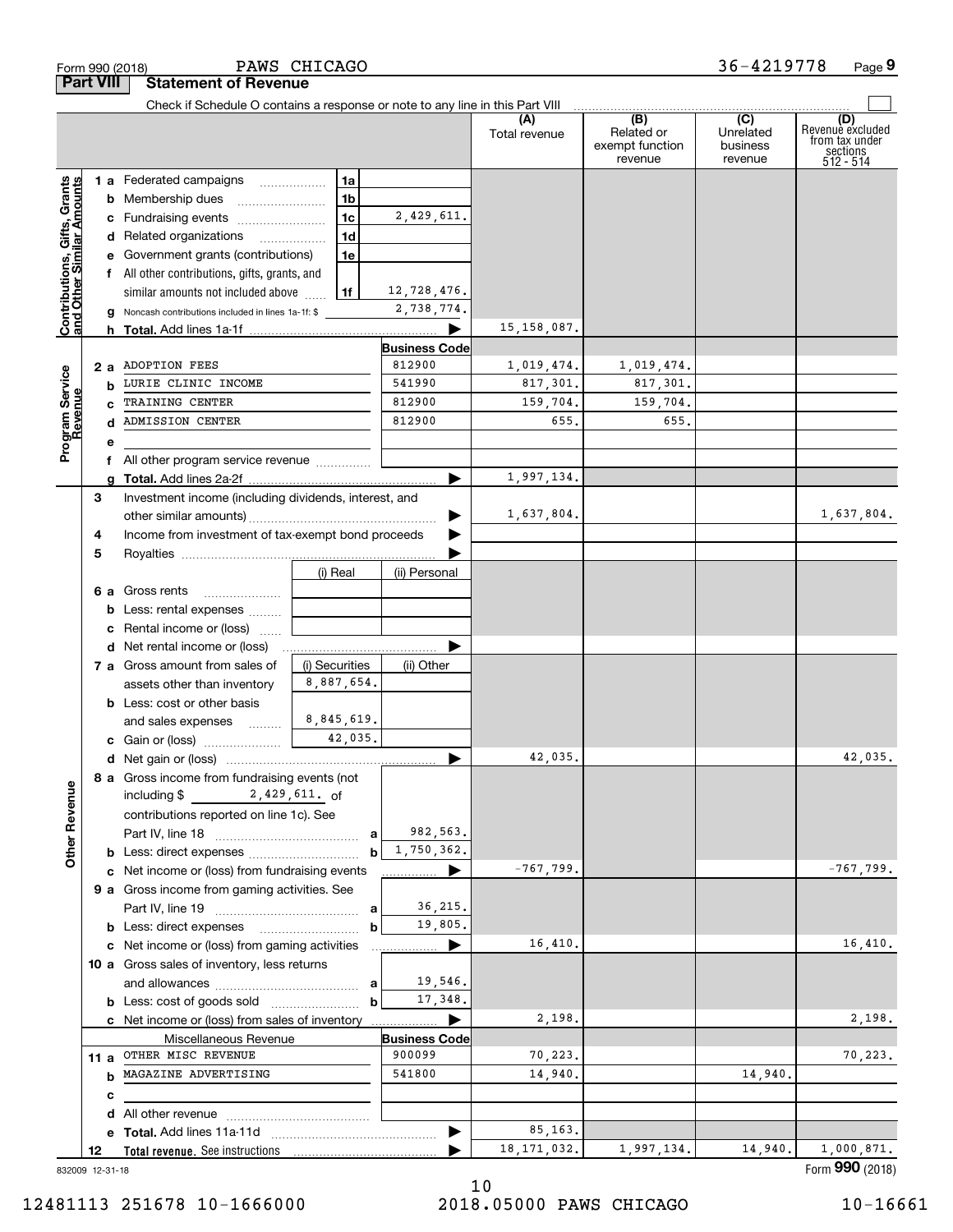Form 990 (2018) Page **Part IX Statement of Functional Expenses** PAWS CHICAGO 36-4219778

*Section 501(c)(3) and 501(c)(4) organizations must complete all columns. All other organizations must complete column (A).*

|              | Do not include amounts reported on lines 6b,<br>7b, 8b, 9b, and 10b of Part VIII.               | (A)<br>Total expenses | (B)<br>Program service<br>expenses | $\overline{C}$<br>Management and<br>general expenses | (D)<br>Fundraising<br>expenses |
|--------------|-------------------------------------------------------------------------------------------------|-----------------------|------------------------------------|------------------------------------------------------|--------------------------------|
| 1.           | Grants and other assistance to domestic organizations                                           |                       |                                    |                                                      |                                |
|              | and domestic governments. See Part IV, line 21                                                  |                       |                                    |                                                      |                                |
| $\mathbf{2}$ | Grants and other assistance to domestic                                                         |                       |                                    |                                                      |                                |
|              | individuals. See Part IV, line 22                                                               |                       |                                    |                                                      |                                |
| 3            | Grants and other assistance to foreign                                                          |                       |                                    |                                                      |                                |
|              | organizations, foreign governments, and foreign                                                 |                       |                                    |                                                      |                                |
|              | individuals. See Part IV, lines 15 and 16                                                       |                       |                                    |                                                      |                                |
| 4            | Benefits paid to or for members                                                                 |                       |                                    |                                                      |                                |
| 5            | Compensation of current officers, directors,                                                    |                       |                                    |                                                      |                                |
|              | trustees, and key employees                                                                     | 278, 398.             | 147,258.                           | 131,140.                                             |                                |
| 6            | Compensation not included above, to disqualified                                                |                       |                                    |                                                      |                                |
|              | persons (as defined under section 4958(f)(1)) and                                               |                       |                                    |                                                      |                                |
|              | persons described in section 4958(c)(3)(B)<br>1.1.1.1.1.1.1                                     |                       |                                    |                                                      |                                |
| 7            | Other salaries and wages                                                                        | 4,887,647.            | 4,599,330.                         | 235,431.                                             | 52,886.                        |
| 8            | Pension plan accruals and contributions (include                                                |                       |                                    |                                                      |                                |
|              | section 401(k) and 403(b) employer contributions)                                               |                       |                                    |                                                      |                                |
| 9            |                                                                                                 | 355, 155.             | 322,137.                           | 29,185.                                              | $\frac{3,833}{3,919}$ .        |
| 10           |                                                                                                 | 417,736.              | 386, 860.                          | $\overline{26,957}$ .                                |                                |
| 11           | Fees for services (non-employees):                                                              |                       |                                    |                                                      |                                |
| a            |                                                                                                 |                       |                                    |                                                      |                                |
| b            |                                                                                                 |                       |                                    |                                                      |                                |
| c            |                                                                                                 |                       |                                    |                                                      |                                |
| d            |                                                                                                 |                       |                                    |                                                      |                                |
| e            | Professional fundraising services. See Part IV, line 17                                         |                       |                                    |                                                      |                                |
| f            | Investment management fees                                                                      |                       |                                    |                                                      |                                |
| $\mathbf{q}$ | Other. (If line 11g amount exceeds 10% of line 25,                                              |                       |                                    |                                                      |                                |
|              | column (A) amount, list line 11g expenses on Sch O.)                                            | 836,937.              | 437,448.                           | 204,062.                                             | <u>195,427.</u>                |
| 12           |                                                                                                 | 7,440.<br>286, 140.   | $\overline{5,690}$ .               |                                                      | 1,750.<br>$\overline{1,125.}$  |
| 13           |                                                                                                 |                       | 259,853.                           | 25, 162.                                             |                                |
| 14           |                                                                                                 |                       |                                    |                                                      |                                |
| 15           |                                                                                                 |                       |                                    |                                                      | 735.                           |
| 16           |                                                                                                 | 199,700.<br>64,780.   | 194,800.<br>61, 343.               | 4, 165.<br>1,751.                                    | 1,686.                         |
| 17           | Travel                                                                                          |                       |                                    |                                                      |                                |
| 18           | Payments of travel or entertainment expenses                                                    |                       |                                    |                                                      |                                |
|              | for any federal, state, or local public officials                                               | 8,054.                | 8,043.                             | 11.                                                  |                                |
| 19           | Conferences, conventions, and meetings                                                          |                       |                                    |                                                      |                                |
| 20           | Interest                                                                                        |                       |                                    |                                                      |                                |
| 21<br>22     | Depreciation, depletion, and amortization                                                       | 559,983.              | 518,622.                           | 38,754.                                              | 2,607.                         |
| 23           | Insurance                                                                                       | 46, 357.              | 36, 245.                           | 9,445.                                               | 667.                           |
| 24           | Other expenses. Itemize expenses not covered                                                    |                       |                                    |                                                      |                                |
|              | above. (List miscellaneous expenses in line 24e. If line                                        |                       |                                    |                                                      |                                |
|              | 24e amount exceeds 10% of line 25, column (A)<br>amount, list line 24e expenses on Schedule O.) |                       |                                    |                                                      |                                |
| a            | MEDICAL SUPPLIES                                                                                | 880,467.              | 880,467.                           |                                                      |                                |
| b            | ANIMAL CARE SUPPLIES                                                                            | 586, 294.             | 586, 294.                          |                                                      |                                |
| C            | PRINTING AND PRODUCTION                                                                         | 479,700.              | 325,928.                           | 2,067.                                               | 151,705.                       |
| d            | TECHNOLOGY EXPENSE                                                                              | 338,965.              | 259, 130.                          | 76, 373.                                             | 3,462.                         |
|              | e All other expenses                                                                            | 857,839.              | 733,646.                           | 20,311.                                              | 103,882.                       |
| 25           | Total functional expenses. Add lines 1 through 24e                                              | 11,091,592.           | 9,763,094.                         | 804,814.                                             | 523,684.                       |
| 26           | <b>Joint costs.</b> Complete this line only if the organization                                 |                       |                                    |                                                      |                                |
|              | reported in column (B) joint costs from a combined                                              |                       |                                    |                                                      |                                |
|              | educational campaign and fundraising solicitation.                                              |                       |                                    |                                                      |                                |
|              | Check here $\blacktriangleright$<br>if following SOP 98-2 (ASC 958-720)                         |                       |                                    |                                                      |                                |

832010 12-31-18

Form (2018) **990**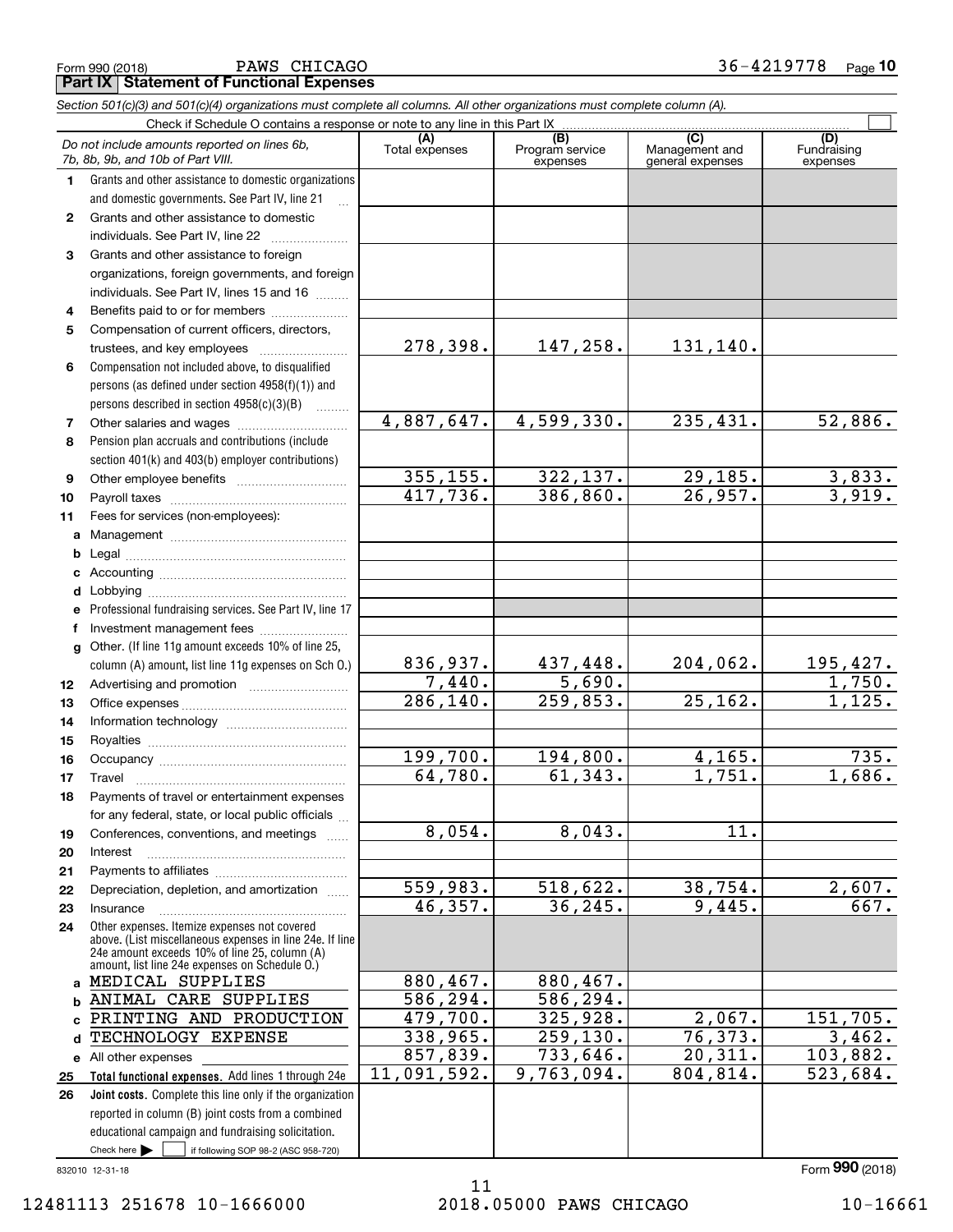$\mathcal{L}^{\text{max}}$ 

**(A) (B)**

Beginning of year | | End of year

**1**

3,489,990. 1 3,951,166.

| contains a response or note to any line in this Part X | $\cdots$ |
|--------------------------------------------------------|----------|
|                                                        |          |

| 2  |                                                                                                                                                                                                                                | 1,221,849.                | $\mathbf{2}$    | 2,734,619.                          |
|----|--------------------------------------------------------------------------------------------------------------------------------------------------------------------------------------------------------------------------------|---------------------------|-----------------|-------------------------------------|
| з  |                                                                                                                                                                                                                                | $\overline{2,290,800}$ .  | 3               | $\overline{2,147,003}$ .            |
| 4  |                                                                                                                                                                                                                                | 1,012,881.                | $\overline{4}$  | 381,244.                            |
| 5  | Loans and other receivables from current and former officers, directors,                                                                                                                                                       |                           |                 |                                     |
|    | trustees, key employees, and highest compensated employees. Complete                                                                                                                                                           |                           |                 |                                     |
|    | Part II of Schedule L                                                                                                                                                                                                          |                           | 5               |                                     |
| 6  | Loans and other receivables from other disqualified persons (as defined under                                                                                                                                                  |                           |                 |                                     |
|    | section 4958(f)(1)), persons described in section 4958(c)(3)(B), and contributing                                                                                                                                              |                           |                 |                                     |
|    | employers and sponsoring organizations of section 501(c)(9) voluntary                                                                                                                                                          |                           |                 |                                     |
|    | employees' beneficiary organizations (see instr). Complete Part II of Sch L                                                                                                                                                    |                           | 6               |                                     |
| 7  |                                                                                                                                                                                                                                |                           | $\overline{7}$  |                                     |
| 8  |                                                                                                                                                                                                                                | 115,660.                  | 8               | 90,615.                             |
| 9  | Prepaid expenses and deferred charges                                                                                                                                                                                          | 329,784.                  | 9               | 334,639.                            |
|    | 10a Land, buildings, and equipment: cost or other                                                                                                                                                                              |                           |                 |                                     |
|    |                                                                                                                                                                                                                                |                           |                 |                                     |
|    | <b>b</b> Less: accumulated depreciation                                                                                                                                                                                        | 12, 147, 586.             | 10 <sub>c</sub> | <u>12,455,598.</u>                  |
| 11 |                                                                                                                                                                                                                                | 38,019,391.               | 11              | 38,097,014.                         |
| 12 |                                                                                                                                                                                                                                |                           | 12              |                                     |
| 13 |                                                                                                                                                                                                                                |                           | 13              |                                     |
| 14 |                                                                                                                                                                                                                                |                           | 14              |                                     |
| 15 |                                                                                                                                                                                                                                |                           | 15              |                                     |
| 16 |                                                                                                                                                                                                                                | 58,627,941.               | 16              | $\overline{60}$ , 1 <u>91, 898.</u> |
| 17 |                                                                                                                                                                                                                                | 724,684.                  | 17              | 631, 275.                           |
| 18 |                                                                                                                                                                                                                                |                           | 18              |                                     |
| 19 | Deferred revenue manual contracts and contracts are contracted and contract and contract are contracted and contract are contracted and contract are contracted and contract are contracted and contract are contracted and co | 168,658.                  | 19              | 206, 505.                           |
| 20 |                                                                                                                                                                                                                                |                           | 20              |                                     |
| 21 | Escrow or custodial account liability. Complete Part IV of Schedule D<br>1.1.1.1.1.1.1.1.1.1                                                                                                                                   |                           | 21              |                                     |
| 22 | Loans and other payables to current and former officers, directors, trustees,                                                                                                                                                  |                           |                 |                                     |
|    | key employees, highest compensated employees, and disqualified persons.                                                                                                                                                        |                           |                 |                                     |
|    | Complete Part II of Schedule L                                                                                                                                                                                                 |                           | 22              |                                     |
| 23 | Secured mortgages and notes payable to unrelated third parties                                                                                                                                                                 |                           | 23              |                                     |
| 24 |                                                                                                                                                                                                                                |                           | 24              |                                     |
| 25 | Other liabilities (including federal income tax, payables to related third                                                                                                                                                     |                           |                 |                                     |
|    | parties, and other liabilities not included on lines 17-24). Complete Part X of                                                                                                                                                |                           |                 |                                     |
|    | Schedule D                                                                                                                                                                                                                     |                           | 25              |                                     |
| 26 |                                                                                                                                                                                                                                | 893,342.                  | 26              | 837,780.                            |
|    | Organizations that follow SFAS 117 (ASC 958), check here $\blacktriangleright \;  X $ and                                                                                                                                      |                           |                 |                                     |
|    | complete lines 27 through 29, and lines 33 and 34.                                                                                                                                                                             |                           |                 |                                     |
| 27 |                                                                                                                                                                                                                                | 43,410,693.<br>8,389,610. | 27              | 42,480,547.<br>8,493,197.           |
| 28 |                                                                                                                                                                                                                                | 5,934,296.                | 28              | 8,380,374.                          |
| 29 | Permanently restricted net assets                                                                                                                                                                                              |                           | 29              |                                     |
|    | Organizations that do not follow SFAS 117 (ASC 958), check here ▶                                                                                                                                                              |                           |                 |                                     |
|    | and complete lines 30 through 34.                                                                                                                                                                                              |                           |                 |                                     |
| 30 |                                                                                                                                                                                                                                |                           | 30              |                                     |
| 31 | Paid-in or capital surplus, or land, building, or equipment fund                                                                                                                                                               |                           | 31              |                                     |
| 32 | Retained earnings, endowment, accumulated income, or other funds                                                                                                                                                               |                           | 32              |                                     |

Form (2018) **990**

**3334**

57,734,599. 59,354,118. 58,627,941. 60,191,898.

Total net assets or fund balances ~~~~~~~~~~~~~~~~~~~~~~

Total liabilities and net assets/fund balances

**Part X** | Balance Sheet

Check if Schedule O

Cash - non-interest-bearing

**Assets**

**232425**

**Liabilities**

Liabilities

**26**

**272829**

**Net Assets or Fund Balances**

Net Assets or Fund Balances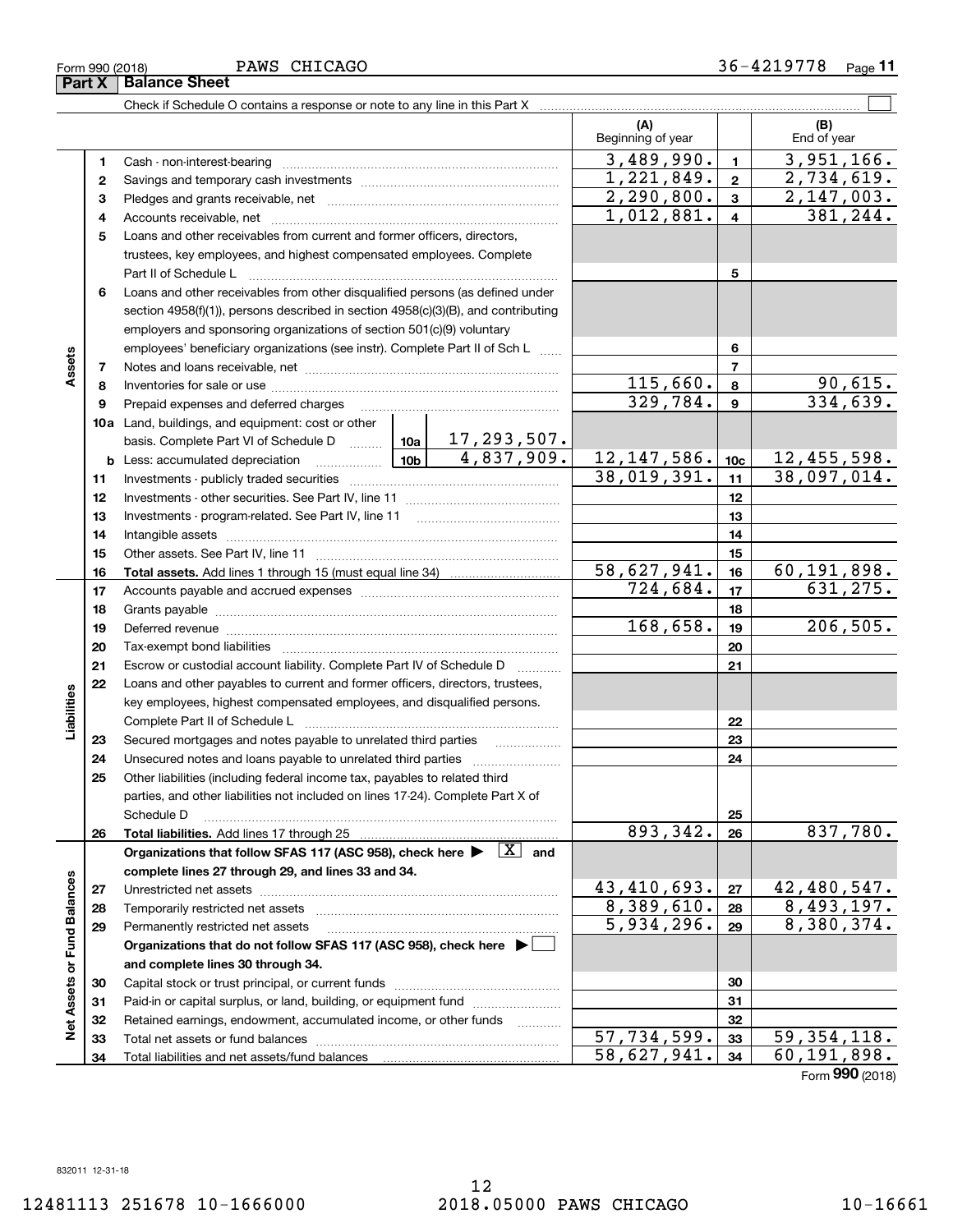|    | PAWS CHICAGO<br>Form 990 (2018)                                                                                                 |                         | 36-4219778     |             | Page 12          |
|----|---------------------------------------------------------------------------------------------------------------------------------|-------------------------|----------------|-------------|------------------|
|    | <b>Part XI</b><br><b>Reconciliation of Net Assets</b>                                                                           |                         |                |             |                  |
|    | Check if Schedule O contains a response or note to any line in this Part XI [11] [12] [2] [2] [2] [2] [2] [2] [                 |                         |                |             |                  |
|    |                                                                                                                                 |                         |                |             |                  |
| 1  | Total revenue (must equal Part VIII, column (A), line 12)                                                                       | $\mathbf{1}$            | 18, 171, 032.  |             |                  |
| 2  |                                                                                                                                 | $\mathbf{2}$            | 11,091,592.    |             |                  |
| 3  | Revenue less expenses. Subtract line 2 from line 1                                                                              | 3                       | 7,079,440.     |             |                  |
| 4  |                                                                                                                                 | $\overline{\mathbf{4}}$ | 57,734,599.    |             |                  |
| 5  | Net unrealized gains (losses) on investments                                                                                    | 5                       | $-5,459,921.$  |             |                  |
| 6  | Donated services and use of facilities                                                                                          | 6                       |                |             |                  |
| 7  | Investment expenses                                                                                                             | $\overline{7}$          |                |             |                  |
| 8  | Prior period adjustments                                                                                                        | 8                       |                |             |                  |
| 9  | Other changes in net assets or fund balances (explain in Schedule O) [11] [2000] [2000] [2000] [2000] [2000] [                  | 9                       |                |             | $\overline{0}$ . |
| 10 | Net assets or fund balances at end of year. Combine lines 3 through 9 (must equal Part X, line 33,                              |                         |                |             |                  |
|    | column (B))                                                                                                                     | 10                      | 59, 354, 118.  |             |                  |
|    | Part XII Financial Statements and Reporting                                                                                     |                         |                |             |                  |
|    |                                                                                                                                 |                         |                |             |                  |
|    |                                                                                                                                 |                         |                | <b>Yes</b>  | <b>No</b>        |
| 1  | $\boxed{\mathbf{X}}$ Accrual<br>Accounting method used to prepare the Form 990: <u>[</u> Cash<br>Other                          |                         |                |             |                  |
|    | If the organization changed its method of accounting from a prior year or checked "Other," explain in Schedule O.               |                         |                |             |                  |
|    | 2a Were the organization's financial statements compiled or reviewed by an independent accountant?                              |                         | 2a             |             | х                |
|    | If "Yes," check a box below to indicate whether the financial statements for the year were compiled or reviewed on a            |                         |                |             |                  |
|    | separate basis, consolidated basis, or both:                                                                                    |                         |                |             |                  |
|    | Separate basis<br>Consolidated basis<br>Both consolidated and separate basis                                                    |                         |                |             |                  |
|    | <b>b</b> Were the organization's financial statements audited by an independent accountant?                                     |                         | 2 <sub>b</sub> | $\mathbf X$ |                  |
|    | If "Yes," check a box below to indicate whether the financial statements for the year were audited on a separate basis,         |                         |                |             |                  |
|    | consolidated basis, or both:                                                                                                    |                         |                |             |                  |
|    | $ \mathbf{X} $ Separate basis<br><b>Consolidated basis</b><br>Both consolidated and separate basis                              |                         |                |             |                  |
|    | c If "Yes" to line 2a or 2b, does the organization have a committee that assumes responsibility for oversight of the audit,     |                         |                |             |                  |
|    |                                                                                                                                 |                         | 2c             | х           |                  |
|    | If the organization changed either its oversight process or selection process during the tax year, explain in Schedule O.       |                         |                |             |                  |
|    | 3a As a result of a federal award, was the organization required to undergo an audit or audits as set forth in the Single Audit |                         |                |             |                  |
|    | Act and OMB Circular A-133?                                                                                                     |                         | 3a             |             | x                |
|    | b If "Yes," did the organization undergo the required audit or audits? If the organization did not undergo the required audit   |                         |                |             |                  |
|    | or audits, explain why in Schedule O and describe any steps taken to undergo such audits                                        |                         | 3 <sub>b</sub> | 000         |                  |

Form (2018) **990**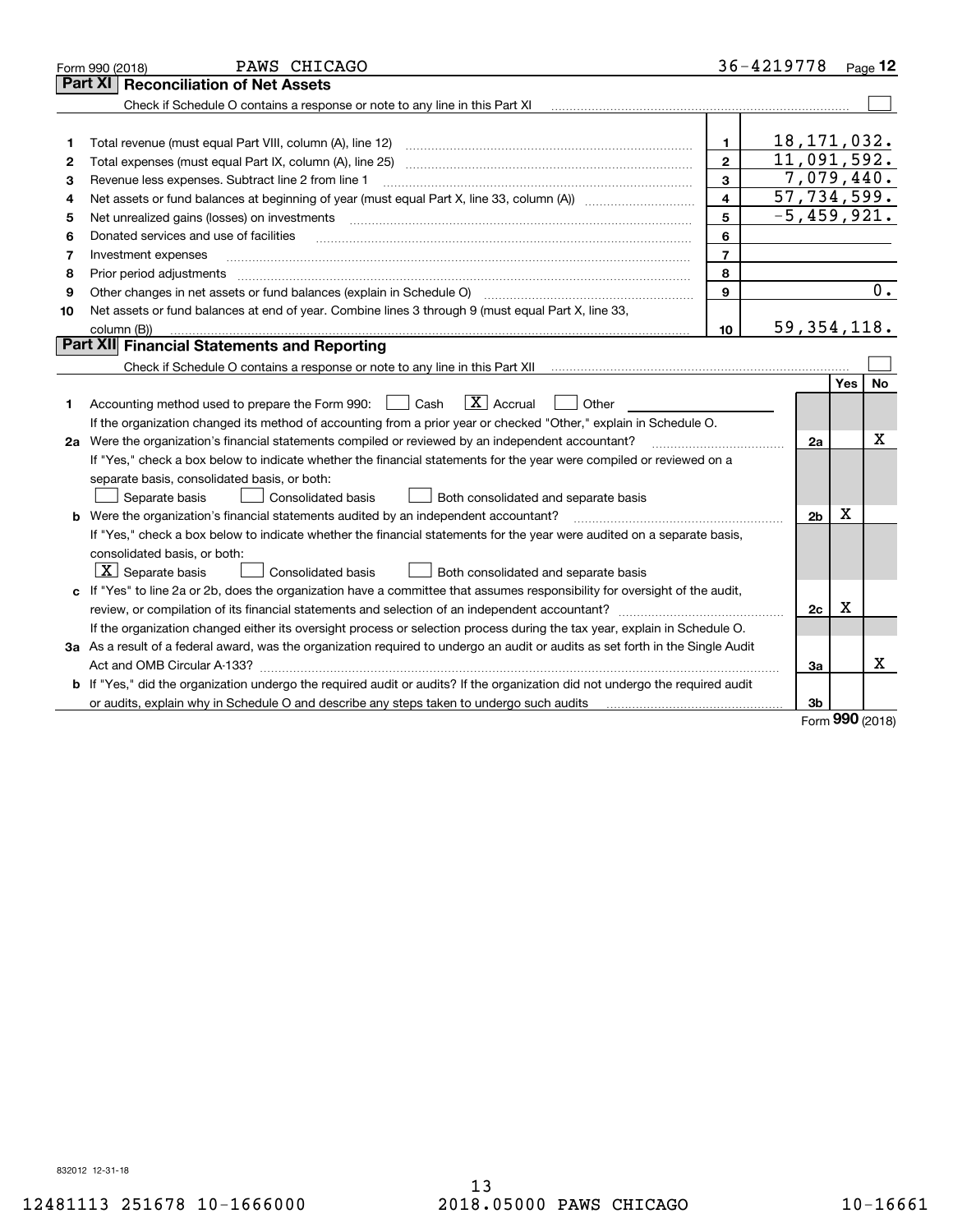| <b>SCHEDULE A</b> |  |
|-------------------|--|
|-------------------|--|

**(Form 990 or 990-EZ)**

## **Public Charity Status and Public Support**

**Complete if the organization is a section 501(c)(3) organization or a section 4947(a)(1) nonexempt charitable trust. | Attach to Form 990 or Form 990-EZ.** 

| ⋅ Go to www.irs.gov/Form990 for instructions and the latest information. |  |
|--------------------------------------------------------------------------|--|
|--------------------------------------------------------------------------|--|

| OMB No. 1545-0047     |
|-----------------------|
| 2018                  |
| <b>Open to Public</b> |

| Department of the Treasury<br>▶ Attach to Form 990 or Form 990-EZ.<br>Internal Revenue Service<br>Go to www.irs.gov/Form990 for instructions and the latest information. |                    |                                                                                                                                            |                                             |                                                                        |                                                                                                                                               |                                       |                                 | <b>Open to Public</b><br><b>Inspection</b> |  |                            |
|--------------------------------------------------------------------------------------------------------------------------------------------------------------------------|--------------------|--------------------------------------------------------------------------------------------------------------------------------------------|---------------------------------------------|------------------------------------------------------------------------|-----------------------------------------------------------------------------------------------------------------------------------------------|---------------------------------------|---------------------------------|--------------------------------------------|--|----------------------------|
|                                                                                                                                                                          |                    | Name of the organization                                                                                                                   |                                             |                                                                        |                                                                                                                                               | <b>Employer identification number</b> |                                 |                                            |  |                            |
|                                                                                                                                                                          |                    |                                                                                                                                            |                                             | PAWS CHICAGO                                                           |                                                                                                                                               |                                       |                                 |                                            |  | 36-4219778                 |
| <b>Part I</b>                                                                                                                                                            |                    |                                                                                                                                            |                                             |                                                                        | Reason for Public Charity Status (All organizations must complete this part.) See instructions.                                               |                                       |                                 |                                            |  |                            |
|                                                                                                                                                                          |                    |                                                                                                                                            |                                             |                                                                        |                                                                                                                                               |                                       |                                 |                                            |  |                            |
|                                                                                                                                                                          |                    |                                                                                                                                            |                                             |                                                                        | The organization is not a private foundation because it is: (For lines 1 through 12, check only one box.)                                     |                                       |                                 |                                            |  |                            |
| 1                                                                                                                                                                        |                    |                                                                                                                                            |                                             |                                                                        | A church, convention of churches, or association of churches described in section 170(b)(1)(A)(i).                                            |                                       |                                 |                                            |  |                            |
| 2                                                                                                                                                                        |                    | A school described in section 170(b)(1)(A)(ii). (Attach Schedule E (Form 990 or 990-EZ).)                                                  |                                             |                                                                        |                                                                                                                                               |                                       |                                 |                                            |  |                            |
| з                                                                                                                                                                        |                    | A hospital or a cooperative hospital service organization described in section 170(b)(1)(A)(iii).                                          |                                             |                                                                        |                                                                                                                                               |                                       |                                 |                                            |  |                            |
| 4                                                                                                                                                                        |                    | A medical research organization operated in conjunction with a hospital described in section 170(b)(1)(A)(iii). Enter the hospital's name, |                                             |                                                                        |                                                                                                                                               |                                       |                                 |                                            |  |                            |
|                                                                                                                                                                          |                    | city, and state:                                                                                                                           |                                             |                                                                        |                                                                                                                                               |                                       |                                 |                                            |  |                            |
| 5                                                                                                                                                                        |                    | An organization operated for the benefit of a college or university owned or operated by a governmental unit described in                  |                                             |                                                                        |                                                                                                                                               |                                       |                                 |                                            |  |                            |
|                                                                                                                                                                          |                    | section 170(b)(1)(A)(iv). (Complete Part II.)                                                                                              |                                             |                                                                        |                                                                                                                                               |                                       |                                 |                                            |  |                            |
| 6                                                                                                                                                                        |                    |                                                                                                                                            |                                             |                                                                        | A federal, state, or local government or governmental unit described in section 170(b)(1)(A)(v).                                              |                                       |                                 |                                            |  |                            |
| 7                                                                                                                                                                        | $\boxed{\text{X}}$ |                                                                                                                                            |                                             |                                                                        | An organization that normally receives a substantial part of its support from a governmental unit or from the general public described in     |                                       |                                 |                                            |  |                            |
|                                                                                                                                                                          |                    |                                                                                                                                            |                                             | section 170(b)(1)(A)(vi). (Complete Part II.)                          |                                                                                                                                               |                                       |                                 |                                            |  |                            |
| 8                                                                                                                                                                        |                    |                                                                                                                                            |                                             |                                                                        | A community trust described in section 170(b)(1)(A)(vi). (Complete Part II.)                                                                  |                                       |                                 |                                            |  |                            |
| 9                                                                                                                                                                        |                    |                                                                                                                                            |                                             |                                                                        | An agricultural research organization described in section 170(b)(1)(A)(ix) operated in conjunction with a land-grant college                 |                                       |                                 |                                            |  |                            |
|                                                                                                                                                                          |                    |                                                                                                                                            |                                             |                                                                        | or university or a non-land-grant college of agriculture (see instructions). Enter the name, city, and state of the college or                |                                       |                                 |                                            |  |                            |
|                                                                                                                                                                          |                    | university:                                                                                                                                |                                             |                                                                        |                                                                                                                                               |                                       |                                 |                                            |  |                            |
| 10                                                                                                                                                                       |                    |                                                                                                                                            |                                             |                                                                        | An organization that normally receives: (1) more than 33 1/3% of its support from contributions, membership fees, and gross receipts from     |                                       |                                 |                                            |  |                            |
|                                                                                                                                                                          |                    |                                                                                                                                            |                                             |                                                                        | activities related to its exempt functions - subject to certain exceptions, and (2) no more than 33 1/3% of its support from gross investment |                                       |                                 |                                            |  |                            |
|                                                                                                                                                                          |                    |                                                                                                                                            |                                             |                                                                        | income and unrelated business taxable income (less section 511 tax) from businesses acquired by the organization after June 30, 1975.         |                                       |                                 |                                            |  |                            |
|                                                                                                                                                                          |                    |                                                                                                                                            |                                             | See section 509(a)(2). (Complete Part III.)                            |                                                                                                                                               |                                       |                                 |                                            |  |                            |
| 11                                                                                                                                                                       |                    |                                                                                                                                            |                                             |                                                                        | An organization organized and operated exclusively to test for public safety. See section 509(a)(4).                                          |                                       |                                 |                                            |  |                            |
| 12                                                                                                                                                                       |                    |                                                                                                                                            |                                             |                                                                        | An organization organized and operated exclusively for the benefit of, to perform the functions of, or to carry out the purposes of one or    |                                       |                                 |                                            |  |                            |
|                                                                                                                                                                          |                    |                                                                                                                                            |                                             |                                                                        | more publicly supported organizations described in section 509(a)(1) or section 509(a)(2). See section 509(a)(3). Check the box in            |                                       |                                 |                                            |  |                            |
|                                                                                                                                                                          |                    |                                                                                                                                            |                                             |                                                                        | lines 12a through 12d that describes the type of supporting organization and complete lines 12e, 12f, and 12g.                                |                                       |                                 |                                            |  |                            |
| а                                                                                                                                                                        |                    |                                                                                                                                            |                                             |                                                                        | Type I. A supporting organization operated, supervised, or controlled by its supported organization(s), typically by giving                   |                                       |                                 |                                            |  |                            |
|                                                                                                                                                                          |                    |                                                                                                                                            |                                             |                                                                        | the supported organization(s) the power to regularly appoint or elect a majority of the directors or trustees of the supporting               |                                       |                                 |                                            |  |                            |
|                                                                                                                                                                          |                    |                                                                                                                                            |                                             | organization. You must complete Part IV, Sections A and B.             |                                                                                                                                               |                                       |                                 |                                            |  |                            |
| b                                                                                                                                                                        |                    |                                                                                                                                            |                                             |                                                                        | Type II. A supporting organization supervised or controlled in connection with its supported organization(s), by having                       |                                       |                                 |                                            |  |                            |
|                                                                                                                                                                          |                    |                                                                                                                                            |                                             |                                                                        | control or management of the supporting organization vested in the same persons that control or manage the supported                          |                                       |                                 |                                            |  |                            |
|                                                                                                                                                                          |                    |                                                                                                                                            |                                             | organization(s). You must complete Part IV, Sections A and C.          |                                                                                                                                               |                                       |                                 |                                            |  |                            |
| c                                                                                                                                                                        |                    |                                                                                                                                            |                                             |                                                                        | Type III functionally integrated. A supporting organization operated in connection with, and functionally integrated with,                    |                                       |                                 |                                            |  |                            |
|                                                                                                                                                                          |                    |                                                                                                                                            |                                             |                                                                        | its supported organization(s) (see instructions). You must complete Part IV, Sections A, D, and E.                                            |                                       |                                 |                                            |  |                            |
| d                                                                                                                                                                        |                    |                                                                                                                                            |                                             |                                                                        | Type III non-functionally integrated. A supporting organization operated in connection with its supported organization(s)                     |                                       |                                 |                                            |  |                            |
|                                                                                                                                                                          |                    |                                                                                                                                            |                                             |                                                                        | that is not functionally integrated. The organization generally must satisfy a distribution requirement and an attentiveness                  |                                       |                                 |                                            |  |                            |
|                                                                                                                                                                          |                    |                                                                                                                                            |                                             |                                                                        | requirement (see instructions). You must complete Part IV, Sections A and D, and Part V.                                                      |                                       |                                 |                                            |  |                            |
| е                                                                                                                                                                        |                    |                                                                                                                                            |                                             |                                                                        | Check this box if the organization received a written determination from the IRS that it is a Type I, Type II, Type III                       |                                       |                                 |                                            |  |                            |
|                                                                                                                                                                          |                    |                                                                                                                                            |                                             |                                                                        | functionally integrated, or Type III non-functionally integrated supporting organization.                                                     |                                       |                                 |                                            |  |                            |
| f                                                                                                                                                                        |                    |                                                                                                                                            | Enter the number of supported organizations |                                                                        |                                                                                                                                               |                                       |                                 |                                            |  |                            |
|                                                                                                                                                                          |                    |                                                                                                                                            |                                             | Provide the following information about the supported organization(s). |                                                                                                                                               |                                       |                                 |                                            |  |                            |
|                                                                                                                                                                          |                    | (i) Name of supported                                                                                                                      |                                             | (ii) EIN                                                               | (iii) Type of organization                                                                                                                    |                                       | (iv) Is the organization listed | (v) Amount of monetary                     |  | (vi) Amount of other       |
|                                                                                                                                                                          |                    | organization                                                                                                                               |                                             |                                                                        | (described on lines 1-10                                                                                                                      | in your governing document?<br>Yes    | No                              | support (see instructions)                 |  | support (see instructions) |
|                                                                                                                                                                          |                    |                                                                                                                                            |                                             |                                                                        | above (see instructions))                                                                                                                     |                                       |                                 |                                            |  |                            |
|                                                                                                                                                                          |                    |                                                                                                                                            |                                             |                                                                        |                                                                                                                                               |                                       |                                 |                                            |  |                            |
|                                                                                                                                                                          |                    |                                                                                                                                            |                                             |                                                                        |                                                                                                                                               |                                       |                                 |                                            |  |                            |
|                                                                                                                                                                          |                    |                                                                                                                                            |                                             |                                                                        |                                                                                                                                               |                                       |                                 |                                            |  |                            |
|                                                                                                                                                                          |                    |                                                                                                                                            |                                             |                                                                        |                                                                                                                                               |                                       |                                 |                                            |  |                            |
|                                                                                                                                                                          |                    |                                                                                                                                            |                                             |                                                                        |                                                                                                                                               |                                       |                                 |                                            |  |                            |
|                                                                                                                                                                          |                    |                                                                                                                                            |                                             |                                                                        |                                                                                                                                               |                                       |                                 |                                            |  |                            |
|                                                                                                                                                                          |                    |                                                                                                                                            |                                             |                                                                        |                                                                                                                                               |                                       |                                 |                                            |  |                            |
|                                                                                                                                                                          |                    |                                                                                                                                            |                                             |                                                                        |                                                                                                                                               |                                       |                                 |                                            |  |                            |
|                                                                                                                                                                          |                    |                                                                                                                                            |                                             |                                                                        |                                                                                                                                               |                                       |                                 |                                            |  |                            |
|                                                                                                                                                                          |                    |                                                                                                                                            |                                             |                                                                        |                                                                                                                                               |                                       |                                 |                                            |  |                            |

LHA For Paperwork Reduction Act Notice, see the Instructions for Form 990 or 990-EZ. 832021 10-11-18 Schedule A (Form 990 or 990-EZ) 2018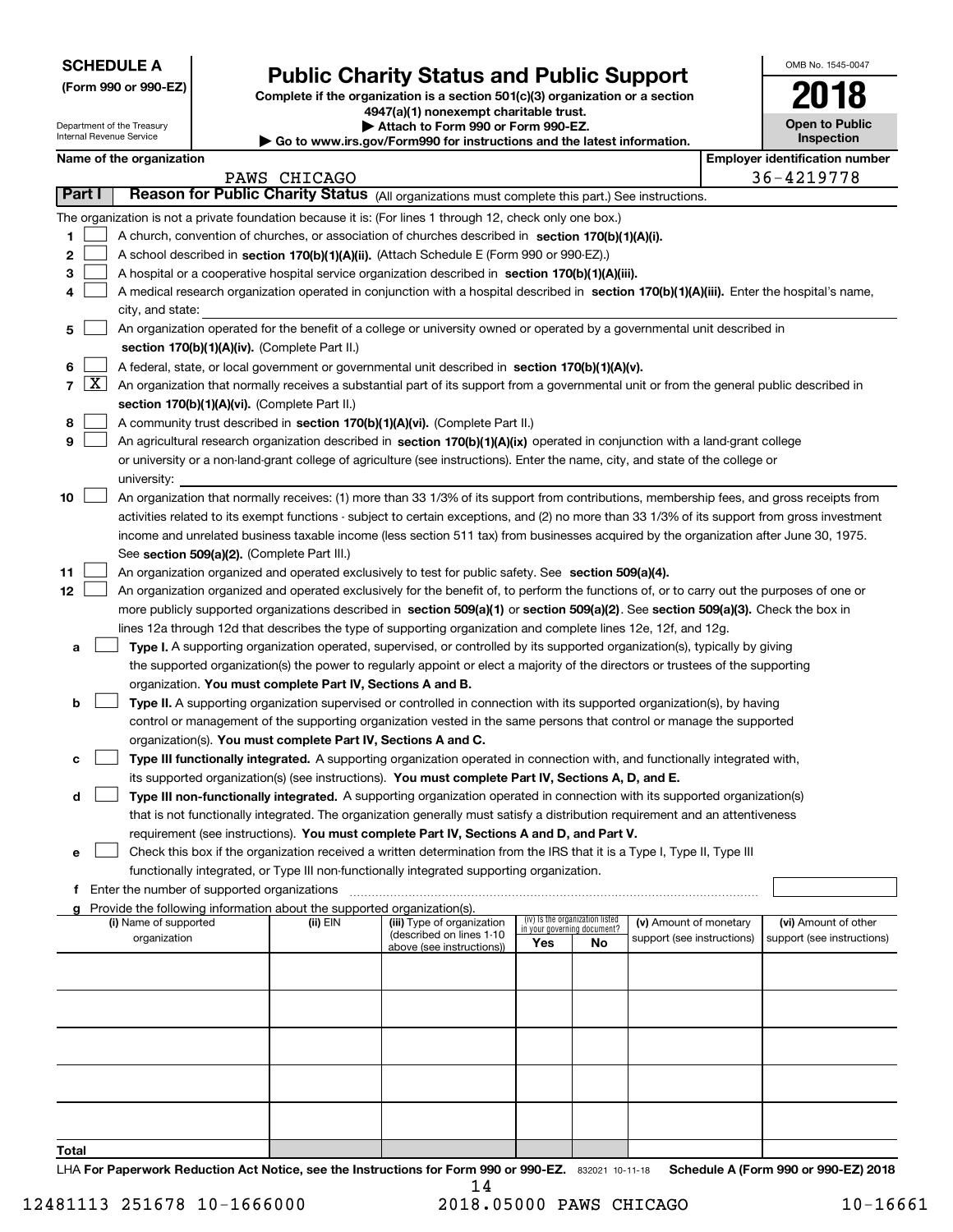### Schedule A (Form 990 or 990-EZ) 2018 Page PAWS CHICAGO 36-4219778

(Complete only if you checked the box on line 5, 7, or 8 of Part I or if the organization failed to qualify under Part III. If the organization fails to qualify under the tests listed below, please complete Part III.) **Part II Support Schedule for Organizations Described in Sections 170(b)(1)(A)(iv) and 170(b)(1)(A)(vi)**

| Calendar year (or fiscal year beginning in)<br>(a) 2014<br>$(b)$ 2015<br>$(c)$ 2016<br>$(d)$ 2017<br>(e) 2018<br>(f) Total<br>1 Gifts, grants, contributions, and<br>membership fees received. (Do not<br>11609561.14979923.10334265.12759996.15158087.64841832.<br>include any "unusual grants.")<br>2 Tax revenues levied for the organ-<br>ization's benefit and either paid to<br>or expended on its behalf<br>3 The value of services or facilities<br>furnished by a governmental unit to<br>the organization without charge<br>11609561.14979923.10334265.12759996.15158087.64841832.<br>4 Total. Add lines 1 through 3<br>The portion of total contributions<br>by each person (other than a<br>governmental unit or publicly<br>supported organization) included<br>on line 1 that exceeds 2% of the<br>amount shown on line 11,<br>5996957.<br>column (f)<br>58844875.<br>6 Public support. Subtract line 5 from line 4.<br><b>Section B. Total Support</b><br>Calendar year (or fiscal year beginning in)<br>(a) 2014<br>(b) 2015<br>$(c)$ 2016<br>$(d)$ 2017<br>(e) 2018<br>(f) Total<br>11609561.14979923.10334265.12759996.15158087.64841832.<br><b>7</b> Amounts from line 4<br>Gross income from interest,<br>8<br>dividends, payments received on<br>securities loans, rents, royalties,<br>1194814.<br>605, 225.<br>1637804.<br>411,458.<br>4713079.<br>863,778.<br>and income from similar sources<br>Net income from unrelated business<br>9<br>activities, whether or not the<br>business is regularly carried on<br><b>10</b> Other income. Do not include gain<br>or loss from the sale of capital<br>70, 223.<br>70,223.<br>assets (Explain in Part VI.)<br>69625134.<br>11 Total support. Add lines 7 through 10<br>10, 295, 400.<br>12<br><b>12</b> Gross receipts from related activities, etc. (see instructions)<br>13 First five years. If the Form 990 is for the organization's first, second, third, fourth, or fifth tax year as a section 501(c)(3)<br>organization, check this box and stop here<br><b>Section C. Computation of Public Support Percentage</b><br>84.52<br>14<br>$\frac{9}{6}$<br>14 Public support percentage for 2018 (line 6, column (f) divided by line 11, column (f) <i>mummumumum</i><br>85.54<br>15<br>$\frac{9}{6}$<br>16a 33 1/3% support test - 2018. If the organization did not check the box on line 13, and line 14 is 33 1/3% or more, check this box and<br>$\blacktriangleright$ $\boxed{\text{X}}$<br>stop here. The organization qualifies as a publicly supported organization<br>b 33 1/3% support test - 2017. If the organization did not check a box on line 13 or 16a, and line 15 is 33 1/3% or more, check this box<br>and stop here. The organization qualifies as a publicly supported organization<br>17a 10% -facts-and-circumstances test - 2018. If the organization did not check a box on line 13, 16a, or 16b, and line 14 is 10% or more,<br>and if the organization meets the "facts-and-circumstances" test, check this box and stop here. Explain in Part VI how the organization<br>meets the "facts-and-circumstances" test. The organization qualifies as a publicly supported organization<br><b>b 10% -facts-and-circumstances test - 2017.</b> If the organization did not check a box on line 13, 16a, 16b, or 17a, and line 15 is 10% or<br>more, and if the organization meets the "facts-and-circumstances" test, check this box and stop here. Explain in Part VI how the<br>organization meets the "facts-and-circumstances" test. The organization qualifies as a publicly supported organization<br>18 Private foundation. If the organization did not check a box on line 13, 16a, 16b, 17a, or 17b, check this box and see instructions | <b>Section A. Public Support</b> |  |  |  |
|------------------------------------------------------------------------------------------------------------------------------------------------------------------------------------------------------------------------------------------------------------------------------------------------------------------------------------------------------------------------------------------------------------------------------------------------------------------------------------------------------------------------------------------------------------------------------------------------------------------------------------------------------------------------------------------------------------------------------------------------------------------------------------------------------------------------------------------------------------------------------------------------------------------------------------------------------------------------------------------------------------------------------------------------------------------------------------------------------------------------------------------------------------------------------------------------------------------------------------------------------------------------------------------------------------------------------------------------------------------------------------------------------------------------------------------------------------------------------------------------------------------------------------------------------------------------------------------------------------------------------------------------------------------------------------------------------------------------------------------------------------------------------------------------------------------------------------------------------------------------------------------------------------------------------------------------------------------------------------------------------------------------------------------------------------------------------------------------------------------------------------------------------------------------------------------------------------------------------------------------------------------------------------------------------------------------------------------------------------------------------------------------------------------------------------------------------------------------------------------------------------------------------------------------------------------------------------------------------------------------------------------------------------------------------------------------------------------------------------------------------------------------------------------------------------------------------------------------------------------------------------------------------------------------------------------------------------------------------------------------------------------------------------------------------------------------------------------------------------------------------------------------------------------------------------------------------------------------------------------------------------------------------------------------------------------------------------------------------------------------------------------------------------------------------------------------------------------------------------------------------------------------------------------------------------------------------------------------------------------------------------------------------------------------------------------------------------------------------------------------------|----------------------------------|--|--|--|
|                                                                                                                                                                                                                                                                                                                                                                                                                                                                                                                                                                                                                                                                                                                                                                                                                                                                                                                                                                                                                                                                                                                                                                                                                                                                                                                                                                                                                                                                                                                                                                                                                                                                                                                                                                                                                                                                                                                                                                                                                                                                                                                                                                                                                                                                                                                                                                                                                                                                                                                                                                                                                                                                                                                                                                                                                                                                                                                                                                                                                                                                                                                                                                                                                                                                                                                                                                                                                                                                                                                                                                                                                                                                                                                                                      |                                  |  |  |  |
|                                                                                                                                                                                                                                                                                                                                                                                                                                                                                                                                                                                                                                                                                                                                                                                                                                                                                                                                                                                                                                                                                                                                                                                                                                                                                                                                                                                                                                                                                                                                                                                                                                                                                                                                                                                                                                                                                                                                                                                                                                                                                                                                                                                                                                                                                                                                                                                                                                                                                                                                                                                                                                                                                                                                                                                                                                                                                                                                                                                                                                                                                                                                                                                                                                                                                                                                                                                                                                                                                                                                                                                                                                                                                                                                                      |                                  |  |  |  |
|                                                                                                                                                                                                                                                                                                                                                                                                                                                                                                                                                                                                                                                                                                                                                                                                                                                                                                                                                                                                                                                                                                                                                                                                                                                                                                                                                                                                                                                                                                                                                                                                                                                                                                                                                                                                                                                                                                                                                                                                                                                                                                                                                                                                                                                                                                                                                                                                                                                                                                                                                                                                                                                                                                                                                                                                                                                                                                                                                                                                                                                                                                                                                                                                                                                                                                                                                                                                                                                                                                                                                                                                                                                                                                                                                      |                                  |  |  |  |
|                                                                                                                                                                                                                                                                                                                                                                                                                                                                                                                                                                                                                                                                                                                                                                                                                                                                                                                                                                                                                                                                                                                                                                                                                                                                                                                                                                                                                                                                                                                                                                                                                                                                                                                                                                                                                                                                                                                                                                                                                                                                                                                                                                                                                                                                                                                                                                                                                                                                                                                                                                                                                                                                                                                                                                                                                                                                                                                                                                                                                                                                                                                                                                                                                                                                                                                                                                                                                                                                                                                                                                                                                                                                                                                                                      |                                  |  |  |  |
|                                                                                                                                                                                                                                                                                                                                                                                                                                                                                                                                                                                                                                                                                                                                                                                                                                                                                                                                                                                                                                                                                                                                                                                                                                                                                                                                                                                                                                                                                                                                                                                                                                                                                                                                                                                                                                                                                                                                                                                                                                                                                                                                                                                                                                                                                                                                                                                                                                                                                                                                                                                                                                                                                                                                                                                                                                                                                                                                                                                                                                                                                                                                                                                                                                                                                                                                                                                                                                                                                                                                                                                                                                                                                                                                                      |                                  |  |  |  |
|                                                                                                                                                                                                                                                                                                                                                                                                                                                                                                                                                                                                                                                                                                                                                                                                                                                                                                                                                                                                                                                                                                                                                                                                                                                                                                                                                                                                                                                                                                                                                                                                                                                                                                                                                                                                                                                                                                                                                                                                                                                                                                                                                                                                                                                                                                                                                                                                                                                                                                                                                                                                                                                                                                                                                                                                                                                                                                                                                                                                                                                                                                                                                                                                                                                                                                                                                                                                                                                                                                                                                                                                                                                                                                                                                      |                                  |  |  |  |
|                                                                                                                                                                                                                                                                                                                                                                                                                                                                                                                                                                                                                                                                                                                                                                                                                                                                                                                                                                                                                                                                                                                                                                                                                                                                                                                                                                                                                                                                                                                                                                                                                                                                                                                                                                                                                                                                                                                                                                                                                                                                                                                                                                                                                                                                                                                                                                                                                                                                                                                                                                                                                                                                                                                                                                                                                                                                                                                                                                                                                                                                                                                                                                                                                                                                                                                                                                                                                                                                                                                                                                                                                                                                                                                                                      |                                  |  |  |  |
|                                                                                                                                                                                                                                                                                                                                                                                                                                                                                                                                                                                                                                                                                                                                                                                                                                                                                                                                                                                                                                                                                                                                                                                                                                                                                                                                                                                                                                                                                                                                                                                                                                                                                                                                                                                                                                                                                                                                                                                                                                                                                                                                                                                                                                                                                                                                                                                                                                                                                                                                                                                                                                                                                                                                                                                                                                                                                                                                                                                                                                                                                                                                                                                                                                                                                                                                                                                                                                                                                                                                                                                                                                                                                                                                                      |                                  |  |  |  |
|                                                                                                                                                                                                                                                                                                                                                                                                                                                                                                                                                                                                                                                                                                                                                                                                                                                                                                                                                                                                                                                                                                                                                                                                                                                                                                                                                                                                                                                                                                                                                                                                                                                                                                                                                                                                                                                                                                                                                                                                                                                                                                                                                                                                                                                                                                                                                                                                                                                                                                                                                                                                                                                                                                                                                                                                                                                                                                                                                                                                                                                                                                                                                                                                                                                                                                                                                                                                                                                                                                                                                                                                                                                                                                                                                      |                                  |  |  |  |
|                                                                                                                                                                                                                                                                                                                                                                                                                                                                                                                                                                                                                                                                                                                                                                                                                                                                                                                                                                                                                                                                                                                                                                                                                                                                                                                                                                                                                                                                                                                                                                                                                                                                                                                                                                                                                                                                                                                                                                                                                                                                                                                                                                                                                                                                                                                                                                                                                                                                                                                                                                                                                                                                                                                                                                                                                                                                                                                                                                                                                                                                                                                                                                                                                                                                                                                                                                                                                                                                                                                                                                                                                                                                                                                                                      |                                  |  |  |  |
|                                                                                                                                                                                                                                                                                                                                                                                                                                                                                                                                                                                                                                                                                                                                                                                                                                                                                                                                                                                                                                                                                                                                                                                                                                                                                                                                                                                                                                                                                                                                                                                                                                                                                                                                                                                                                                                                                                                                                                                                                                                                                                                                                                                                                                                                                                                                                                                                                                                                                                                                                                                                                                                                                                                                                                                                                                                                                                                                                                                                                                                                                                                                                                                                                                                                                                                                                                                                                                                                                                                                                                                                                                                                                                                                                      |                                  |  |  |  |
|                                                                                                                                                                                                                                                                                                                                                                                                                                                                                                                                                                                                                                                                                                                                                                                                                                                                                                                                                                                                                                                                                                                                                                                                                                                                                                                                                                                                                                                                                                                                                                                                                                                                                                                                                                                                                                                                                                                                                                                                                                                                                                                                                                                                                                                                                                                                                                                                                                                                                                                                                                                                                                                                                                                                                                                                                                                                                                                                                                                                                                                                                                                                                                                                                                                                                                                                                                                                                                                                                                                                                                                                                                                                                                                                                      |                                  |  |  |  |
|                                                                                                                                                                                                                                                                                                                                                                                                                                                                                                                                                                                                                                                                                                                                                                                                                                                                                                                                                                                                                                                                                                                                                                                                                                                                                                                                                                                                                                                                                                                                                                                                                                                                                                                                                                                                                                                                                                                                                                                                                                                                                                                                                                                                                                                                                                                                                                                                                                                                                                                                                                                                                                                                                                                                                                                                                                                                                                                                                                                                                                                                                                                                                                                                                                                                                                                                                                                                                                                                                                                                                                                                                                                                                                                                                      |                                  |  |  |  |
|                                                                                                                                                                                                                                                                                                                                                                                                                                                                                                                                                                                                                                                                                                                                                                                                                                                                                                                                                                                                                                                                                                                                                                                                                                                                                                                                                                                                                                                                                                                                                                                                                                                                                                                                                                                                                                                                                                                                                                                                                                                                                                                                                                                                                                                                                                                                                                                                                                                                                                                                                                                                                                                                                                                                                                                                                                                                                                                                                                                                                                                                                                                                                                                                                                                                                                                                                                                                                                                                                                                                                                                                                                                                                                                                                      |                                  |  |  |  |
|                                                                                                                                                                                                                                                                                                                                                                                                                                                                                                                                                                                                                                                                                                                                                                                                                                                                                                                                                                                                                                                                                                                                                                                                                                                                                                                                                                                                                                                                                                                                                                                                                                                                                                                                                                                                                                                                                                                                                                                                                                                                                                                                                                                                                                                                                                                                                                                                                                                                                                                                                                                                                                                                                                                                                                                                                                                                                                                                                                                                                                                                                                                                                                                                                                                                                                                                                                                                                                                                                                                                                                                                                                                                                                                                                      |                                  |  |  |  |
|                                                                                                                                                                                                                                                                                                                                                                                                                                                                                                                                                                                                                                                                                                                                                                                                                                                                                                                                                                                                                                                                                                                                                                                                                                                                                                                                                                                                                                                                                                                                                                                                                                                                                                                                                                                                                                                                                                                                                                                                                                                                                                                                                                                                                                                                                                                                                                                                                                                                                                                                                                                                                                                                                                                                                                                                                                                                                                                                                                                                                                                                                                                                                                                                                                                                                                                                                                                                                                                                                                                                                                                                                                                                                                                                                      |                                  |  |  |  |
|                                                                                                                                                                                                                                                                                                                                                                                                                                                                                                                                                                                                                                                                                                                                                                                                                                                                                                                                                                                                                                                                                                                                                                                                                                                                                                                                                                                                                                                                                                                                                                                                                                                                                                                                                                                                                                                                                                                                                                                                                                                                                                                                                                                                                                                                                                                                                                                                                                                                                                                                                                                                                                                                                                                                                                                                                                                                                                                                                                                                                                                                                                                                                                                                                                                                                                                                                                                                                                                                                                                                                                                                                                                                                                                                                      |                                  |  |  |  |
|                                                                                                                                                                                                                                                                                                                                                                                                                                                                                                                                                                                                                                                                                                                                                                                                                                                                                                                                                                                                                                                                                                                                                                                                                                                                                                                                                                                                                                                                                                                                                                                                                                                                                                                                                                                                                                                                                                                                                                                                                                                                                                                                                                                                                                                                                                                                                                                                                                                                                                                                                                                                                                                                                                                                                                                                                                                                                                                                                                                                                                                                                                                                                                                                                                                                                                                                                                                                                                                                                                                                                                                                                                                                                                                                                      |                                  |  |  |  |
|                                                                                                                                                                                                                                                                                                                                                                                                                                                                                                                                                                                                                                                                                                                                                                                                                                                                                                                                                                                                                                                                                                                                                                                                                                                                                                                                                                                                                                                                                                                                                                                                                                                                                                                                                                                                                                                                                                                                                                                                                                                                                                                                                                                                                                                                                                                                                                                                                                                                                                                                                                                                                                                                                                                                                                                                                                                                                                                                                                                                                                                                                                                                                                                                                                                                                                                                                                                                                                                                                                                                                                                                                                                                                                                                                      |                                  |  |  |  |
|                                                                                                                                                                                                                                                                                                                                                                                                                                                                                                                                                                                                                                                                                                                                                                                                                                                                                                                                                                                                                                                                                                                                                                                                                                                                                                                                                                                                                                                                                                                                                                                                                                                                                                                                                                                                                                                                                                                                                                                                                                                                                                                                                                                                                                                                                                                                                                                                                                                                                                                                                                                                                                                                                                                                                                                                                                                                                                                                                                                                                                                                                                                                                                                                                                                                                                                                                                                                                                                                                                                                                                                                                                                                                                                                                      |                                  |  |  |  |
|                                                                                                                                                                                                                                                                                                                                                                                                                                                                                                                                                                                                                                                                                                                                                                                                                                                                                                                                                                                                                                                                                                                                                                                                                                                                                                                                                                                                                                                                                                                                                                                                                                                                                                                                                                                                                                                                                                                                                                                                                                                                                                                                                                                                                                                                                                                                                                                                                                                                                                                                                                                                                                                                                                                                                                                                                                                                                                                                                                                                                                                                                                                                                                                                                                                                                                                                                                                                                                                                                                                                                                                                                                                                                                                                                      |                                  |  |  |  |
|                                                                                                                                                                                                                                                                                                                                                                                                                                                                                                                                                                                                                                                                                                                                                                                                                                                                                                                                                                                                                                                                                                                                                                                                                                                                                                                                                                                                                                                                                                                                                                                                                                                                                                                                                                                                                                                                                                                                                                                                                                                                                                                                                                                                                                                                                                                                                                                                                                                                                                                                                                                                                                                                                                                                                                                                                                                                                                                                                                                                                                                                                                                                                                                                                                                                                                                                                                                                                                                                                                                                                                                                                                                                                                                                                      |                                  |  |  |  |
|                                                                                                                                                                                                                                                                                                                                                                                                                                                                                                                                                                                                                                                                                                                                                                                                                                                                                                                                                                                                                                                                                                                                                                                                                                                                                                                                                                                                                                                                                                                                                                                                                                                                                                                                                                                                                                                                                                                                                                                                                                                                                                                                                                                                                                                                                                                                                                                                                                                                                                                                                                                                                                                                                                                                                                                                                                                                                                                                                                                                                                                                                                                                                                                                                                                                                                                                                                                                                                                                                                                                                                                                                                                                                                                                                      |                                  |  |  |  |
|                                                                                                                                                                                                                                                                                                                                                                                                                                                                                                                                                                                                                                                                                                                                                                                                                                                                                                                                                                                                                                                                                                                                                                                                                                                                                                                                                                                                                                                                                                                                                                                                                                                                                                                                                                                                                                                                                                                                                                                                                                                                                                                                                                                                                                                                                                                                                                                                                                                                                                                                                                                                                                                                                                                                                                                                                                                                                                                                                                                                                                                                                                                                                                                                                                                                                                                                                                                                                                                                                                                                                                                                                                                                                                                                                      |                                  |  |  |  |
|                                                                                                                                                                                                                                                                                                                                                                                                                                                                                                                                                                                                                                                                                                                                                                                                                                                                                                                                                                                                                                                                                                                                                                                                                                                                                                                                                                                                                                                                                                                                                                                                                                                                                                                                                                                                                                                                                                                                                                                                                                                                                                                                                                                                                                                                                                                                                                                                                                                                                                                                                                                                                                                                                                                                                                                                                                                                                                                                                                                                                                                                                                                                                                                                                                                                                                                                                                                                                                                                                                                                                                                                                                                                                                                                                      |                                  |  |  |  |
|                                                                                                                                                                                                                                                                                                                                                                                                                                                                                                                                                                                                                                                                                                                                                                                                                                                                                                                                                                                                                                                                                                                                                                                                                                                                                                                                                                                                                                                                                                                                                                                                                                                                                                                                                                                                                                                                                                                                                                                                                                                                                                                                                                                                                                                                                                                                                                                                                                                                                                                                                                                                                                                                                                                                                                                                                                                                                                                                                                                                                                                                                                                                                                                                                                                                                                                                                                                                                                                                                                                                                                                                                                                                                                                                                      |                                  |  |  |  |
|                                                                                                                                                                                                                                                                                                                                                                                                                                                                                                                                                                                                                                                                                                                                                                                                                                                                                                                                                                                                                                                                                                                                                                                                                                                                                                                                                                                                                                                                                                                                                                                                                                                                                                                                                                                                                                                                                                                                                                                                                                                                                                                                                                                                                                                                                                                                                                                                                                                                                                                                                                                                                                                                                                                                                                                                                                                                                                                                                                                                                                                                                                                                                                                                                                                                                                                                                                                                                                                                                                                                                                                                                                                                                                                                                      |                                  |  |  |  |
|                                                                                                                                                                                                                                                                                                                                                                                                                                                                                                                                                                                                                                                                                                                                                                                                                                                                                                                                                                                                                                                                                                                                                                                                                                                                                                                                                                                                                                                                                                                                                                                                                                                                                                                                                                                                                                                                                                                                                                                                                                                                                                                                                                                                                                                                                                                                                                                                                                                                                                                                                                                                                                                                                                                                                                                                                                                                                                                                                                                                                                                                                                                                                                                                                                                                                                                                                                                                                                                                                                                                                                                                                                                                                                                                                      |                                  |  |  |  |
|                                                                                                                                                                                                                                                                                                                                                                                                                                                                                                                                                                                                                                                                                                                                                                                                                                                                                                                                                                                                                                                                                                                                                                                                                                                                                                                                                                                                                                                                                                                                                                                                                                                                                                                                                                                                                                                                                                                                                                                                                                                                                                                                                                                                                                                                                                                                                                                                                                                                                                                                                                                                                                                                                                                                                                                                                                                                                                                                                                                                                                                                                                                                                                                                                                                                                                                                                                                                                                                                                                                                                                                                                                                                                                                                                      |                                  |  |  |  |
|                                                                                                                                                                                                                                                                                                                                                                                                                                                                                                                                                                                                                                                                                                                                                                                                                                                                                                                                                                                                                                                                                                                                                                                                                                                                                                                                                                                                                                                                                                                                                                                                                                                                                                                                                                                                                                                                                                                                                                                                                                                                                                                                                                                                                                                                                                                                                                                                                                                                                                                                                                                                                                                                                                                                                                                                                                                                                                                                                                                                                                                                                                                                                                                                                                                                                                                                                                                                                                                                                                                                                                                                                                                                                                                                                      |                                  |  |  |  |
|                                                                                                                                                                                                                                                                                                                                                                                                                                                                                                                                                                                                                                                                                                                                                                                                                                                                                                                                                                                                                                                                                                                                                                                                                                                                                                                                                                                                                                                                                                                                                                                                                                                                                                                                                                                                                                                                                                                                                                                                                                                                                                                                                                                                                                                                                                                                                                                                                                                                                                                                                                                                                                                                                                                                                                                                                                                                                                                                                                                                                                                                                                                                                                                                                                                                                                                                                                                                                                                                                                                                                                                                                                                                                                                                                      |                                  |  |  |  |
|                                                                                                                                                                                                                                                                                                                                                                                                                                                                                                                                                                                                                                                                                                                                                                                                                                                                                                                                                                                                                                                                                                                                                                                                                                                                                                                                                                                                                                                                                                                                                                                                                                                                                                                                                                                                                                                                                                                                                                                                                                                                                                                                                                                                                                                                                                                                                                                                                                                                                                                                                                                                                                                                                                                                                                                                                                                                                                                                                                                                                                                                                                                                                                                                                                                                                                                                                                                                                                                                                                                                                                                                                                                                                                                                                      |                                  |  |  |  |
|                                                                                                                                                                                                                                                                                                                                                                                                                                                                                                                                                                                                                                                                                                                                                                                                                                                                                                                                                                                                                                                                                                                                                                                                                                                                                                                                                                                                                                                                                                                                                                                                                                                                                                                                                                                                                                                                                                                                                                                                                                                                                                                                                                                                                                                                                                                                                                                                                                                                                                                                                                                                                                                                                                                                                                                                                                                                                                                                                                                                                                                                                                                                                                                                                                                                                                                                                                                                                                                                                                                                                                                                                                                                                                                                                      |                                  |  |  |  |
|                                                                                                                                                                                                                                                                                                                                                                                                                                                                                                                                                                                                                                                                                                                                                                                                                                                                                                                                                                                                                                                                                                                                                                                                                                                                                                                                                                                                                                                                                                                                                                                                                                                                                                                                                                                                                                                                                                                                                                                                                                                                                                                                                                                                                                                                                                                                                                                                                                                                                                                                                                                                                                                                                                                                                                                                                                                                                                                                                                                                                                                                                                                                                                                                                                                                                                                                                                                                                                                                                                                                                                                                                                                                                                                                                      |                                  |  |  |  |
|                                                                                                                                                                                                                                                                                                                                                                                                                                                                                                                                                                                                                                                                                                                                                                                                                                                                                                                                                                                                                                                                                                                                                                                                                                                                                                                                                                                                                                                                                                                                                                                                                                                                                                                                                                                                                                                                                                                                                                                                                                                                                                                                                                                                                                                                                                                                                                                                                                                                                                                                                                                                                                                                                                                                                                                                                                                                                                                                                                                                                                                                                                                                                                                                                                                                                                                                                                                                                                                                                                                                                                                                                                                                                                                                                      |                                  |  |  |  |
|                                                                                                                                                                                                                                                                                                                                                                                                                                                                                                                                                                                                                                                                                                                                                                                                                                                                                                                                                                                                                                                                                                                                                                                                                                                                                                                                                                                                                                                                                                                                                                                                                                                                                                                                                                                                                                                                                                                                                                                                                                                                                                                                                                                                                                                                                                                                                                                                                                                                                                                                                                                                                                                                                                                                                                                                                                                                                                                                                                                                                                                                                                                                                                                                                                                                                                                                                                                                                                                                                                                                                                                                                                                                                                                                                      |                                  |  |  |  |
|                                                                                                                                                                                                                                                                                                                                                                                                                                                                                                                                                                                                                                                                                                                                                                                                                                                                                                                                                                                                                                                                                                                                                                                                                                                                                                                                                                                                                                                                                                                                                                                                                                                                                                                                                                                                                                                                                                                                                                                                                                                                                                                                                                                                                                                                                                                                                                                                                                                                                                                                                                                                                                                                                                                                                                                                                                                                                                                                                                                                                                                                                                                                                                                                                                                                                                                                                                                                                                                                                                                                                                                                                                                                                                                                                      |                                  |  |  |  |
|                                                                                                                                                                                                                                                                                                                                                                                                                                                                                                                                                                                                                                                                                                                                                                                                                                                                                                                                                                                                                                                                                                                                                                                                                                                                                                                                                                                                                                                                                                                                                                                                                                                                                                                                                                                                                                                                                                                                                                                                                                                                                                                                                                                                                                                                                                                                                                                                                                                                                                                                                                                                                                                                                                                                                                                                                                                                                                                                                                                                                                                                                                                                                                                                                                                                                                                                                                                                                                                                                                                                                                                                                                                                                                                                                      |                                  |  |  |  |
|                                                                                                                                                                                                                                                                                                                                                                                                                                                                                                                                                                                                                                                                                                                                                                                                                                                                                                                                                                                                                                                                                                                                                                                                                                                                                                                                                                                                                                                                                                                                                                                                                                                                                                                                                                                                                                                                                                                                                                                                                                                                                                                                                                                                                                                                                                                                                                                                                                                                                                                                                                                                                                                                                                                                                                                                                                                                                                                                                                                                                                                                                                                                                                                                                                                                                                                                                                                                                                                                                                                                                                                                                                                                                                                                                      |                                  |  |  |  |
|                                                                                                                                                                                                                                                                                                                                                                                                                                                                                                                                                                                                                                                                                                                                                                                                                                                                                                                                                                                                                                                                                                                                                                                                                                                                                                                                                                                                                                                                                                                                                                                                                                                                                                                                                                                                                                                                                                                                                                                                                                                                                                                                                                                                                                                                                                                                                                                                                                                                                                                                                                                                                                                                                                                                                                                                                                                                                                                                                                                                                                                                                                                                                                                                                                                                                                                                                                                                                                                                                                                                                                                                                                                                                                                                                      |                                  |  |  |  |
|                                                                                                                                                                                                                                                                                                                                                                                                                                                                                                                                                                                                                                                                                                                                                                                                                                                                                                                                                                                                                                                                                                                                                                                                                                                                                                                                                                                                                                                                                                                                                                                                                                                                                                                                                                                                                                                                                                                                                                                                                                                                                                                                                                                                                                                                                                                                                                                                                                                                                                                                                                                                                                                                                                                                                                                                                                                                                                                                                                                                                                                                                                                                                                                                                                                                                                                                                                                                                                                                                                                                                                                                                                                                                                                                                      |                                  |  |  |  |
|                                                                                                                                                                                                                                                                                                                                                                                                                                                                                                                                                                                                                                                                                                                                                                                                                                                                                                                                                                                                                                                                                                                                                                                                                                                                                                                                                                                                                                                                                                                                                                                                                                                                                                                                                                                                                                                                                                                                                                                                                                                                                                                                                                                                                                                                                                                                                                                                                                                                                                                                                                                                                                                                                                                                                                                                                                                                                                                                                                                                                                                                                                                                                                                                                                                                                                                                                                                                                                                                                                                                                                                                                                                                                                                                                      |                                  |  |  |  |
|                                                                                                                                                                                                                                                                                                                                                                                                                                                                                                                                                                                                                                                                                                                                                                                                                                                                                                                                                                                                                                                                                                                                                                                                                                                                                                                                                                                                                                                                                                                                                                                                                                                                                                                                                                                                                                                                                                                                                                                                                                                                                                                                                                                                                                                                                                                                                                                                                                                                                                                                                                                                                                                                                                                                                                                                                                                                                                                                                                                                                                                                                                                                                                                                                                                                                                                                                                                                                                                                                                                                                                                                                                                                                                                                                      |                                  |  |  |  |
|                                                                                                                                                                                                                                                                                                                                                                                                                                                                                                                                                                                                                                                                                                                                                                                                                                                                                                                                                                                                                                                                                                                                                                                                                                                                                                                                                                                                                                                                                                                                                                                                                                                                                                                                                                                                                                                                                                                                                                                                                                                                                                                                                                                                                                                                                                                                                                                                                                                                                                                                                                                                                                                                                                                                                                                                                                                                                                                                                                                                                                                                                                                                                                                                                                                                                                                                                                                                                                                                                                                                                                                                                                                                                                                                                      |                                  |  |  |  |
|                                                                                                                                                                                                                                                                                                                                                                                                                                                                                                                                                                                                                                                                                                                                                                                                                                                                                                                                                                                                                                                                                                                                                                                                                                                                                                                                                                                                                                                                                                                                                                                                                                                                                                                                                                                                                                                                                                                                                                                                                                                                                                                                                                                                                                                                                                                                                                                                                                                                                                                                                                                                                                                                                                                                                                                                                                                                                                                                                                                                                                                                                                                                                                                                                                                                                                                                                                                                                                                                                                                                                                                                                                                                                                                                                      |                                  |  |  |  |
|                                                                                                                                                                                                                                                                                                                                                                                                                                                                                                                                                                                                                                                                                                                                                                                                                                                                                                                                                                                                                                                                                                                                                                                                                                                                                                                                                                                                                                                                                                                                                                                                                                                                                                                                                                                                                                                                                                                                                                                                                                                                                                                                                                                                                                                                                                                                                                                                                                                                                                                                                                                                                                                                                                                                                                                                                                                                                                                                                                                                                                                                                                                                                                                                                                                                                                                                                                                                                                                                                                                                                                                                                                                                                                                                                      |                                  |  |  |  |
|                                                                                                                                                                                                                                                                                                                                                                                                                                                                                                                                                                                                                                                                                                                                                                                                                                                                                                                                                                                                                                                                                                                                                                                                                                                                                                                                                                                                                                                                                                                                                                                                                                                                                                                                                                                                                                                                                                                                                                                                                                                                                                                                                                                                                                                                                                                                                                                                                                                                                                                                                                                                                                                                                                                                                                                                                                                                                                                                                                                                                                                                                                                                                                                                                                                                                                                                                                                                                                                                                                                                                                                                                                                                                                                                                      |                                  |  |  |  |
|                                                                                                                                                                                                                                                                                                                                                                                                                                                                                                                                                                                                                                                                                                                                                                                                                                                                                                                                                                                                                                                                                                                                                                                                                                                                                                                                                                                                                                                                                                                                                                                                                                                                                                                                                                                                                                                                                                                                                                                                                                                                                                                                                                                                                                                                                                                                                                                                                                                                                                                                                                                                                                                                                                                                                                                                                                                                                                                                                                                                                                                                                                                                                                                                                                                                                                                                                                                                                                                                                                                                                                                                                                                                                                                                                      |                                  |  |  |  |
|                                                                                                                                                                                                                                                                                                                                                                                                                                                                                                                                                                                                                                                                                                                                                                                                                                                                                                                                                                                                                                                                                                                                                                                                                                                                                                                                                                                                                                                                                                                                                                                                                                                                                                                                                                                                                                                                                                                                                                                                                                                                                                                                                                                                                                                                                                                                                                                                                                                                                                                                                                                                                                                                                                                                                                                                                                                                                                                                                                                                                                                                                                                                                                                                                                                                                                                                                                                                                                                                                                                                                                                                                                                                                                                                                      |                                  |  |  |  |
|                                                                                                                                                                                                                                                                                                                                                                                                                                                                                                                                                                                                                                                                                                                                                                                                                                                                                                                                                                                                                                                                                                                                                                                                                                                                                                                                                                                                                                                                                                                                                                                                                                                                                                                                                                                                                                                                                                                                                                                                                                                                                                                                                                                                                                                                                                                                                                                                                                                                                                                                                                                                                                                                                                                                                                                                                                                                                                                                                                                                                                                                                                                                                                                                                                                                                                                                                                                                                                                                                                                                                                                                                                                                                                                                                      |                                  |  |  |  |
|                                                                                                                                                                                                                                                                                                                                                                                                                                                                                                                                                                                                                                                                                                                                                                                                                                                                                                                                                                                                                                                                                                                                                                                                                                                                                                                                                                                                                                                                                                                                                                                                                                                                                                                                                                                                                                                                                                                                                                                                                                                                                                                                                                                                                                                                                                                                                                                                                                                                                                                                                                                                                                                                                                                                                                                                                                                                                                                                                                                                                                                                                                                                                                                                                                                                                                                                                                                                                                                                                                                                                                                                                                                                                                                                                      |                                  |  |  |  |
| 000.520040                                                                                                                                                                                                                                                                                                                                                                                                                                                                                                                                                                                                                                                                                                                                                                                                                                                                                                                                                                                                                                                                                                                                                                                                                                                                                                                                                                                                                                                                                                                                                                                                                                                                                                                                                                                                                                                                                                                                                                                                                                                                                                                                                                                                                                                                                                                                                                                                                                                                                                                                                                                                                                                                                                                                                                                                                                                                                                                                                                                                                                                                                                                                                                                                                                                                                                                                                                                                                                                                                                                                                                                                                                                                                                                                           |                                  |  |  |  |

**Schedule A (Form 990 or 990-EZ) 2018**

832022 10-11-18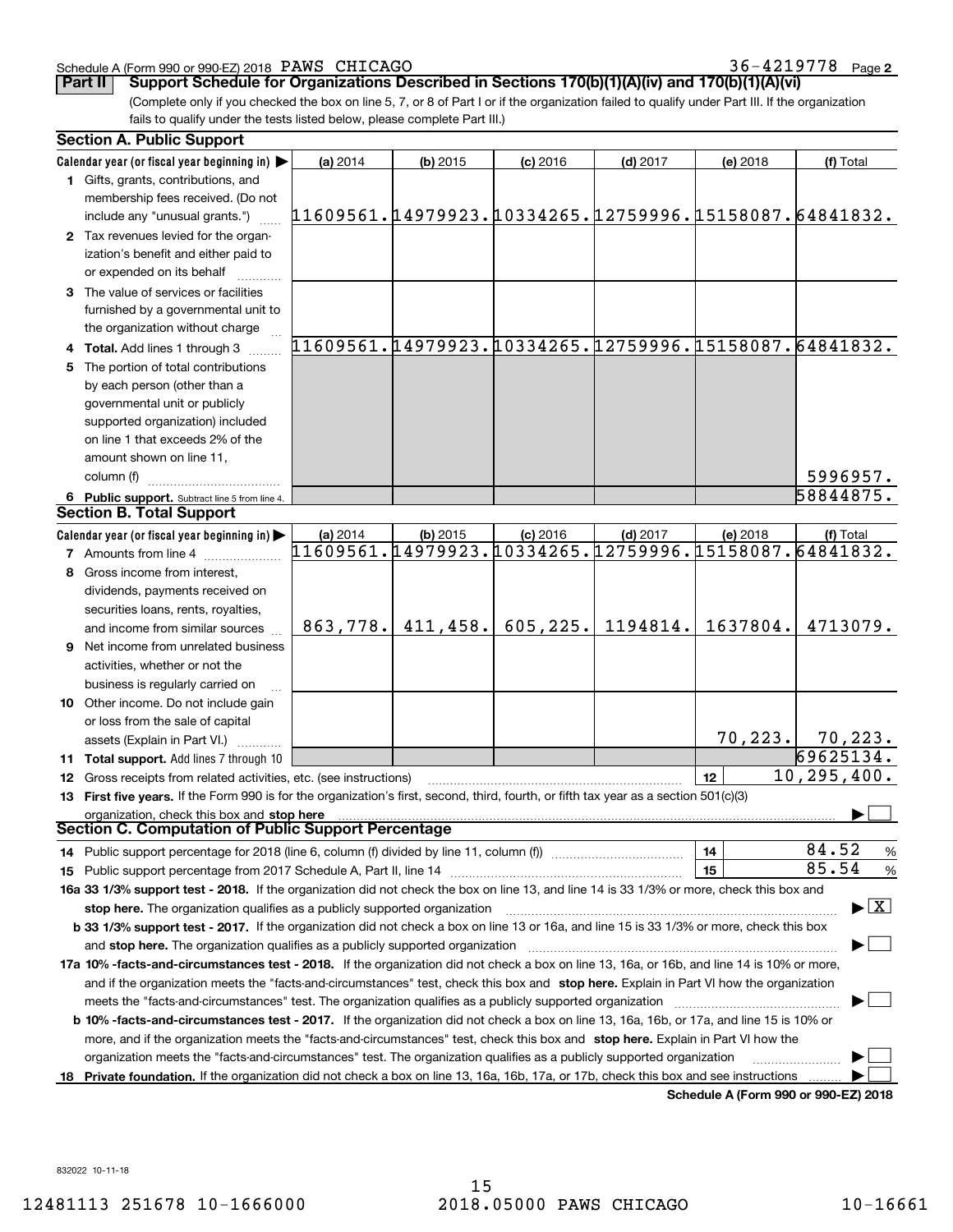### Schedule A (Form 990 or 990-EZ) 2018 Page PAWS CHICAGO 36-4219778

### **Part III Support Schedule for Organizations Described in Section 509(a)(2)**

(Complete only if you checked the box on line 10 of Part I or if the organization failed to qualify under Part II. If the organization fails to qualify under the tests listed below, please complete Part II.)

|    | <b>Section A. Public Support</b>                                                                                                                                                                                               |          |          |                 |            |          |                                      |
|----|--------------------------------------------------------------------------------------------------------------------------------------------------------------------------------------------------------------------------------|----------|----------|-----------------|------------|----------|--------------------------------------|
|    | Calendar year (or fiscal year beginning in) $\blacktriangleright$                                                                                                                                                              | (a) 2014 | (b) 2015 | <b>(c)</b> 2016 | $(d)$ 2017 | (e) 2018 | (f) Total                            |
|    | 1 Gifts, grants, contributions, and                                                                                                                                                                                            |          |          |                 |            |          |                                      |
|    | membership fees received. (Do not                                                                                                                                                                                              |          |          |                 |            |          |                                      |
|    | include any "unusual grants.")                                                                                                                                                                                                 |          |          |                 |            |          |                                      |
|    | <b>2</b> Gross receipts from admissions,<br>merchandise sold or services per-<br>formed, or facilities furnished in<br>any activity that is related to the<br>organization's tax-exempt purpose                                |          |          |                 |            |          |                                      |
|    | 3 Gross receipts from activities that<br>are not an unrelated trade or bus-                                                                                                                                                    |          |          |                 |            |          |                                      |
|    | iness under section 513                                                                                                                                                                                                        |          |          |                 |            |          |                                      |
|    | 4 Tax revenues levied for the organ-<br>ization's benefit and either paid to                                                                                                                                                   |          |          |                 |            |          |                                      |
|    | or expended on its behalf<br>.                                                                                                                                                                                                 |          |          |                 |            |          |                                      |
|    | 5 The value of services or facilities<br>furnished by a governmental unit to<br>the organization without charge                                                                                                                |          |          |                 |            |          |                                      |
|    | <b>6 Total.</b> Add lines 1 through 5                                                                                                                                                                                          |          |          |                 |            |          |                                      |
|    | 7a Amounts included on lines 1, 2, and<br>3 received from disqualified persons                                                                                                                                                 |          |          |                 |            |          |                                      |
|    | <b>b</b> Amounts included on lines 2 and 3 received<br>from other than disqualified persons that<br>exceed the greater of \$5,000 or 1% of the<br>amount on line 13 for the year                                               |          |          |                 |            |          |                                      |
|    | c Add lines 7a and 7b                                                                                                                                                                                                          |          |          |                 |            |          |                                      |
|    | 8 Public support. (Subtract line 7c from line 6.)<br><b>Section B. Total Support</b>                                                                                                                                           |          |          |                 |            |          |                                      |
|    | Calendar year (or fiscal year beginning in)                                                                                                                                                                                    | (a) 2014 | (b) 2015 | <b>(c)</b> 2016 | $(d)$ 2017 | (e) 2018 | (f) Total                            |
|    | 9 Amounts from line 6                                                                                                                                                                                                          |          |          |                 |            |          |                                      |
|    | 10a Gross income from interest,<br>dividends, payments received on<br>securities loans, rents, royalties,<br>and income from similar sources                                                                                   |          |          |                 |            |          |                                      |
|    | <b>b</b> Unrelated business taxable income<br>(less section 511 taxes) from businesses<br>acquired after June 30, 1975 [10001]                                                                                                 |          |          |                 |            |          |                                      |
|    | c Add lines 10a and 10b                                                                                                                                                                                                        |          |          |                 |            |          |                                      |
|    | 11 Net income from unrelated business<br>activities not included in line 10b,<br>whether or not the business is<br>regularly carried on                                                                                        |          |          |                 |            |          |                                      |
|    | <b>12</b> Other income. Do not include gain<br>or loss from the sale of capital<br>assets (Explain in Part VI.)                                                                                                                |          |          |                 |            |          |                                      |
|    | 13 Total support. (Add lines 9, 10c, 11, and 12.)                                                                                                                                                                              |          |          |                 |            |          |                                      |
|    | 14 First five years. If the Form 990 is for the organization's first, second, third, fourth, or fifth tax year as a section 501(c)(3) organization,                                                                            |          |          |                 |            |          |                                      |
|    | check this box and stop here communication and content to the state of the state of the state of the state of the state of the state of the state of the state of the state of the state of the state of the state of the stat |          |          |                 |            |          |                                      |
|    | <b>Section C. Computation of Public Support Percentage</b>                                                                                                                                                                     |          |          |                 |            |          |                                      |
|    |                                                                                                                                                                                                                                |          |          |                 |            | 15       | %                                    |
| 16 | Public support percentage from 2017 Schedule A, Part III, line 15                                                                                                                                                              |          |          |                 |            | 16       | %                                    |
|    | <b>Section D. Computation of Investment Income Percentage</b>                                                                                                                                                                  |          |          |                 |            |          |                                      |
|    | 17 Investment income percentage for 2018 (line 10c, column (f), divided by line 13, column (f))                                                                                                                                |          |          |                 |            | 17       | %                                    |
|    | 18 Investment income percentage from 2017 Schedule A, Part III, line 17                                                                                                                                                        |          |          |                 |            | 18       | %                                    |
|    | 19a 33 1/3% support tests - 2018. If the organization did not check the box on line 14, and line 15 is more than 33 1/3%, and line 17 is not                                                                                   |          |          |                 |            |          |                                      |
|    | more than 33 1/3%, check this box and stop here. The organization qualifies as a publicly supported organization                                                                                                               |          |          |                 |            |          | $\sim$ 1                             |
|    | b 33 1/3% support tests - 2017. If the organization did not check a box on line 14 or line 19a, and line 16 is more than 33 1/3%, and                                                                                          |          |          |                 |            |          |                                      |
|    | line 18 is not more than 33 1/3%, check this box and stop here. The organization qualifies as a publicly supported organization                                                                                                |          |          |                 |            |          |                                      |
| 20 | Private foundation. If the organization did not check a box on line 14, 19a, or 19b, check this box and see instructions                                                                                                       |          |          |                 |            |          | Schedule A (Form 990 or 990-EZ) 2018 |
|    | 832023 10-11-18                                                                                                                                                                                                                |          | 16       |                 |            |          |                                      |

 <sup>12481113 251678 10-1666000 2018.05000</sup> PAWS CHICAGO 10-16661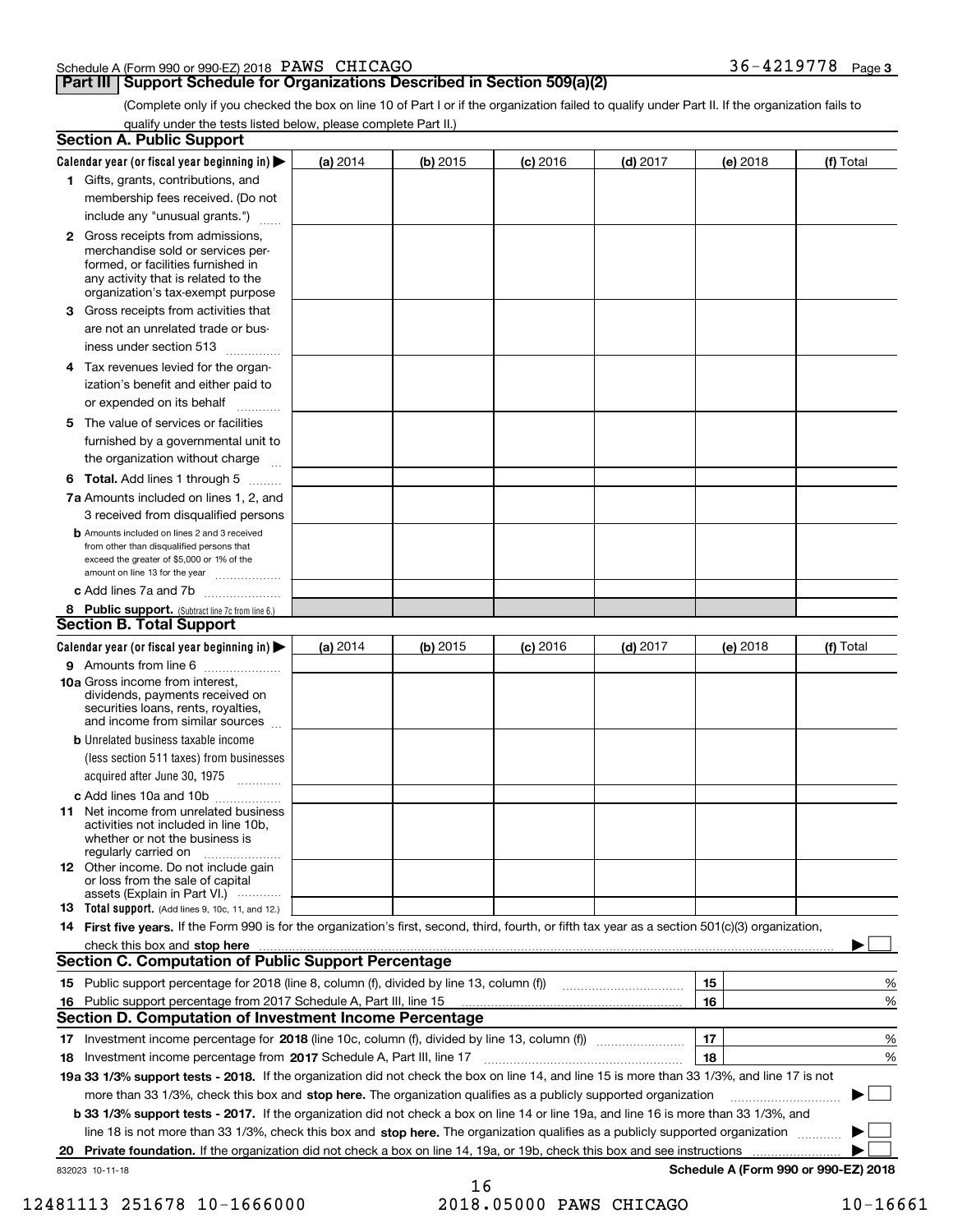**1**

**2**

**3a**

**3b**

**3c**

**4a**

**4b**

**4c**

**5a**

**5b5c**

**6**

**7**

**8**

**9a**

**9b**

**9c**

**10a**

**YesNo**

## **Part IV Supporting Organizations**

(Complete only if you checked a box in line 12 on Part I. If you checked 12a of Part I, complete Sections A and B. If you checked 12b of Part I, complete Sections A and C. If you checked 12c of Part I, complete Sections A, D, and E. If you checked 12d of Part I, complete Sections A and D, and complete Part V.)

### **Section A. All Supporting Organizations**

- **1** Are all of the organization's supported organizations listed by name in the organization's governing documents? If "No," describe in **Part VI** how the supported organizations are designated. If designated by *class or purpose, describe the designation. If historic and continuing relationship, explain.*
- **2** Did the organization have any supported organization that does not have an IRS determination of status under section 509(a)(1) or (2)? If "Yes," explain in Part VI how the organization determined that the supported *organization was described in section 509(a)(1) or (2).*
- **3a** Did the organization have a supported organization described in section 501(c)(4), (5), or (6)? If "Yes," answer *(b) and (c) below.*
- **b** Did the organization confirm that each supported organization qualified under section 501(c)(4), (5), or (6) and satisfied the public support tests under section 509(a)(2)? If "Yes," describe in **Part VI** when and how the *organization made the determination.*
- **c**Did the organization ensure that all support to such organizations was used exclusively for section 170(c)(2)(B) purposes? If "Yes," explain in **Part VI** what controls the organization put in place to ensure such use.
- **4a***If* Was any supported organization not organized in the United States ("foreign supported organization")? *"Yes," and if you checked 12a or 12b in Part I, answer (b) and (c) below.*
- **b** Did the organization have ultimate control and discretion in deciding whether to make grants to the foreign supported organization? If "Yes," describe in **Part VI** how the organization had such control and discretion *despite being controlled or supervised by or in connection with its supported organizations.*
- **c** Did the organization support any foreign supported organization that does not have an IRS determination under sections 501(c)(3) and 509(a)(1) or (2)? If "Yes," explain in **Part VI** what controls the organization used *to ensure that all support to the foreign supported organization was used exclusively for section 170(c)(2)(B) purposes.*
- **5a** Did the organization add, substitute, or remove any supported organizations during the tax year? If "Yes," answer (b) and (c) below (if applicable). Also, provide detail in **Part VI,** including (i) the names and EIN *numbers of the supported organizations added, substituted, or removed; (ii) the reasons for each such action; (iii) the authority under the organization's organizing document authorizing such action; and (iv) how the action was accomplished (such as by amendment to the organizing document).*
- **b** Type I or Type II only. Was any added or substituted supported organization part of a class already designated in the organization's organizing document?
- **cSubstitutions only.**  Was the substitution the result of an event beyond the organization's control?
- **6** Did the organization provide support (whether in the form of grants or the provision of services or facilities) to **Part VI.** *If "Yes," provide detail in* support or benefit one or more of the filing organization's supported organizations? anyone other than (i) its supported organizations, (ii) individuals that are part of the charitable class benefited by one or more of its supported organizations, or (iii) other supporting organizations that also
- **7**Did the organization provide a grant, loan, compensation, or other similar payment to a substantial contributor *If "Yes," complete Part I of Schedule L (Form 990 or 990-EZ).* regard to a substantial contributor? (as defined in section 4958(c)(3)(C)), a family member of a substantial contributor, or a 35% controlled entity with
- **8** Did the organization make a loan to a disqualified person (as defined in section 4958) not described in line 7? *If "Yes," complete Part I of Schedule L (Form 990 or 990-EZ).*
- **9a** Was the organization controlled directly or indirectly at any time during the tax year by one or more in section 509(a)(1) or (2))? If "Yes," *provide detail in* <code>Part VI.</code> disqualified persons as defined in section 4946 (other than foundation managers and organizations described
- **b** Did one or more disqualified persons (as defined in line 9a) hold a controlling interest in any entity in which the supporting organization had an interest? If "Yes," provide detail in P**art VI**.
- **c**Did a disqualified person (as defined in line 9a) have an ownership interest in, or derive any personal benefit from, assets in which the supporting organization also had an interest? If "Yes," provide detail in P**art VI.**
- **10a** Was the organization subject to the excess business holdings rules of section 4943 because of section supporting organizations)? If "Yes," answer 10b below. 4943(f) (regarding certain Type II supporting organizations, and all Type III non-functionally integrated
- **b** Did the organization have any excess business holdings in the tax year? (Use Schedule C, Form 4720, to *determine whether the organization had excess business holdings.)*

832024 10-11-18

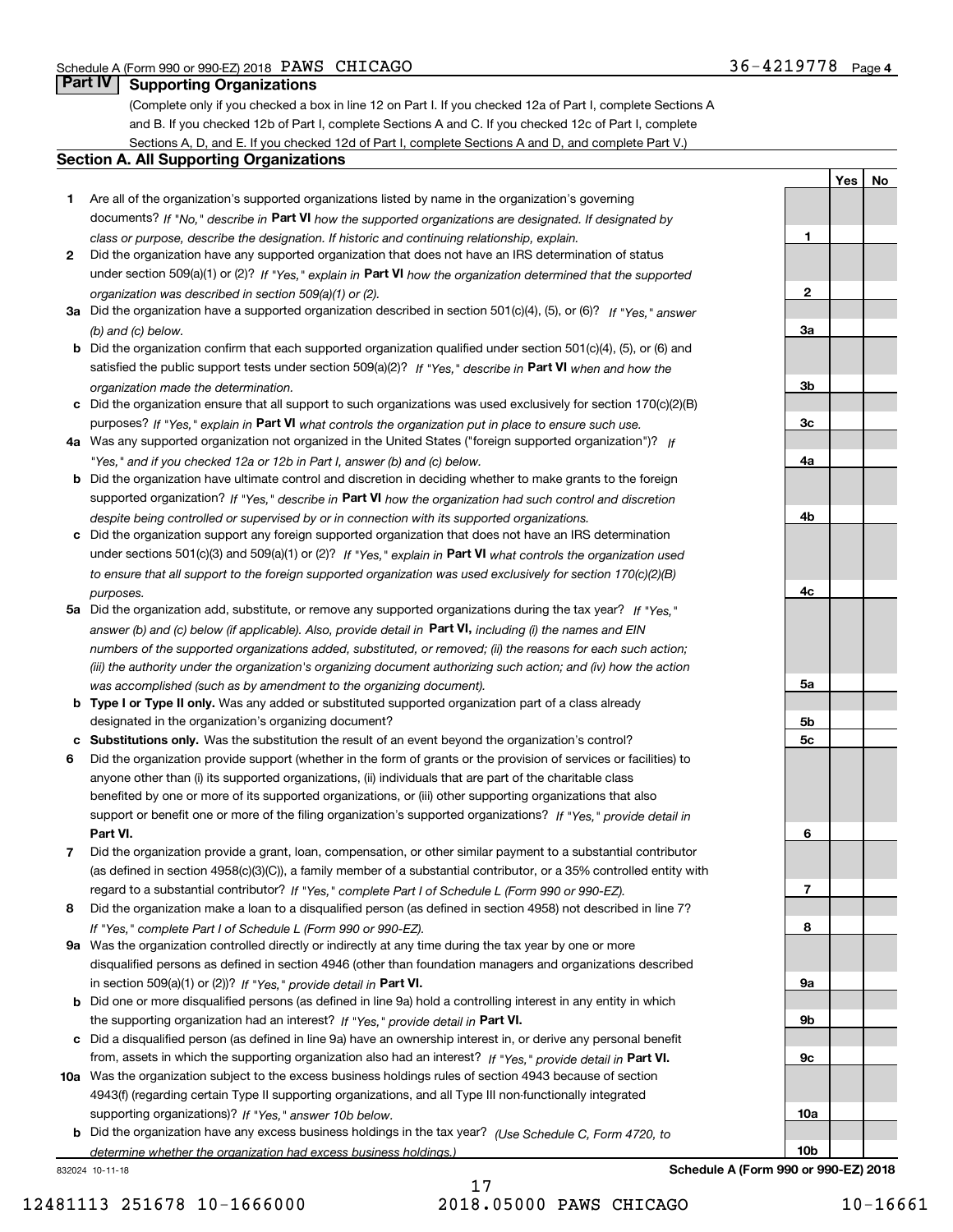|    |                                                                                                                                   |                 | Yes | No |
|----|-----------------------------------------------------------------------------------------------------------------------------------|-----------------|-----|----|
| 11 | Has the organization accepted a gift or contribution from any of the following persons?                                           |                 |     |    |
|    | a A person who directly or indirectly controls, either alone or together with persons described in (b) and (c)                    |                 |     |    |
|    | below, the governing body of a supported organization?                                                                            | 11a             |     |    |
|    | <b>b</b> A family member of a person described in (a) above?                                                                      | 11 <sub>b</sub> |     |    |
|    | c A 35% controlled entity of a person described in (a) or (b) above? If "Yes" to a, b, or c, provide detail in Part VI.           | 11c             |     |    |
|    | <b>Section B. Type I Supporting Organizations</b>                                                                                 |                 |     |    |
|    |                                                                                                                                   |                 | Yes | No |
| 1  | Did the directors, trustees, or membership of one or more supported organizations have the power to                               |                 |     |    |
|    | regularly appoint or elect at least a majority of the organization's directors or trustees at all times during the                |                 |     |    |
|    | tax year? If "No," describe in Part VI how the supported organization(s) effectively operated, supervised, or                     |                 |     |    |
|    | controlled the organization's activities. If the organization had more than one supported organization,                           |                 |     |    |
|    | describe how the powers to appoint and/or remove directors or trustees were allocated among the supported                         |                 |     |    |
|    | organizations and what conditions or restrictions, if any, applied to such powers during the tax year.                            | 1               |     |    |
| 2  | Did the organization operate for the benefit of any supported organization other than the supported                               |                 |     |    |
|    | organization(s) that operated, supervised, or controlled the supporting organization? If "Yes," explain in                        |                 |     |    |
|    | Part VI how providing such benefit carried out the purposes of the supported organization(s) that operated,                       |                 |     |    |
|    | supervised, or controlled the supporting organization.                                                                            | 2               |     |    |
|    | <b>Section C. Type II Supporting Organizations</b>                                                                                |                 |     |    |
|    |                                                                                                                                   |                 | Yes | No |
| 1  | Were a majority of the organization's directors or trustees during the tax year also a majority of the directors                  |                 |     |    |
|    | or trustees of each of the organization's supported organization(s)? If "No," describe in Part VI how control                     |                 |     |    |
|    | or management of the supporting organization was vested in the same persons that controlled or managed                            |                 |     |    |
|    | the supported organization(s).                                                                                                    | 1               |     |    |
|    | Section D. All Type III Supporting Organizations                                                                                  |                 |     |    |
|    |                                                                                                                                   |                 | Yes | No |
| 1  | Did the organization provide to each of its supported organizations, by the last day of the fifth month of the                    |                 |     |    |
|    | organization's tax year, (i) a written notice describing the type and amount of support provided during the prior tax             |                 |     |    |
|    | year, (ii) a copy of the Form 990 that was most recently filed as of the date of notification, and (iii) copies of the            |                 |     |    |
|    | organization's governing documents in effect on the date of notification, to the extent not previously provided?                  | 1               |     |    |
| 2  | Were any of the organization's officers, directors, or trustees either (i) appointed or elected by the supported                  |                 |     |    |
|    | organization(s) or (ii) serving on the governing body of a supported organization? If "No," explain in Part VI how                |                 |     |    |
|    | the organization maintained a close and continuous working relationship with the supported organization(s).                       | 2               |     |    |
| 3  | By reason of the relationship described in (2), did the organization's supported organizations have a                             |                 |     |    |
|    | significant voice in the organization's investment policies and in directing the use of the organization's                        |                 |     |    |
|    | income or assets at all times during the tax year? If "Yes," describe in Part VI the role the organization's                      |                 |     |    |
|    | supported organizations played in this regard.                                                                                    | з               |     |    |
|    | Section E. Type III Functionally Integrated Supporting Organizations                                                              |                 |     |    |
| 1  | Check the box next to the method that the organization used to satisfy the Integral Part Test during the year (see instructions). |                 |     |    |
| a  | The organization satisfied the Activities Test. Complete line 2 below.                                                            |                 |     |    |
| b  | The organization is the parent of each of its supported organizations. Complete line 3 below.                                     |                 |     |    |
| c  | The organization supported a governmental entity. Describe in Part VI how you supported a government entity (see instructions),   |                 |     |    |
| 2  | Activities Test. Answer (a) and (b) below.                                                                                        |                 | Yes | No |
| a  | Did substantially all of the organization's activities during the tax year directly further the exempt purposes of                |                 |     |    |
|    | the supported organization(s) to which the organization was responsive? If "Yes." then in Part VI identify                        |                 |     |    |
|    | those supported organizations and explain how these activities directly furthered their exempt purposes,                          |                 |     |    |
|    | how the organization was responsive to those supported organizations, and how the organization determined                         |                 |     |    |
|    | that these activities constituted substantially all of its activities.                                                            | 2a              |     |    |
|    | <b>b</b> Did the activities described in (a) constitute activities that, but for the organization's involvement, one or more      |                 |     |    |
|    | of the organization's supported organization(s) would have been engaged in? If "Yes," explain in Part VI the                      |                 |     |    |
|    | reasons for the organization's position that its supported organization(s) would have engaged in these                            |                 |     |    |
|    | activities but for the organization's involvement.                                                                                | 2b              |     |    |
| з  | Parent of Supported Organizations. Answer (a) and (b) below.                                                                      |                 |     |    |
| а  | Did the organization have the power to regularly appoint or elect a majority of the officers, directors, or                       |                 |     |    |
|    | trustees of each of the supported organizations? Provide details in Part VI.                                                      | За              |     |    |
|    | <b>b</b> Did the organization exercise a substantial degree of direction over the policies, programs, and activities of each      |                 |     |    |
|    | of its supported organizations? If "Yes," describe in Part VI the role played by the organization in this regard                  | 3b              |     |    |
|    | Schedule A (Form 990 or 990-EZ) 2018<br>832025 10-11-18                                                                           |                 |     |    |

12481113 251678 10-1666000 2018.05000 PAWS CHICAGO 10-16661

18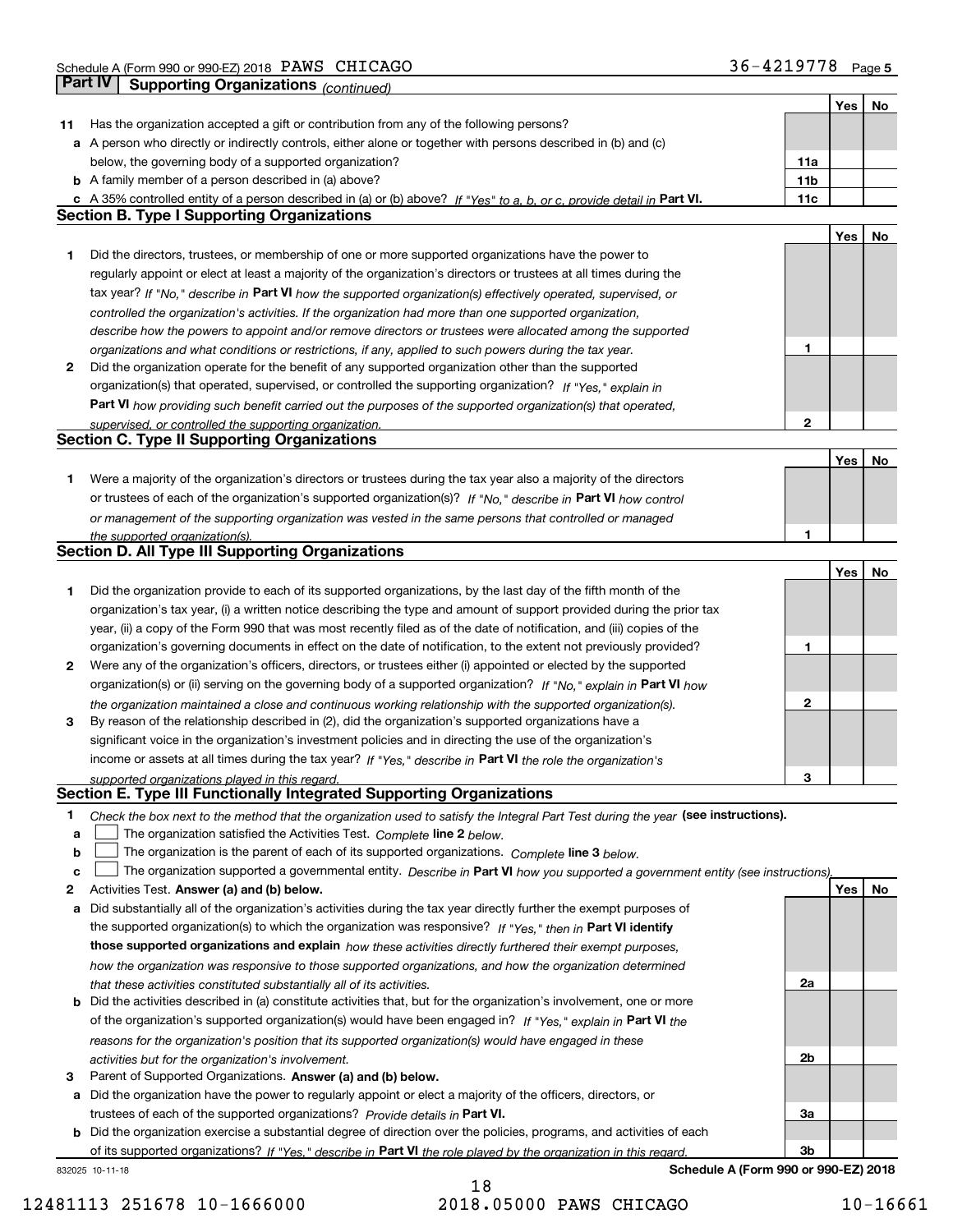| Schedule A (Form 990 or 990-EZ) 2018 PAWS CHICAGO                                     |  | 36-4219778 <sub>Page</sub> |  |
|---------------------------------------------------------------------------------------|--|----------------------------|--|
| <b>Part V</b> Type III Non-Functionally Integrated 509(a)(3) Supporting Organizations |  |                            |  |

| 1              | Check here if the organization satisfied the Integral Part Test as a qualifying trust on Nov. 20, 1970 (explain in Part VI.) See instructions. All |                |                |                                |
|----------------|----------------------------------------------------------------------------------------------------------------------------------------------------|----------------|----------------|--------------------------------|
|                | other Type III non-functionally integrated supporting organizations must complete Sections A through E.                                            |                |                |                                |
|                | Section A - Adjusted Net Income                                                                                                                    |                | (A) Prior Year | (B) Current Year<br>(optional) |
| 1              | Net short-term capital gain                                                                                                                        | 1              |                |                                |
| 2              | Recoveries of prior-year distributions                                                                                                             | $\mathbf{2}$   |                |                                |
| З              | Other gross income (see instructions)                                                                                                              | 3              |                |                                |
| 4              | Add lines 1 through 3                                                                                                                              | 4              |                |                                |
| 5              | Depreciation and depletion                                                                                                                         | 5              |                |                                |
| 6              | Portion of operating expenses paid or incurred for production or                                                                                   |                |                |                                |
|                | collection of gross income or for management, conservation, or                                                                                     |                |                |                                |
|                | maintenance of property held for production of income (see instructions)                                                                           | 6              |                |                                |
| 7 <sup>7</sup> | Other expenses (see instructions)                                                                                                                  | $\overline{7}$ |                |                                |
| 8              | <b>Adjusted Net Income</b> (subtract lines 5, 6, and 7 from line 4)                                                                                | 8              |                |                                |
|                | <b>Section B - Minimum Asset Amount</b>                                                                                                            |                | (A) Prior Year | (B) Current Year<br>(optional) |
| 1.             | Aggregate fair market value of all non-exempt-use assets (see                                                                                      |                |                |                                |
|                | instructions for short tax year or assets held for part of year):                                                                                  |                |                |                                |
|                | <b>a</b> Average monthly value of securities                                                                                                       | 1a             |                |                                |
|                | <b>b</b> Average monthly cash balances                                                                                                             | 1b             |                |                                |
|                | c Fair market value of other non-exempt-use assets                                                                                                 | 1c             |                |                                |
|                | <b>d</b> Total (add lines 1a, 1b, and 1c)                                                                                                          | 1d             |                |                                |
|                | <b>e</b> Discount claimed for blockage or other                                                                                                    |                |                |                                |
|                | factors (explain in detail in <b>Part VI</b> ):                                                                                                    |                |                |                                |
|                | 2 Acquisition indebtedness applicable to non-exempt-use assets                                                                                     | $\mathbf{2}$   |                |                                |
| 3              | Subtract line 2 from line 1d                                                                                                                       | 3              |                |                                |
| 4              | Cash deemed held for exempt use. Enter 1-1/2% of line 3 (for greater amount,                                                                       |                |                |                                |
|                | see instructions)                                                                                                                                  | 4              |                |                                |
| 5              | Net value of non-exempt-use assets (subtract line 4 from line 3)                                                                                   | 5              |                |                                |
| 6              | 035. Multiply line 5 by                                                                                                                            | 6              |                |                                |
| 7              | Recoveries of prior-year distributions                                                                                                             | $\overline{7}$ |                |                                |
| 8              | <b>Minimum Asset Amount</b> (add line 7 to line 6)                                                                                                 | 8              |                |                                |
|                | <b>Section C - Distributable Amount</b>                                                                                                            |                |                | <b>Current Year</b>            |
| 1              | Adjusted net income for prior year (from Section A, line 8, Column A)                                                                              | 1              |                |                                |
| $\mathbf{2}$   | Enter 85% of line 1                                                                                                                                | $\mathbf{2}$   |                |                                |
| 3              | Minimum asset amount for prior year (from Section B, line 8, Column A)                                                                             | 3              |                |                                |
| 4              | Enter greater of line 2 or line 3                                                                                                                  | 4              |                |                                |
| 5              | Income tax imposed in prior year                                                                                                                   | 5              |                |                                |
| 6              | <b>Distributable Amount.</b> Subtract line 5 from line 4, unless subject to                                                                        |                |                |                                |
|                | emergency temporary reduction (see instructions)                                                                                                   | 6              |                |                                |

**7** Check here if the current year is the organization's first as a non-functionally integrated Type III supporting organization (see instructions).

**Schedule A (Form 990 or 990-EZ) 2018**

832026 10-11-18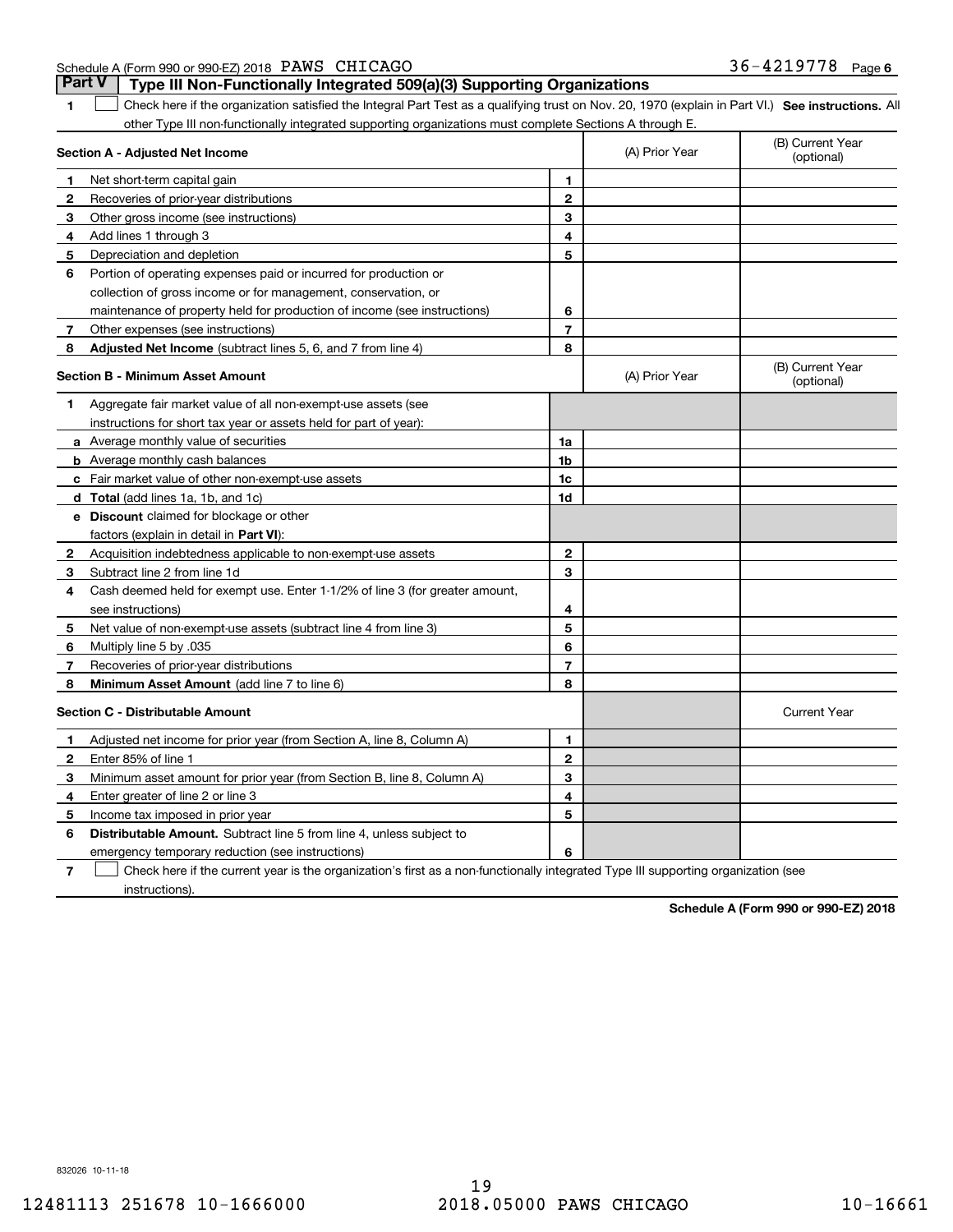| <b>Part V</b>                                                              | Type III Non-Functionally Integrated 509(a)(3) Supporting Organizations                    |                             | (continued)                           |                                         |  |  |  |  |
|----------------------------------------------------------------------------|--------------------------------------------------------------------------------------------|-----------------------------|---------------------------------------|-----------------------------------------|--|--|--|--|
|                                                                            | <b>Section D - Distributions</b>                                                           |                             |                                       | <b>Current Year</b>                     |  |  |  |  |
| Amounts paid to supported organizations to accomplish exempt purposes<br>1 |                                                                                            |                             |                                       |                                         |  |  |  |  |
| 2                                                                          | Amounts paid to perform activity that directly furthers exempt purposes of supported       |                             |                                       |                                         |  |  |  |  |
|                                                                            | organizations, in excess of income from activity                                           |                             |                                       |                                         |  |  |  |  |
| 3                                                                          | Administrative expenses paid to accomplish exempt purposes of supported organizations      |                             |                                       |                                         |  |  |  |  |
| 4                                                                          | Amounts paid to acquire exempt-use assets                                                  |                             |                                       |                                         |  |  |  |  |
| 5                                                                          | Qualified set-aside amounts (prior IRS approval required)                                  |                             |                                       |                                         |  |  |  |  |
| 6                                                                          | Other distributions (describe in Part VI). See instructions.                               |                             |                                       |                                         |  |  |  |  |
| 7                                                                          | <b>Total annual distributions.</b> Add lines 1 through 6.                                  |                             |                                       |                                         |  |  |  |  |
| 8                                                                          | Distributions to attentive supported organizations to which the organization is responsive |                             |                                       |                                         |  |  |  |  |
|                                                                            | (provide details in Part VI). See instructions.                                            |                             |                                       |                                         |  |  |  |  |
| 9                                                                          | Distributable amount for 2018 from Section C, line 6                                       |                             |                                       |                                         |  |  |  |  |
| 10                                                                         | Line 8 amount divided by line 9 amount                                                     |                             |                                       |                                         |  |  |  |  |
|                                                                            |                                                                                            | (i)                         | (iii)                                 | (iii)                                   |  |  |  |  |
|                                                                            | <b>Section E - Distribution Allocations</b> (see instructions)                             | <b>Excess Distributions</b> | <b>Underdistributions</b><br>Pre-2018 | <b>Distributable</b><br>Amount for 2018 |  |  |  |  |
| 1                                                                          | Distributable amount for 2018 from Section C, line 6                                       |                             |                                       |                                         |  |  |  |  |
| 2                                                                          | Underdistributions, if any, for years prior to 2018 (reason-                               |                             |                                       |                                         |  |  |  |  |
|                                                                            | able cause required- explain in Part VI). See instructions.                                |                             |                                       |                                         |  |  |  |  |
| З                                                                          | Excess distributions carryover, if any, to 2018                                            |                             |                                       |                                         |  |  |  |  |
|                                                                            | <b>a</b> From 2013                                                                         |                             |                                       |                                         |  |  |  |  |
|                                                                            | <b>b</b> From 2014                                                                         |                             |                                       |                                         |  |  |  |  |
|                                                                            | $c$ From 2015                                                                              |                             |                                       |                                         |  |  |  |  |
|                                                                            | d From 2016                                                                                |                             |                                       |                                         |  |  |  |  |
|                                                                            | e From 2017                                                                                |                             |                                       |                                         |  |  |  |  |
|                                                                            | Total of lines 3a through e                                                                |                             |                                       |                                         |  |  |  |  |
| g                                                                          | Applied to underdistributions of prior years                                               |                             |                                       |                                         |  |  |  |  |
|                                                                            | <b>h</b> Applied to 2018 distributable amount                                              |                             |                                       |                                         |  |  |  |  |
|                                                                            | Carryover from 2013 not applied (see instructions)                                         |                             |                                       |                                         |  |  |  |  |
|                                                                            | Remainder. Subtract lines 3g, 3h, and 3i from 3f.                                          |                             |                                       |                                         |  |  |  |  |
| 4                                                                          | Distributions for 2018 from Section D,                                                     |                             |                                       |                                         |  |  |  |  |
|                                                                            | line $7:$                                                                                  |                             |                                       |                                         |  |  |  |  |
|                                                                            | <b>a</b> Applied to underdistributions of prior years                                      |                             |                                       |                                         |  |  |  |  |
|                                                                            | <b>b</b> Applied to 2018 distributable amount                                              |                             |                                       |                                         |  |  |  |  |
|                                                                            | c Remainder. Subtract lines 4a and 4b from 4.                                              |                             |                                       |                                         |  |  |  |  |
| 5                                                                          | Remaining underdistributions for years prior to 2018, if                                   |                             |                                       |                                         |  |  |  |  |
|                                                                            | any. Subtract lines 3g and 4a from line 2. For result greater                              |                             |                                       |                                         |  |  |  |  |
|                                                                            | than zero, explain in Part VI. See instructions.                                           |                             |                                       |                                         |  |  |  |  |
| 6                                                                          | Remaining underdistributions for 2018. Subtract lines 3h                                   |                             |                                       |                                         |  |  |  |  |
|                                                                            | and 4b from line 1. For result greater than zero, explain in                               |                             |                                       |                                         |  |  |  |  |
|                                                                            | Part VI. See instructions.                                                                 |                             |                                       |                                         |  |  |  |  |
|                                                                            |                                                                                            |                             |                                       |                                         |  |  |  |  |
| 7                                                                          | Excess distributions carryover to 2019. Add lines 3j                                       |                             |                                       |                                         |  |  |  |  |
|                                                                            | and 4c.                                                                                    |                             |                                       |                                         |  |  |  |  |
| 8                                                                          | Breakdown of line 7:                                                                       |                             |                                       |                                         |  |  |  |  |
|                                                                            | a Excess from 2014                                                                         |                             |                                       |                                         |  |  |  |  |
|                                                                            | <b>b</b> Excess from 2015                                                                  |                             |                                       |                                         |  |  |  |  |
|                                                                            | c Excess from 2016                                                                         |                             |                                       |                                         |  |  |  |  |
|                                                                            | d Excess from 2017                                                                         |                             |                                       |                                         |  |  |  |  |
|                                                                            | e Excess from 2018                                                                         |                             |                                       |                                         |  |  |  |  |

**Schedule A (Form 990 or 990-EZ) 2018**

832027 10-11-18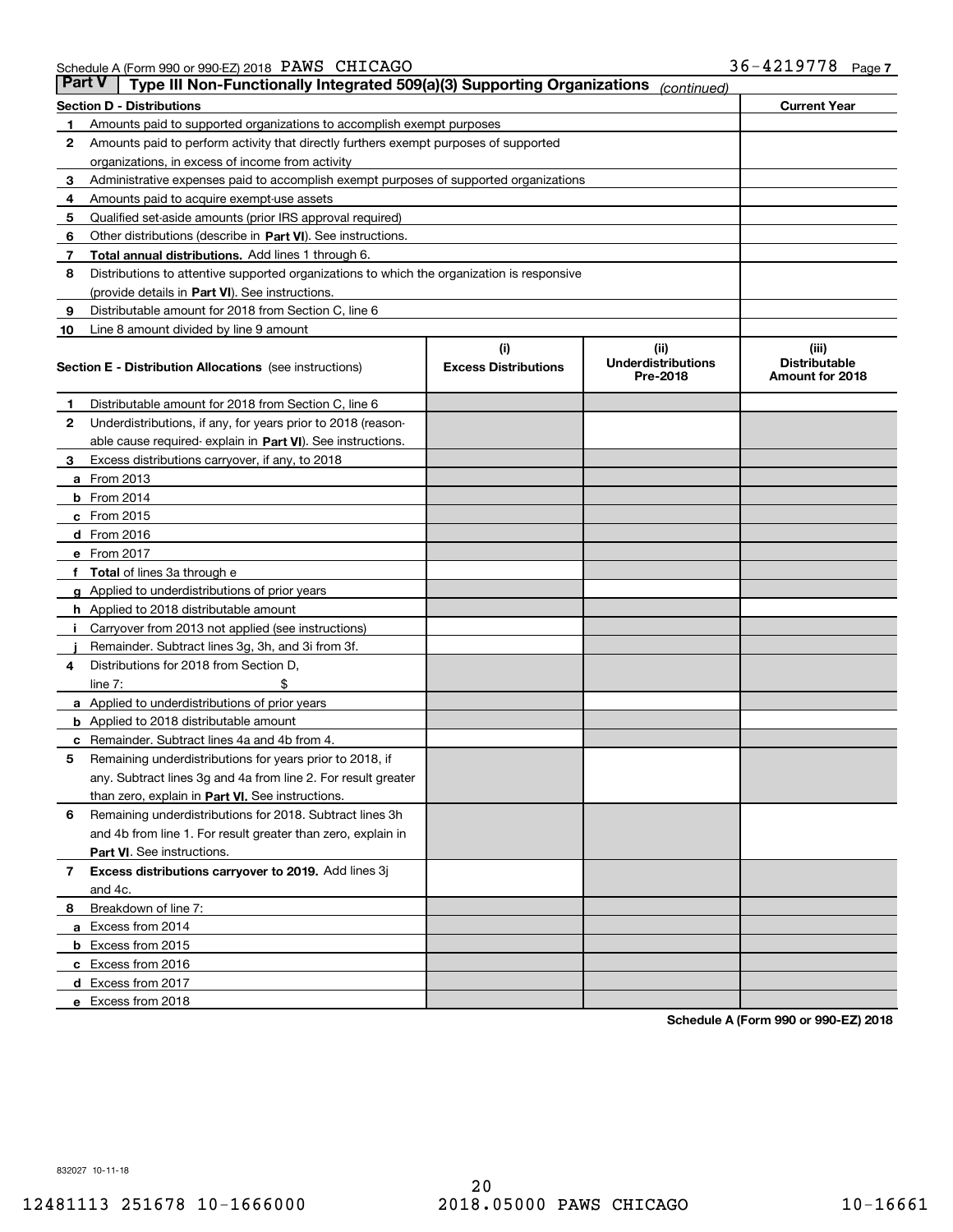### Schedule A (Form 990 or 990-EZ) 2018 Page PAWS CHICAGO 36-4219778

| Part VI         | Supplemental Information. Provide the explanations required by Part II, line 10; Part II, line 17a or 17b; Part III, line 12;<br>Part IV, Section A, lines 1, 2, 3b, 3c, 4b, 4c, 5a, 6, 9a, 9b, 9c, 11a, 11b, and 11c; Part IV, Section B, lines 1 and 2; Part IV, Section C,<br>line 1; Part IV, Section D, lines 2 and 3; Part IV, Section E, lines 1c, 2a, 2b, 3a, and 3b; Part V, line 1; Part V, Section B, line 1e; Part V,<br>Section D, lines 5, 6, and 8; and Part V, Section E, lines 2, 5, and 6. Also complete this part for any additional information.<br>(See instructions.) |
|-----------------|---------------------------------------------------------------------------------------------------------------------------------------------------------------------------------------------------------------------------------------------------------------------------------------------------------------------------------------------------------------------------------------------------------------------------------------------------------------------------------------------------------------------------------------------------------------------------------------------|
|                 |                                                                                                                                                                                                                                                                                                                                                                                                                                                                                                                                                                                             |
|                 |                                                                                                                                                                                                                                                                                                                                                                                                                                                                                                                                                                                             |
|                 |                                                                                                                                                                                                                                                                                                                                                                                                                                                                                                                                                                                             |
|                 |                                                                                                                                                                                                                                                                                                                                                                                                                                                                                                                                                                                             |
|                 |                                                                                                                                                                                                                                                                                                                                                                                                                                                                                                                                                                                             |
|                 |                                                                                                                                                                                                                                                                                                                                                                                                                                                                                                                                                                                             |
|                 |                                                                                                                                                                                                                                                                                                                                                                                                                                                                                                                                                                                             |
|                 |                                                                                                                                                                                                                                                                                                                                                                                                                                                                                                                                                                                             |
|                 |                                                                                                                                                                                                                                                                                                                                                                                                                                                                                                                                                                                             |
|                 |                                                                                                                                                                                                                                                                                                                                                                                                                                                                                                                                                                                             |
|                 |                                                                                                                                                                                                                                                                                                                                                                                                                                                                                                                                                                                             |
|                 |                                                                                                                                                                                                                                                                                                                                                                                                                                                                                                                                                                                             |
|                 |                                                                                                                                                                                                                                                                                                                                                                                                                                                                                                                                                                                             |
|                 |                                                                                                                                                                                                                                                                                                                                                                                                                                                                                                                                                                                             |
|                 |                                                                                                                                                                                                                                                                                                                                                                                                                                                                                                                                                                                             |
|                 |                                                                                                                                                                                                                                                                                                                                                                                                                                                                                                                                                                                             |
|                 |                                                                                                                                                                                                                                                                                                                                                                                                                                                                                                                                                                                             |
|                 |                                                                                                                                                                                                                                                                                                                                                                                                                                                                                                                                                                                             |
|                 |                                                                                                                                                                                                                                                                                                                                                                                                                                                                                                                                                                                             |
|                 |                                                                                                                                                                                                                                                                                                                                                                                                                                                                                                                                                                                             |
|                 |                                                                                                                                                                                                                                                                                                                                                                                                                                                                                                                                                                                             |
|                 |                                                                                                                                                                                                                                                                                                                                                                                                                                                                                                                                                                                             |
|                 |                                                                                                                                                                                                                                                                                                                                                                                                                                                                                                                                                                                             |
|                 |                                                                                                                                                                                                                                                                                                                                                                                                                                                                                                                                                                                             |
|                 |                                                                                                                                                                                                                                                                                                                                                                                                                                                                                                                                                                                             |
|                 |                                                                                                                                                                                                                                                                                                                                                                                                                                                                                                                                                                                             |
|                 |                                                                                                                                                                                                                                                                                                                                                                                                                                                                                                                                                                                             |
|                 |                                                                                                                                                                                                                                                                                                                                                                                                                                                                                                                                                                                             |
|                 |                                                                                                                                                                                                                                                                                                                                                                                                                                                                                                                                                                                             |
|                 |                                                                                                                                                                                                                                                                                                                                                                                                                                                                                                                                                                                             |
|                 |                                                                                                                                                                                                                                                                                                                                                                                                                                                                                                                                                                                             |
|                 |                                                                                                                                                                                                                                                                                                                                                                                                                                                                                                                                                                                             |
|                 |                                                                                                                                                                                                                                                                                                                                                                                                                                                                                                                                                                                             |
|                 |                                                                                                                                                                                                                                                                                                                                                                                                                                                                                                                                                                                             |
| 832028 10-11-18 | Schedule A (Form 990 or 990-EZ) 2018                                                                                                                                                                                                                                                                                                                                                                                                                                                                                                                                                        |
|                 | 21                                                                                                                                                                                                                                                                                                                                                                                                                                                                                                                                                                                          |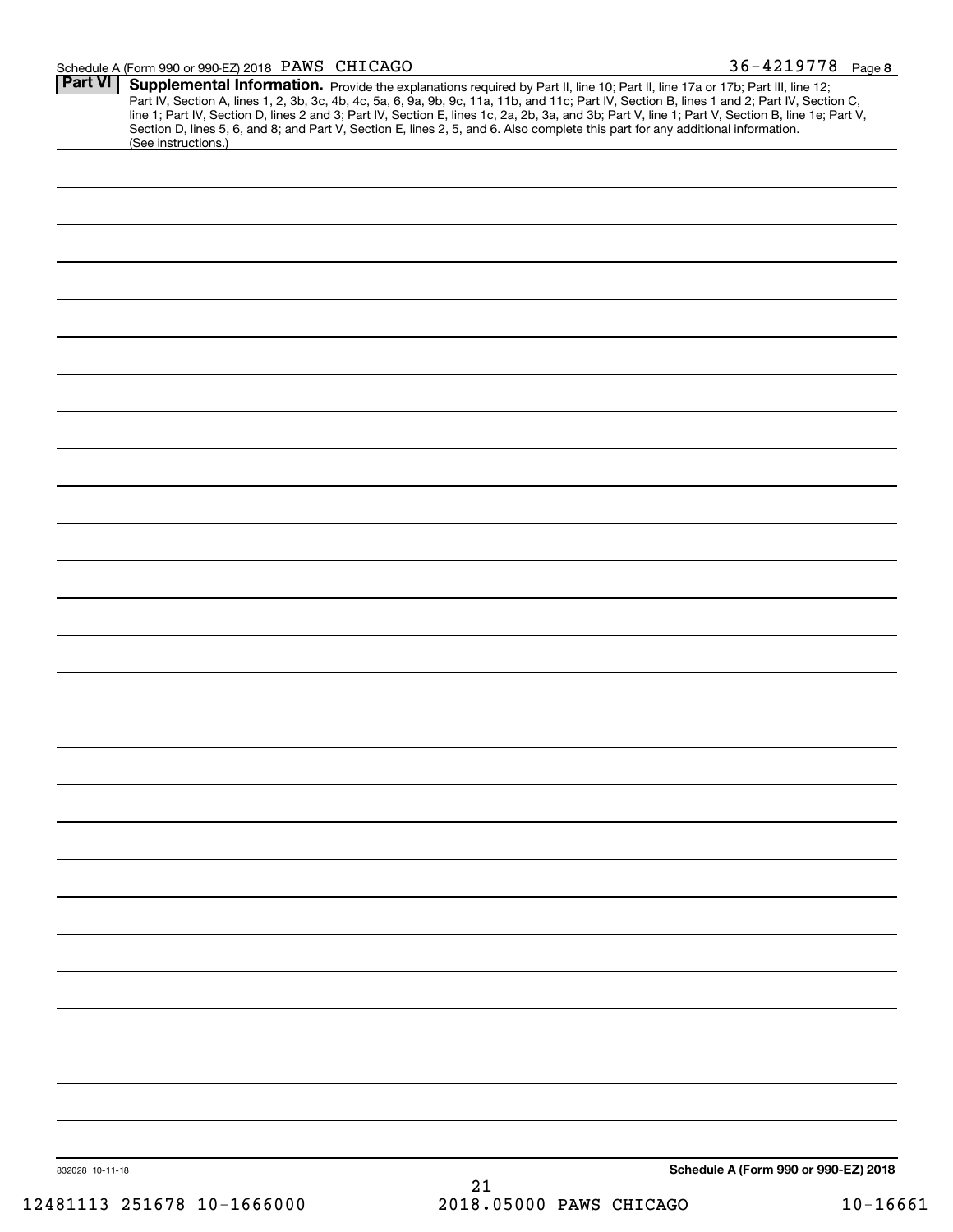| <b>SCHEDULE D</b> |  |
|-------------------|--|
|-------------------|--|

Department of the Treasury Internal Revenue Service

## **SCHEDULE D Supplemental Financial Statements**

(Form 990)<br>
Pepartment of the Treasury<br>
Department of the Treasury<br>
Department of the Treasury<br>
Department of the Treasury<br> **Co to www.irs.gov/Form990 for instructions and the latest information.**<br> **Co to www.irs.gov/Form9** 



|  | Name of the organization |  |
|--|--------------------------|--|

**Name of the oriental conducts of the oriental conducts of the oriental conducts of the oriental conducts of the oriental conducts**  $\vert$  **Employer identification number** 

| Organizations Maintaining Donor Advised Funds or Other Similar Funds or Accounts. Complete if the<br>Part I<br>organization answered "Yes" on Form 990, Part IV, line 6.<br>(a) Donor advised funds<br>(b) Funds and other accounts<br>1<br>Aggregate value of contributions to (during year)<br>2<br>Aggregate value of grants from (during year)<br>з<br>4<br>Did the organization inform all donors and donor advisors in writing that the assets held in donor advised funds<br>5<br>Yes<br>No<br>Did the organization inform all grantees, donors, and donor advisors in writing that grant funds can be used only<br>6<br>for charitable purposes and not for the benefit of the donor or donor advisor, or for any other purpose conferring<br>Yes<br>impermissible private benefit?<br>No<br>Part II<br>Conservation Easements. Complete if the organization answered "Yes" on Form 990, Part IV, line 7.<br>Purpose(s) of conservation easements held by the organization (check all that apply).<br>1<br>Preservation of land for public use (e.g., recreation or education)<br>Preservation of a historically important land area<br>Protection of natural habitat<br>Preservation of a certified historic structure<br>Preservation of open space<br>Complete lines 2a through 2d if the organization held a qualified conservation contribution in the form of a conservation easement on the last<br>2<br>Held at the End of the Tax Year<br>day of the tax year.<br>2a<br>а<br>2 <sub>b</sub><br>Total acreage restricted by conservation easements<br>b<br>2c<br>Number of conservation easements on a certified historic structure included in (a) manufacture included in (a)<br>с<br>d Number of conservation easements included in (c) acquired after 7/25/06, and not on a historic structure<br>2d<br>listed in the National Register [11, 1200] [12] The National Register [11, 1200] [12] The National Register [11, 1200] [12] The National Register [11, 1200] [12] The National Register [11, 1200] [12] The National Register<br>Number of conservation easements modified, transferred, released, extinguished, or terminated by the organization during the tax<br>З.<br>year<br>Number of states where property subject to conservation easement is located ><br>4<br>Does the organization have a written policy regarding the periodic monitoring, inspection, handling of<br>5<br>Yes<br><b>No</b><br>violations, and enforcement of the conservation easements it holds?<br>Staff and volunteer hours devoted to monitoring, inspecting, handling of violations, and enforcing conservation easements during the year<br>6<br>Amount of expenses incurred in monitoring, inspecting, handling of violations, and enforcing conservation easements during the year<br>7<br>$\blacktriangleright$ S<br>Does each conservation easement reported on line 2(d) above satisfy the requirements of section 170(h)(4)(B)(i)<br>8<br>Yes<br>No<br>In Part XIII, describe how the organization reports conservation easements in its revenue and expense statement, and balance sheet, and<br>9<br>include, if applicable, the text of the footnote to the organization's financial statements that describes the organization's accounting for<br>conservation easements.<br>Organizations Maintaining Collections of Art, Historical Treasures, or Other Similar Assets.<br>Part III<br>Complete if the organization answered "Yes" on Form 990, Part IV, line 8.<br>1a If the organization elected, as permitted under SFAS 116 (ASC 958), not to report in its revenue statement and balance sheet works of art,<br>historical treasures, or other similar assets held for public exhibition, education, or research in furtherance of public service, provide, in Part XIII,<br>the text of the footnote to its financial statements that describes these items.<br><b>b</b> If the organization elected, as permitted under SFAS 116 (ASC 958), to report in its revenue statement and balance sheet works of art, historical<br>treasures, or other similar assets held for public exhibition, education, or research in furtherance of public service, provide the following amounts<br>relating to these items:<br>$\triangleright$ \$<br>$\triangleright$ \$<br>(ii) Assets included in Form 990, Part X<br>If the organization received or held works of art, historical treasures, or other similar assets for financial gain, provide<br>2<br>the following amounts required to be reported under SFAS 116 (ASC 958) relating to these items:<br>$\frac{1}{\sqrt{1-\frac{1}{2}}}\frac{1}{\sqrt{1-\frac{1}{2}}}\frac{1}{\sqrt{1-\frac{1}{2}}}\frac{1}{\sqrt{1-\frac{1}{2}}}\frac{1}{\sqrt{1-\frac{1}{2}}}\frac{1}{\sqrt{1-\frac{1}{2}}}\frac{1}{\sqrt{1-\frac{1}{2}}}\frac{1}{\sqrt{1-\frac{1}{2}}}\frac{1}{\sqrt{1-\frac{1}{2}}}\frac{1}{\sqrt{1-\frac{1}{2}}}\frac{1}{\sqrt{1-\frac{1}{2}}}\frac{1}{\sqrt{1-\frac{1}{2}}}\frac{1}{\sqrt{1-\frac{1}{2}}}\frac{1}{\sqrt{1-\frac{$<br>a Revenue included on Form 990, Part VIII, line 1 [2000] [2000] [2000] [2000] [2000] [2000] [2000] [2000] [2000<br>▶<br>$\blacktriangleright$ s<br><b>b</b> Assets included in Form 990, Part X<br>LHA For Paperwork Reduction Act Notice, see the Instructions for Form 990.<br>Schedule D (Form 990) 2018 | PAWS CHICAGO | 36-4219778 |
|----------------------------------------------------------------------------------------------------------------------------------------------------------------------------------------------------------------------------------------------------------------------------------------------------------------------------------------------------------------------------------------------------------------------------------------------------------------------------------------------------------------------------------------------------------------------------------------------------------------------------------------------------------------------------------------------------------------------------------------------------------------------------------------------------------------------------------------------------------------------------------------------------------------------------------------------------------------------------------------------------------------------------------------------------------------------------------------------------------------------------------------------------------------------------------------------------------------------------------------------------------------------------------------------------------------------------------------------------------------------------------------------------------------------------------------------------------------------------------------------------------------------------------------------------------------------------------------------------------------------------------------------------------------------------------------------------------------------------------------------------------------------------------------------------------------------------------------------------------------------------------------------------------------------------------------------------------------------------------------------------------------------------------------------------------------------------------------------------------------------------------------------------------------------------------------------------------------------------------------------------------------------------------------------------------------------------------------------------------------------------------------------------------------------------------------------------------------------------------------------------------------------------------------------------------------------------------------------------------------------------------------------------------------------------------------------------------------------------------------------------------------------------------------------------------------------------------------------------------------------------------------------------------------------------------------------------------------------------------------------------------------------------------------------------------------------------------------------------------------------------------------------------------------------------------------------------------------------------------------------------------------------------------------------------------------------------------------------------------------------------------------------------------------------------------------------------------------------------------------------------------------------------------------------------------------------------------------------------------------------------------------------------------------------------------------------------------------------------------------------------------------------------------------------------------------------------------------------------------------------------------------------------------------------------------------------------------------------------------------------------------------------------------------------------------------------------------------------------------------------------------------------------------------------------------------------------------------------------------------------------------------------------------------------------------------------------------------------------------------------------------------------------------------------------------------------------------------------------------------------------------------------------------------------------------------------------------------------------------------------------------------------------------------------------------------------------------------------------------------------------------------------------------------------------------------------------------------------------------------------------------------------------------------------------------------------------------------------------------------------------------------------------------------------------------------------------------------------------------------------------------------------------------------------------------------------------------------------------------------------------------------------------------------------------------------------------------------|--------------|------------|
|                                                                                                                                                                                                                                                                                                                                                                                                                                                                                                                                                                                                                                                                                                                                                                                                                                                                                                                                                                                                                                                                                                                                                                                                                                                                                                                                                                                                                                                                                                                                                                                                                                                                                                                                                                                                                                                                                                                                                                                                                                                                                                                                                                                                                                                                                                                                                                                                                                                                                                                                                                                                                                                                                                                                                                                                                                                                                                                                                                                                                                                                                                                                                                                                                                                                                                                                                                                                                                                                                                                                                                                                                                                                                                                                                                                                                                                                                                                                                                                                                                                                                                                                                                                                                                                                                                                                                                                                                                                                                                                                                                                                                                                                                                                                                                                                                                                                                                                                                                                                                                                                                                                                                                                                                                                                                                                                        |              |            |
|                                                                                                                                                                                                                                                                                                                                                                                                                                                                                                                                                                                                                                                                                                                                                                                                                                                                                                                                                                                                                                                                                                                                                                                                                                                                                                                                                                                                                                                                                                                                                                                                                                                                                                                                                                                                                                                                                                                                                                                                                                                                                                                                                                                                                                                                                                                                                                                                                                                                                                                                                                                                                                                                                                                                                                                                                                                                                                                                                                                                                                                                                                                                                                                                                                                                                                                                                                                                                                                                                                                                                                                                                                                                                                                                                                                                                                                                                                                                                                                                                                                                                                                                                                                                                                                                                                                                                                                                                                                                                                                                                                                                                                                                                                                                                                                                                                                                                                                                                                                                                                                                                                                                                                                                                                                                                                                                        |              |            |
|                                                                                                                                                                                                                                                                                                                                                                                                                                                                                                                                                                                                                                                                                                                                                                                                                                                                                                                                                                                                                                                                                                                                                                                                                                                                                                                                                                                                                                                                                                                                                                                                                                                                                                                                                                                                                                                                                                                                                                                                                                                                                                                                                                                                                                                                                                                                                                                                                                                                                                                                                                                                                                                                                                                                                                                                                                                                                                                                                                                                                                                                                                                                                                                                                                                                                                                                                                                                                                                                                                                                                                                                                                                                                                                                                                                                                                                                                                                                                                                                                                                                                                                                                                                                                                                                                                                                                                                                                                                                                                                                                                                                                                                                                                                                                                                                                                                                                                                                                                                                                                                                                                                                                                                                                                                                                                                                        |              |            |
|                                                                                                                                                                                                                                                                                                                                                                                                                                                                                                                                                                                                                                                                                                                                                                                                                                                                                                                                                                                                                                                                                                                                                                                                                                                                                                                                                                                                                                                                                                                                                                                                                                                                                                                                                                                                                                                                                                                                                                                                                                                                                                                                                                                                                                                                                                                                                                                                                                                                                                                                                                                                                                                                                                                                                                                                                                                                                                                                                                                                                                                                                                                                                                                                                                                                                                                                                                                                                                                                                                                                                                                                                                                                                                                                                                                                                                                                                                                                                                                                                                                                                                                                                                                                                                                                                                                                                                                                                                                                                                                                                                                                                                                                                                                                                                                                                                                                                                                                                                                                                                                                                                                                                                                                                                                                                                                                        |              |            |
|                                                                                                                                                                                                                                                                                                                                                                                                                                                                                                                                                                                                                                                                                                                                                                                                                                                                                                                                                                                                                                                                                                                                                                                                                                                                                                                                                                                                                                                                                                                                                                                                                                                                                                                                                                                                                                                                                                                                                                                                                                                                                                                                                                                                                                                                                                                                                                                                                                                                                                                                                                                                                                                                                                                                                                                                                                                                                                                                                                                                                                                                                                                                                                                                                                                                                                                                                                                                                                                                                                                                                                                                                                                                                                                                                                                                                                                                                                                                                                                                                                                                                                                                                                                                                                                                                                                                                                                                                                                                                                                                                                                                                                                                                                                                                                                                                                                                                                                                                                                                                                                                                                                                                                                                                                                                                                                                        |              |            |
|                                                                                                                                                                                                                                                                                                                                                                                                                                                                                                                                                                                                                                                                                                                                                                                                                                                                                                                                                                                                                                                                                                                                                                                                                                                                                                                                                                                                                                                                                                                                                                                                                                                                                                                                                                                                                                                                                                                                                                                                                                                                                                                                                                                                                                                                                                                                                                                                                                                                                                                                                                                                                                                                                                                                                                                                                                                                                                                                                                                                                                                                                                                                                                                                                                                                                                                                                                                                                                                                                                                                                                                                                                                                                                                                                                                                                                                                                                                                                                                                                                                                                                                                                                                                                                                                                                                                                                                                                                                                                                                                                                                                                                                                                                                                                                                                                                                                                                                                                                                                                                                                                                                                                                                                                                                                                                                                        |              |            |
|                                                                                                                                                                                                                                                                                                                                                                                                                                                                                                                                                                                                                                                                                                                                                                                                                                                                                                                                                                                                                                                                                                                                                                                                                                                                                                                                                                                                                                                                                                                                                                                                                                                                                                                                                                                                                                                                                                                                                                                                                                                                                                                                                                                                                                                                                                                                                                                                                                                                                                                                                                                                                                                                                                                                                                                                                                                                                                                                                                                                                                                                                                                                                                                                                                                                                                                                                                                                                                                                                                                                                                                                                                                                                                                                                                                                                                                                                                                                                                                                                                                                                                                                                                                                                                                                                                                                                                                                                                                                                                                                                                                                                                                                                                                                                                                                                                                                                                                                                                                                                                                                                                                                                                                                                                                                                                                                        |              |            |
|                                                                                                                                                                                                                                                                                                                                                                                                                                                                                                                                                                                                                                                                                                                                                                                                                                                                                                                                                                                                                                                                                                                                                                                                                                                                                                                                                                                                                                                                                                                                                                                                                                                                                                                                                                                                                                                                                                                                                                                                                                                                                                                                                                                                                                                                                                                                                                                                                                                                                                                                                                                                                                                                                                                                                                                                                                                                                                                                                                                                                                                                                                                                                                                                                                                                                                                                                                                                                                                                                                                                                                                                                                                                                                                                                                                                                                                                                                                                                                                                                                                                                                                                                                                                                                                                                                                                                                                                                                                                                                                                                                                                                                                                                                                                                                                                                                                                                                                                                                                                                                                                                                                                                                                                                                                                                                                                        |              |            |
|                                                                                                                                                                                                                                                                                                                                                                                                                                                                                                                                                                                                                                                                                                                                                                                                                                                                                                                                                                                                                                                                                                                                                                                                                                                                                                                                                                                                                                                                                                                                                                                                                                                                                                                                                                                                                                                                                                                                                                                                                                                                                                                                                                                                                                                                                                                                                                                                                                                                                                                                                                                                                                                                                                                                                                                                                                                                                                                                                                                                                                                                                                                                                                                                                                                                                                                                                                                                                                                                                                                                                                                                                                                                                                                                                                                                                                                                                                                                                                                                                                                                                                                                                                                                                                                                                                                                                                                                                                                                                                                                                                                                                                                                                                                                                                                                                                                                                                                                                                                                                                                                                                                                                                                                                                                                                                                                        |              |            |
|                                                                                                                                                                                                                                                                                                                                                                                                                                                                                                                                                                                                                                                                                                                                                                                                                                                                                                                                                                                                                                                                                                                                                                                                                                                                                                                                                                                                                                                                                                                                                                                                                                                                                                                                                                                                                                                                                                                                                                                                                                                                                                                                                                                                                                                                                                                                                                                                                                                                                                                                                                                                                                                                                                                                                                                                                                                                                                                                                                                                                                                                                                                                                                                                                                                                                                                                                                                                                                                                                                                                                                                                                                                                                                                                                                                                                                                                                                                                                                                                                                                                                                                                                                                                                                                                                                                                                                                                                                                                                                                                                                                                                                                                                                                                                                                                                                                                                                                                                                                                                                                                                                                                                                                                                                                                                                                                        |              |            |
|                                                                                                                                                                                                                                                                                                                                                                                                                                                                                                                                                                                                                                                                                                                                                                                                                                                                                                                                                                                                                                                                                                                                                                                                                                                                                                                                                                                                                                                                                                                                                                                                                                                                                                                                                                                                                                                                                                                                                                                                                                                                                                                                                                                                                                                                                                                                                                                                                                                                                                                                                                                                                                                                                                                                                                                                                                                                                                                                                                                                                                                                                                                                                                                                                                                                                                                                                                                                                                                                                                                                                                                                                                                                                                                                                                                                                                                                                                                                                                                                                                                                                                                                                                                                                                                                                                                                                                                                                                                                                                                                                                                                                                                                                                                                                                                                                                                                                                                                                                                                                                                                                                                                                                                                                                                                                                                                        |              |            |
|                                                                                                                                                                                                                                                                                                                                                                                                                                                                                                                                                                                                                                                                                                                                                                                                                                                                                                                                                                                                                                                                                                                                                                                                                                                                                                                                                                                                                                                                                                                                                                                                                                                                                                                                                                                                                                                                                                                                                                                                                                                                                                                                                                                                                                                                                                                                                                                                                                                                                                                                                                                                                                                                                                                                                                                                                                                                                                                                                                                                                                                                                                                                                                                                                                                                                                                                                                                                                                                                                                                                                                                                                                                                                                                                                                                                                                                                                                                                                                                                                                                                                                                                                                                                                                                                                                                                                                                                                                                                                                                                                                                                                                                                                                                                                                                                                                                                                                                                                                                                                                                                                                                                                                                                                                                                                                                                        |              |            |
|                                                                                                                                                                                                                                                                                                                                                                                                                                                                                                                                                                                                                                                                                                                                                                                                                                                                                                                                                                                                                                                                                                                                                                                                                                                                                                                                                                                                                                                                                                                                                                                                                                                                                                                                                                                                                                                                                                                                                                                                                                                                                                                                                                                                                                                                                                                                                                                                                                                                                                                                                                                                                                                                                                                                                                                                                                                                                                                                                                                                                                                                                                                                                                                                                                                                                                                                                                                                                                                                                                                                                                                                                                                                                                                                                                                                                                                                                                                                                                                                                                                                                                                                                                                                                                                                                                                                                                                                                                                                                                                                                                                                                                                                                                                                                                                                                                                                                                                                                                                                                                                                                                                                                                                                                                                                                                                                        |              |            |
|                                                                                                                                                                                                                                                                                                                                                                                                                                                                                                                                                                                                                                                                                                                                                                                                                                                                                                                                                                                                                                                                                                                                                                                                                                                                                                                                                                                                                                                                                                                                                                                                                                                                                                                                                                                                                                                                                                                                                                                                                                                                                                                                                                                                                                                                                                                                                                                                                                                                                                                                                                                                                                                                                                                                                                                                                                                                                                                                                                                                                                                                                                                                                                                                                                                                                                                                                                                                                                                                                                                                                                                                                                                                                                                                                                                                                                                                                                                                                                                                                                                                                                                                                                                                                                                                                                                                                                                                                                                                                                                                                                                                                                                                                                                                                                                                                                                                                                                                                                                                                                                                                                                                                                                                                                                                                                                                        |              |            |
|                                                                                                                                                                                                                                                                                                                                                                                                                                                                                                                                                                                                                                                                                                                                                                                                                                                                                                                                                                                                                                                                                                                                                                                                                                                                                                                                                                                                                                                                                                                                                                                                                                                                                                                                                                                                                                                                                                                                                                                                                                                                                                                                                                                                                                                                                                                                                                                                                                                                                                                                                                                                                                                                                                                                                                                                                                                                                                                                                                                                                                                                                                                                                                                                                                                                                                                                                                                                                                                                                                                                                                                                                                                                                                                                                                                                                                                                                                                                                                                                                                                                                                                                                                                                                                                                                                                                                                                                                                                                                                                                                                                                                                                                                                                                                                                                                                                                                                                                                                                                                                                                                                                                                                                                                                                                                                                                        |              |            |
|                                                                                                                                                                                                                                                                                                                                                                                                                                                                                                                                                                                                                                                                                                                                                                                                                                                                                                                                                                                                                                                                                                                                                                                                                                                                                                                                                                                                                                                                                                                                                                                                                                                                                                                                                                                                                                                                                                                                                                                                                                                                                                                                                                                                                                                                                                                                                                                                                                                                                                                                                                                                                                                                                                                                                                                                                                                                                                                                                                                                                                                                                                                                                                                                                                                                                                                                                                                                                                                                                                                                                                                                                                                                                                                                                                                                                                                                                                                                                                                                                                                                                                                                                                                                                                                                                                                                                                                                                                                                                                                                                                                                                                                                                                                                                                                                                                                                                                                                                                                                                                                                                                                                                                                                                                                                                                                                        |              |            |
|                                                                                                                                                                                                                                                                                                                                                                                                                                                                                                                                                                                                                                                                                                                                                                                                                                                                                                                                                                                                                                                                                                                                                                                                                                                                                                                                                                                                                                                                                                                                                                                                                                                                                                                                                                                                                                                                                                                                                                                                                                                                                                                                                                                                                                                                                                                                                                                                                                                                                                                                                                                                                                                                                                                                                                                                                                                                                                                                                                                                                                                                                                                                                                                                                                                                                                                                                                                                                                                                                                                                                                                                                                                                                                                                                                                                                                                                                                                                                                                                                                                                                                                                                                                                                                                                                                                                                                                                                                                                                                                                                                                                                                                                                                                                                                                                                                                                                                                                                                                                                                                                                                                                                                                                                                                                                                                                        |              |            |
|                                                                                                                                                                                                                                                                                                                                                                                                                                                                                                                                                                                                                                                                                                                                                                                                                                                                                                                                                                                                                                                                                                                                                                                                                                                                                                                                                                                                                                                                                                                                                                                                                                                                                                                                                                                                                                                                                                                                                                                                                                                                                                                                                                                                                                                                                                                                                                                                                                                                                                                                                                                                                                                                                                                                                                                                                                                                                                                                                                                                                                                                                                                                                                                                                                                                                                                                                                                                                                                                                                                                                                                                                                                                                                                                                                                                                                                                                                                                                                                                                                                                                                                                                                                                                                                                                                                                                                                                                                                                                                                                                                                                                                                                                                                                                                                                                                                                                                                                                                                                                                                                                                                                                                                                                                                                                                                                        |              |            |
|                                                                                                                                                                                                                                                                                                                                                                                                                                                                                                                                                                                                                                                                                                                                                                                                                                                                                                                                                                                                                                                                                                                                                                                                                                                                                                                                                                                                                                                                                                                                                                                                                                                                                                                                                                                                                                                                                                                                                                                                                                                                                                                                                                                                                                                                                                                                                                                                                                                                                                                                                                                                                                                                                                                                                                                                                                                                                                                                                                                                                                                                                                                                                                                                                                                                                                                                                                                                                                                                                                                                                                                                                                                                                                                                                                                                                                                                                                                                                                                                                                                                                                                                                                                                                                                                                                                                                                                                                                                                                                                                                                                                                                                                                                                                                                                                                                                                                                                                                                                                                                                                                                                                                                                                                                                                                                                                        |              |            |
|                                                                                                                                                                                                                                                                                                                                                                                                                                                                                                                                                                                                                                                                                                                                                                                                                                                                                                                                                                                                                                                                                                                                                                                                                                                                                                                                                                                                                                                                                                                                                                                                                                                                                                                                                                                                                                                                                                                                                                                                                                                                                                                                                                                                                                                                                                                                                                                                                                                                                                                                                                                                                                                                                                                                                                                                                                                                                                                                                                                                                                                                                                                                                                                                                                                                                                                                                                                                                                                                                                                                                                                                                                                                                                                                                                                                                                                                                                                                                                                                                                                                                                                                                                                                                                                                                                                                                                                                                                                                                                                                                                                                                                                                                                                                                                                                                                                                                                                                                                                                                                                                                                                                                                                                                                                                                                                                        |              |            |
|                                                                                                                                                                                                                                                                                                                                                                                                                                                                                                                                                                                                                                                                                                                                                                                                                                                                                                                                                                                                                                                                                                                                                                                                                                                                                                                                                                                                                                                                                                                                                                                                                                                                                                                                                                                                                                                                                                                                                                                                                                                                                                                                                                                                                                                                                                                                                                                                                                                                                                                                                                                                                                                                                                                                                                                                                                                                                                                                                                                                                                                                                                                                                                                                                                                                                                                                                                                                                                                                                                                                                                                                                                                                                                                                                                                                                                                                                                                                                                                                                                                                                                                                                                                                                                                                                                                                                                                                                                                                                                                                                                                                                                                                                                                                                                                                                                                                                                                                                                                                                                                                                                                                                                                                                                                                                                                                        |              |            |
|                                                                                                                                                                                                                                                                                                                                                                                                                                                                                                                                                                                                                                                                                                                                                                                                                                                                                                                                                                                                                                                                                                                                                                                                                                                                                                                                                                                                                                                                                                                                                                                                                                                                                                                                                                                                                                                                                                                                                                                                                                                                                                                                                                                                                                                                                                                                                                                                                                                                                                                                                                                                                                                                                                                                                                                                                                                                                                                                                                                                                                                                                                                                                                                                                                                                                                                                                                                                                                                                                                                                                                                                                                                                                                                                                                                                                                                                                                                                                                                                                                                                                                                                                                                                                                                                                                                                                                                                                                                                                                                                                                                                                                                                                                                                                                                                                                                                                                                                                                                                                                                                                                                                                                                                                                                                                                                                        |              |            |
|                                                                                                                                                                                                                                                                                                                                                                                                                                                                                                                                                                                                                                                                                                                                                                                                                                                                                                                                                                                                                                                                                                                                                                                                                                                                                                                                                                                                                                                                                                                                                                                                                                                                                                                                                                                                                                                                                                                                                                                                                                                                                                                                                                                                                                                                                                                                                                                                                                                                                                                                                                                                                                                                                                                                                                                                                                                                                                                                                                                                                                                                                                                                                                                                                                                                                                                                                                                                                                                                                                                                                                                                                                                                                                                                                                                                                                                                                                                                                                                                                                                                                                                                                                                                                                                                                                                                                                                                                                                                                                                                                                                                                                                                                                                                                                                                                                                                                                                                                                                                                                                                                                                                                                                                                                                                                                                                        |              |            |
|                                                                                                                                                                                                                                                                                                                                                                                                                                                                                                                                                                                                                                                                                                                                                                                                                                                                                                                                                                                                                                                                                                                                                                                                                                                                                                                                                                                                                                                                                                                                                                                                                                                                                                                                                                                                                                                                                                                                                                                                                                                                                                                                                                                                                                                                                                                                                                                                                                                                                                                                                                                                                                                                                                                                                                                                                                                                                                                                                                                                                                                                                                                                                                                                                                                                                                                                                                                                                                                                                                                                                                                                                                                                                                                                                                                                                                                                                                                                                                                                                                                                                                                                                                                                                                                                                                                                                                                                                                                                                                                                                                                                                                                                                                                                                                                                                                                                                                                                                                                                                                                                                                                                                                                                                                                                                                                                        |              |            |
|                                                                                                                                                                                                                                                                                                                                                                                                                                                                                                                                                                                                                                                                                                                                                                                                                                                                                                                                                                                                                                                                                                                                                                                                                                                                                                                                                                                                                                                                                                                                                                                                                                                                                                                                                                                                                                                                                                                                                                                                                                                                                                                                                                                                                                                                                                                                                                                                                                                                                                                                                                                                                                                                                                                                                                                                                                                                                                                                                                                                                                                                                                                                                                                                                                                                                                                                                                                                                                                                                                                                                                                                                                                                                                                                                                                                                                                                                                                                                                                                                                                                                                                                                                                                                                                                                                                                                                                                                                                                                                                                                                                                                                                                                                                                                                                                                                                                                                                                                                                                                                                                                                                                                                                                                                                                                                                                        |              |            |
|                                                                                                                                                                                                                                                                                                                                                                                                                                                                                                                                                                                                                                                                                                                                                                                                                                                                                                                                                                                                                                                                                                                                                                                                                                                                                                                                                                                                                                                                                                                                                                                                                                                                                                                                                                                                                                                                                                                                                                                                                                                                                                                                                                                                                                                                                                                                                                                                                                                                                                                                                                                                                                                                                                                                                                                                                                                                                                                                                                                                                                                                                                                                                                                                                                                                                                                                                                                                                                                                                                                                                                                                                                                                                                                                                                                                                                                                                                                                                                                                                                                                                                                                                                                                                                                                                                                                                                                                                                                                                                                                                                                                                                                                                                                                                                                                                                                                                                                                                                                                                                                                                                                                                                                                                                                                                                                                        |              |            |
|                                                                                                                                                                                                                                                                                                                                                                                                                                                                                                                                                                                                                                                                                                                                                                                                                                                                                                                                                                                                                                                                                                                                                                                                                                                                                                                                                                                                                                                                                                                                                                                                                                                                                                                                                                                                                                                                                                                                                                                                                                                                                                                                                                                                                                                                                                                                                                                                                                                                                                                                                                                                                                                                                                                                                                                                                                                                                                                                                                                                                                                                                                                                                                                                                                                                                                                                                                                                                                                                                                                                                                                                                                                                                                                                                                                                                                                                                                                                                                                                                                                                                                                                                                                                                                                                                                                                                                                                                                                                                                                                                                                                                                                                                                                                                                                                                                                                                                                                                                                                                                                                                                                                                                                                                                                                                                                                        |              |            |
|                                                                                                                                                                                                                                                                                                                                                                                                                                                                                                                                                                                                                                                                                                                                                                                                                                                                                                                                                                                                                                                                                                                                                                                                                                                                                                                                                                                                                                                                                                                                                                                                                                                                                                                                                                                                                                                                                                                                                                                                                                                                                                                                                                                                                                                                                                                                                                                                                                                                                                                                                                                                                                                                                                                                                                                                                                                                                                                                                                                                                                                                                                                                                                                                                                                                                                                                                                                                                                                                                                                                                                                                                                                                                                                                                                                                                                                                                                                                                                                                                                                                                                                                                                                                                                                                                                                                                                                                                                                                                                                                                                                                                                                                                                                                                                                                                                                                                                                                                                                                                                                                                                                                                                                                                                                                                                                                        |              |            |
|                                                                                                                                                                                                                                                                                                                                                                                                                                                                                                                                                                                                                                                                                                                                                                                                                                                                                                                                                                                                                                                                                                                                                                                                                                                                                                                                                                                                                                                                                                                                                                                                                                                                                                                                                                                                                                                                                                                                                                                                                                                                                                                                                                                                                                                                                                                                                                                                                                                                                                                                                                                                                                                                                                                                                                                                                                                                                                                                                                                                                                                                                                                                                                                                                                                                                                                                                                                                                                                                                                                                                                                                                                                                                                                                                                                                                                                                                                                                                                                                                                                                                                                                                                                                                                                                                                                                                                                                                                                                                                                                                                                                                                                                                                                                                                                                                                                                                                                                                                                                                                                                                                                                                                                                                                                                                                                                        |              |            |
|                                                                                                                                                                                                                                                                                                                                                                                                                                                                                                                                                                                                                                                                                                                                                                                                                                                                                                                                                                                                                                                                                                                                                                                                                                                                                                                                                                                                                                                                                                                                                                                                                                                                                                                                                                                                                                                                                                                                                                                                                                                                                                                                                                                                                                                                                                                                                                                                                                                                                                                                                                                                                                                                                                                                                                                                                                                                                                                                                                                                                                                                                                                                                                                                                                                                                                                                                                                                                                                                                                                                                                                                                                                                                                                                                                                                                                                                                                                                                                                                                                                                                                                                                                                                                                                                                                                                                                                                                                                                                                                                                                                                                                                                                                                                                                                                                                                                                                                                                                                                                                                                                                                                                                                                                                                                                                                                        |              |            |
|                                                                                                                                                                                                                                                                                                                                                                                                                                                                                                                                                                                                                                                                                                                                                                                                                                                                                                                                                                                                                                                                                                                                                                                                                                                                                                                                                                                                                                                                                                                                                                                                                                                                                                                                                                                                                                                                                                                                                                                                                                                                                                                                                                                                                                                                                                                                                                                                                                                                                                                                                                                                                                                                                                                                                                                                                                                                                                                                                                                                                                                                                                                                                                                                                                                                                                                                                                                                                                                                                                                                                                                                                                                                                                                                                                                                                                                                                                                                                                                                                                                                                                                                                                                                                                                                                                                                                                                                                                                                                                                                                                                                                                                                                                                                                                                                                                                                                                                                                                                                                                                                                                                                                                                                                                                                                                                                        |              |            |
|                                                                                                                                                                                                                                                                                                                                                                                                                                                                                                                                                                                                                                                                                                                                                                                                                                                                                                                                                                                                                                                                                                                                                                                                                                                                                                                                                                                                                                                                                                                                                                                                                                                                                                                                                                                                                                                                                                                                                                                                                                                                                                                                                                                                                                                                                                                                                                                                                                                                                                                                                                                                                                                                                                                                                                                                                                                                                                                                                                                                                                                                                                                                                                                                                                                                                                                                                                                                                                                                                                                                                                                                                                                                                                                                                                                                                                                                                                                                                                                                                                                                                                                                                                                                                                                                                                                                                                                                                                                                                                                                                                                                                                                                                                                                                                                                                                                                                                                                                                                                                                                                                                                                                                                                                                                                                                                                        |              |            |
|                                                                                                                                                                                                                                                                                                                                                                                                                                                                                                                                                                                                                                                                                                                                                                                                                                                                                                                                                                                                                                                                                                                                                                                                                                                                                                                                                                                                                                                                                                                                                                                                                                                                                                                                                                                                                                                                                                                                                                                                                                                                                                                                                                                                                                                                                                                                                                                                                                                                                                                                                                                                                                                                                                                                                                                                                                                                                                                                                                                                                                                                                                                                                                                                                                                                                                                                                                                                                                                                                                                                                                                                                                                                                                                                                                                                                                                                                                                                                                                                                                                                                                                                                                                                                                                                                                                                                                                                                                                                                                                                                                                                                                                                                                                                                                                                                                                                                                                                                                                                                                                                                                                                                                                                                                                                                                                                        |              |            |
|                                                                                                                                                                                                                                                                                                                                                                                                                                                                                                                                                                                                                                                                                                                                                                                                                                                                                                                                                                                                                                                                                                                                                                                                                                                                                                                                                                                                                                                                                                                                                                                                                                                                                                                                                                                                                                                                                                                                                                                                                                                                                                                                                                                                                                                                                                                                                                                                                                                                                                                                                                                                                                                                                                                                                                                                                                                                                                                                                                                                                                                                                                                                                                                                                                                                                                                                                                                                                                                                                                                                                                                                                                                                                                                                                                                                                                                                                                                                                                                                                                                                                                                                                                                                                                                                                                                                                                                                                                                                                                                                                                                                                                                                                                                                                                                                                                                                                                                                                                                                                                                                                                                                                                                                                                                                                                                                        |              |            |
|                                                                                                                                                                                                                                                                                                                                                                                                                                                                                                                                                                                                                                                                                                                                                                                                                                                                                                                                                                                                                                                                                                                                                                                                                                                                                                                                                                                                                                                                                                                                                                                                                                                                                                                                                                                                                                                                                                                                                                                                                                                                                                                                                                                                                                                                                                                                                                                                                                                                                                                                                                                                                                                                                                                                                                                                                                                                                                                                                                                                                                                                                                                                                                                                                                                                                                                                                                                                                                                                                                                                                                                                                                                                                                                                                                                                                                                                                                                                                                                                                                                                                                                                                                                                                                                                                                                                                                                                                                                                                                                                                                                                                                                                                                                                                                                                                                                                                                                                                                                                                                                                                                                                                                                                                                                                                                                                        |              |            |
|                                                                                                                                                                                                                                                                                                                                                                                                                                                                                                                                                                                                                                                                                                                                                                                                                                                                                                                                                                                                                                                                                                                                                                                                                                                                                                                                                                                                                                                                                                                                                                                                                                                                                                                                                                                                                                                                                                                                                                                                                                                                                                                                                                                                                                                                                                                                                                                                                                                                                                                                                                                                                                                                                                                                                                                                                                                                                                                                                                                                                                                                                                                                                                                                                                                                                                                                                                                                                                                                                                                                                                                                                                                                                                                                                                                                                                                                                                                                                                                                                                                                                                                                                                                                                                                                                                                                                                                                                                                                                                                                                                                                                                                                                                                                                                                                                                                                                                                                                                                                                                                                                                                                                                                                                                                                                                                                        |              |            |
|                                                                                                                                                                                                                                                                                                                                                                                                                                                                                                                                                                                                                                                                                                                                                                                                                                                                                                                                                                                                                                                                                                                                                                                                                                                                                                                                                                                                                                                                                                                                                                                                                                                                                                                                                                                                                                                                                                                                                                                                                                                                                                                                                                                                                                                                                                                                                                                                                                                                                                                                                                                                                                                                                                                                                                                                                                                                                                                                                                                                                                                                                                                                                                                                                                                                                                                                                                                                                                                                                                                                                                                                                                                                                                                                                                                                                                                                                                                                                                                                                                                                                                                                                                                                                                                                                                                                                                                                                                                                                                                                                                                                                                                                                                                                                                                                                                                                                                                                                                                                                                                                                                                                                                                                                                                                                                                                        |              |            |
|                                                                                                                                                                                                                                                                                                                                                                                                                                                                                                                                                                                                                                                                                                                                                                                                                                                                                                                                                                                                                                                                                                                                                                                                                                                                                                                                                                                                                                                                                                                                                                                                                                                                                                                                                                                                                                                                                                                                                                                                                                                                                                                                                                                                                                                                                                                                                                                                                                                                                                                                                                                                                                                                                                                                                                                                                                                                                                                                                                                                                                                                                                                                                                                                                                                                                                                                                                                                                                                                                                                                                                                                                                                                                                                                                                                                                                                                                                                                                                                                                                                                                                                                                                                                                                                                                                                                                                                                                                                                                                                                                                                                                                                                                                                                                                                                                                                                                                                                                                                                                                                                                                                                                                                                                                                                                                                                        |              |            |
|                                                                                                                                                                                                                                                                                                                                                                                                                                                                                                                                                                                                                                                                                                                                                                                                                                                                                                                                                                                                                                                                                                                                                                                                                                                                                                                                                                                                                                                                                                                                                                                                                                                                                                                                                                                                                                                                                                                                                                                                                                                                                                                                                                                                                                                                                                                                                                                                                                                                                                                                                                                                                                                                                                                                                                                                                                                                                                                                                                                                                                                                                                                                                                                                                                                                                                                                                                                                                                                                                                                                                                                                                                                                                                                                                                                                                                                                                                                                                                                                                                                                                                                                                                                                                                                                                                                                                                                                                                                                                                                                                                                                                                                                                                                                                                                                                                                                                                                                                                                                                                                                                                                                                                                                                                                                                                                                        |              |            |
|                                                                                                                                                                                                                                                                                                                                                                                                                                                                                                                                                                                                                                                                                                                                                                                                                                                                                                                                                                                                                                                                                                                                                                                                                                                                                                                                                                                                                                                                                                                                                                                                                                                                                                                                                                                                                                                                                                                                                                                                                                                                                                                                                                                                                                                                                                                                                                                                                                                                                                                                                                                                                                                                                                                                                                                                                                                                                                                                                                                                                                                                                                                                                                                                                                                                                                                                                                                                                                                                                                                                                                                                                                                                                                                                                                                                                                                                                                                                                                                                                                                                                                                                                                                                                                                                                                                                                                                                                                                                                                                                                                                                                                                                                                                                                                                                                                                                                                                                                                                                                                                                                                                                                                                                                                                                                                                                        |              |            |
|                                                                                                                                                                                                                                                                                                                                                                                                                                                                                                                                                                                                                                                                                                                                                                                                                                                                                                                                                                                                                                                                                                                                                                                                                                                                                                                                                                                                                                                                                                                                                                                                                                                                                                                                                                                                                                                                                                                                                                                                                                                                                                                                                                                                                                                                                                                                                                                                                                                                                                                                                                                                                                                                                                                                                                                                                                                                                                                                                                                                                                                                                                                                                                                                                                                                                                                                                                                                                                                                                                                                                                                                                                                                                                                                                                                                                                                                                                                                                                                                                                                                                                                                                                                                                                                                                                                                                                                                                                                                                                                                                                                                                                                                                                                                                                                                                                                                                                                                                                                                                                                                                                                                                                                                                                                                                                                                        |              |            |
|                                                                                                                                                                                                                                                                                                                                                                                                                                                                                                                                                                                                                                                                                                                                                                                                                                                                                                                                                                                                                                                                                                                                                                                                                                                                                                                                                                                                                                                                                                                                                                                                                                                                                                                                                                                                                                                                                                                                                                                                                                                                                                                                                                                                                                                                                                                                                                                                                                                                                                                                                                                                                                                                                                                                                                                                                                                                                                                                                                                                                                                                                                                                                                                                                                                                                                                                                                                                                                                                                                                                                                                                                                                                                                                                                                                                                                                                                                                                                                                                                                                                                                                                                                                                                                                                                                                                                                                                                                                                                                                                                                                                                                                                                                                                                                                                                                                                                                                                                                                                                                                                                                                                                                                                                                                                                                                                        |              |            |
|                                                                                                                                                                                                                                                                                                                                                                                                                                                                                                                                                                                                                                                                                                                                                                                                                                                                                                                                                                                                                                                                                                                                                                                                                                                                                                                                                                                                                                                                                                                                                                                                                                                                                                                                                                                                                                                                                                                                                                                                                                                                                                                                                                                                                                                                                                                                                                                                                                                                                                                                                                                                                                                                                                                                                                                                                                                                                                                                                                                                                                                                                                                                                                                                                                                                                                                                                                                                                                                                                                                                                                                                                                                                                                                                                                                                                                                                                                                                                                                                                                                                                                                                                                                                                                                                                                                                                                                                                                                                                                                                                                                                                                                                                                                                                                                                                                                                                                                                                                                                                                                                                                                                                                                                                                                                                                                                        |              |            |
|                                                                                                                                                                                                                                                                                                                                                                                                                                                                                                                                                                                                                                                                                                                                                                                                                                                                                                                                                                                                                                                                                                                                                                                                                                                                                                                                                                                                                                                                                                                                                                                                                                                                                                                                                                                                                                                                                                                                                                                                                                                                                                                                                                                                                                                                                                                                                                                                                                                                                                                                                                                                                                                                                                                                                                                                                                                                                                                                                                                                                                                                                                                                                                                                                                                                                                                                                                                                                                                                                                                                                                                                                                                                                                                                                                                                                                                                                                                                                                                                                                                                                                                                                                                                                                                                                                                                                                                                                                                                                                                                                                                                                                                                                                                                                                                                                                                                                                                                                                                                                                                                                                                                                                                                                                                                                                                                        |              |            |
|                                                                                                                                                                                                                                                                                                                                                                                                                                                                                                                                                                                                                                                                                                                                                                                                                                                                                                                                                                                                                                                                                                                                                                                                                                                                                                                                                                                                                                                                                                                                                                                                                                                                                                                                                                                                                                                                                                                                                                                                                                                                                                                                                                                                                                                                                                                                                                                                                                                                                                                                                                                                                                                                                                                                                                                                                                                                                                                                                                                                                                                                                                                                                                                                                                                                                                                                                                                                                                                                                                                                                                                                                                                                                                                                                                                                                                                                                                                                                                                                                                                                                                                                                                                                                                                                                                                                                                                                                                                                                                                                                                                                                                                                                                                                                                                                                                                                                                                                                                                                                                                                                                                                                                                                                                                                                                                                        |              |            |
|                                                                                                                                                                                                                                                                                                                                                                                                                                                                                                                                                                                                                                                                                                                                                                                                                                                                                                                                                                                                                                                                                                                                                                                                                                                                                                                                                                                                                                                                                                                                                                                                                                                                                                                                                                                                                                                                                                                                                                                                                                                                                                                                                                                                                                                                                                                                                                                                                                                                                                                                                                                                                                                                                                                                                                                                                                                                                                                                                                                                                                                                                                                                                                                                                                                                                                                                                                                                                                                                                                                                                                                                                                                                                                                                                                                                                                                                                                                                                                                                                                                                                                                                                                                                                                                                                                                                                                                                                                                                                                                                                                                                                                                                                                                                                                                                                                                                                                                                                                                                                                                                                                                                                                                                                                                                                                                                        |              |            |
|                                                                                                                                                                                                                                                                                                                                                                                                                                                                                                                                                                                                                                                                                                                                                                                                                                                                                                                                                                                                                                                                                                                                                                                                                                                                                                                                                                                                                                                                                                                                                                                                                                                                                                                                                                                                                                                                                                                                                                                                                                                                                                                                                                                                                                                                                                                                                                                                                                                                                                                                                                                                                                                                                                                                                                                                                                                                                                                                                                                                                                                                                                                                                                                                                                                                                                                                                                                                                                                                                                                                                                                                                                                                                                                                                                                                                                                                                                                                                                                                                                                                                                                                                                                                                                                                                                                                                                                                                                                                                                                                                                                                                                                                                                                                                                                                                                                                                                                                                                                                                                                                                                                                                                                                                                                                                                                                        |              |            |
|                                                                                                                                                                                                                                                                                                                                                                                                                                                                                                                                                                                                                                                                                                                                                                                                                                                                                                                                                                                                                                                                                                                                                                                                                                                                                                                                                                                                                                                                                                                                                                                                                                                                                                                                                                                                                                                                                                                                                                                                                                                                                                                                                                                                                                                                                                                                                                                                                                                                                                                                                                                                                                                                                                                                                                                                                                                                                                                                                                                                                                                                                                                                                                                                                                                                                                                                                                                                                                                                                                                                                                                                                                                                                                                                                                                                                                                                                                                                                                                                                                                                                                                                                                                                                                                                                                                                                                                                                                                                                                                                                                                                                                                                                                                                                                                                                                                                                                                                                                                                                                                                                                                                                                                                                                                                                                                                        |              |            |
|                                                                                                                                                                                                                                                                                                                                                                                                                                                                                                                                                                                                                                                                                                                                                                                                                                                                                                                                                                                                                                                                                                                                                                                                                                                                                                                                                                                                                                                                                                                                                                                                                                                                                                                                                                                                                                                                                                                                                                                                                                                                                                                                                                                                                                                                                                                                                                                                                                                                                                                                                                                                                                                                                                                                                                                                                                                                                                                                                                                                                                                                                                                                                                                                                                                                                                                                                                                                                                                                                                                                                                                                                                                                                                                                                                                                                                                                                                                                                                                                                                                                                                                                                                                                                                                                                                                                                                                                                                                                                                                                                                                                                                                                                                                                                                                                                                                                                                                                                                                                                                                                                                                                                                                                                                                                                                                                        |              |            |
|                                                                                                                                                                                                                                                                                                                                                                                                                                                                                                                                                                                                                                                                                                                                                                                                                                                                                                                                                                                                                                                                                                                                                                                                                                                                                                                                                                                                                                                                                                                                                                                                                                                                                                                                                                                                                                                                                                                                                                                                                                                                                                                                                                                                                                                                                                                                                                                                                                                                                                                                                                                                                                                                                                                                                                                                                                                                                                                                                                                                                                                                                                                                                                                                                                                                                                                                                                                                                                                                                                                                                                                                                                                                                                                                                                                                                                                                                                                                                                                                                                                                                                                                                                                                                                                                                                                                                                                                                                                                                                                                                                                                                                                                                                                                                                                                                                                                                                                                                                                                                                                                                                                                                                                                                                                                                                                                        |              |            |
|                                                                                                                                                                                                                                                                                                                                                                                                                                                                                                                                                                                                                                                                                                                                                                                                                                                                                                                                                                                                                                                                                                                                                                                                                                                                                                                                                                                                                                                                                                                                                                                                                                                                                                                                                                                                                                                                                                                                                                                                                                                                                                                                                                                                                                                                                                                                                                                                                                                                                                                                                                                                                                                                                                                                                                                                                                                                                                                                                                                                                                                                                                                                                                                                                                                                                                                                                                                                                                                                                                                                                                                                                                                                                                                                                                                                                                                                                                                                                                                                                                                                                                                                                                                                                                                                                                                                                                                                                                                                                                                                                                                                                                                                                                                                                                                                                                                                                                                                                                                                                                                                                                                                                                                                                                                                                                                                        |              |            |
|                                                                                                                                                                                                                                                                                                                                                                                                                                                                                                                                                                                                                                                                                                                                                                                                                                                                                                                                                                                                                                                                                                                                                                                                                                                                                                                                                                                                                                                                                                                                                                                                                                                                                                                                                                                                                                                                                                                                                                                                                                                                                                                                                                                                                                                                                                                                                                                                                                                                                                                                                                                                                                                                                                                                                                                                                                                                                                                                                                                                                                                                                                                                                                                                                                                                                                                                                                                                                                                                                                                                                                                                                                                                                                                                                                                                                                                                                                                                                                                                                                                                                                                                                                                                                                                                                                                                                                                                                                                                                                                                                                                                                                                                                                                                                                                                                                                                                                                                                                                                                                                                                                                                                                                                                                                                                                                                        |              |            |
|                                                                                                                                                                                                                                                                                                                                                                                                                                                                                                                                                                                                                                                                                                                                                                                                                                                                                                                                                                                                                                                                                                                                                                                                                                                                                                                                                                                                                                                                                                                                                                                                                                                                                                                                                                                                                                                                                                                                                                                                                                                                                                                                                                                                                                                                                                                                                                                                                                                                                                                                                                                                                                                                                                                                                                                                                                                                                                                                                                                                                                                                                                                                                                                                                                                                                                                                                                                                                                                                                                                                                                                                                                                                                                                                                                                                                                                                                                                                                                                                                                                                                                                                                                                                                                                                                                                                                                                                                                                                                                                                                                                                                                                                                                                                                                                                                                                                                                                                                                                                                                                                                                                                                                                                                                                                                                                                        |              |            |
|                                                                                                                                                                                                                                                                                                                                                                                                                                                                                                                                                                                                                                                                                                                                                                                                                                                                                                                                                                                                                                                                                                                                                                                                                                                                                                                                                                                                                                                                                                                                                                                                                                                                                                                                                                                                                                                                                                                                                                                                                                                                                                                                                                                                                                                                                                                                                                                                                                                                                                                                                                                                                                                                                                                                                                                                                                                                                                                                                                                                                                                                                                                                                                                                                                                                                                                                                                                                                                                                                                                                                                                                                                                                                                                                                                                                                                                                                                                                                                                                                                                                                                                                                                                                                                                                                                                                                                                                                                                                                                                                                                                                                                                                                                                                                                                                                                                                                                                                                                                                                                                                                                                                                                                                                                                                                                                                        |              |            |

832051 10-29-18

27 12481113 251678 10-1666000 2018.05000 PAWS CHICAGO 10-16661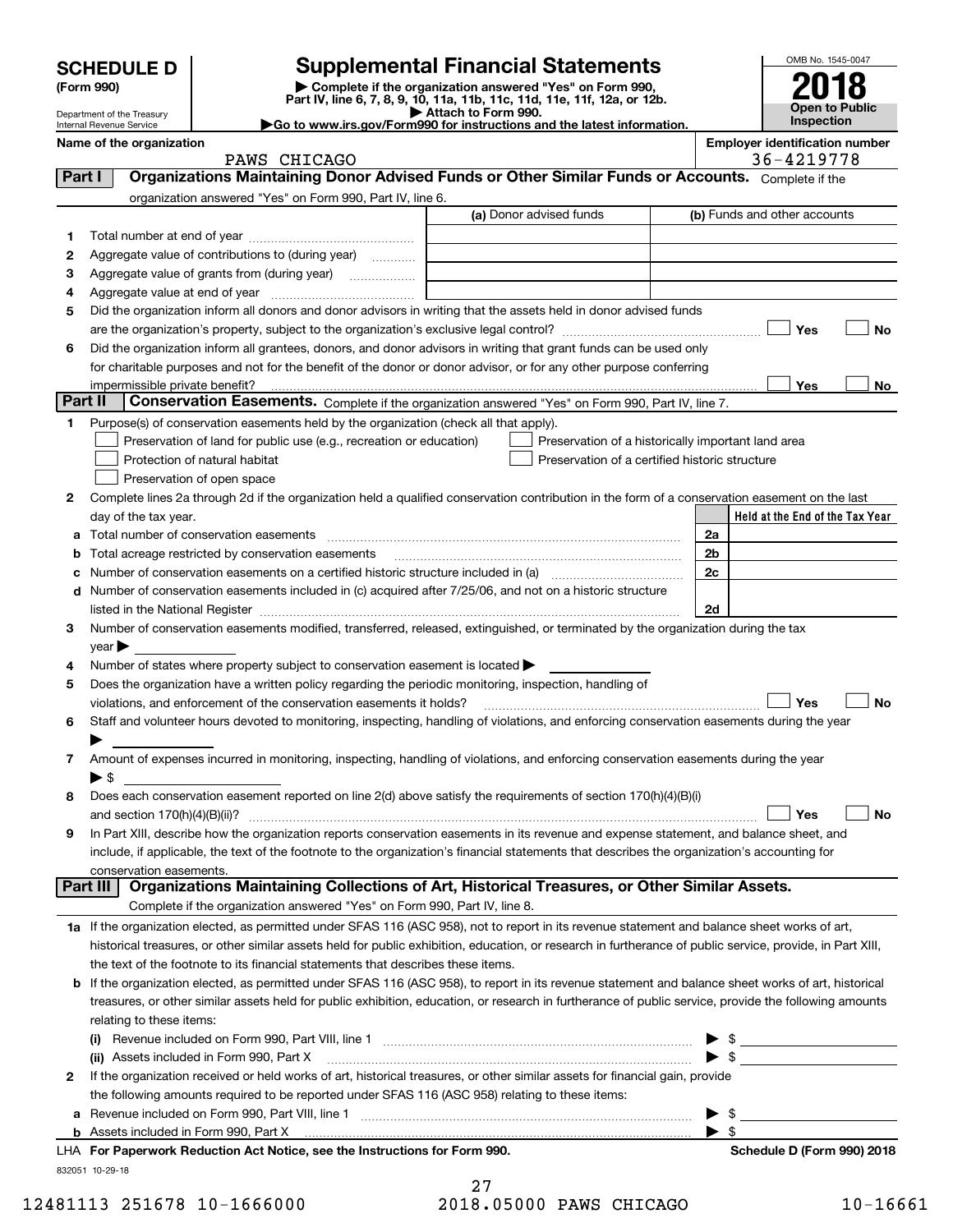|               | PAWS CHICAGO<br>Schedule D (Form 990) 2018                                                                                                                                                                                     |                    |   |                                                                                                                                                                                                                               |                    |               |                 | 36-4219778 $_{Page}$ 2     |                     |                         |           |
|---------------|--------------------------------------------------------------------------------------------------------------------------------------------------------------------------------------------------------------------------------|--------------------|---|-------------------------------------------------------------------------------------------------------------------------------------------------------------------------------------------------------------------------------|--------------------|---------------|-----------------|----------------------------|---------------------|-------------------------|-----------|
| Part III      | Organizations Maintaining Collections of Art, Historical Treasures, or Other Similar Assets (continued)                                                                                                                        |                    |   |                                                                                                                                                                                                                               |                    |               |                 |                            |                     |                         |           |
| 3             | Using the organization's acquisition, accession, and other records, check any of the following that are a significant use of its collection items                                                                              |                    |   |                                                                                                                                                                                                                               |                    |               |                 |                            |                     |                         |           |
|               | (check all that apply):                                                                                                                                                                                                        |                    |   |                                                                                                                                                                                                                               |                    |               |                 |                            |                     |                         |           |
| a             | Public exhibition                                                                                                                                                                                                              | d                  |   | Loan or exchange programs                                                                                                                                                                                                     |                    |               |                 |                            |                     |                         |           |
| b             | Scholarly research                                                                                                                                                                                                             | е                  |   | Other and the contract of the contract of the contract of the contract of the contract of the contract of the contract of the contract of the contract of the contract of the contract of the contract of the contract of the |                    |               |                 |                            |                     |                         |           |
| c             | Preservation for future generations                                                                                                                                                                                            |                    |   |                                                                                                                                                                                                                               |                    |               |                 |                            |                     |                         |           |
| 4             | Provide a description of the organization's collections and explain how they further the organization's exempt purpose in Part XIII.                                                                                           |                    |   |                                                                                                                                                                                                                               |                    |               |                 |                            |                     |                         |           |
| 5             | During the year, did the organization solicit or receive donations of art, historical treasures, or other similar assets                                                                                                       |                    |   |                                                                                                                                                                                                                               |                    |               |                 |                            |                     |                         |           |
|               | to be sold to raise funds rather than to be maintained as part of the organization's collection?                                                                                                                               |                    |   |                                                                                                                                                                                                                               |                    |               |                 |                            | Yes                 |                         | No        |
|               | <b>Part IV</b><br>Escrow and Custodial Arrangements. Complete if the organization answered "Yes" on Form 990, Part IV, line 9, or                                                                                              |                    |   |                                                                                                                                                                                                                               |                    |               |                 |                            |                     |                         |           |
|               | reported an amount on Form 990, Part X, line 21.                                                                                                                                                                               |                    |   |                                                                                                                                                                                                                               |                    |               |                 |                            |                     |                         |           |
|               | 1a Is the organization an agent, trustee, custodian or other intermediary for contributions or other assets not included                                                                                                       |                    |   |                                                                                                                                                                                                                               |                    |               |                 |                            |                     |                         |           |
|               |                                                                                                                                                                                                                                |                    |   |                                                                                                                                                                                                                               |                    |               |                 |                            | Yes                 |                         | <b>No</b> |
| b             | If "Yes," explain the arrangement in Part XIII and complete the following table:                                                                                                                                               |                    |   |                                                                                                                                                                                                                               |                    |               |                 |                            |                     |                         |           |
|               |                                                                                                                                                                                                                                |                    |   |                                                                                                                                                                                                                               |                    |               |                 |                            | Amount              |                         |           |
| c             | Beginning balance material continuum contracts and a series of the contract of the contract of the contract of                                                                                                                 |                    |   |                                                                                                                                                                                                                               |                    |               | 1c              |                            |                     |                         |           |
| d             | Additions during the year manufactured and an account of the year manufactured and account of the year manufactured and account of the year manufactured and account of the year manufactured and account of the year manufact |                    |   |                                                                                                                                                                                                                               |                    |               | 1d              |                            |                     |                         |           |
| е             | Distributions during the year manufactured and continuum and contact the year manufactured and contact the year                                                                                                                |                    |   |                                                                                                                                                                                                                               |                    |               | 1e              |                            |                     |                         |           |
| f             |                                                                                                                                                                                                                                |                    |   |                                                                                                                                                                                                                               |                    |               | 1f              |                            |                     |                         |           |
|               | 2a Did the organization include an amount on Form 990, Part X, line 21, for escrow or custodial account liability?                                                                                                             |                    |   |                                                                                                                                                                                                                               |                    |               |                 |                            | Yes                 |                         | No        |
|               | <b>b</b> If "Yes," explain the arrangement in Part XIII. Check here if the explanation has been provided on Part XIII                                                                                                          |                    |   |                                                                                                                                                                                                                               |                    |               |                 |                            |                     |                         |           |
| <b>Part V</b> | Endowment Funds. Complete if the organization answered "Yes" on Form 990, Part IV, line 10.                                                                                                                                    |                    |   |                                                                                                                                                                                                                               |                    |               |                 |                            |                     |                         |           |
|               |                                                                                                                                                                                                                                | (a) Current year   |   | (b) Prior year                                                                                                                                                                                                                | (c) Two years back |               |                 | (d) Three years back       | (e) Four years back |                         |           |
| 1a            | Beginning of year balance                                                                                                                                                                                                      | 33,021,011.        |   | 25, 296, 830.                                                                                                                                                                                                                 | 17,510,716.        |               |                 | 13,478,832.                |                     | 10,859,822.             |           |
| b             |                                                                                                                                                                                                                                | 5,055,508.         |   | 7,724,181.                                                                                                                                                                                                                    |                    | 7,786,114.    |                 | 4,031,884.                 |                     | 1,244,550.              |           |
|               | Net investment earnings, gains, and losses                                                                                                                                                                                     |                    |   |                                                                                                                                                                                                                               |                    |               |                 |                            |                     | 1,374,460.              |           |
| d             |                                                                                                                                                                                                                                |                    |   |                                                                                                                                                                                                                               |                    |               |                 |                            |                     |                         |           |
|               | e Other expenditures for facilities                                                                                                                                                                                            |                    |   |                                                                                                                                                                                                                               |                    |               |                 |                            |                     |                         |           |
|               | and programs                                                                                                                                                                                                                   |                    |   |                                                                                                                                                                                                                               |                    |               |                 |                            |                     |                         |           |
| Ť.            | Administrative expenses <i>manually communicative</i>                                                                                                                                                                          |                    |   |                                                                                                                                                                                                                               |                    |               |                 |                            |                     |                         |           |
| g             | End of year balance                                                                                                                                                                                                            | 38,076,519.        |   | 33,021,011.                                                                                                                                                                                                                   |                    | 25, 296, 830. |                 | 17,510,716.                |                     | 13,478,832.             |           |
| 2             | Provide the estimated percentage of the current year end balance (line 1g, column (a)) held as:                                                                                                                                |                    |   |                                                                                                                                                                                                                               |                    |               |                 |                            |                     |                         |           |
| а             | Board designated or quasi-endowment                                                                                                                                                                                            | 82.00              | % |                                                                                                                                                                                                                               |                    |               |                 |                            |                     |                         |           |
| b             | Permanent endowment > 18.00                                                                                                                                                                                                    | %                  |   |                                                                                                                                                                                                                               |                    |               |                 |                            |                     |                         |           |
| c             | Temporarily restricted endowment                                                                                                                                                                                               | %                  |   |                                                                                                                                                                                                                               |                    |               |                 |                            |                     |                         |           |
|               | The percentages on lines 2a, 2b, and 2c should equal 100%.                                                                                                                                                                     |                    |   |                                                                                                                                                                                                                               |                    |               |                 |                            |                     |                         |           |
|               | 3a Are there endowment funds not in the possession of the organization that are held and administered for the organization                                                                                                     |                    |   |                                                                                                                                                                                                                               |                    |               |                 |                            |                     |                         |           |
|               | by:                                                                                                                                                                                                                            |                    |   |                                                                                                                                                                                                                               |                    |               |                 |                            |                     | Yes                     | No        |
|               | (i)                                                                                                                                                                                                                            |                    |   |                                                                                                                                                                                                                               |                    |               |                 |                            | 3a(i)               |                         | х         |
|               | (ii) related organizations                                                                                                                                                                                                     |                    |   |                                                                                                                                                                                                                               |                    |               |                 |                            | 3a(ii)              |                         | х         |
|               |                                                                                                                                                                                                                                |                    |   |                                                                                                                                                                                                                               |                    |               |                 |                            | 3 <sub>b</sub>      |                         |           |
|               | Describe in Part XIII the intended uses of the organization's endowment funds.                                                                                                                                                 |                    |   |                                                                                                                                                                                                                               |                    |               |                 |                            |                     |                         |           |
|               | <b>Part VI</b><br>Land, Buildings, and Equipment.                                                                                                                                                                              |                    |   |                                                                                                                                                                                                                               |                    |               |                 |                            |                     |                         |           |
|               | Complete if the organization answered "Yes" on Form 990, Part IV, line 11a. See Form 990, Part X, line 10.                                                                                                                     |                    |   |                                                                                                                                                                                                                               |                    |               |                 |                            |                     |                         |           |
|               | Description of property                                                                                                                                                                                                        | (a) Cost or other  |   |                                                                                                                                                                                                                               | (b) Cost or other  |               | (c) Accumulated |                            | (d) Book value      |                         |           |
|               |                                                                                                                                                                                                                                | basis (investment) |   | basis (other)                                                                                                                                                                                                                 |                    |               | depreciation    |                            |                     |                         |           |
|               |                                                                                                                                                                                                                                |                    |   |                                                                                                                                                                                                                               | 3,874,619.         |               |                 |                            | 3,874,619.          |                         |           |
| b             |                                                                                                                                                                                                                                |                    |   |                                                                                                                                                                                                                               | 9,194,107.         |               | 2,668,380.      |                            | 6,525,727.          |                         |           |
|               |                                                                                                                                                                                                                                |                    |   |                                                                                                                                                                                                                               | 2,378,779.         |               | 795,539.        |                            | 1,583,240.          |                         |           |
|               |                                                                                                                                                                                                                                |                    |   |                                                                                                                                                                                                                               | 1,051,037.         |               | 831,165.        |                            |                     | $\overline{219}$ , 872. |           |
|               |                                                                                                                                                                                                                                |                    |   |                                                                                                                                                                                                                               | 794,965.           |               | 542,825.        |                            |                     | 252,140.                |           |
|               | Total. Add lines 1a through 1e. (Column (d) must equal Form 990. Part X, column (B), line 10c.)                                                                                                                                |                    |   |                                                                                                                                                                                                                               |                    |               |                 |                            | 12,455,598.         |                         |           |
|               |                                                                                                                                                                                                                                |                    |   |                                                                                                                                                                                                                               |                    |               |                 | Schedule D (Form 990) 2018 |                     |                         |           |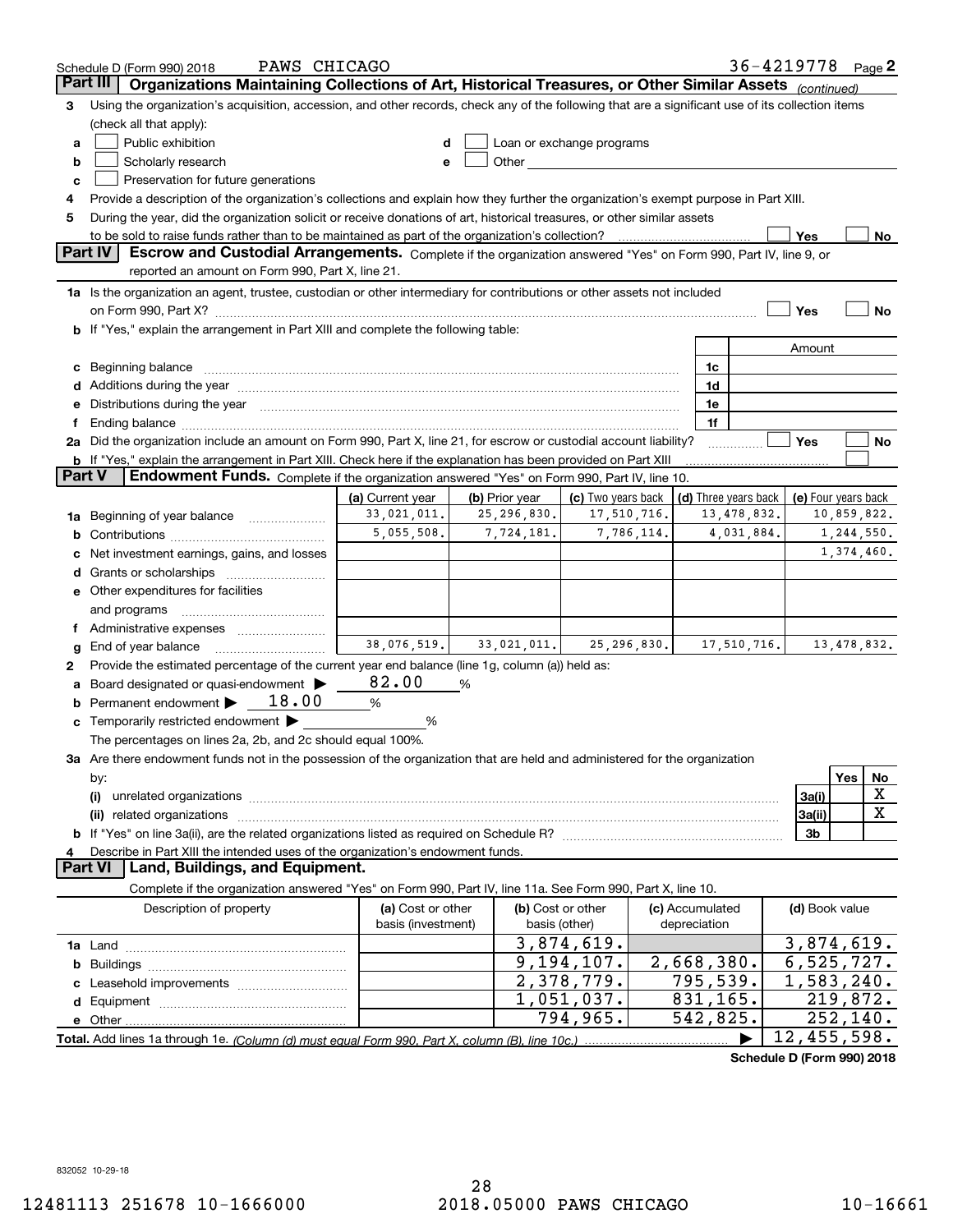PAWS CHICAGO

| Complete if the organization answered "Yes" on Form 990, Part IV, line 11b. See Form 990, Part X, line 12.<br>(a) Description of security or category (including name of security) | (b) Book value  |                | (c) Method of valuation: Cost or end-of-year market value |
|------------------------------------------------------------------------------------------------------------------------------------------------------------------------------------|-----------------|----------------|-----------------------------------------------------------|
|                                                                                                                                                                                    |                 |                |                                                           |
|                                                                                                                                                                                    |                 |                |                                                           |
| (2) Closely-held equity interests                                                                                                                                                  |                 |                |                                                           |
| (3) Other                                                                                                                                                                          |                 |                |                                                           |
| (A)                                                                                                                                                                                |                 |                |                                                           |
| (B)                                                                                                                                                                                |                 |                |                                                           |
| (C)                                                                                                                                                                                |                 |                |                                                           |
| (D)                                                                                                                                                                                |                 |                |                                                           |
| (E)                                                                                                                                                                                |                 |                |                                                           |
| (F)                                                                                                                                                                                |                 |                |                                                           |
| (G)                                                                                                                                                                                |                 |                |                                                           |
| (H)                                                                                                                                                                                |                 |                |                                                           |
| Total. (Col. (b) must equal Form 990, Part X, col. (B) line 12.) $\blacktriangleright$                                                                                             |                 |                |                                                           |
| Part VIII Investments - Program Related.                                                                                                                                           |                 |                |                                                           |
| Complete if the organization answered "Yes" on Form 990, Part IV, line 11c. See Form 990, Part X, line 13.                                                                         |                 |                |                                                           |
| (a) Description of investment                                                                                                                                                      | (b) Book value  |                | (c) Method of valuation: Cost or end-of-year market value |
| (1)                                                                                                                                                                                |                 |                |                                                           |
| (2)                                                                                                                                                                                |                 |                |                                                           |
| (3)                                                                                                                                                                                |                 |                |                                                           |
| (4)                                                                                                                                                                                |                 |                |                                                           |
| (5)                                                                                                                                                                                |                 |                |                                                           |
| (6)                                                                                                                                                                                |                 |                |                                                           |
| (7)                                                                                                                                                                                |                 |                |                                                           |
| (8)                                                                                                                                                                                |                 |                |                                                           |
| (9)                                                                                                                                                                                |                 |                |                                                           |
| Total. (Col. (b) must equal Form 990, Part X, col. (B) line 13.)                                                                                                                   |                 |                |                                                           |
| <b>Other Assets.</b><br>Part IX                                                                                                                                                    |                 |                |                                                           |
| Complete if the organization answered "Yes" on Form 990, Part IV, line 11d. See Form 990, Part X, line 15.                                                                         |                 |                |                                                           |
|                                                                                                                                                                                    | (a) Description |                | (b) Book value                                            |
| (1)                                                                                                                                                                                |                 |                |                                                           |
| (2)                                                                                                                                                                                |                 |                |                                                           |
| (3)                                                                                                                                                                                |                 |                |                                                           |
|                                                                                                                                                                                    |                 |                |                                                           |
| (4)                                                                                                                                                                                |                 |                |                                                           |
| (5)                                                                                                                                                                                |                 |                |                                                           |
| (6)                                                                                                                                                                                |                 |                |                                                           |
| (7)                                                                                                                                                                                |                 |                |                                                           |
| (8)                                                                                                                                                                                |                 |                |                                                           |
| (9)                                                                                                                                                                                |                 |                |                                                           |
| <b>Total.</b> (Column (b) must equal Form 990, Part X, col. (B) line 15.)<br><b>Other Liabilities.</b>                                                                             |                 |                |                                                           |
| <b>Part X</b>                                                                                                                                                                      |                 |                |                                                           |
| Complete if the organization answered "Yes" on Form 990, Part IV, line 11e or 11f. See Form 990, Part X, line 25.                                                                  |                 |                |                                                           |
| (a) Description of liability                                                                                                                                                       |                 | (b) Book value |                                                           |
| (1)<br>Federal income taxes                                                                                                                                                        |                 |                |                                                           |
|                                                                                                                                                                                    |                 |                |                                                           |
| (2)                                                                                                                                                                                |                 |                |                                                           |
| (3)                                                                                                                                                                                |                 |                |                                                           |
| (4)                                                                                                                                                                                |                 |                |                                                           |
| (5)                                                                                                                                                                                |                 |                |                                                           |
| (6)                                                                                                                                                                                |                 |                |                                                           |
| (7)                                                                                                                                                                                |                 |                |                                                           |
|                                                                                                                                                                                    |                 |                |                                                           |
| (8)<br>(9)                                                                                                                                                                         |                 |                |                                                           |

organization's liability for uncertain tax positions under FIN 48 (ASC 740). Check here if the text of the footnote has been provided in Part XIII  $~\boxed{\rm X}$ 

832053 10-29-18

**Schedule D (Form 990) 2018**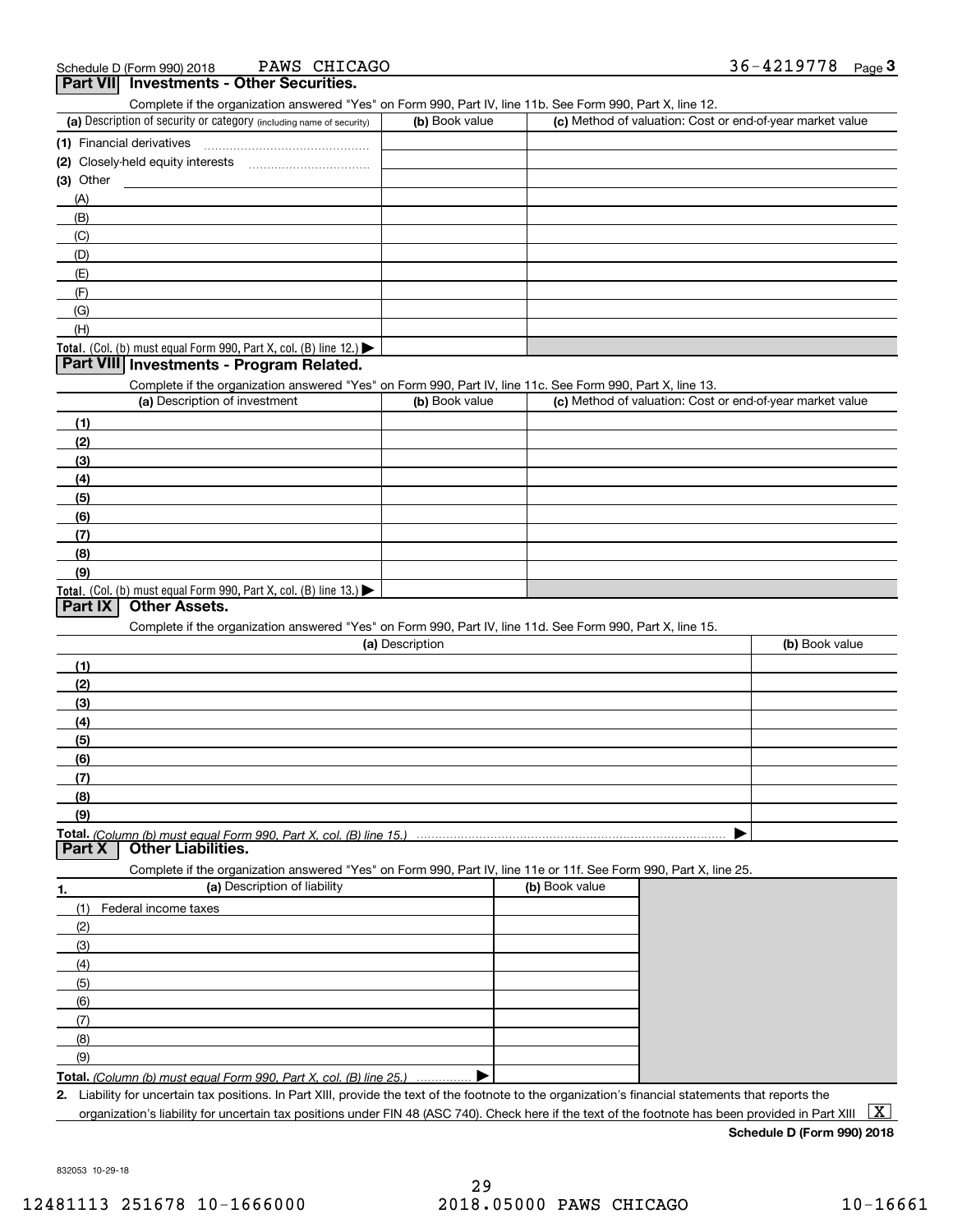|              | PAWS CHICAGO<br>Schedule D (Form 990) 2018                                                                                                                                                                                          |                |                         |                | 36-4219778 Page 4   |
|--------------|-------------------------------------------------------------------------------------------------------------------------------------------------------------------------------------------------------------------------------------|----------------|-------------------------|----------------|---------------------|
|              | Reconciliation of Revenue per Audited Financial Statements With Revenue per Return.<br>Part XI                                                                                                                                      |                |                         |                |                     |
|              | Complete if the organization answered "Yes" on Form 990, Part IV, line 12a.                                                                                                                                                         |                |                         |                |                     |
| 1.           | Total revenue, gains, and other support per audited financial statements                                                                                                                                                            |                |                         | $\mathbf{1}$   | 14,498,626.         |
| $\mathbf{2}$ | Amounts included on line 1 but not on Form 990, Part VIII, line 12:                                                                                                                                                                 |                |                         |                |                     |
| a            |                                                                                                                                                                                                                                     |                | $2a \mid -5, 459, 921.$ |                |                     |
| b            |                                                                                                                                                                                                                                     | 2 <sub>b</sub> |                         |                |                     |
| c            | Recoveries of prior year grants [11] matter contracts and prior year grants [11] matter contracts and prior year grants and prior year of the contracts and prior year of the contracts and prior year of the contracts and pr      | 2c             |                         |                |                     |
| d            | Other (Describe in Part XIII.)                                                                                                                                                                                                      | 2d             |                         |                |                     |
| е            | Add lines 2a through 2d                                                                                                                                                                                                             |                |                         | 2e             | -5,459 <u>,921.</u> |
| 3            |                                                                                                                                                                                                                                     |                |                         | $\mathbf{a}$   | 19,958,547.         |
| 4            | Amounts included on Form 990, Part VIII, line 12, but not on line 1:                                                                                                                                                                |                |                         |                |                     |
| a            |                                                                                                                                                                                                                                     | 4a             |                         |                |                     |
| b            | Other (Describe in Part XIII.) <b>Construction Contract Construction</b> [100]                                                                                                                                                      | 4 <sub>b</sub> | $-1,787,515.$           |                |                     |
| c.           | Add lines 4a and 4b                                                                                                                                                                                                                 |                |                         | 4c             | $-1,787,515.$       |
| 5            |                                                                                                                                                                                                                                     |                |                         | 5              | 18, 171, 032.       |
|              | Part XII   Reconciliation of Expenses per Audited Financial Statements With Expenses per Return.                                                                                                                                    |                |                         |                |                     |
|              | Complete if the organization answered "Yes" on Form 990, Part IV, line 12a.                                                                                                                                                         |                |                         |                |                     |
| 1            |                                                                                                                                                                                                                                     |                |                         |                |                     |
|              |                                                                                                                                                                                                                                     |                |                         | $\mathbf{1}$   | 12,879,107.         |
| 2            | Amounts included on line 1 but not on Form 990, Part IX, line 25:                                                                                                                                                                   |                |                         |                |                     |
| a            |                                                                                                                                                                                                                                     | 2a             |                         |                |                     |
|              |                                                                                                                                                                                                                                     | 2 <sub>b</sub> |                         |                |                     |
|              |                                                                                                                                                                                                                                     | 2 <sub>c</sub> |                         |                |                     |
|              |                                                                                                                                                                                                                                     | 2d             | 1,787,515.              |                |                     |
|              | Add lines 2a through 2d <b>contained a contained a contained a contained a</b> contained a contact the set of the set of the set of the set of the set of the set of the set of the set of the set of the set of the set of the set |                |                         | 2e             | 1,787,515.          |
| 3            |                                                                                                                                                                                                                                     |                |                         | $\mathbf{a}$   | 11,091,592.         |
| 4            | Amounts included on Form 990, Part IX, line 25, but not on line 1:                                                                                                                                                                  |                |                         |                |                     |
|              | Investment expenses not included on Form 990, Part VIII, line 7b [1000000000000000000000000000000000                                                                                                                                | 4a             |                         |                |                     |
| b            |                                                                                                                                                                                                                                     | 4 <sub>b</sub> |                         |                |                     |
|              | c Add lines 4a and 4b                                                                                                                                                                                                               |                |                         | 4c             |                     |
|              | Total expenses. Add lines 3 and 4c. (This must equal Form 990, Part I, line 18.) <b>Conservers</b> manufactured in the<br>Part XIII Supplemental Information.                                                                       |                |                         | $\overline{5}$ | 11,091,592.         |

Provide the descriptions required for Part II, lines 3, 5, and 9; Part III, lines 1a and 4; Part IV, lines 1b and 2b; Part V, line 4; Part X, line 2; Part XI, lines 2d and 4b; and Part XII, lines 2d and 4b. Also complete this part to provide any additional information.

### PART V, LINE 4:

### THE BOARD HAS DESIGNATED FUNDS FOR LONG-TERM SUSTAINABILITY.

PART X, LINE 2:

THE ORGANIZATION IS A NOT-FOR-PROFIT CORPORATION EXEMPT FROM INCOME TAXES

UNDER SECTION 501(C)(3) OF THE INTERNAL REVENUE CODE EXCEPT FOR INCOME

DERIVED FROM UNRELATED BUSINESS ACTIVITIES, AS DEFINED UNDER THE INTERNAL

REVENUE CODE. THERE WAS NO PROVISION FOR INCOME TAX REQUIRED FOR 2017 OR

2016. THE ORGANIZATIONS FEDERAL FORMS 990 AND 990-T FOR 2017, 2016, AND

2015 ARE SUBJECT TO EXAMINATION BY THE INTERNAL REVENUE SERVICE, GENERALLY

FOR THREE YEARS AFTER THEY ARE FILED. IN ADDITION, THE ORGANIZATIONS STATE

**Schedule D (Form 990) 2018** FORMS AG990-IL AND IL990-T ARE SUBJECT TO EXAMINATION BY THE STATE TAX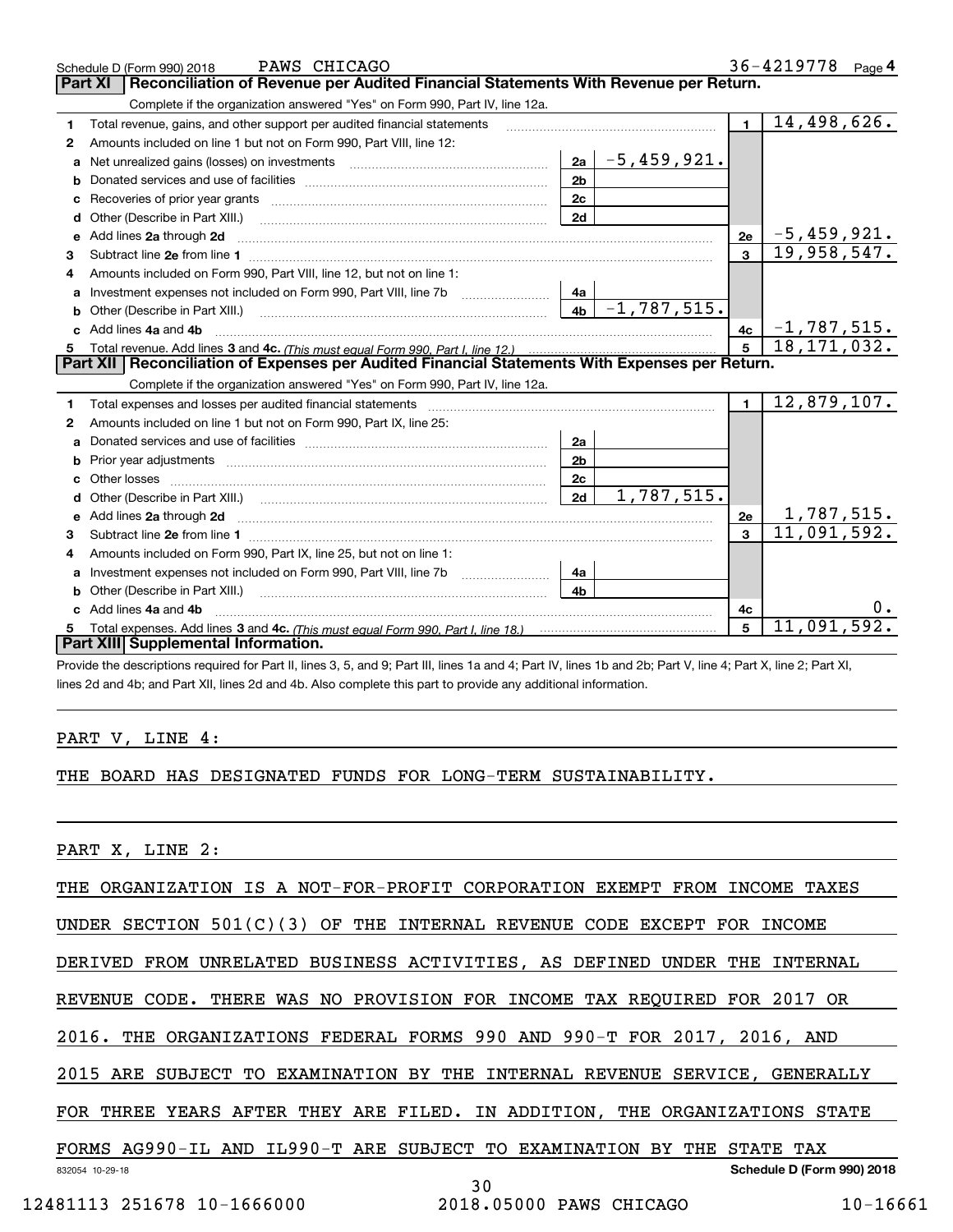| AUTHORITY FOR SIMILAR YEARS.           |               |
|----------------------------------------|---------------|
|                                        |               |
| PART XI, LINE 4B - OTHER ADJUSTMENTS:  |               |
| SPECIAL EVENT EXPENSES                 | $-1,787,515.$ |
|                                        |               |
| PART XII, LINE 2D - OTHER ADJUSTMENTS: |               |
| SPECIAL EVENTS EXPENSES                | 1,787,515.    |
|                                        |               |
|                                        |               |
|                                        |               |
|                                        |               |
|                                        |               |
|                                        |               |
|                                        |               |
|                                        |               |
|                                        |               |
|                                        |               |
|                                        |               |
|                                        |               |
|                                        |               |
|                                        |               |
|                                        |               |
|                                        |               |
|                                        |               |
|                                        |               |
|                                        |               |
|                                        |               |
|                                        |               |

**Schedule D (Form 990) 2018**

832055 10-29-18

*(continued)* **Part XIII Supplemental Information** 

PAWS CHICAGO

Schedule D (Form 990) 2018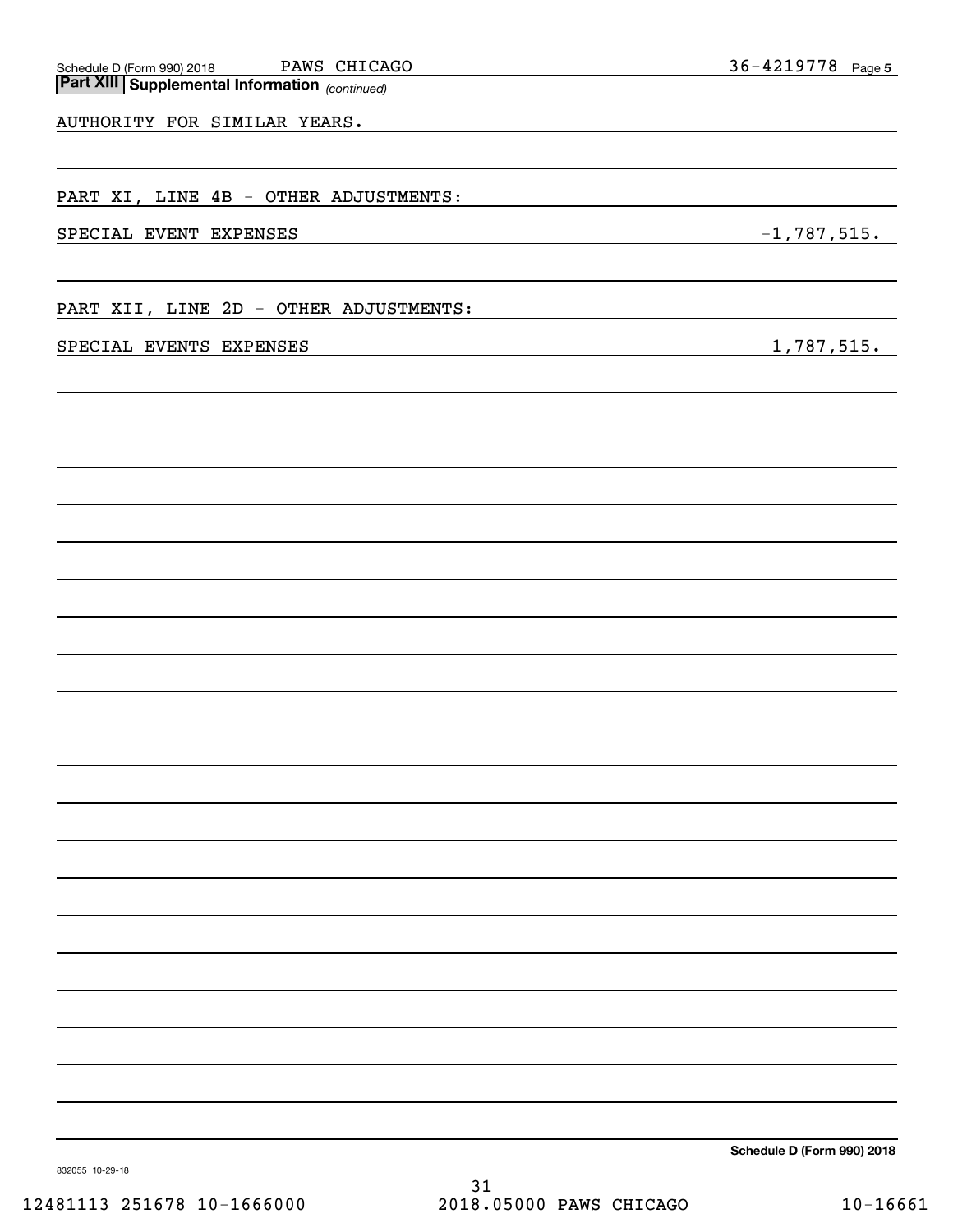| <b>SCHEDULE G</b>                                                                                                                             |                                  | <b>Supplemental Information Regarding Fundraising or Gaming Activities</b>                                                                                                                                                                                                                                                                                                                                                                                                                                                                                |                                                                            |    |                                                                            |                                                                            | OMB No. 1545-0047                                       |
|-----------------------------------------------------------------------------------------------------------------------------------------------|----------------------------------|-----------------------------------------------------------------------------------------------------------------------------------------------------------------------------------------------------------------------------------------------------------------------------------------------------------------------------------------------------------------------------------------------------------------------------------------------------------------------------------------------------------------------------------------------------------|----------------------------------------------------------------------------|----|----------------------------------------------------------------------------|----------------------------------------------------------------------------|---------------------------------------------------------|
| (Form 990 or 990-EZ)                                                                                                                          |                                  | Complete if the organization answered "Yes" on Form 990, Part IV, line 17, 18, or 19, or if the<br>organization entered more than \$15,000 on Form 990-EZ, line 6a.                                                                                                                                                                                                                                                                                                                                                                                       |                                                                            |    |                                                                            |                                                                            | 2018                                                    |
| Department of the Treasury                                                                                                                    |                                  | Attach to Form 990 or Form 990-EZ.                                                                                                                                                                                                                                                                                                                                                                                                                                                                                                                        |                                                                            |    |                                                                            |                                                                            | <b>Open to Public</b>                                   |
| Internal Revenue Service                                                                                                                      |                                  | ► Go to www.irs.gov/Form990 for instructions and the latest information.                                                                                                                                                                                                                                                                                                                                                                                                                                                                                  |                                                                            |    |                                                                            |                                                                            | Inspection                                              |
| Name of the organization                                                                                                                      | PAWS CHICAGO                     |                                                                                                                                                                                                                                                                                                                                                                                                                                                                                                                                                           |                                                                            |    |                                                                            | 36-4219778                                                                 | <b>Employer identification number</b>                   |
| Part I                                                                                                                                        | required to complete this part.  | Fundraising Activities. Complete if the organization answered "Yes" on Form 990, Part IV, line 17. Form 990-EZ filers are not                                                                                                                                                                                                                                                                                                                                                                                                                             |                                                                            |    |                                                                            |                                                                            |                                                         |
| Mail solicitations<br>a<br>b<br>Phone solicitations<br>c<br>In-person solicitations<br>d<br>compensated at least \$5,000 by the organization. | Internet and email solicitations | 1 Indicate whether the organization raised funds through any of the following activities. Check all that apply.<br>е<br>f<br>Special fundraising events<br>g<br>2 a Did the organization have a written or oral agreement with any individual (including officers, directors, trustees, or<br>key employees listed in Form 990, Part VII) or entity in connection with professional fundraising services?<br><b>b</b> If "Yes," list the 10 highest paid individuals or entities (fundraisers) pursuant to agreements under which the fundraiser is to be |                                                                            |    | Solicitation of non-government grants<br>Solicitation of government grants | Yes                                                                        | No                                                      |
| (i) Name and address of individual<br>or entity (fundraiser)                                                                                  |                                  | (ii) Activity                                                                                                                                                                                                                                                                                                                                                                                                                                                                                                                                             | (iii) Did<br>fundraiser<br>have custody<br>or control of<br>contributions? |    | (iv) Gross receipts<br>from activity                                       | (v) Amount paid<br>to (or retained by)<br>fundraiser<br>listed in col. (i) | (vi) Amount paid<br>to (or retained by)<br>organization |
|                                                                                                                                               |                                  |                                                                                                                                                                                                                                                                                                                                                                                                                                                                                                                                                           | Yes                                                                        | No |                                                                            |                                                                            |                                                         |
|                                                                                                                                               |                                  |                                                                                                                                                                                                                                                                                                                                                                                                                                                                                                                                                           |                                                                            |    |                                                                            |                                                                            |                                                         |
|                                                                                                                                               |                                  |                                                                                                                                                                                                                                                                                                                                                                                                                                                                                                                                                           |                                                                            |    |                                                                            |                                                                            |                                                         |
|                                                                                                                                               |                                  |                                                                                                                                                                                                                                                                                                                                                                                                                                                                                                                                                           |                                                                            |    |                                                                            |                                                                            |                                                         |
|                                                                                                                                               |                                  |                                                                                                                                                                                                                                                                                                                                                                                                                                                                                                                                                           |                                                                            |    |                                                                            |                                                                            |                                                         |
|                                                                                                                                               |                                  |                                                                                                                                                                                                                                                                                                                                                                                                                                                                                                                                                           |                                                                            |    |                                                                            |                                                                            |                                                         |
|                                                                                                                                               |                                  |                                                                                                                                                                                                                                                                                                                                                                                                                                                                                                                                                           |                                                                            |    |                                                                            |                                                                            |                                                         |
|                                                                                                                                               |                                  |                                                                                                                                                                                                                                                                                                                                                                                                                                                                                                                                                           |                                                                            |    |                                                                            |                                                                            |                                                         |
|                                                                                                                                               |                                  |                                                                                                                                                                                                                                                                                                                                                                                                                                                                                                                                                           |                                                                            |    |                                                                            |                                                                            |                                                         |
|                                                                                                                                               |                                  |                                                                                                                                                                                                                                                                                                                                                                                                                                                                                                                                                           |                                                                            |    |                                                                            |                                                                            |                                                         |
|                                                                                                                                               |                                  |                                                                                                                                                                                                                                                                                                                                                                                                                                                                                                                                                           |                                                                            |    |                                                                            |                                                                            |                                                         |
| Total<br>or licensing.                                                                                                                        |                                  | 3 List all states in which the organization is registered or licensed to solicit contributions or has been notified it is exempt from registration                                                                                                                                                                                                                                                                                                                                                                                                        |                                                                            |    |                                                                            |                                                                            |                                                         |
|                                                                                                                                               |                                  |                                                                                                                                                                                                                                                                                                                                                                                                                                                                                                                                                           |                                                                            |    |                                                                            |                                                                            |                                                         |
|                                                                                                                                               |                                  |                                                                                                                                                                                                                                                                                                                                                                                                                                                                                                                                                           |                                                                            |    |                                                                            |                                                                            |                                                         |
|                                                                                                                                               |                                  |                                                                                                                                                                                                                                                                                                                                                                                                                                                                                                                                                           |                                                                            |    |                                                                            |                                                                            |                                                         |
|                                                                                                                                               |                                  |                                                                                                                                                                                                                                                                                                                                                                                                                                                                                                                                                           |                                                                            |    |                                                                            |                                                                            |                                                         |
|                                                                                                                                               |                                  |                                                                                                                                                                                                                                                                                                                                                                                                                                                                                                                                                           |                                                                            |    |                                                                            |                                                                            |                                                         |
|                                                                                                                                               |                                  |                                                                                                                                                                                                                                                                                                                                                                                                                                                                                                                                                           |                                                                            |    |                                                                            |                                                                            |                                                         |
|                                                                                                                                               |                                  |                                                                                                                                                                                                                                                                                                                                                                                                                                                                                                                                                           |                                                                            |    |                                                                            |                                                                            |                                                         |
|                                                                                                                                               |                                  | LHA For Paperwork Reduction Act Notice, see the Instructions for Form 990 or 990-EZ.                                                                                                                                                                                                                                                                                                                                                                                                                                                                      |                                                                            |    |                                                                            |                                                                            | Schedule G (Form 990 or 990-EZ) 2018                    |

832081 10-03-18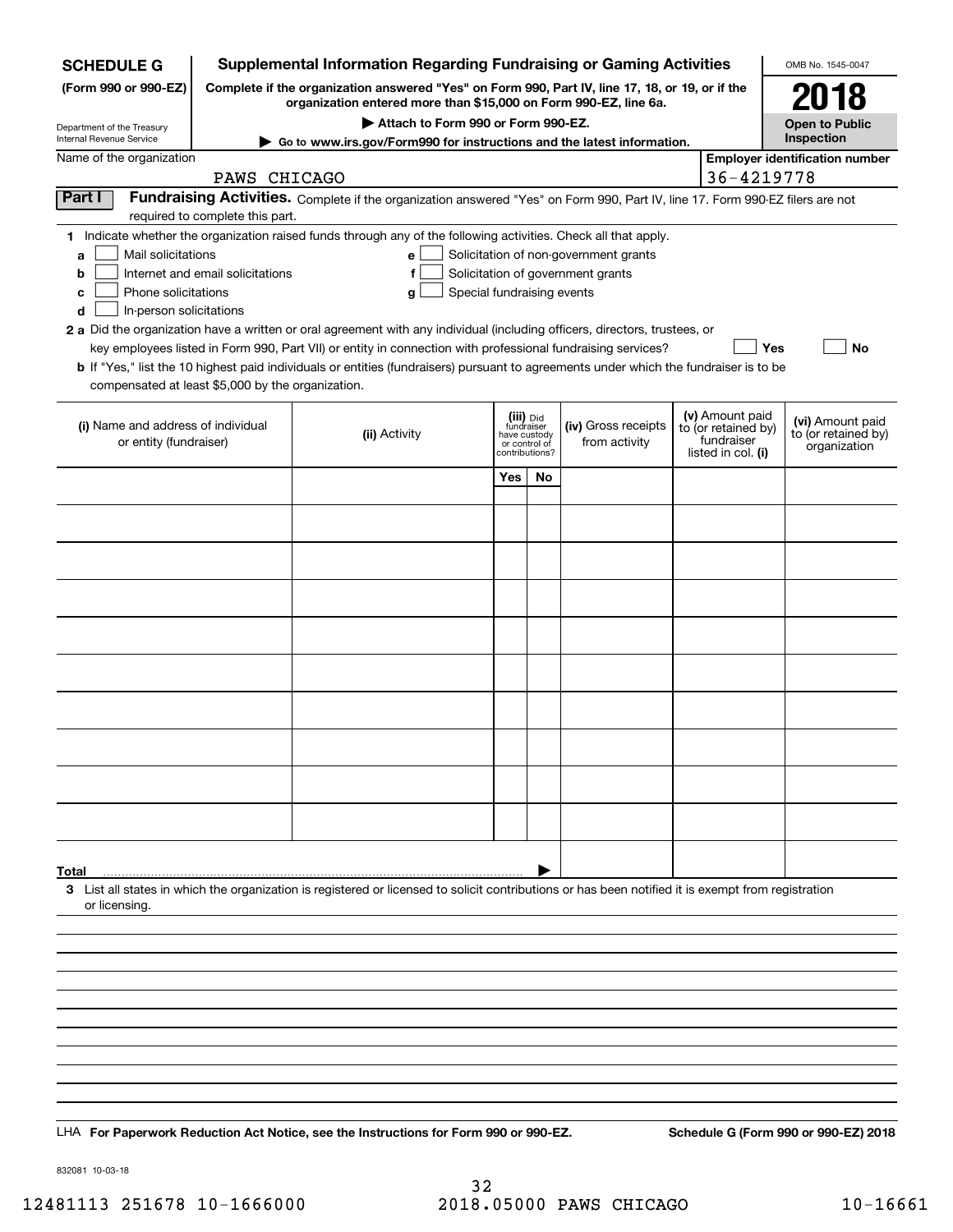### Schedule G (Form 990 or 990-EZ) 2018 Page PAWS CHICAGO 36-4219778

**Part II** | Fundraising Events. Complete if the organization answered "Yes" on Form 990, Part IV, line 18, or reported more than \$15,000

|                 |          |                                                                                                                                                     |                 |                         |                       | of fundraising event contributions and gross income on Form 990-EZ, lines 1 and 6b. List events with gross receipts greater than \$5,000. |
|-----------------|----------|-----------------------------------------------------------------------------------------------------------------------------------------------------|-----------------|-------------------------|-----------------------|-------------------------------------------------------------------------------------------------------------------------------------------|
|                 |          |                                                                                                                                                     | (a) Event #1    | (b) Event #2            | (c) Other events      | (d) Total events                                                                                                                          |
|                 |          |                                                                                                                                                     |                 | TEAM PAWS               |                       | (add col. (a) through                                                                                                                     |
|                 |          |                                                                                                                                                     | FUR BALL        | <b>CHICAGO</b>          | 4                     | col. (c)                                                                                                                                  |
|                 |          |                                                                                                                                                     | (event type)    | (event type)            | (total number)        |                                                                                                                                           |
| Revenue         |          |                                                                                                                                                     |                 |                         |                       |                                                                                                                                           |
|                 |          |                                                                                                                                                     | 1,335,080.      | 969,488.                | 1,107,606.            | <u>3,412,174.</u>                                                                                                                         |
|                 |          |                                                                                                                                                     |                 |                         |                       |                                                                                                                                           |
|                 |          |                                                                                                                                                     | 980, 438.       | 890,551.                | 558,622.              | <u>2,429,611.</u>                                                                                                                         |
|                 |          |                                                                                                                                                     |                 |                         |                       |                                                                                                                                           |
|                 |          | 3 Gross income (line 1 minus line 2)                                                                                                                | 354,642.        | 78,937.                 | 548,984.              | 982,563.                                                                                                                                  |
|                 |          |                                                                                                                                                     |                 |                         |                       |                                                                                                                                           |
|                 |          |                                                                                                                                                     |                 |                         |                       |                                                                                                                                           |
|                 |          |                                                                                                                                                     |                 |                         |                       |                                                                                                                                           |
|                 | 5        |                                                                                                                                                     | 4,200.          |                         | 14,000.               | 18, 200.                                                                                                                                  |
|                 |          |                                                                                                                                                     |                 |                         |                       |                                                                                                                                           |
|                 |          |                                                                                                                                                     |                 |                         |                       |                                                                                                                                           |
| Direct Expenses |          |                                                                                                                                                     |                 |                         |                       |                                                                                                                                           |
|                 |          | 7 Food and beverages                                                                                                                                |                 |                         |                       |                                                                                                                                           |
|                 |          |                                                                                                                                                     |                 |                         |                       |                                                                                                                                           |
|                 | 8        |                                                                                                                                                     |                 |                         |                       |                                                                                                                                           |
|                 | 9        |                                                                                                                                                     | 352, 279.       | 261, 170.               | 1, 118, 713.          | 1,732,162.                                                                                                                                |
|                 | 10       | Direct expense summary. Add lines 4 through 9 in column (d)                                                                                         |                 |                         |                       | 1,750,362.                                                                                                                                |
|                 |          | 11 Net income summary. Subtract line 10 from line 3, column (d)                                                                                     |                 |                         |                       | $-767,799.$                                                                                                                               |
|                 | Part III | Gaming. Complete if the organization answered "Yes" on Form 990, Part IV, line 19, or reported more than                                            |                 |                         |                       |                                                                                                                                           |
|                 |          | \$15,000 on Form 990-EZ, line 6a.                                                                                                                   |                 |                         |                       |                                                                                                                                           |
|                 |          |                                                                                                                                                     | (a) Bingo       | (b) Pull tabs/instant   | (c) Other gaming      | (d) Total gaming (add                                                                                                                     |
| Revenue         |          |                                                                                                                                                     |                 | bingo/progressive bingo |                       | col. (a) through col. (c))                                                                                                                |
|                 |          |                                                                                                                                                     |                 |                         |                       |                                                                                                                                           |
|                 |          |                                                                                                                                                     |                 |                         | 36, 215.              | 36, 215.                                                                                                                                  |
|                 |          |                                                                                                                                                     |                 |                         |                       |                                                                                                                                           |
|                 |          |                                                                                                                                                     |                 |                         |                       |                                                                                                                                           |
| Expenses        |          |                                                                                                                                                     |                 |                         |                       |                                                                                                                                           |
|                 |          |                                                                                                                                                     |                 |                         |                       |                                                                                                                                           |
|                 |          |                                                                                                                                                     |                 |                         | 19,805.               | 19,805.                                                                                                                                   |
|                 |          |                                                                                                                                                     |                 |                         |                       |                                                                                                                                           |
| <b>Direct</b>   |          |                                                                                                                                                     |                 |                         |                       |                                                                                                                                           |
|                 |          |                                                                                                                                                     |                 |                         |                       |                                                                                                                                           |
|                 |          | 5 Other direct expenses                                                                                                                             |                 |                         |                       |                                                                                                                                           |
|                 |          |                                                                                                                                                     | <b>Yes</b><br>% | <b>Yes</b><br>%         | <b>Yes</b><br>%       |                                                                                                                                           |
|                 |          | 6 Volunteer labor                                                                                                                                   | No              | No                      | $\boxed{\text{X}}$ No |                                                                                                                                           |
|                 | 7        |                                                                                                                                                     |                 |                         |                       |                                                                                                                                           |
|                 |          | Direct expense summary. Add lines 2 through 5 in column (d)                                                                                         |                 |                         |                       | 19,805.                                                                                                                                   |
|                 |          |                                                                                                                                                     |                 |                         |                       | 16,410.                                                                                                                                   |
|                 |          |                                                                                                                                                     |                 |                         |                       |                                                                                                                                           |
|                 |          | <b>9</b> Enter the state(s) in which the organization conducts gaming activities: $\text{IL}$                                                       |                 |                         |                       |                                                                                                                                           |
|                 |          |                                                                                                                                                     |                 |                         |                       | $\overline{X}$ Yes<br>No                                                                                                                  |
|                 |          | <b>b</b> If "No," explain:<br><u> 1989 - Johann Stoff, deutscher Stoff, der Stoff, der Stoff, der Stoff, der Stoff, der Stoff, der Stoff, der S</u> |                 |                         |                       |                                                                                                                                           |
|                 |          |                                                                                                                                                     |                 |                         |                       |                                                                                                                                           |
|                 |          |                                                                                                                                                     |                 |                         |                       |                                                                                                                                           |
|                 |          |                                                                                                                                                     |                 |                         |                       | $\boxed{\text{X}}$ No<br>Yes                                                                                                              |
|                 |          |                                                                                                                                                     |                 |                         |                       |                                                                                                                                           |
|                 |          |                                                                                                                                                     |                 |                         |                       |                                                                                                                                           |

832082 10-03-18

**Schedule G (Form 990 or 990-EZ) 2018**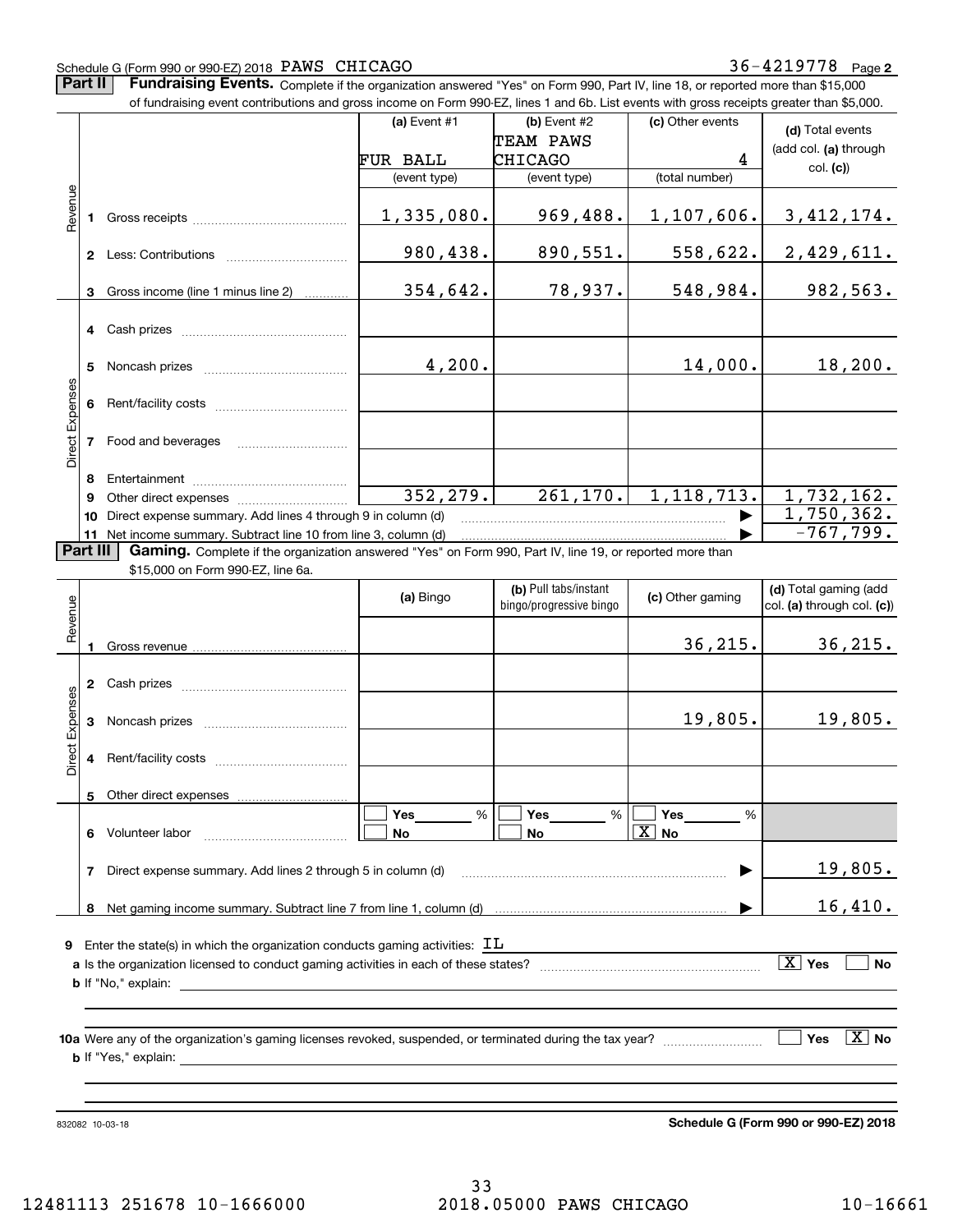| Schedule G (Form 990 or 990-EZ) 2018 PAWS CHICAGO                                                                                                                                                                                                      | $36 - 4219778$ Page 3                |                            |
|--------------------------------------------------------------------------------------------------------------------------------------------------------------------------------------------------------------------------------------------------------|--------------------------------------|----------------------------|
|                                                                                                                                                                                                                                                        | $\boxed{\text{X}}$ Yes               | No                         |
| 12 Is the organization a grantor, beneficiary or trustee of a trust, or a member of a partnership or other entity formed                                                                                                                               | $\sqrt{}$ Yes $\sqrt{X}$ No          |                            |
| <b>13</b> Indicate the percentage of gaming activity conducted in:                                                                                                                                                                                     |                                      |                            |
|                                                                                                                                                                                                                                                        | 13a                                  | %                          |
|                                                                                                                                                                                                                                                        | $13b \, 100.00$ %                    |                            |
| 14 Enter the name and address of the person who prepares the organization's gaming/special events books and records:                                                                                                                                   |                                      |                            |
| Name > ALISA BRILL                                                                                                                                                                                                                                     |                                      |                            |
| Address > 1933 N MARCEY STREET - CHICAGO, IL 60614                                                                                                                                                                                                     |                                      |                            |
|                                                                                                                                                                                                                                                        |                                      | $\boxed{\text{X}}$ No      |
|                                                                                                                                                                                                                                                        |                                      |                            |
|                                                                                                                                                                                                                                                        |                                      |                            |
| c If "Yes," enter name and address of the third party:                                                                                                                                                                                                 |                                      |                            |
| Name $\blacktriangleright$ $\lrcorner$                                                                                                                                                                                                                 |                                      |                            |
|                                                                                                                                                                                                                                                        |                                      |                            |
| 16 Gaming manager information:                                                                                                                                                                                                                         |                                      |                            |
| Name $\blacktriangleright$                                                                                                                                                                                                                             |                                      |                            |
|                                                                                                                                                                                                                                                        |                                      |                            |
| Gaming manager compensation > \$                                                                                                                                                                                                                       |                                      |                            |
| $Description of services provided$ $\triangleright$                                                                                                                                                                                                    |                                      |                            |
|                                                                                                                                                                                                                                                        |                                      |                            |
| Director/officer<br>Employee<br>Independent contractor                                                                                                                                                                                                 |                                      |                            |
|                                                                                                                                                                                                                                                        |                                      |                            |
| 17 Mandatory distributions:<br>a Is the organization required under state law to make charitable distributions from the gaming proceeds to                                                                                                             |                                      |                            |
| retain the state gaming license?                                                                                                                                                                                                                       | $\Box$ Yes                           | $\overline{\mathbf{X}}$ No |
| <b>b</b> Enter the amount of distributions required under state law to be distributed to other exempt organizations or spent in the                                                                                                                    |                                      |                            |
| organization's own exempt activities during the tax year $\triangleright$ \$                                                                                                                                                                           |                                      |                            |
| Supplemental Information. Provide the explanations required by Part I, line 2b, columns (iii) and (v); and Part III, lines 9, 9b, 10b,<br> Part IV<br>15b, 15c, 16, and 17b, as applicable. Also provide any additional information. See instructions. |                                      |                            |
|                                                                                                                                                                                                                                                        |                                      |                            |
|                                                                                                                                                                                                                                                        |                                      |                            |
|                                                                                                                                                                                                                                                        |                                      |                            |
|                                                                                                                                                                                                                                                        |                                      |                            |
|                                                                                                                                                                                                                                                        |                                      |                            |
|                                                                                                                                                                                                                                                        |                                      |                            |
|                                                                                                                                                                                                                                                        |                                      |                            |
|                                                                                                                                                                                                                                                        |                                      |                            |
|                                                                                                                                                                                                                                                        |                                      |                            |
|                                                                                                                                                                                                                                                        |                                      |                            |
| 832083 10-03-18<br>34                                                                                                                                                                                                                                  | Schedule G (Form 990 or 990-EZ) 2018 |                            |
|                                                                                                                                                                                                                                                        |                                      |                            |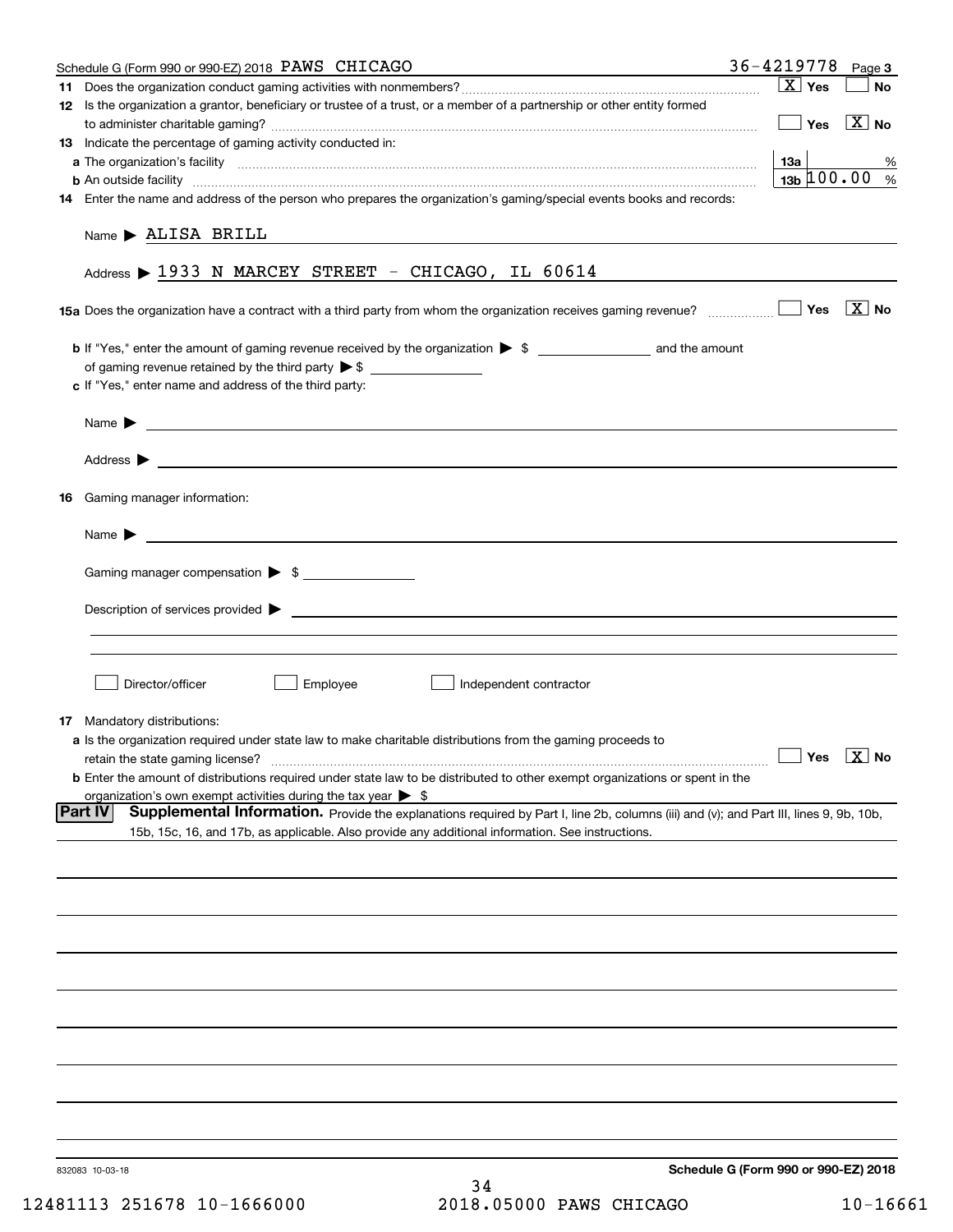| <b>Part IV   Supplemental Information</b> (continued) |                                 |
|-------------------------------------------------------|---------------------------------|
|                                                       |                                 |
|                                                       |                                 |
|                                                       |                                 |
|                                                       |                                 |
|                                                       |                                 |
|                                                       |                                 |
|                                                       |                                 |
|                                                       |                                 |
|                                                       |                                 |
|                                                       |                                 |
|                                                       |                                 |
|                                                       |                                 |
|                                                       |                                 |
|                                                       |                                 |
|                                                       |                                 |
|                                                       |                                 |
|                                                       |                                 |
|                                                       |                                 |
|                                                       |                                 |
|                                                       |                                 |
|                                                       |                                 |
|                                                       |                                 |
|                                                       |                                 |
|                                                       |                                 |
|                                                       |                                 |
|                                                       |                                 |
|                                                       |                                 |
|                                                       |                                 |
|                                                       |                                 |
|                                                       |                                 |
|                                                       |                                 |
|                                                       |                                 |
|                                                       |                                 |
|                                                       |                                 |
|                                                       | Schedule G (Form 990 or 990-EZ) |

832084 04-01-18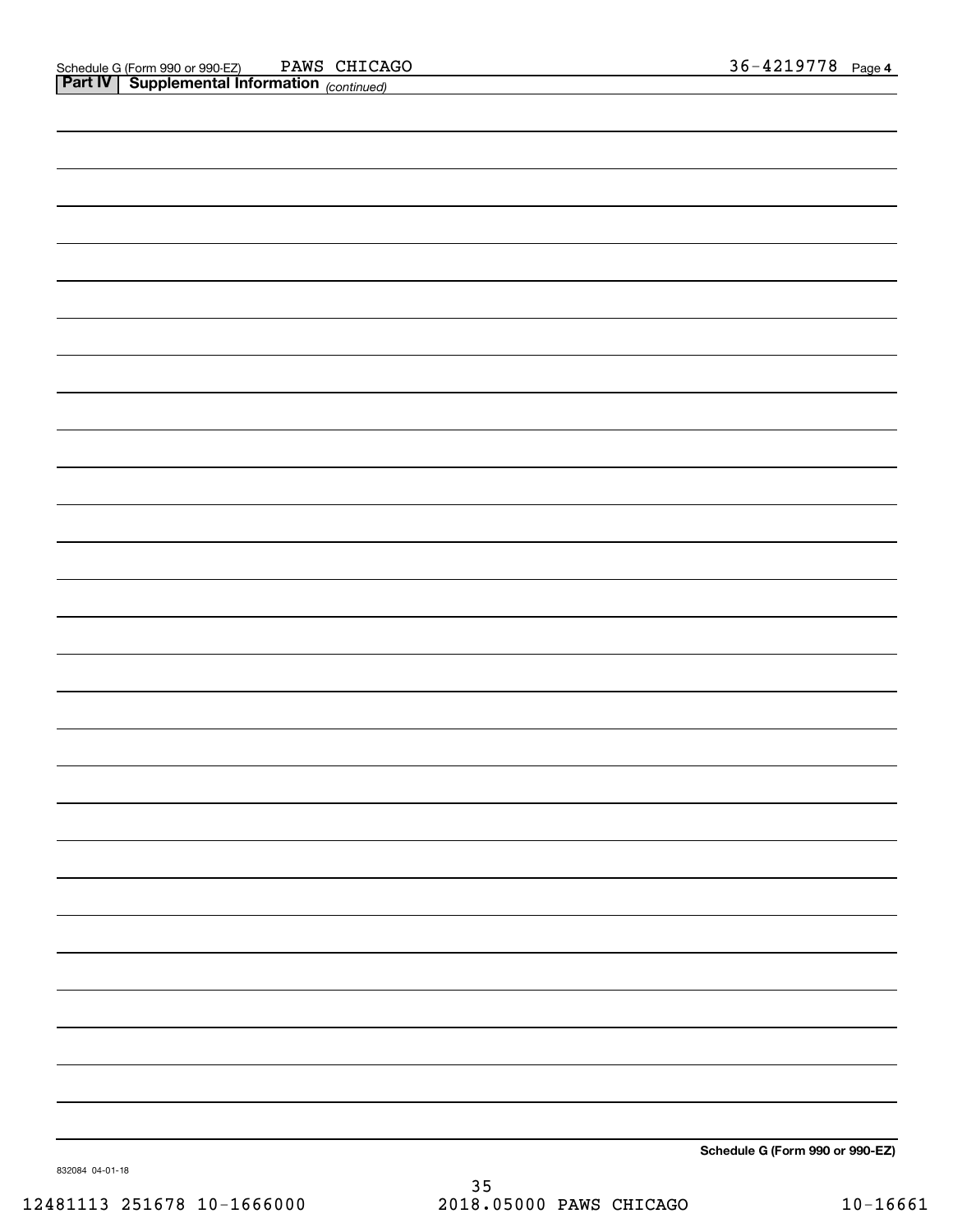| <b>SCHEDULE J</b>                                      | <b>Compensation Information</b>                                                                                                                                                                                                     |  |                                       | OMB No. 1545-0047          |     |             |  |
|--------------------------------------------------------|-------------------------------------------------------------------------------------------------------------------------------------------------------------------------------------------------------------------------------------|--|---------------------------------------|----------------------------|-----|-------------|--|
|                                                        | (Form 990)<br>For certain Officers, Directors, Trustees, Key Employees, and Highest                                                                                                                                                 |  |                                       |                            |     |             |  |
|                                                        | <b>Compensated Employees</b>                                                                                                                                                                                                        |  |                                       | 2018                       |     |             |  |
|                                                        | Complete if the organization answered "Yes" on Form 990, Part IV, line 23.<br>Attach to Form 990.                                                                                                                                   |  |                                       | <b>Open to Public</b>      |     |             |  |
| Department of the Treasury<br>Internal Revenue Service | ► Go to www.irs.gov/Form990 for instructions and the latest information.                                                                                                                                                            |  |                                       | Inspection                 |     |             |  |
|                                                        | Name of the organization                                                                                                                                                                                                            |  | <b>Employer identification number</b> |                            |     |             |  |
|                                                        | PAWS CHICAGO                                                                                                                                                                                                                        |  |                                       | 36-4219778                 |     |             |  |
| Part I                                                 | <b>Questions Regarding Compensation</b>                                                                                                                                                                                             |  |                                       |                            |     |             |  |
|                                                        |                                                                                                                                                                                                                                     |  |                                       |                            | Yes | No          |  |
|                                                        | Check the appropriate box(es) if the organization provided any of the following to or for a person listed on Form 990,                                                                                                              |  |                                       |                            |     |             |  |
|                                                        | Part VII, Section A, line 1a. Complete Part III to provide any relevant information regarding these items.                                                                                                                          |  |                                       |                            |     |             |  |
|                                                        | First-class or charter travel<br>Housing allowance or residence for personal use                                                                                                                                                    |  |                                       |                            |     |             |  |
|                                                        | Travel for companions<br>Payments for business use of personal residence                                                                                                                                                            |  |                                       |                            |     |             |  |
|                                                        | Tax indemnification and gross-up payments<br>Health or social club dues or initiation fees                                                                                                                                          |  |                                       |                            |     |             |  |
|                                                        | Discretionary spending account<br>Personal services (such as maid, chauffeur, chef)                                                                                                                                                 |  |                                       |                            |     |             |  |
|                                                        |                                                                                                                                                                                                                                     |  |                                       |                            |     |             |  |
|                                                        | <b>b</b> If any of the boxes on line 1a are checked, did the organization follow a written policy regarding payment or                                                                                                              |  |                                       |                            |     |             |  |
|                                                        | reimbursement or provision of all of the expenses described above? If "No," complete Part III to explain                                                                                                                            |  |                                       | 1b                         |     |             |  |
| 2                                                      | Did the organization require substantiation prior to reimbursing or allowing expenses incurred by all directors,                                                                                                                    |  |                                       |                            |     |             |  |
|                                                        |                                                                                                                                                                                                                                     |  |                                       | $\mathbf{2}$               |     |             |  |
|                                                        |                                                                                                                                                                                                                                     |  |                                       |                            |     |             |  |
| з                                                      | Indicate which, if any, of the following the filing organization used to establish the compensation of the organization's                                                                                                           |  |                                       |                            |     |             |  |
|                                                        | CEO/Executive Director. Check all that apply. Do not check any boxes for methods used by a related organization to                                                                                                                  |  |                                       |                            |     |             |  |
|                                                        | establish compensation of the CEO/Executive Director, but explain in Part III.                                                                                                                                                      |  |                                       |                            |     |             |  |
|                                                        | Compensation committee<br>Written employment contract                                                                                                                                                                               |  |                                       |                            |     |             |  |
|                                                        | Independent compensation consultant<br>Compensation survey or study                                                                                                                                                                 |  |                                       |                            |     |             |  |
|                                                        | $\boxed{\textbf{X}}$ Form 990 of other organizations<br>$\boxed{\textbf{X}}$ Approval by the board or compensation committee                                                                                                        |  |                                       |                            |     |             |  |
|                                                        |                                                                                                                                                                                                                                     |  |                                       |                            |     |             |  |
| 4                                                      | During the year, did any person listed on Form 990, Part VII, Section A, line 1a, with respect to the filing                                                                                                                        |  |                                       |                            |     |             |  |
|                                                        | organization or a related organization:                                                                                                                                                                                             |  |                                       |                            |     |             |  |
| а                                                      | Receive a severance payment or change-of-control payment?                                                                                                                                                                           |  |                                       | 4a                         |     | х           |  |
| b                                                      |                                                                                                                                                                                                                                     |  |                                       | 4b                         |     | X           |  |
| с                                                      |                                                                                                                                                                                                                                     |  |                                       | 4c                         |     | X           |  |
|                                                        | If "Yes" to any of lines 4a-c, list the persons and provide the applicable amounts for each item in Part III.                                                                                                                       |  |                                       |                            |     |             |  |
|                                                        |                                                                                                                                                                                                                                     |  |                                       |                            |     |             |  |
|                                                        | Only section 501(c)(3), 501(c)(4), and 501(c)(29) organizations must complete lines 5-9.                                                                                                                                            |  |                                       |                            |     |             |  |
|                                                        | For persons listed on Form 990, Part VII, Section A, line 1a, did the organization pay or accrue any compensation                                                                                                                   |  |                                       |                            |     |             |  |
|                                                        | contingent on the revenues of:                                                                                                                                                                                                      |  |                                       |                            |     |             |  |
| a                                                      | The organization? <b>Process and Construction Construction</b> and Construction and Construction and Construction and Construction and Construction and Construction and Construction and Construction and Construction and Constru |  |                                       | 5a                         |     | X           |  |
|                                                        |                                                                                                                                                                                                                                     |  |                                       | 5b                         |     | Χ           |  |
|                                                        | If "Yes" on line 5a or 5b, describe in Part III.                                                                                                                                                                                    |  |                                       |                            |     |             |  |
|                                                        | 6 For persons listed on Form 990, Part VII, Section A, line 1a, did the organization pay or accrue any compensation                                                                                                                 |  |                                       |                            |     |             |  |
|                                                        | contingent on the net earnings of:                                                                                                                                                                                                  |  |                                       |                            |     |             |  |
| a                                                      | The organization? <b>With the organization</b> ? <b>With the organization with the organization? With the organization?</b>                                                                                                         |  |                                       | 6a                         |     | X           |  |
|                                                        |                                                                                                                                                                                                                                     |  |                                       | 6b                         |     | $\mathbf X$ |  |
|                                                        | If "Yes" on line 6a or 6b, describe in Part III.                                                                                                                                                                                    |  |                                       |                            |     |             |  |
|                                                        | 7 For persons listed on Form 990, Part VII, Section A, line 1a, did the organization provide any nonfixed payments                                                                                                                  |  |                                       |                            |     |             |  |
|                                                        |                                                                                                                                                                                                                                     |  |                                       | $\overline{7}$             |     | х           |  |
| 8                                                      | Were any amounts reported on Form 990, Part VII, paid or accrued pursuant to a contract that was subject to the                                                                                                                     |  |                                       |                            |     |             |  |
|                                                        | initial contract exception described in Regulations section 53.4958-4(a)(3)? If "Yes," describe in Part III                                                                                                                         |  |                                       | 8                          |     | х           |  |
| 9                                                      | If "Yes" on line 8, did the organization also follow the rebuttable presumption procedure described in                                                                                                                              |  |                                       |                            |     |             |  |
|                                                        |                                                                                                                                                                                                                                     |  |                                       | 9                          |     |             |  |
|                                                        | LHA For Paperwork Reduction Act Notice, see the Instructions for Form 990.                                                                                                                                                          |  |                                       | Schedule J (Form 990) 2018 |     |             |  |

832111 10-26-18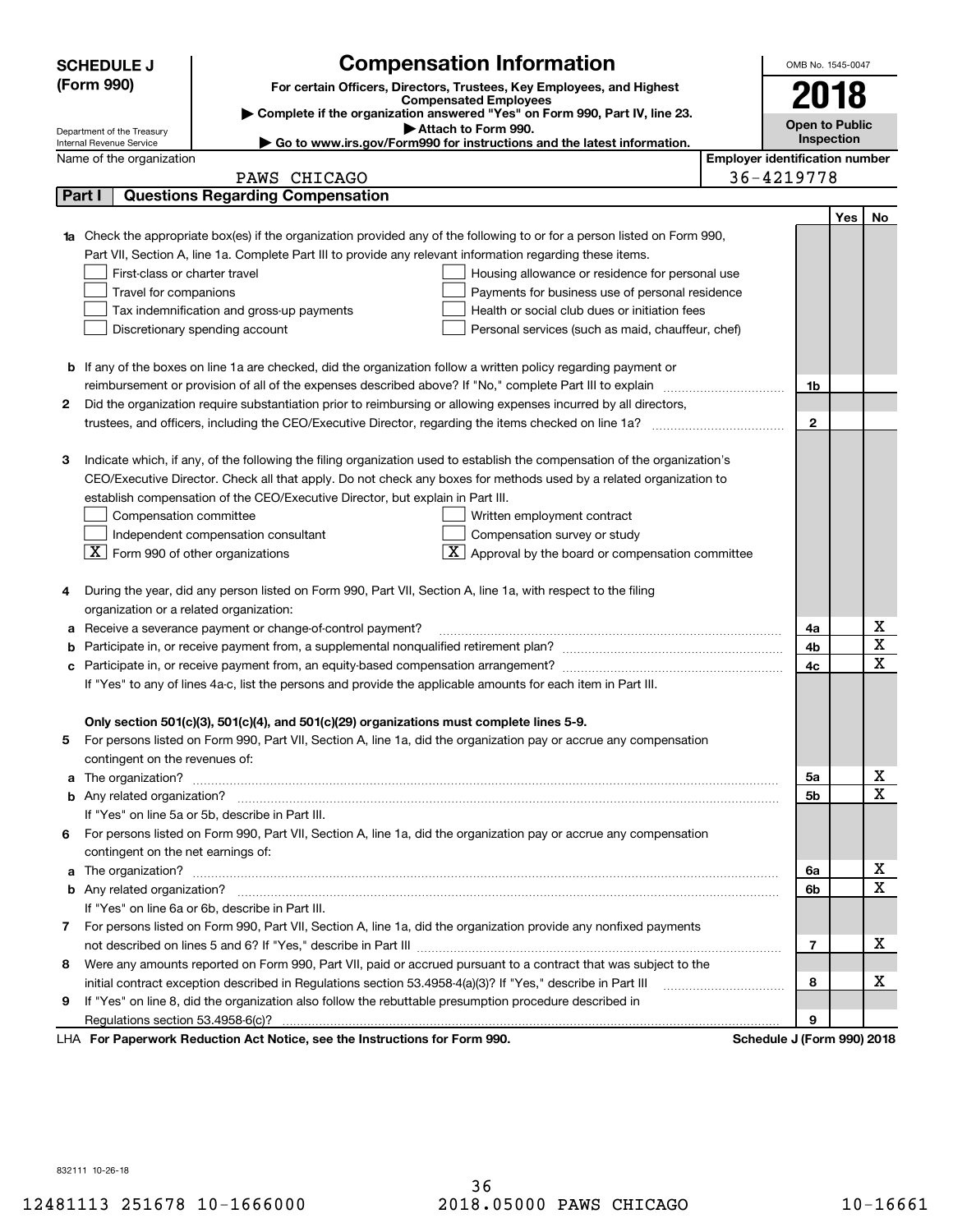### PAWS CHICAGO 36-4219778

**2**

# **Part II Officers, Directors, Trustees, Key Employees, and Highest Compensated Employees.**  Schedule J (Form 990) 2018 Page Use duplicate copies if additional space is needed.

For each individual whose compensation must be reported on Schedule J, report compensation from the organization on row (i) and from related organizations, described in the instructions, on row (ii). Do not list any individuals that aren't listed on Form 990, Part VII.

**Note:**  The sum of columns (B)(i)-(iii) for each listed individual must equal the total amount of Form 990, Part VII, Section A, line 1a, applicable column (D) and (E) amounts for that individual.

|                    |                              |                          | (B) Breakdown of W-2 and/or 1099-MISC compensation |                                           | (C) Retirement and<br>other deferred | (D) Nontaxable<br>benefits | (E) Total of columns<br>$(B)(i)$ - $(D)$ | (F) Compensation<br>in column (B)         |
|--------------------|------------------------------|--------------------------|----------------------------------------------------|-------------------------------------------|--------------------------------------|----------------------------|------------------------------------------|-------------------------------------------|
| (A) Name and Title |                              | (i) Base<br>compensation | (ii) Bonus &<br>incentive<br>compensation          | (iii) Other<br>reportable<br>compensation | compensation                         |                            |                                          | reported as deferred<br>on prior Form 990 |
|                    | (i)                          |                          |                                                    |                                           |                                      |                            |                                          |                                           |
|                    | (ii)                         |                          |                                                    |                                           |                                      |                            |                                          |                                           |
|                    | $(\sf{i})$                   |                          |                                                    |                                           |                                      |                            |                                          |                                           |
|                    | (ii)                         |                          |                                                    |                                           |                                      |                            |                                          |                                           |
|                    | $(\sf{i})$                   |                          |                                                    |                                           |                                      |                            |                                          |                                           |
|                    | (ii)                         |                          |                                                    |                                           |                                      |                            |                                          |                                           |
|                    | $(\sf{i})$                   |                          |                                                    |                                           |                                      |                            |                                          |                                           |
|                    | (ii)                         |                          |                                                    |                                           |                                      |                            |                                          |                                           |
|                    | $(\sf{i})$                   |                          |                                                    |                                           |                                      |                            |                                          |                                           |
|                    | (ii)                         |                          |                                                    |                                           |                                      |                            |                                          |                                           |
|                    | $(\sf{i})$                   |                          |                                                    |                                           |                                      |                            |                                          |                                           |
|                    | (ii)                         |                          |                                                    |                                           |                                      |                            |                                          |                                           |
|                    | $(\sf{i})$                   |                          |                                                    |                                           |                                      |                            |                                          |                                           |
|                    | (ii)                         |                          |                                                    |                                           |                                      |                            |                                          |                                           |
|                    | $\qquad \qquad \textbf{(i)}$ |                          |                                                    |                                           |                                      |                            |                                          |                                           |
|                    | (ii)                         |                          |                                                    |                                           |                                      |                            |                                          |                                           |
|                    | $(\sf{i})$                   |                          |                                                    |                                           |                                      |                            |                                          |                                           |
|                    | (ii)                         |                          |                                                    |                                           |                                      |                            |                                          |                                           |
|                    | $(\sf{i})$                   |                          |                                                    |                                           |                                      |                            |                                          |                                           |
|                    | (ii)                         |                          |                                                    |                                           |                                      |                            |                                          |                                           |
|                    | $(\sf{i})$                   |                          |                                                    |                                           |                                      |                            |                                          |                                           |
|                    | (ii)                         |                          |                                                    |                                           |                                      |                            |                                          |                                           |
|                    | $(\sf{i})$                   |                          |                                                    |                                           |                                      |                            |                                          |                                           |
|                    | (ii)                         |                          |                                                    |                                           |                                      |                            |                                          |                                           |
|                    | $(\sf{i})$                   |                          |                                                    |                                           |                                      |                            |                                          |                                           |
|                    | (ii)                         |                          |                                                    |                                           |                                      |                            |                                          |                                           |
|                    | (i)                          |                          |                                                    |                                           |                                      |                            |                                          |                                           |
|                    | (ii)                         |                          |                                                    |                                           |                                      |                            |                                          |                                           |
|                    | (i)                          |                          |                                                    |                                           |                                      |                            |                                          |                                           |
|                    | (ii)                         |                          |                                                    |                                           |                                      |                            |                                          |                                           |
|                    | $\qquad \qquad \textbf{(i)}$ |                          |                                                    |                                           |                                      |                            |                                          |                                           |
|                    | $\overline{(\text{ii})}$     |                          |                                                    |                                           |                                      |                            |                                          |                                           |
|                    |                              |                          |                                                    |                                           |                                      |                            |                                          |                                           |

**Schedule J (Form 990) 2018**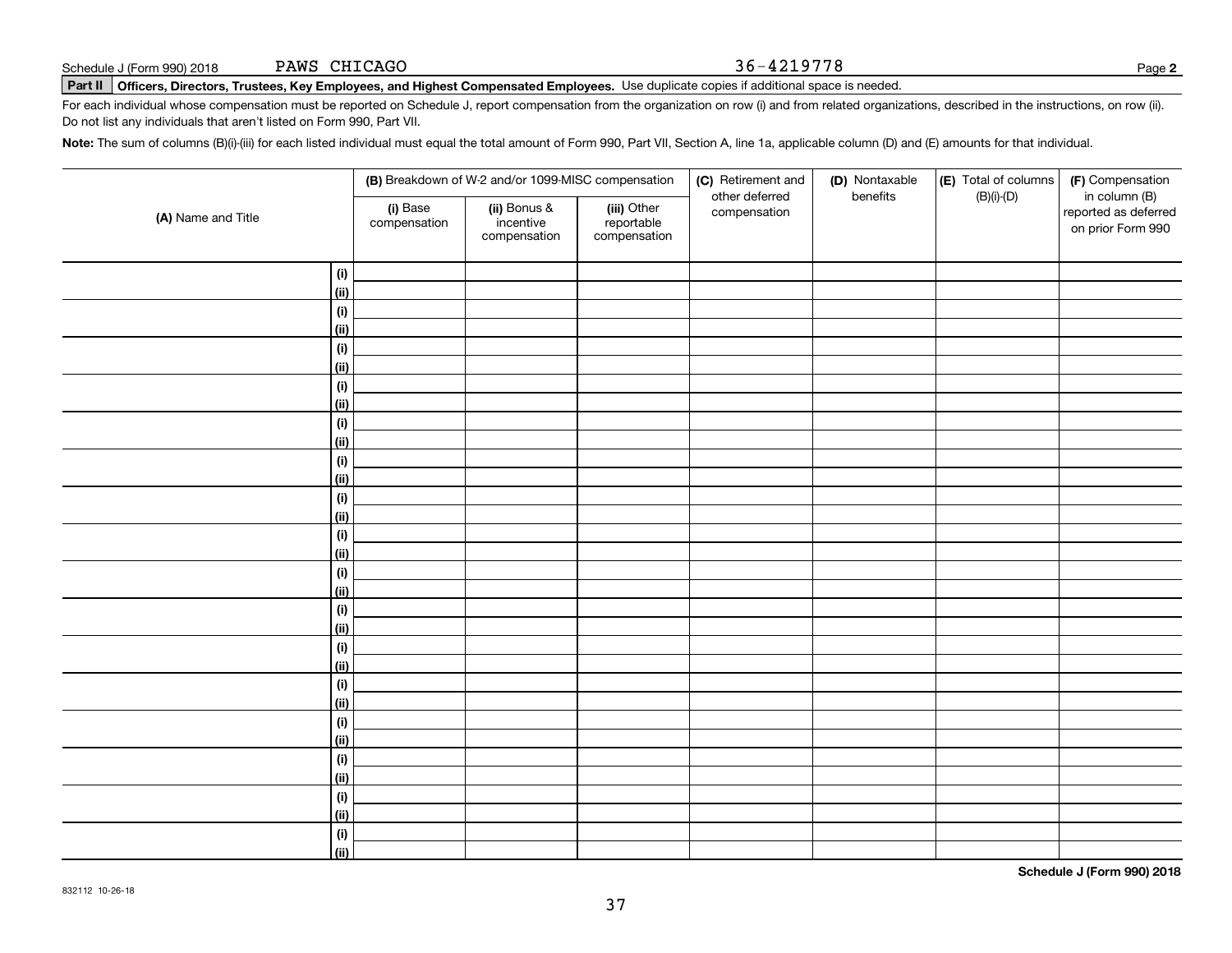### **Part III Supplemental Information**

Schedule J (Form 990) 2018 PAWS CHICAGO<br>Part III Supplemental Information<br>Provide the information, explanation, or descriptions required for Part I, lines 1a, 1b, 3, 4a, 4b, 4c, 5a, 5b, 6a, 6b, 7, and 8, and for Part II. A

**Schedule J (Form 990) 2018**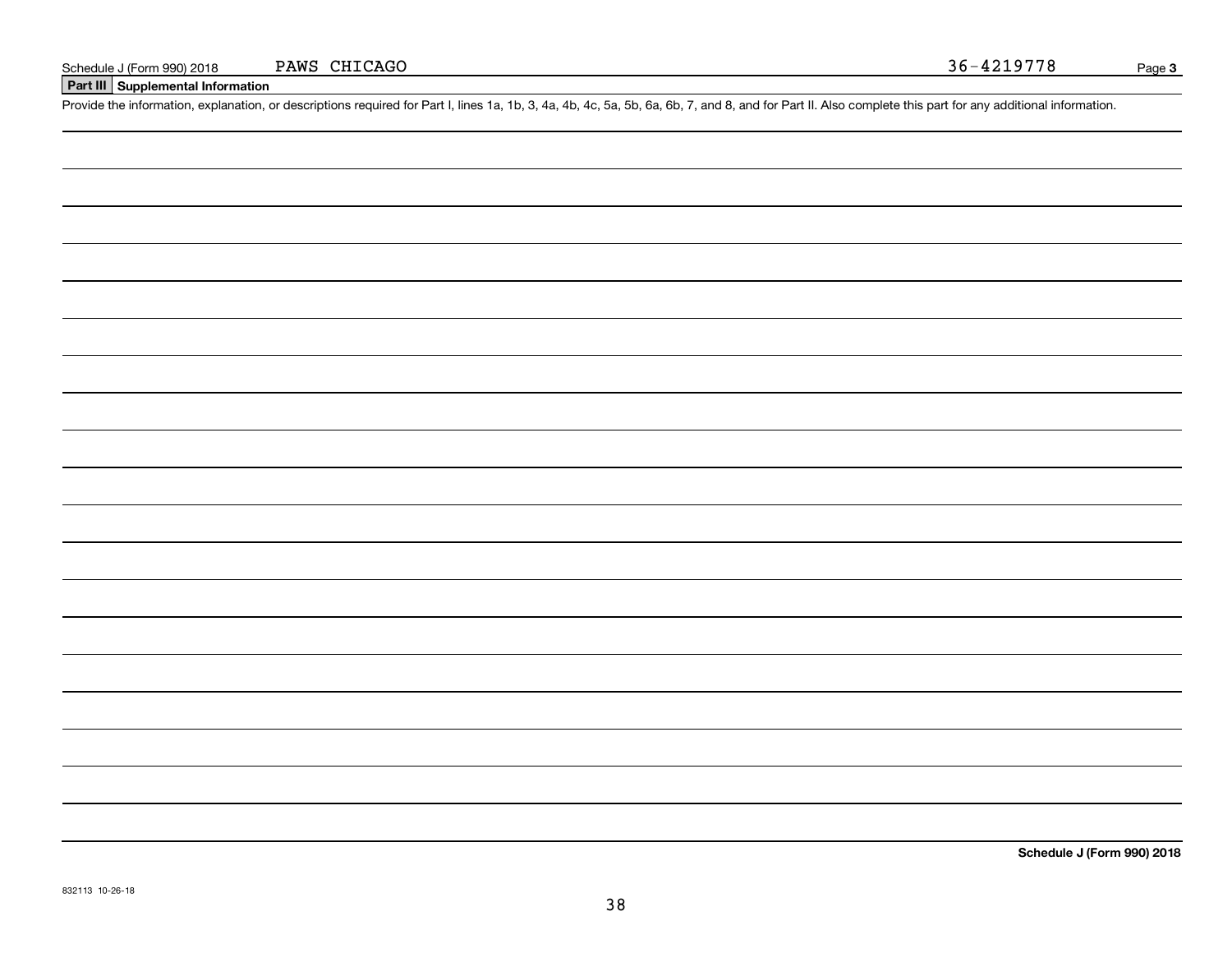### **SCHEDULE M (Form 990)**

## **Noncash Contributions**

OMB No. 1545-0047

Department of the Treasury Internal Revenue Service

**Complete if the organizations answered "Yes" on Form 990, Part IV, lines 29 or 30.** <sup>J</sup>**2018 Attach to Form 990.** J

**Open to Public Inspection**

| Internal Revenue Service | $\triangleright$ Go to www.irs.gov/Form990 for instructions and the latest information. |
|--------------------------|-----------------------------------------------------------------------------------------|
| Name of the organization |                                                                                         |

**Employer identification number**

|              | PAWS CHICAGO                                                                                                                   |                               |                                      |                                                                                                       | 36-4219778                                                   |            |          |   |
|--------------|--------------------------------------------------------------------------------------------------------------------------------|-------------------------------|--------------------------------------|-------------------------------------------------------------------------------------------------------|--------------------------------------------------------------|------------|----------|---|
| Part I       | <b>Types of Property</b>                                                                                                       |                               |                                      |                                                                                                       |                                                              |            |          |   |
|              |                                                                                                                                | (a)<br>Check if<br>applicable | (b)<br>Number of<br>contributions or | (c)<br>Noncash contribution<br>amounts reported on<br>litems contributed Form 990, Part VIII, line 1g | (d)<br>Method of determining<br>noncash contribution amounts |            |          |   |
| 1.           |                                                                                                                                |                               |                                      |                                                                                                       |                                                              |            |          |   |
| $\mathbf{2}$ |                                                                                                                                |                               |                                      |                                                                                                       |                                                              |            |          |   |
| з            | Art - Fractional interests                                                                                                     |                               |                                      |                                                                                                       |                                                              |            |          |   |
| 4            | Books and publications                                                                                                         |                               |                                      |                                                                                                       |                                                              |            |          |   |
| 5            | Clothing and household goods                                                                                                   |                               |                                      |                                                                                                       |                                                              |            |          |   |
| 6            |                                                                                                                                | $\mathbf X$                   | 224                                  |                                                                                                       | 132,750. SELLING PRICE                                       |            |          |   |
| 7            |                                                                                                                                |                               |                                      |                                                                                                       |                                                              |            |          |   |
| 8            | Intellectual property                                                                                                          |                               |                                      |                                                                                                       |                                                              |            |          |   |
| 9            | Securities - Publicly traded                                                                                                   | $\mathbf X$                   | 20                                   |                                                                                                       | 1,819,202. FAIR MARKET VALUE                                 |            |          |   |
| 10           | Securities - Closely held stock                                                                                                |                               |                                      |                                                                                                       |                                                              |            |          |   |
| 11           | Securities - Partnership, LLC, or                                                                                              |                               |                                      |                                                                                                       |                                                              |            |          |   |
|              | trust interests                                                                                                                |                               |                                      |                                                                                                       |                                                              |            |          |   |
| 12           |                                                                                                                                |                               |                                      |                                                                                                       |                                                              |            |          |   |
| 13           | Qualified conservation contribution -                                                                                          |                               |                                      |                                                                                                       |                                                              |            |          |   |
|              | Historic structures                                                                                                            |                               |                                      |                                                                                                       |                                                              |            |          |   |
| 14           | Qualified conservation contribution - Other                                                                                    |                               |                                      |                                                                                                       |                                                              |            |          |   |
| 15           |                                                                                                                                |                               |                                      |                                                                                                       |                                                              |            |          |   |
| 16           | Real estate - Commercial                                                                                                       |                               |                                      |                                                                                                       |                                                              |            |          |   |
| 17           |                                                                                                                                |                               |                                      |                                                                                                       |                                                              |            |          |   |
| 18           |                                                                                                                                |                               |                                      |                                                                                                       |                                                              |            |          |   |
| 19           |                                                                                                                                | $\mathbf x$                   | 128,384                              | 475,019. COST                                                                                         |                                                              |            |          |   |
| 20           | Drugs and medical supplies                                                                                                     |                               |                                      |                                                                                                       |                                                              |            |          |   |
| 21           |                                                                                                                                |                               |                                      |                                                                                                       |                                                              |            |          |   |
| 22           |                                                                                                                                |                               |                                      |                                                                                                       |                                                              |            |          |   |
| 23           |                                                                                                                                |                               |                                      |                                                                                                       |                                                              |            |          |   |
| 24           | Archeological artifacts                                                                                                        |                               |                                      |                                                                                                       |                                                              |            |          |   |
| 25           | (SPECIAL EVENT)<br>Other $\blacktriangleright$                                                                                 | х                             | 930                                  |                                                                                                       | 444,553. FAIR MARKET VALUE                                   |            |          |   |
| 26           | Other $\blacktriangleright$                                                                                                    |                               |                                      |                                                                                                       |                                                              |            |          |   |
| 27           | Other $\blacktriangleright$<br>the company of the company of the company                                                       |                               |                                      |                                                                                                       |                                                              |            |          |   |
| 28           | Other<br>▶                                                                                                                     |                               |                                      |                                                                                                       |                                                              |            |          |   |
| 29           | Number of Forms 8283 received by the organization during the tax year for contributions                                        |                               |                                      |                                                                                                       |                                                              |            |          |   |
|              | for which the organization completed Form 8283, Part IV, Donee Acknowledgement                                                 |                               |                                      | 29                                                                                                    |                                                              |            |          |   |
|              |                                                                                                                                |                               |                                      |                                                                                                       |                                                              |            | Yes   No |   |
|              | 30a During the year, did the organization receive by contribution any property reported in Part I, lines 1 through 28, that it |                               |                                      |                                                                                                       |                                                              |            |          |   |
|              | must hold for at least three years from the date of the initial contribution, and which isn't required to be used for          |                               |                                      |                                                                                                       |                                                              |            |          |   |
|              | exempt purposes for the entire holding period?                                                                                 |                               |                                      |                                                                                                       |                                                              | <b>30a</b> |          | х |
|              | <b>b</b> If "Yes," describe the arrangement in Part II.                                                                        |                               |                                      |                                                                                                       |                                                              |            |          |   |
| 31           | Does the organization have a gift acceptance policy that requires the review of any nonstandard contributions?                 |                               |                                      |                                                                                                       |                                                              | 31         | х        |   |
|              | 32a Does the organization hire or use third parties or related organizations to solicit, process, or sell noncash              |                               |                                      |                                                                                                       |                                                              |            |          |   |
|              | contributions?                                                                                                                 |                               |                                      |                                                                                                       |                                                              | 32a        | х        |   |
|              | <b>b</b> If "Yes," describe in Part II.                                                                                        |                               |                                      |                                                                                                       |                                                              |            |          |   |
| 33           | If the organization didn't report an amount in column (c) for a type of property for which column (a) is checked,              |                               |                                      |                                                                                                       |                                                              |            |          |   |
|              |                                                                                                                                |                               |                                      |                                                                                                       |                                                              |            |          |   |

**For Paperwork Reduction Act Notice, see the Instructions for Form 990. Schedule M (Form 990) 2018**

832141 10-18-18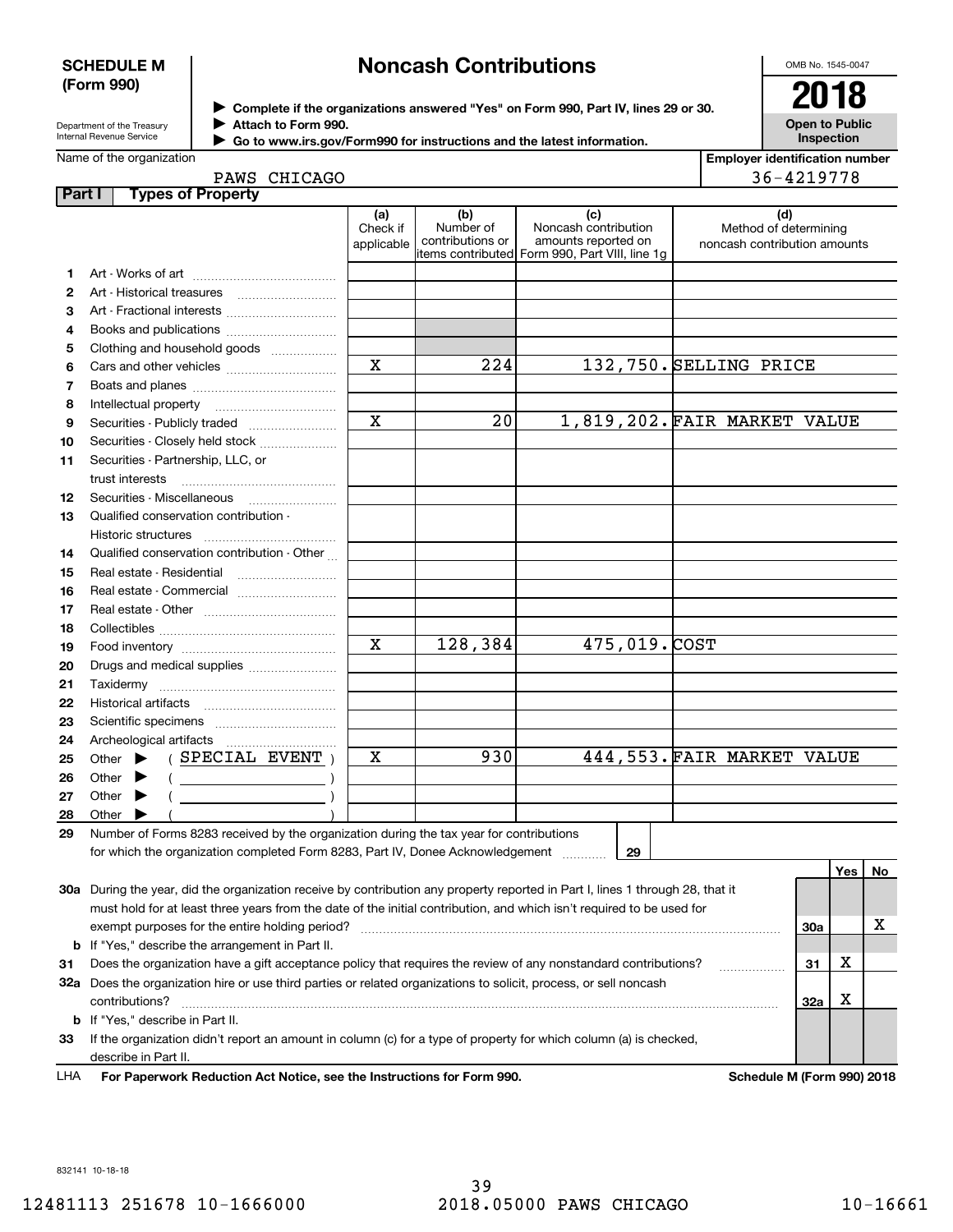### PAWS CHICAGO

Schedule M (Form 990) 2018 PAWS CHICAGO<br>**Part II** Supplemental Information. Provide the information required by Part I. lines 30b. 32b. and 33. and whether the organ Part II | Supplemental Information. Provide the information required by Part I, lines 30b, 32b, and 33, and whether the organization is reporting in Part I, column (b), the number of contributions, the number of items received, or a combination of both. Also complete this part for any additional information.

### SCHEDULE M, LINE 32B:

### PAWS CHICAGO USES INSURANCE AUTO AUCTIONS, INC. TO MANAGE THE

### DONATION/SALES OF VEHICLES

**Schedule M (Form 990) 2018**

832142 10-18-18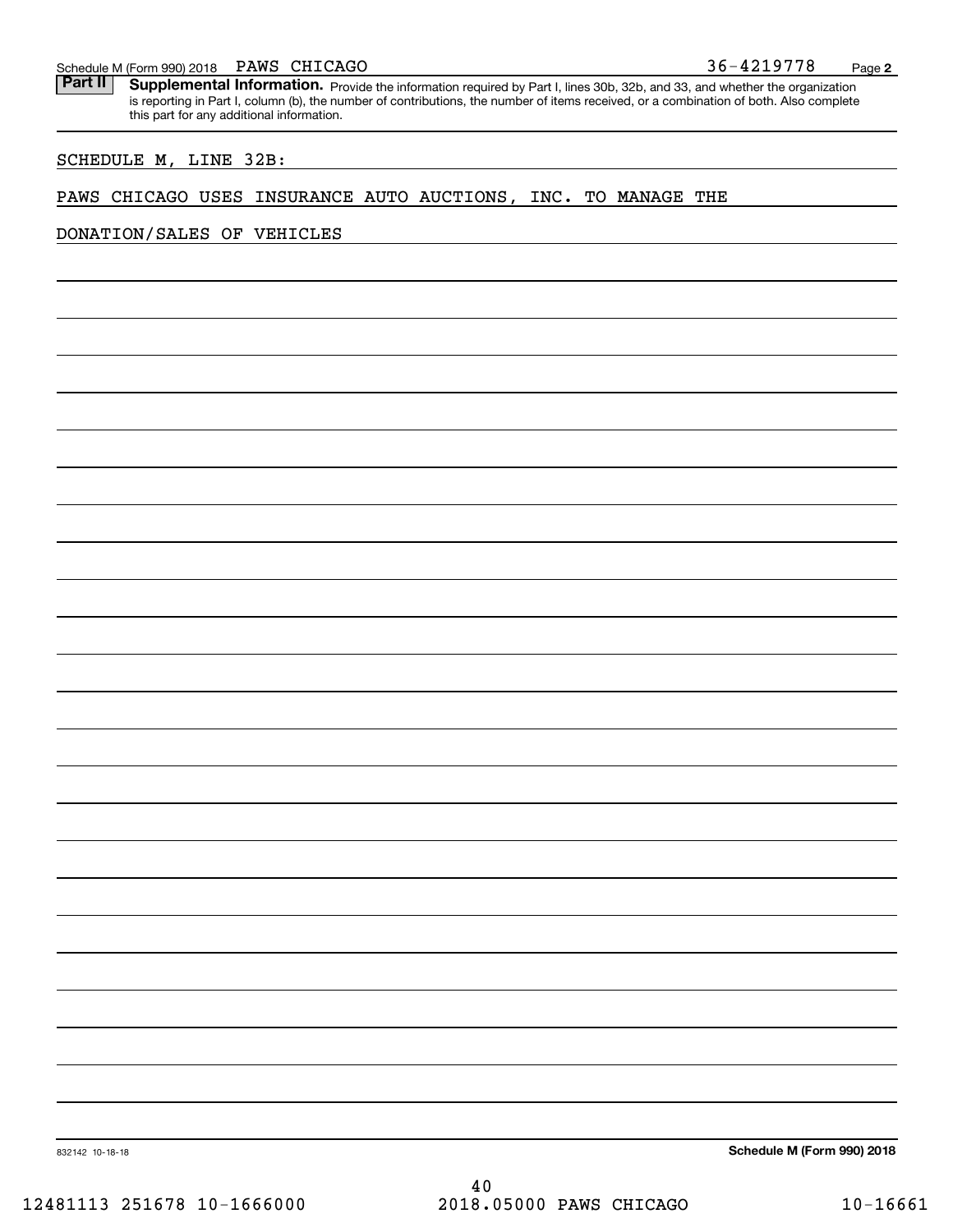**(Form 990 or 990-EZ)**

Department of the Treasury Internal Revenue Service Name of the organization

**Complete to provide information for responses to specific questions on Form 990 or 990-EZ or to provide any additional information. | Attach to Form 990 or 990-EZ. | Go to www.irs.gov/Form990 for the latest information. SCHEDULE O Supplemental Information to Form 990 or 990-EZ**



PAWS CHICAGO 36-4219778

PROGRAMS.

FORM 990, PART III, LINE 1, DESCRIPTION OF ORGANIZATION MISSION:

PAWS CHICAGO'S LIFESAVING SUCCESS IS ROOTED IN THE NO KILL MODEL, WHICH CAN BE REPLICATED AND SCALED IN ANY COMMUNITY. THE FOUNDATION OF ALL LIFESAVING IS COMMUNITY ENGAGEMENT. BY RAISING AWARENESS ABOUT PET HOMELESSNESS AND ENGAGING PEOPLE IN LIFESAVING EFFORTS, WE CAN MAKE LASTING CHANGE FOR ANIMALS. PAWS CHICAGO'S MISSION-CRITICAL PROGRAMS-OUR NO KILL PILLARS OF PREVENTION, ADOPTION, ANIMAL HEALTH AND BEHAVIOR, AND VOLUNTEERS - SIT ATOP THIS FOUNDATION. THESE ARE THE ROBUST PROGRAMS THAT ARE ESSENTIAL TO BUILDING NO KILL COMMUNITIES

LHA For Paperwork Reduction Act Notice, see the Instructions for Form 990 or 990-EZ. Schedule O (Form 990 or 990-EZ) (2018) FORM 990, PART III, LINE 4A, PROGRAM SERVICE ACCOMPLISHMENTS: (CONTINUED FROM ANIMAL HEALTH & BEHAVIOR) CENTER IS HOME TO AN INNOVATIVE DOG TRAINING AND ENRICHMENT PROGRAMMING AND A HUB TO EXPAND GEOGRAPHIC REACH TO NEW FOSTER FAMILIES. THROUGH THIS CENTER, A TEAM OF BEHAVIOR PROFESSIONALS AND TRAINED VOLUNTEERS PROVIDE HOMELESS DOGS WITH ONE-ON-ONE AND GROUP TRAINING, AGILITY AND ENRICHMENT. EXPANDING THE MEDICAL CENTER: AS THE ANIMAL WELFARE MOVEMENT CONTINUES TO GROW IN CHICAGO, HEALTHY ANIMALS ARE BEING SAVED IN RECORD NUMBERS AT THE CITY POUND, WHICH MEANS THE POPULATION OF ANIMALS IN NEED OF RESCUE INCREASINGLY TENDS TO BE SPECIAL MEDICAL CASES, WITH ANIMALS REQUIRING ENHANCED RESOURCES TO TREAT. TO SAVE MORE LIVES, PAWS CHICAGO IS LAUNCHING A MAJOR EXPANSION OF ITS MEDICAL CENTER AND SHELTER MEDICINE

41 12481113 251678 10-1666000 2018.05000 PAWS CHICAGO 10-16661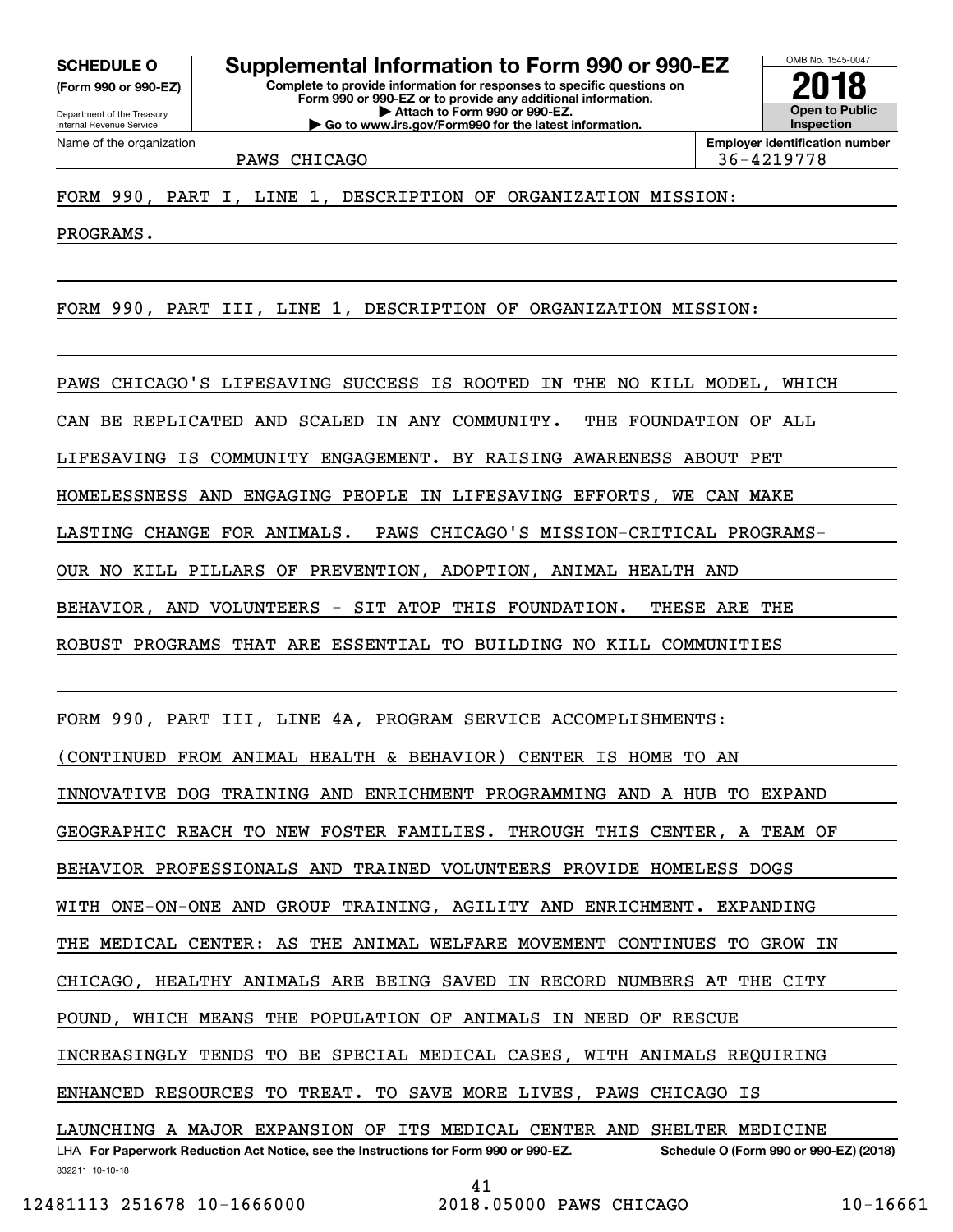| Name of the organization                                          |              |  |  | <b>Employer identification number</b> |
|-------------------------------------------------------------------|--------------|--|--|---------------------------------------|
|                                                                   | PAWS CHICAGO |  |  | 36-4219778                            |
| PROGRAM TO INCREASE CAPACITY TO TAKE IN SICK AND INJURED ANIMALS. |              |  |  |                                       |
|                                                                   |              |  |  |                                       |
|                                                                   |              |  |  |                                       |

FORM 990, PART III, LINE 4B, PROGRAM SERVICE ACCOMPLISHMENTS:

(CONTINUED FROM PREVENTION & SPAY/NEUTER) ALL UNALTERED PETS THEY MET THROUGH THIS PROGRAM. PAWS CHICAGO'S FERAL CAT TRAP NEUTER RETURN (TNR) PROGRAM IS ANOTHER CRITICAL ASPECT OF THE TARGETED SPAY/NEUTER APPROACH. IT IS AIMED AT PROACTIVELY STERILIZING AND MANAGING THE FREE ROAMING CAT POPULATION, THE SOURCE OF THOUSANDS OF UNWANTED KITTENS BORN EACH YEAR. TNR REDUCES THE NUMBER OF ANIMALS ENTERING THE SHELTERING SYSTEM EACH YEAR WHILE ALSO SAVING KITTENS AND FINDING THEM ADOPTIVE HOMES. IN 2018, PAWS PERFORMED 2,914 SPAY/NEUTER SURGERIES ON FERAL CATS. THESE PREVENTION EFFORTS ARE CRITICAL TO ENDING THE KILLING OF HOMELESS PETS, WITH THE ACHIEVEMENT OF AN 91 PERCENT REDUCTION IN KILLING SINCE 1997, PRIMARILY FROM FEWER PETS ENTERING SHELTERS.

FORM 990, PART III, LINE 4C, PROGRAM SERVICE ACCOMPLISHMENTS: (CONTINUED FROM ADOPTION) OFF-SITE ADOPTION EVENTS IN CHICAGO AND VARIOUS SUBURBAN LOCATIONS, THE ORGANIZATION BRINGS ADOPTABLE ANIMALS TO HIGH-TRAFFIC SHOPPING CENTERS AND RETAIL STORES WHERE PEOPLE WILL STOP, PLAY WITH THE ANIMALS AND THINK ABOUT ADOPTING.

832212 10-10-18 **Schedule O (Form 990 or 990-EZ) (2018)** FORM 990, PART III, LINE 4D, OTHER PROGRAM SERVICES: VOLUNTEERS: VOLUNTEERS ARE THE LIFE-FORCE BEHIND PAWS CHICAGO'S OPERATIONS AND AN ESSENTIAL INGREDIENT TO BUILDING A NO KILL CHICAGO. IN 2018, VOLUNTEERS DEDICATED 143,933 HOURS OF SERVICE, FULFILLING THE WORK OF 69 FULL TIME EMPLOYEES. AND THIS DOESN'T INCLUDE FOSTER FAMILIES WHO TOOK IN AND CARED FOR ANIMALS IN NEED. IN 2018, 3,325 ANIMALS WERE PLACED IN FOSTER CARE. IN ADDITION TO THE TIME THEY 42

**2**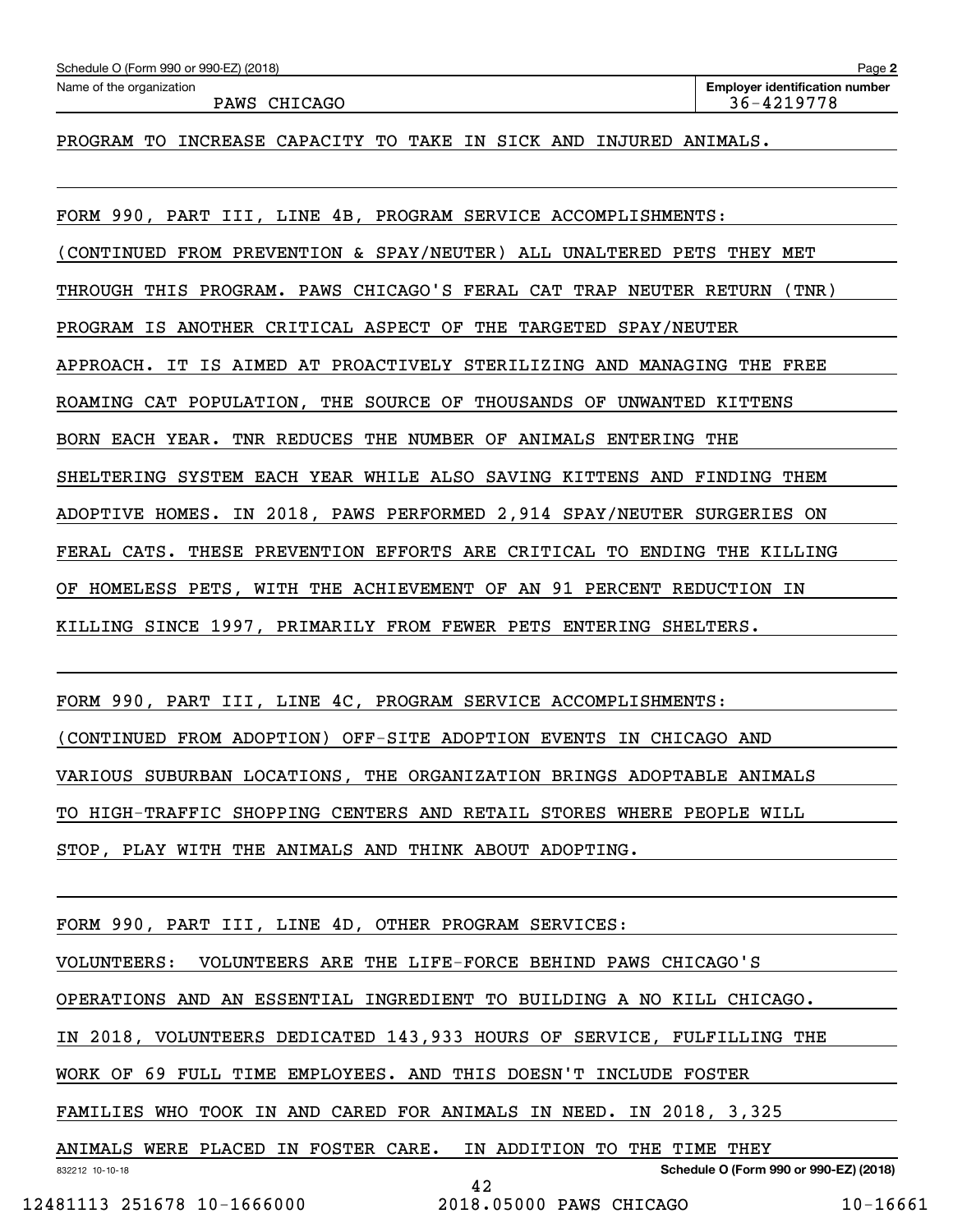| Schedule O (Form 990 or 990-EZ) (2018) | Page 2                                |
|----------------------------------------|---------------------------------------|
| Name of the organization               | <b>Employer identification number</b> |
| PAWS CHICAGO                           | 36-4219778                            |
|                                        |                                       |

COMMIT TO PAWS CHICAGO, VOLUNTEERS ARE ALSO AMBASSADORS, REACHING NEW

PEOPLE AND ENGAGING NEW COMMUNITIES IN THE CAUSE OF HOMELESS ANIMALS

THROUGH THEIR EVERYDAY INTERACTIONS.

EXPENSES \$ 1,235,336. INCLUDING GRANTS OF \$ 0. REVENUE \$ 0.

FORM 990, PART VI, SECTION A, LINE 2:

1) PAULA FASSEAS, CHAIRMAN, AND PETER FASSEAS, BOARD MEMBER, ARE MARRIED;

2) ALEXIS FASSEAS, TREASURER AND BOARD MEMBER IS THE DAUGHTER OF PETER AND

PAULA FASSEAS;

3) MICHAEL AND MELISSA CANNING ARE MARRIED. THEY ARE MAJOR

FUNDRAISERS AND CONTRIBUTORS;

4)BARBARA BRADFORD AND ROBERT SHERMAN ARE

MARRIED. THEY ARE MAJOR FUNDRAISERS AND CONTRIBUTORS.

FORM 990, PART VI, SECTION B, LINE 11B:

BEFORE THE FORM 990 IS FILED IT IS REVIEWED IN DETAIL BY THE SECRETARY,

TREASURER, THE CHAIRMAN OF THE BOARD, AND THE INDEPENDENT AUDITORS. AFTER

THAT REVIEW AND BEFORE IT IS FILED, A COPY OF THE FORM 990 IS DISTRIBUTED

TO ALL MEMBERS OF THE BOARD OF DIRECTORS.

FORM 990, PART VI, SECTION B, LINE 12C:

832212 10-10-18 **Schedule O (Form 990 or 990-EZ) (2018)** BOARD MEMBERS AND SENIOR STAFF WILL ANNUALLY DISCLOSE AND PROMPTLY UPDATE ANY DISCLOSURES PREVIOUSLY MADE TO THE CHAIRMAN OF THE BOARD IN THE SECTION BELOW THAT REQUESTS THEM TO IDENTIFY THEIR INTERESTS THAT COULD GIVE RISE TO CONFLICTS OF INTEREST, SUCH AS A LIST OF FAMILY MEMBERS, SUBSTANTIAL BUSINESS OR INVESTMENT HOLDINGS, AND OTHER TRANSACTIONS OR AFFILIATIONS WITH BUSINESSES AND OTHER ORGANIZATIONS OR THOSE OF FAMILY MEMBERS AS WELL AS OTHER NONPROFIT ORGANIZATIONS. FOR EACH INTEREST DISCLOSED, THE 43

12481113 251678 10-1666000 2018.05000 PAWS CHICAGO 10-16661